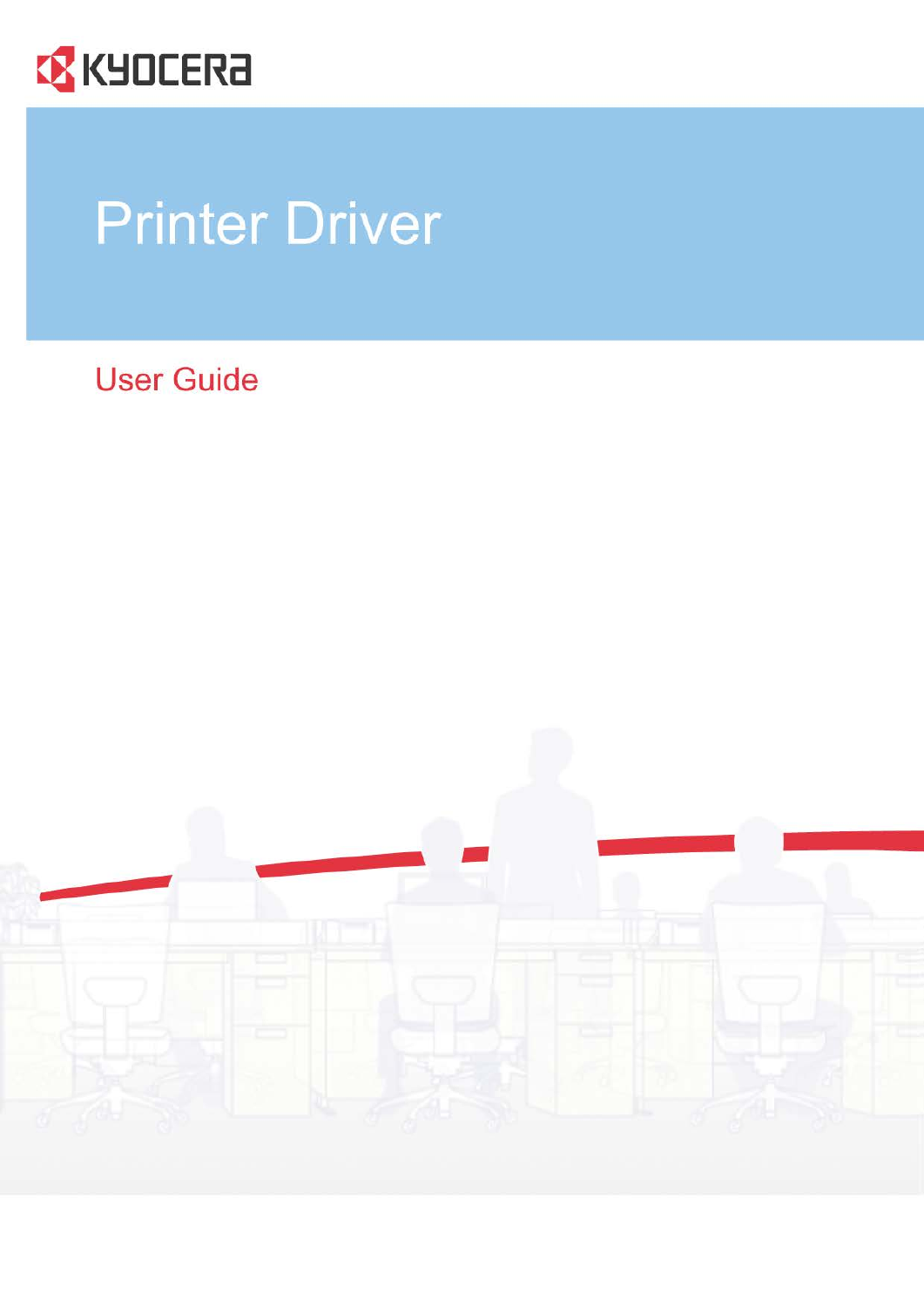# Legal Notes

Unauthorized reproduction of all or part of this guide is prohibited.

The information in this guide is subject to change without notice.

We cannot be held liable for any problems arising from the use of this product, regardless of the information herein.

# Regarding Trademarks

Microsoft®, Windows®, Windows 8®, Windows 7®, Windows Vista®, Windows XP®, Windows Server®, Word®, and Powerpoint® are registered trademarks of Microsoft Corporation in the U.S. and/or other countries. KPDL is a trademark of Kyocera Corporation. PCL® is a trademark of Hewlett-Packard Company. TrueType® and Mac OS® are registered trademark of Apple Inc. Adobe®, Acrobat®, Adobe Reader®, Photoshop® and PostScript® are trademarks of Adobe Systems, Incorporated. UNIX® is a trademark in the United States and other countries, licensed exclusively through X/Open Company Limited.

All other brand and product names herein are registered trademarks or trademarks of their respective companies.

Examples of the operations given in this guide support the Windows 7 printing environment. Essentially the same operations are used for Microsoft Windows 8.1, Windows 8, Windows Vista, Windows XP, Windows Server 2003, Windows Server 2008, Windows Server 2008 R2, Windows Server 2012, and Windows Server 2012 R2 environments.

This user guide and its contents were developed for the 6.1 driver.

© 2014 KYOCERA Document Solutions Inc.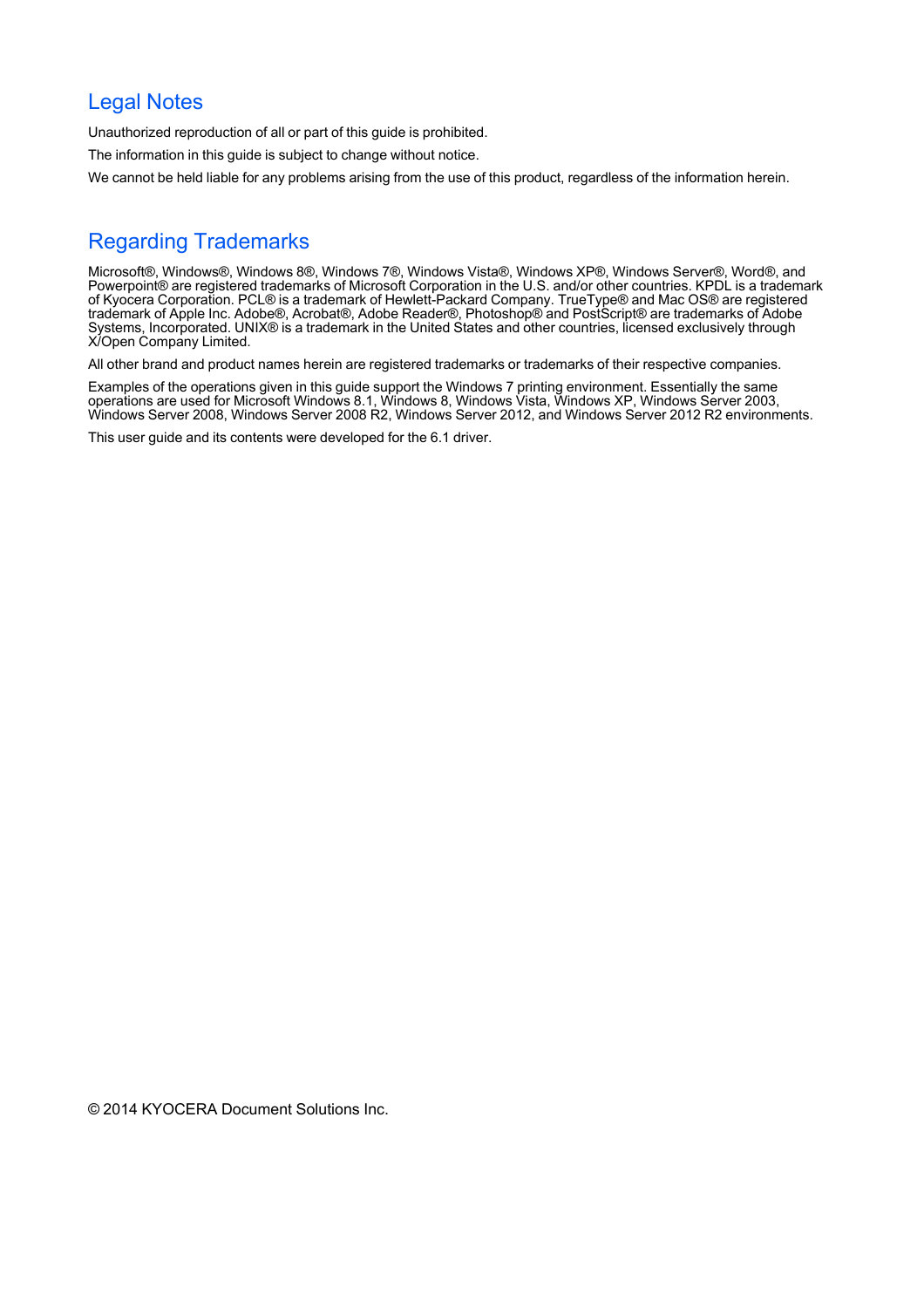# **Table of Contents**

# **Chapter 1 Installation**

# **Chapter 2 Driver Overview**

# **Chapter 3 Device Settings**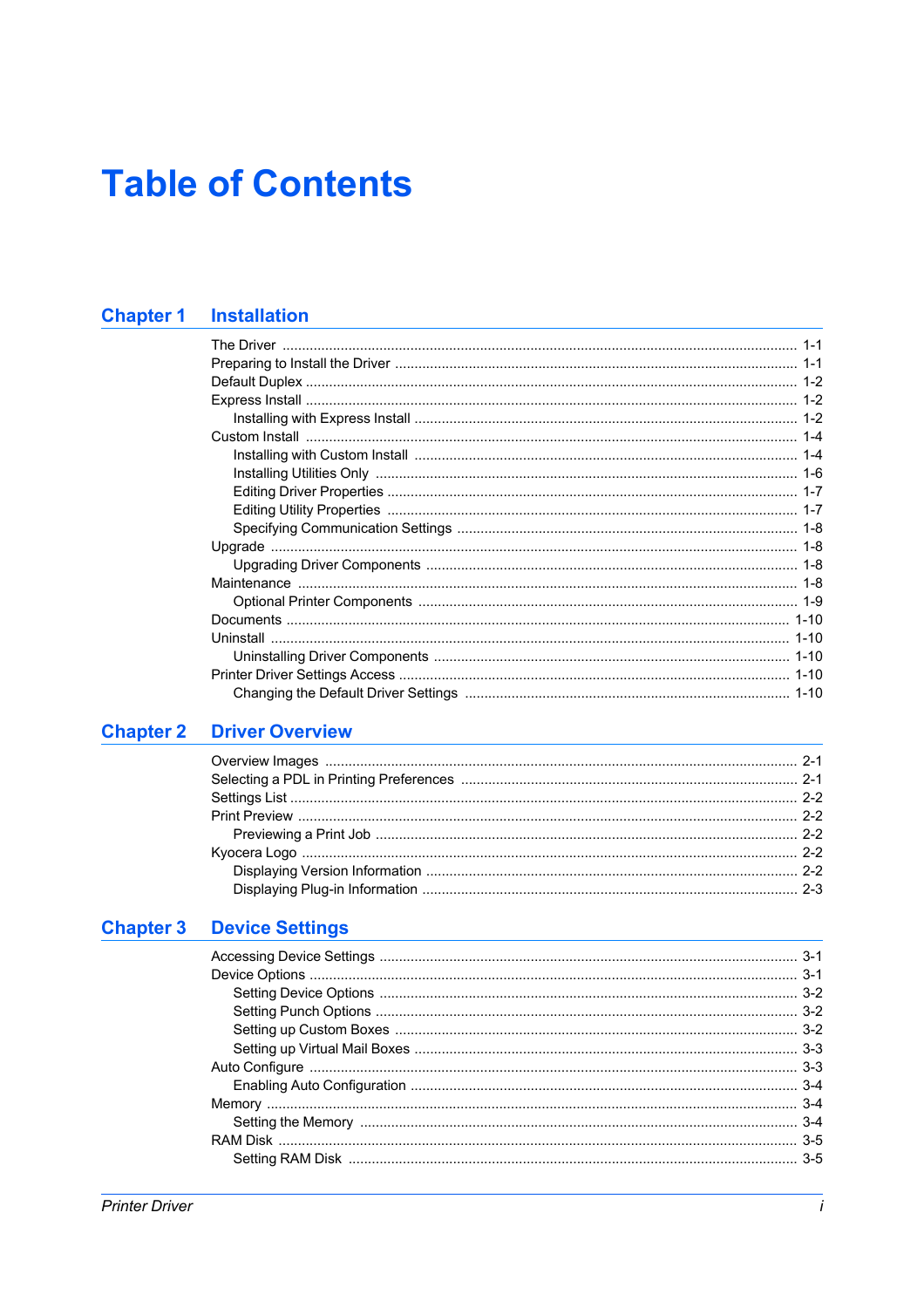| $3-5$ |
|-------|
|       |
|       |
|       |
|       |
|       |
|       |
|       |
|       |
|       |
|       |
|       |
|       |
|       |
|       |
|       |
|       |
|       |
|       |
|       |
|       |

# **Chapter 4 Quick Print Chapter 4 Quick Print**

# **Chapter 5 Basic**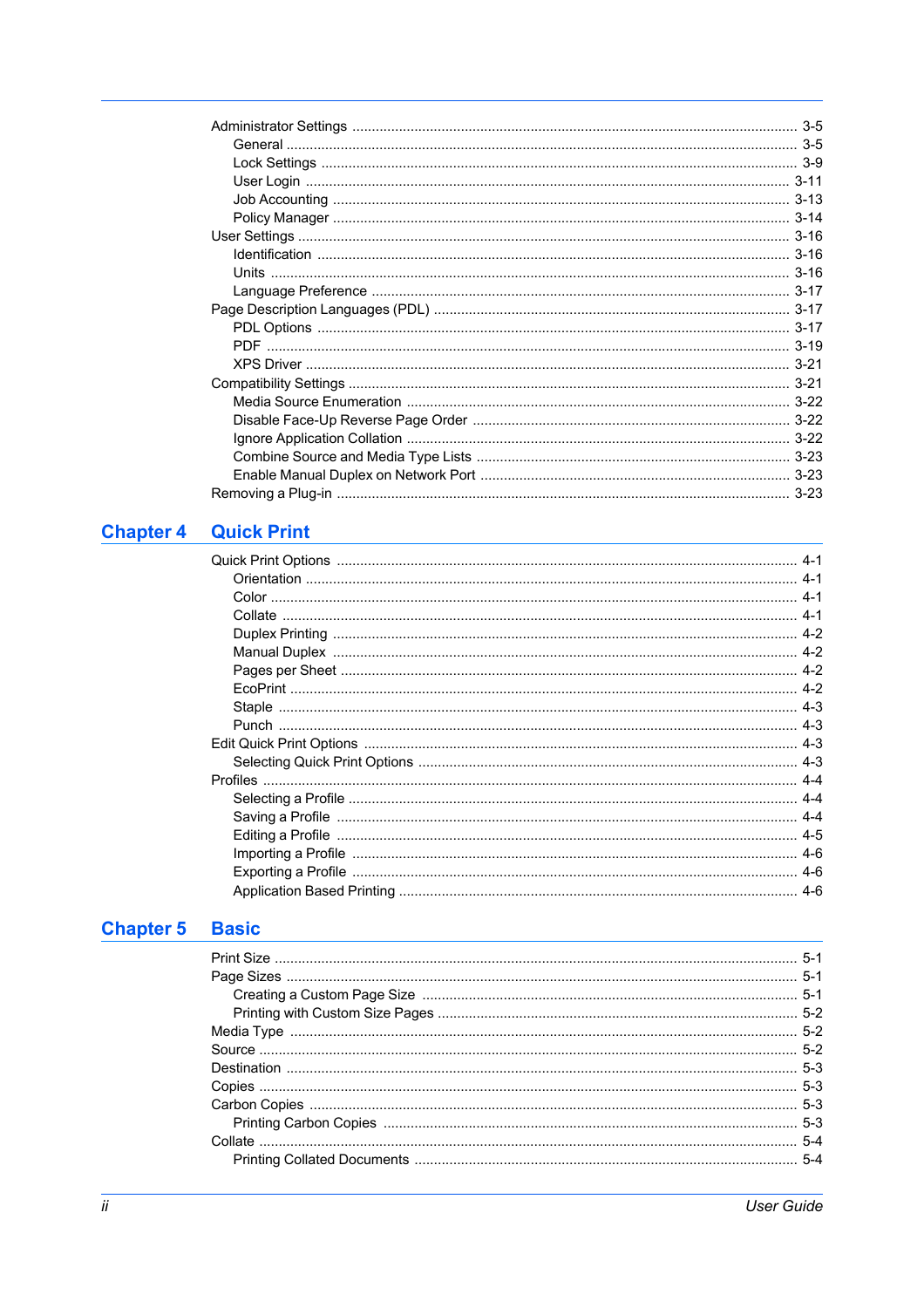# Chapter 6 Layout 2008 2009 2010 2021 2022 2023 2024 2022 2023 2024 2022 2023 2024 2022 2023 2024 2025 2026 20

# **Chapter 7 Finishing Chapter 7 Finishing**

# **Chapter 8 Imaging Chapter 8 Imaging**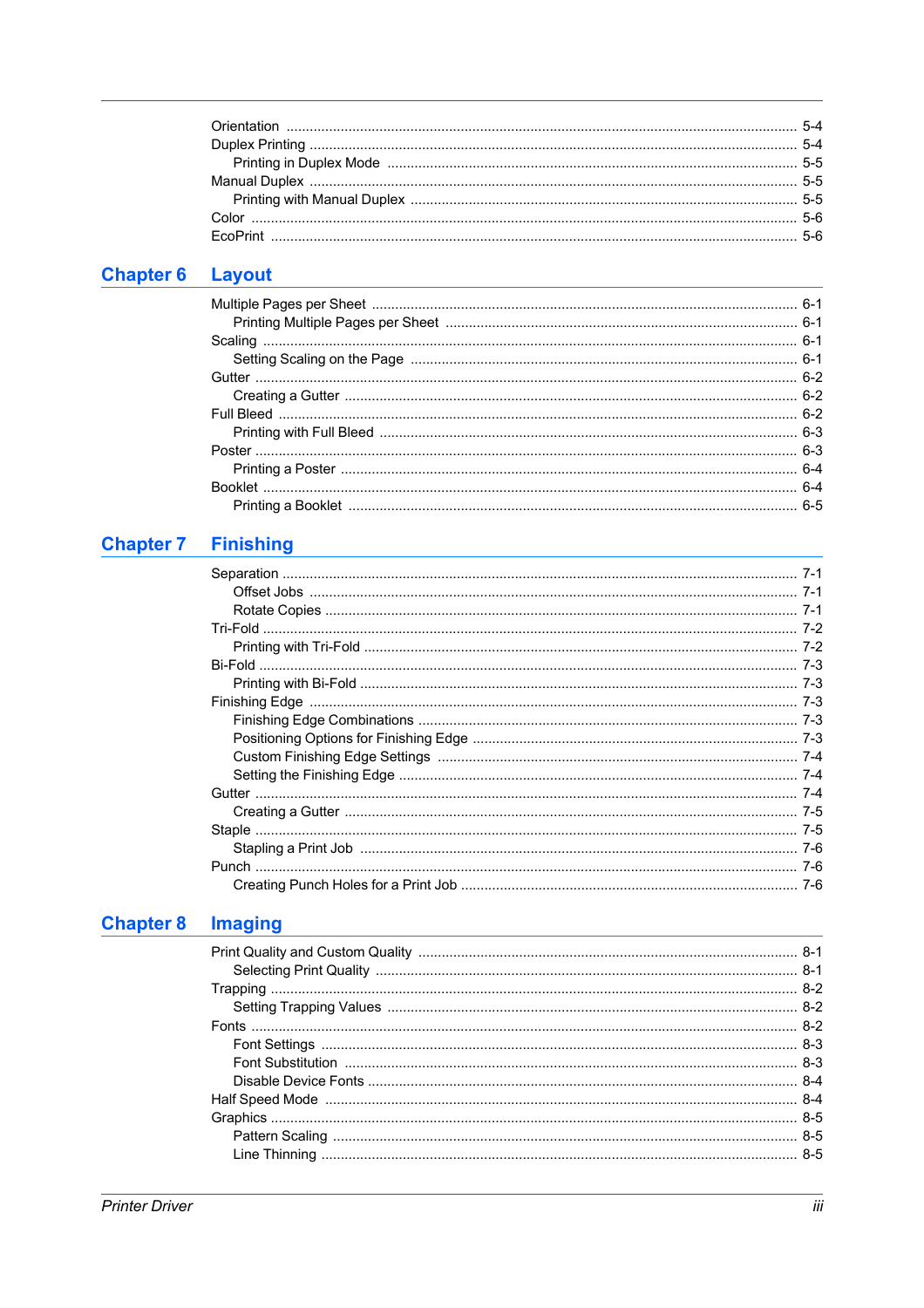# **Chapter 9 Publishing Chapter 9 Publishing**

# **Chapter 10 Job Chapter 10 Job**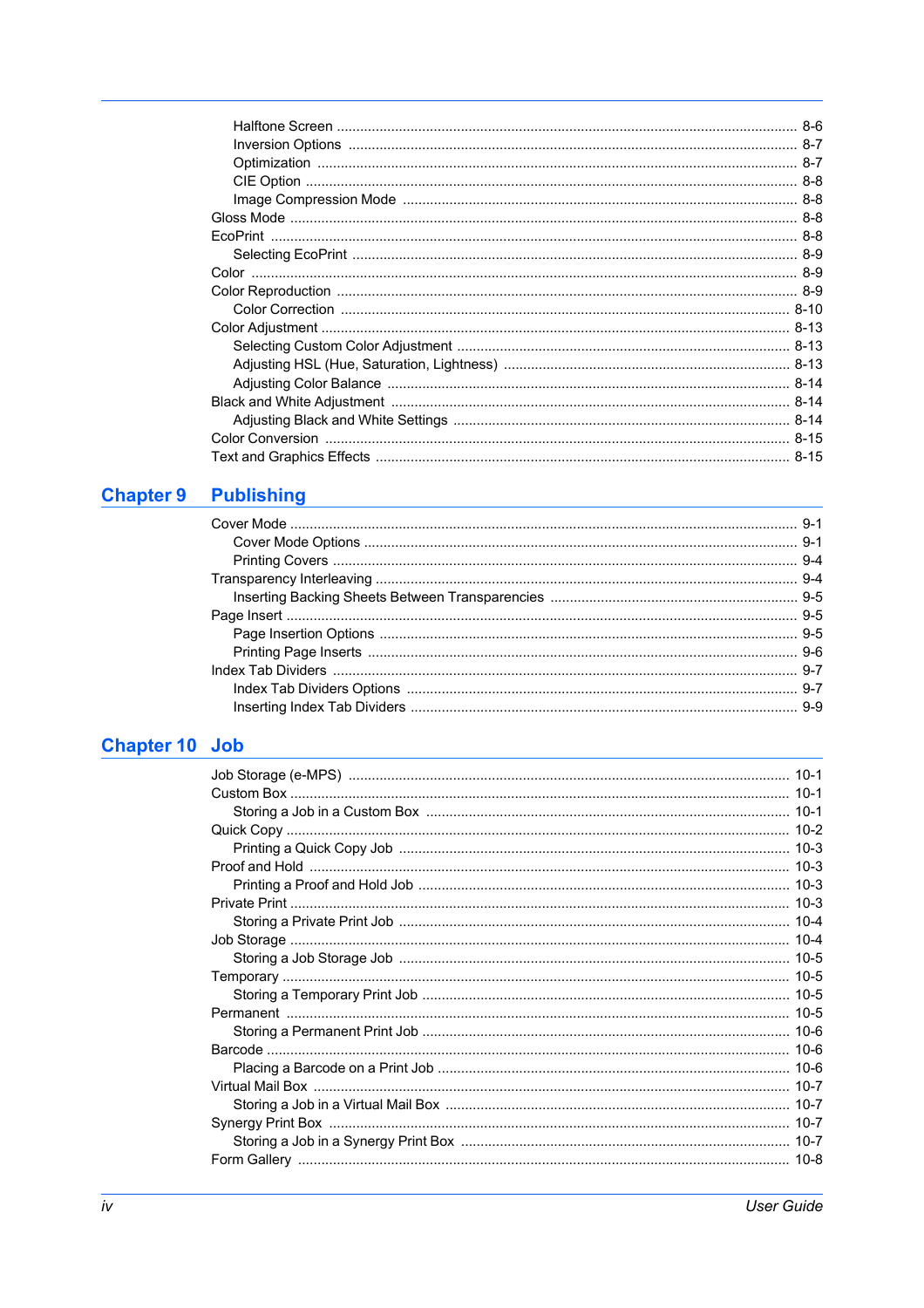# **Chapter 11 Advanced**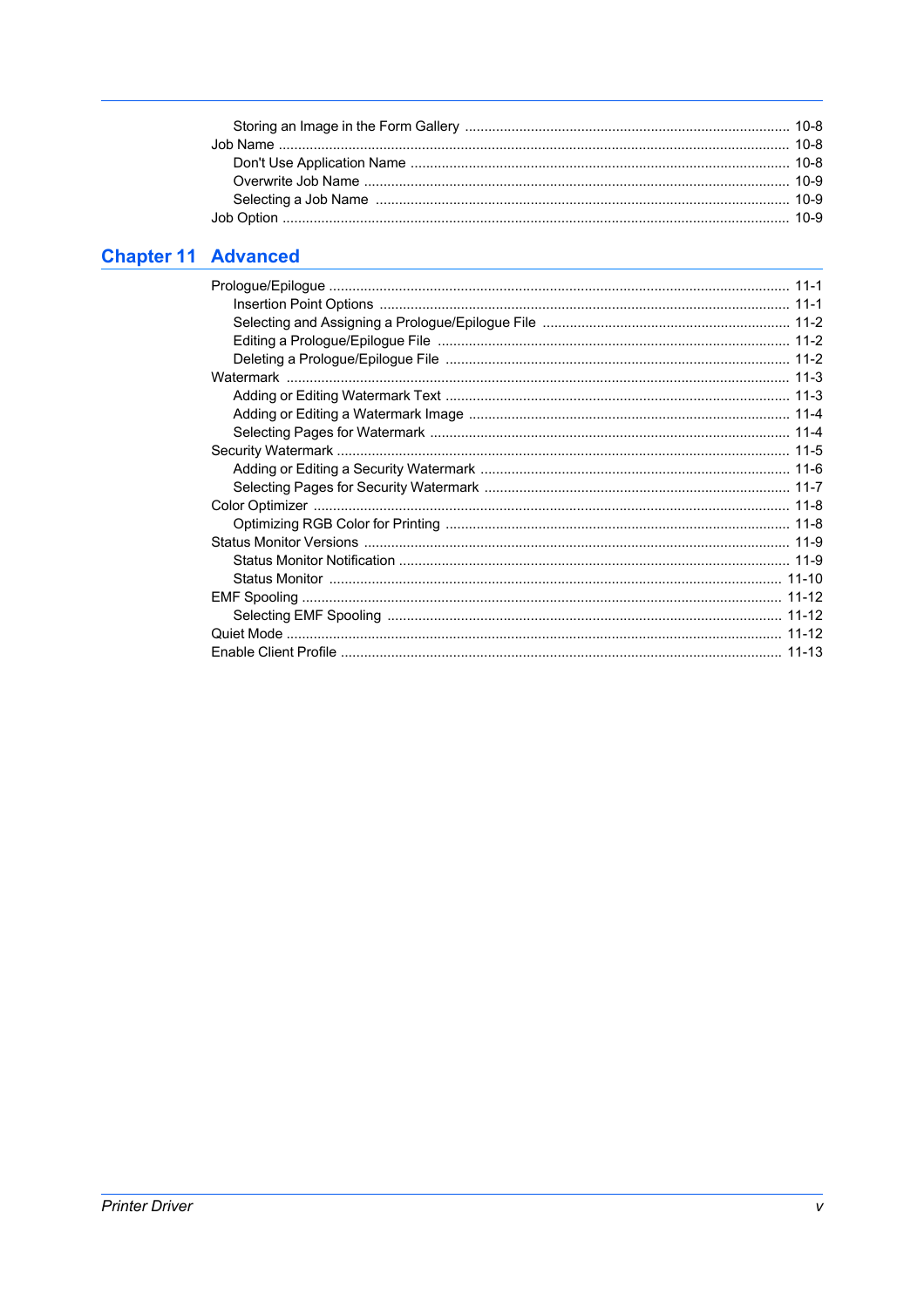# **1 Installation**

A printer driver is an application that manages communication between a printer and your computer.

Once installed, the printer driver settings must be configured in the printer **Properties** and **Printing Preferences**.

In the **Product Library** window, there are two methods of installation. **Express Install** is a quick way to install a driver and certain features in package form. With **Custom Install**, you select from individual drivers and utilities.

With **Upgrade**, you can update the driver and utilities to a newer version. This feature is only available if there is a product that needs to be upgraded. In a client/server environment, you cannot upgrade older drivers. Contact your printing system dealer for more information.

With **Maintenance**, you can run certain utilities. You can access release notes, printing system operation guide, and other materials by selecting **Documents**. With **Uninstall**, you can remove drivers and utilities.

Selections vary by printing system model, optional devices, or driver version.

**Note:** In Windows operating systems, you must be logged in with administrator rights to install the printer driver.

# <span id="page-7-0"></span>**[The Driver](#page-7-0)**

In Windows 8.1, Windows Server 2012 R2, Windows 8, Windows Server 2012, Windows 7, Windows Server 2008 R2, Windows Vista, and Windows Server 2008 with a USB connection, you can install a driver from the Microsoft Windows Update site if a certified driver is available and the system is connected to the web.

We recommend you continue to install the driver from the supplied installation disk for an expanded feature set. In Windows, if the **Found New Hardware Wizard** dialog box appears during the installation process, click **Cancel**. If the **Hardware Installation** warning dialog box appears, click **Continue Anyway**.

# <span id="page-7-1"></span>**[Preparing to Install the Driver](#page-7-1)**

- **1** Turn on the computer and the printer.
- **2** Insert the **Product Library** disk into the disk drive. The application should start automatically.

**Note:** If the **Product Library** fails to start after inserting it into the disk drive, use Windows Explorer to locate **Setup.exe** on the local drive and double-click to open.

**3** To proceed, read and accept the license agreement that appears.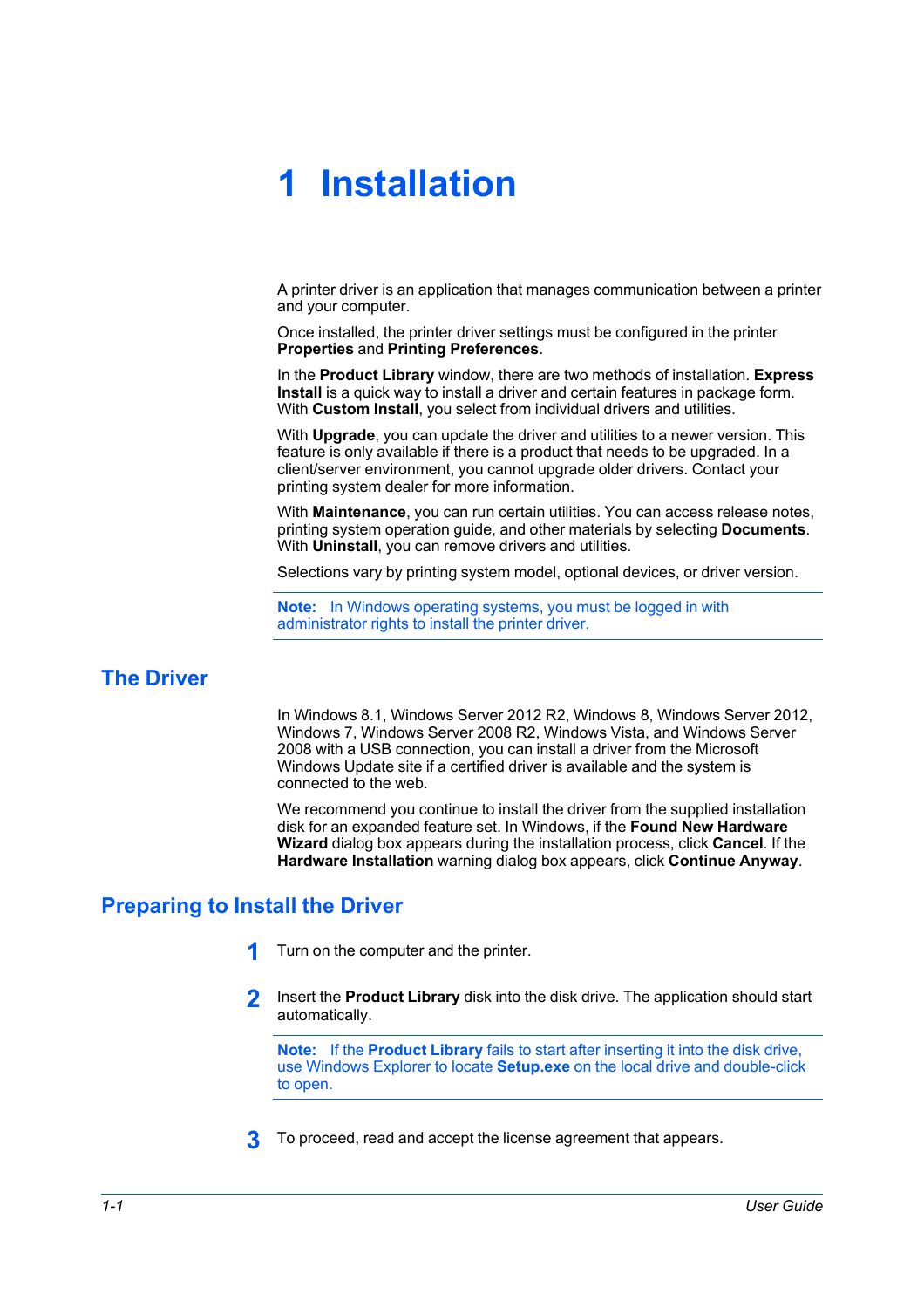**4** At the bottom of the **Product Library**, select your language from the list.

# <span id="page-8-0"></span>**[Default Duplex](#page-8-0)**

Printing on both sides of a sheet of paper (duplex mode) reduces paper consumption and helps conserve environmental resources. Duplex mode also lowers costs by reducing the amount of paper that must be purchased. We recommend that printing systems capable of duplex printing use duplex mode by default.

#### **Australia, New Zealand, North America**

After clicking **Accept** in the license dialog box, a message about resource and energy conservation appears. Read the message, and then click **OK**.

After installation is successful, **Set Duplex as default** appears and is selected on the **Finished** page. The driver is set to duplex mode by default.

You can make exceptions to the default later by selecting options in the driver **Quick Print** or **Basic** tabs.

#### **Europe**

After clicking **Accept** in the license dialog box, if the operating system locale is **EU** and time zone is **GMT 0**, **GMT +1** or **GMT +2**, a message about resource and energy conservation appears. Read the message, and then click **OK**.

After installation is successful, **Set Duplex as default** appears and is selected on the **Finished** page. The driver is set to duplex mode by default.

You can make exceptions to the default later by selecting options in the driver **Quick Print** or **Basic** tabs.

#### <span id="page-8-1"></span>**[Express Install](#page-8-1)**

**Express Install** refers to quick device, driver, and utility installation for a USB or network connection in Windows operating systems. The installation application discovers printing devices that are turned on, and connected by USB or network cable. One or more feature packages can be installed together.

If the installer cannot find your printing system, contact your system administrator.

**Note:** Depending on your printing system model, you must install .NET Framework 4.0 and later to use **Status Monitor**.

#### <span id="page-8-2"></span>**[Installing with Express Install](#page-8-2)**

- **1** Ensure that your printing system and computer are turned on and connected by USB or network cable.
- **2** In **Express Install**, the installer looks for your printing system. Each discovered device is displayed in the device list as an icon with a model name and port name.

If your device is discovered, select your model in the device list.

If discovery does not find your device, remove and reinsert the USB or network cable, and ensure that it is connected properly. Click the circular arrow icon to refresh the discovery.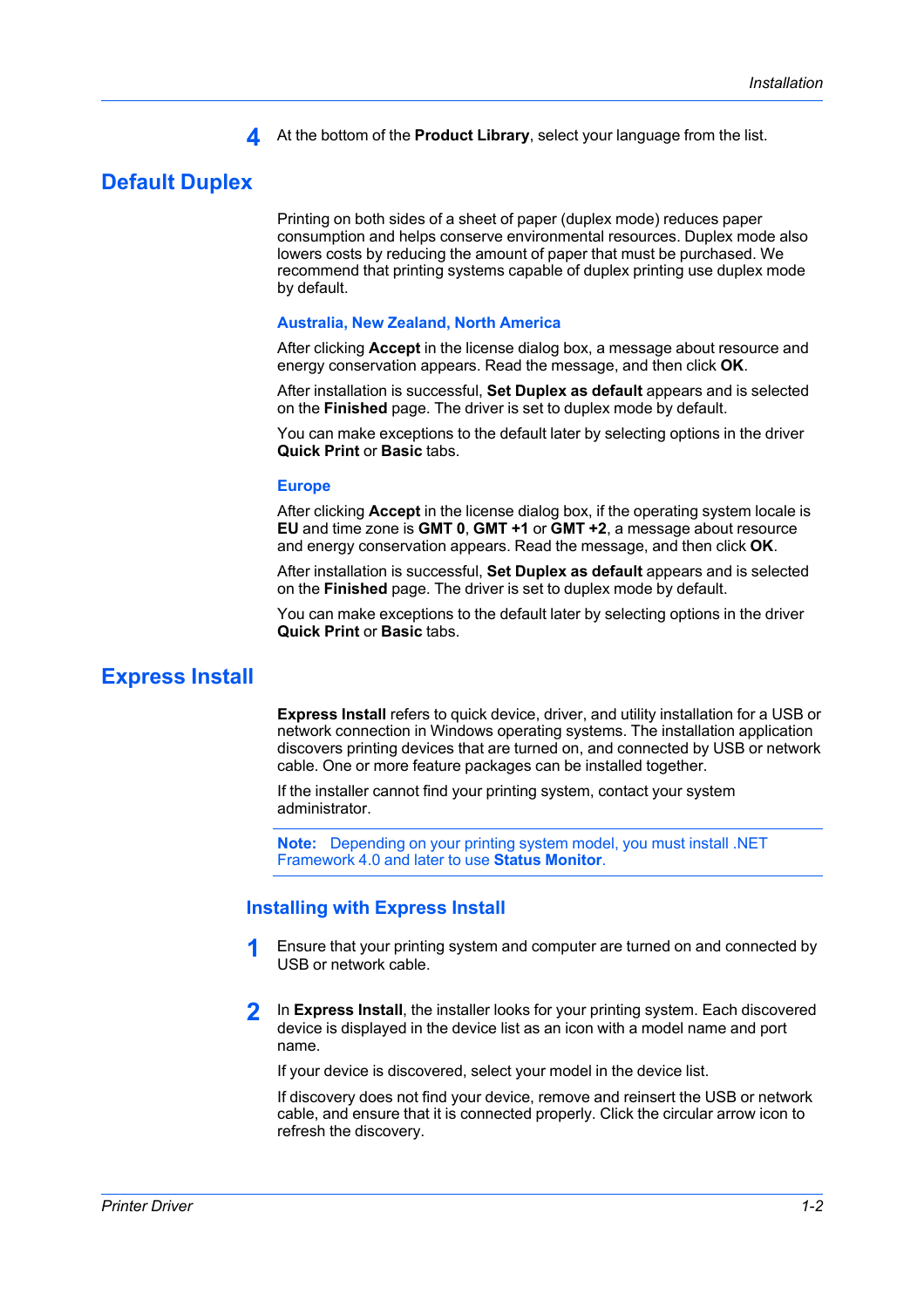- **3** You can also find a device by typing a partial or full search term in the search text box above the device list. You can search the discovered devices by model name, IP address, or USB port. The results are displayed in the device list. If the search finds your device, select it. Click the *x* icon to clear the text box, and return to the list of all discovered devices.
- **4** You can select **Use host name as port name** to use a host name for the Standard TCP/IP port. (Not available with a USB connection.)
- **5** The installer automatically selects the packages in the feature list. Or you can click each to switch between clearing and selecting. Move the pointer over an icon to see a description of the contents.
- **6** Review your settings. At least one device and one feature must be selected to enable the **Install** button. If your settings are correct, click **Install**.
- **7** During the installation, you can expand or collapse the installation detail by clicking the arrow. When the installation completes successfully, on the **Finished** page you can select from the following options. These options only appear after a printer driver installation.

#### **Print a test page**

Select the check box to test the connection and operation of the printing system. If the installation is successful, the *Windows Printer Test Page*, containing your computer name and information on your printer driver and port settings, prints at the newly installed printing system.

#### **Device Settings**

Select the check box to open **Device Settings** where you can choose installed options for your printing system. (The **Device Settings** check box appears only in Windows XP with a network connection.)

#### **Enable event notification**

For some models, select the check box to enable event notification in the **Status Monitor Notification** dialog box. The **Status Monitor Notification** dialog box appears after clicking **Status Monitor** on the **Advanced** tab.

#### **Enable Status Monitor**

For some models, select the check box to display system status messages on your computer screen during printing tasks. The **Status Monitor** dialog box appears after clicking **Status Monitor** on the **Advanced** tab.

#### **Notify when printing is complete**

With **Enable Status Monitor** selected, you can select this additional option to have **Status Monitor** display a message on your computer when a print job finishes printing. The default is the check box is cleared and the notification does not appear. This option is also available in **Advanced** > **Status Monitor**.

#### **Show Quick Print tab**

With **Quick Print**, you can define basic print options into group profiles that can be accessed easily. The **Show Quick Print tab** option also appears in **Device Settings** > **Administrator** > **General**.

Click the plus sign icon to expand the list of options:

The **Set Quick Print tab as default** option makes the **Quick Print** tab the first tab you see when you open the driver.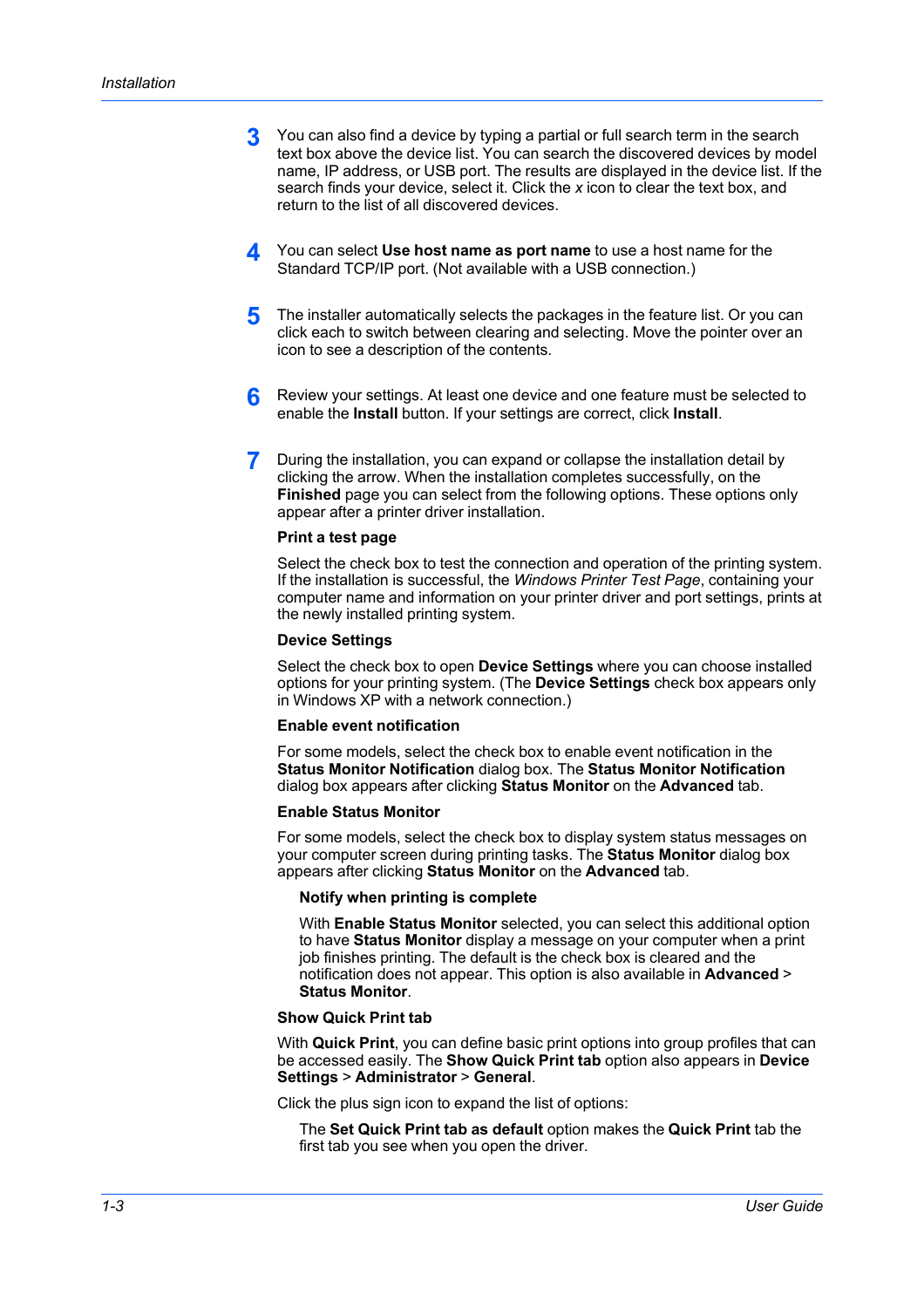The **Set Basic tab as default** option makes the **Basic** tab the first tab you see when you open the driver.

The **Hide other tabs** option makes the **Quick Print** tab the only tab in the driver.

**8** To exit the installer application, click **Finish**.

A message may appear if there is a software installation failure. After clicking **Finish**, retry the installation. If the same message appears again, contact your system administrator.

The installation of the printing system is now complete. If prompted, restart your computer.

# <span id="page-10-0"></span>**[Custom Install](#page-10-0)**

**Custom Install** refers to detailed device, driver, and utility installation for a USB or network connection in Windows operating systems. The installer can discover devices that are turned on, and connected by USB or network cable, or you can manually select your own printing system model and port name.

When you make a selection in **Custom Install**, it is highlighted with a blue background. Drag and drop functionality is supported. You can click an arrow to expand or collapse a selection box. You can install more than one product from each list, but they must be selected and moved to the **Products to Install** list. You can also install utilities without printing systems or drivers.

With the **Communication Settings** icon, you can specify a different SNMP **Read community name** that is used during device discovery. This name is like a password for SNMP communication. The default name is **public**. An administrator can require a more restricted name. If a discovery is in process, or at least one discovery device has been added to the **Products to install** list, the **Communication Settings** icon is unavailable

In Windows 8.1, Windows Server 2012 R2, Windows 8, Windows Server 2012, Windows 7, Windows Server 2008 R2, Windows Vista and Windows Server 2008 only, the XML Paper Specification (**XPS**) driver provides the most efficient method for displaying, processing, and printing documents.

If the installer cannot find your printing system, contact your system administrator.

**Note:** Depending on your printing system model, you must install .NET Framework 4.0 and later to use **Status Monitor**.

#### <span id="page-10-1"></span>**[Installing with Custom Install](#page-10-1)**

- **1** Ensure that your printing device and computer are turned on and connected by USB or network cable.
- **2** In the **Product Library** window, click **Custom Install**.

To discover a printing system, proceed to step 3. To add a printing system model and port name, proceed to step 5.

**3** In the **Custom Install** window, the installer searches for your printing device. Each discovered printing system is displayed in the **Devices** list as an icon with a model name and port name. To view the list without icons, under the **Devices** list click the **Switch to list view** icon. Under the **Devices** list, you can also click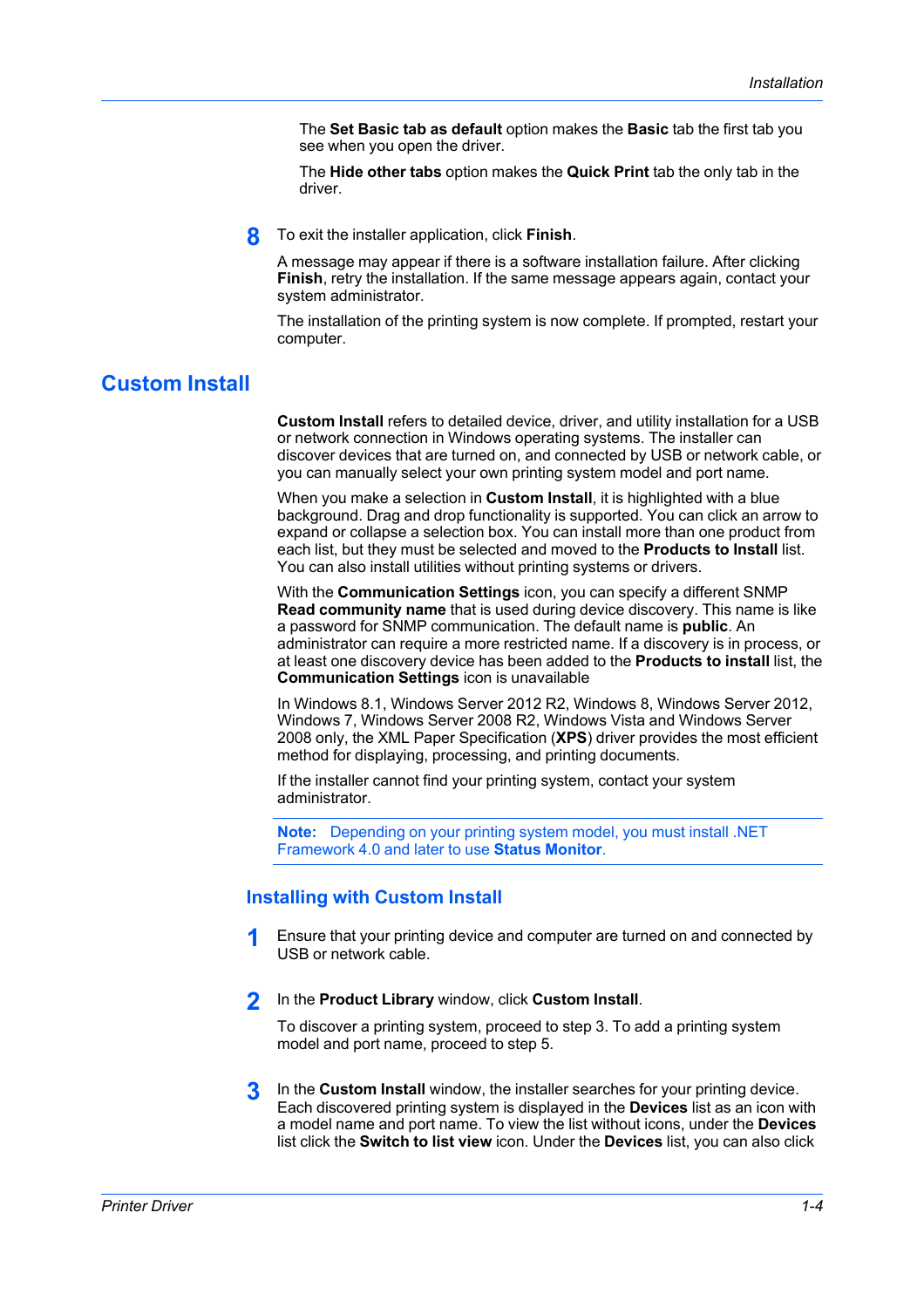one of the icons to select all devices, or clear all devices. If your printing device is not discovered, proceed to step 5.

- **4** Select a printing device from the **Devices** list, and click the arrow to move it to the **Products to Install** list. Proceed to step 6.
- **5** If discovery does not find your printing device, you can add it. Click the **Add custom device** icon.

In the **Devices** dialog box, select from the **Model** list of supported models, and the **Port name** list of all local and network ports. To add a port connected to your system, click **Add Port**. Click **OK** in the **Devices** dialog box. The printing device appears in the **Products to Install** list.

- **6** Select a driver from the **Drivers** list, and click the arrow to move it to the **Products to Install** list. One or more drivers are required to enable the **Install** button.
- **7** Select a utility from the **Utilities** list, and click the arrow to move it to the **Products to Install** list. If a more recent version of a utility is installed, the utility is disabled in the list and shows a message that a newer version is installed.
- **8** If you want to remove a product from the **Products to Install** list, select it and click **Remove** at the bottom of the list box. To remove all products, click **Remove all**.
- **9** You can select **Use host name as port name** to use a host name for the Standard TCP/IP port. (Not available with a USB connection.)
- **10** For each printing device and driver combination in the **Products to Install** list, you can click the **Edit** icon to open a dialog box with installation options for the drivers. Make your selections from the available options.
- **11** Review your settings. At least one printing system, driver, or a utility, must be selected to enable the **Install** button. If your settings are correct, click **Install**.
- **12** During the installation, you can expand or collapse the installation detail by clicking the arrow. When the installation completes successfully, on the **Finished** page you can select from the following options. These options only appear after a printer driver installation.

#### **Print a test page**

Select the check box to test the connection and operation of the printing system. If the installation is successful, the *Windows Printer Test Page*, containing your computer name and information on your printer driver and port settings, prints at the newly installed printing system.

#### **Device Settings**

Select the check box to open **Device Settings** where you can choose installed options for your printing system. (The **Device Settings** check box appears only in Windows XP with a network connection.)

#### **Enable event notification**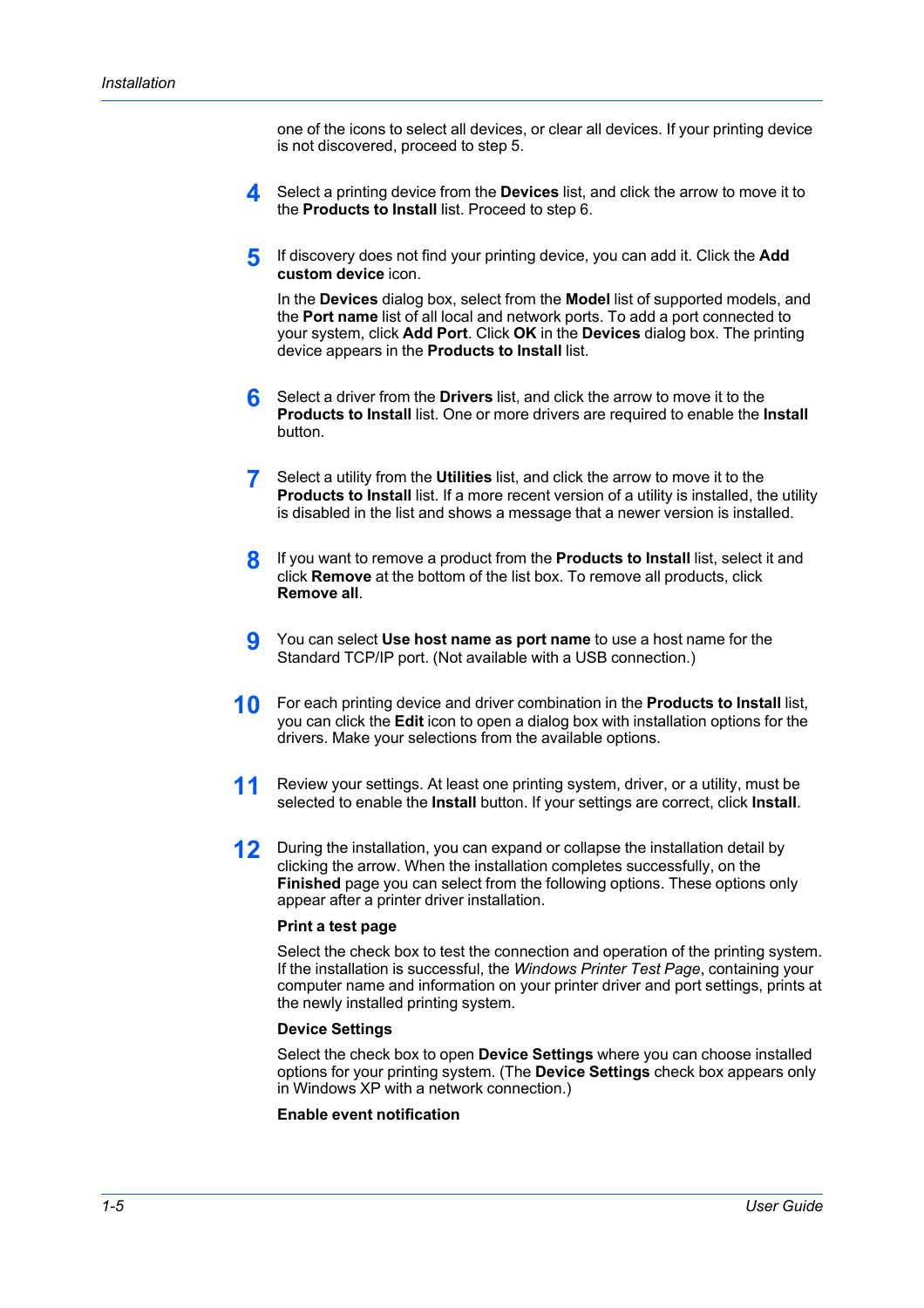For some models, select the check box to enable event notification in the **Status Monitor Notification** dialog box. The **Status Monitor Notification** dialog box appears after clicking **Status Monitor** on the **Advanced** tab.

#### **Enable Status Monitor**

For some models, select the check box to display system status messages on your computer screen during printing tasks. The **Status Monitor** dialog box appears after clicking **Status Monitor** on the **Advanced** tab.

#### **Notify when printing is complete**

With **Enable Status Monitor** selected, you can select this additional option to have **Status Monitor** display a message on your computer when a print job finishes printing. The default is the check box is cleared and the notification does not appear. This option is also available in **Advanced** > **Status Monitor**.

#### **Show Quick Print tab**

With **Quick Print**, you can define basic print options into group profiles that can be accessed easily. The **Show Quick Print tab** option also appears in **Device Settings** > **Administrator** > **General**.

Click the plus sign icon to expand the list of options:

The **Set Quick Print tab as default** option makes the **Quick Print** tab the first tab you see when you open the driver.

The **Set Basic tab as default** option makes the **Basic** tab the first tab you see when you open the driver.

The **Hide other tabs** option makes the **Quick Print** tab the only tab in the driver.

**13** To exit the installer application, click **Finish**.

A message may appear if there is a software installation failure. After clicking **Finish**, retry the installation. If the same message appears again, contact your system administrator.

The installation of the printing system is now complete. If prompted, restart your computer.

#### <span id="page-12-0"></span>**[Installing Utilities Only](#page-12-0)**

- **1** Ensure that your printing device and computer are turned on and connected by USB or network cable.
- **2** In the **Product Library** window, click **Custom Install**.
- **3** Select a utility from the **Utilities** list, and click the arrow to move it to the **Products to Install** list. If a more recent version of a utility is installed, the utility is disabled in the list and shows a message that a newer version is installed.
- **4** If you want to remove a product from the **Products to Install** list, select it and click **Remove** at the bottom of the list box. To remove all products, click **Remove all**.
- **5** Review your settings. At least one utility must be selected to enable the **Install** button. If your settings are correct, click **Install**.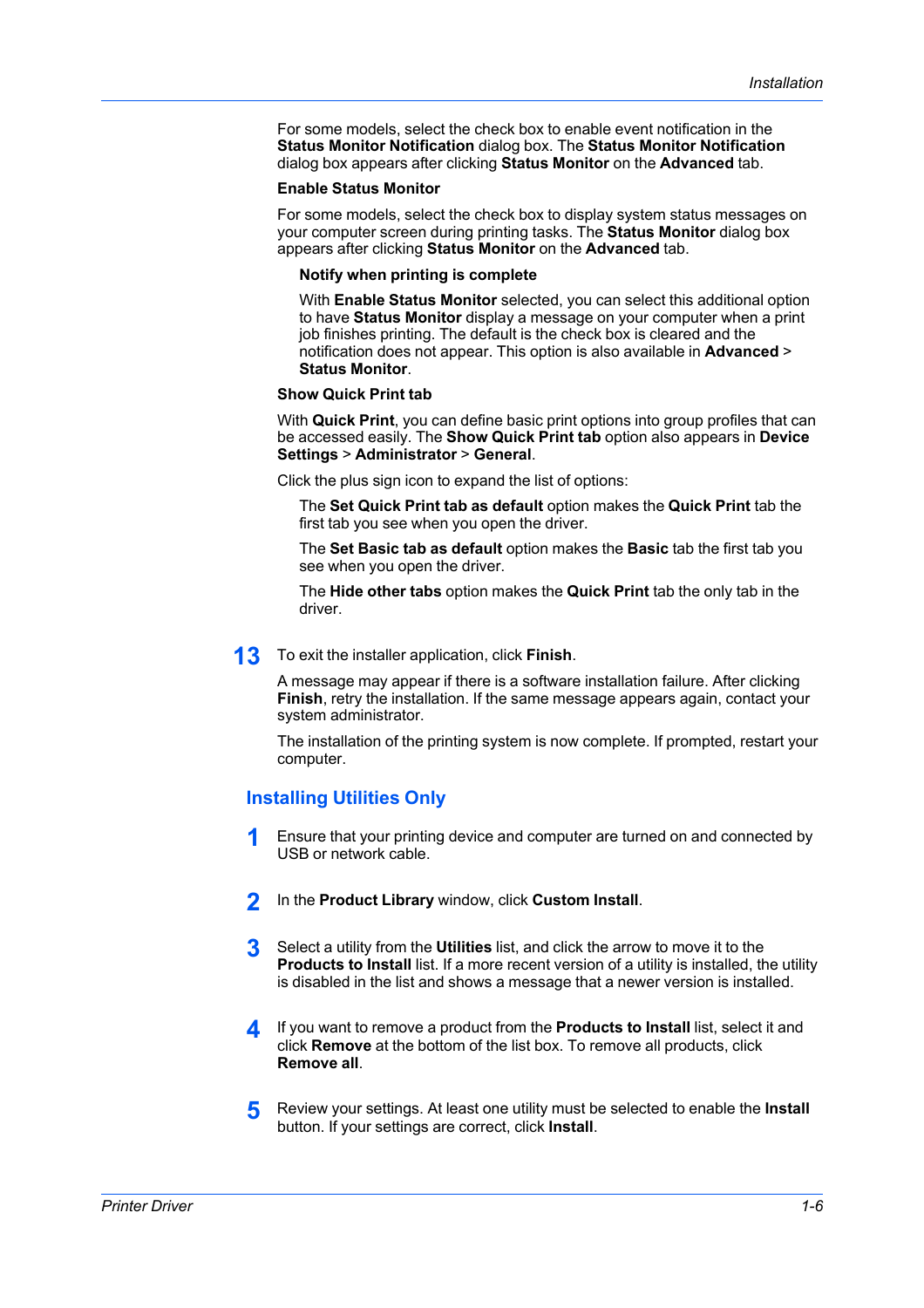**6** To exit the installer application, click **Finish**.

A message may appear if there is a software installation failure. After clicking **Finish**, retry the installation. If the same message appears again, contact your system administrator.

The installation of the utilities are now complete. If prompted, restart your computer.

#### <span id="page-13-0"></span>**[Editing Driver Properties](#page-13-0)**

- **1** In the **Product Library** window, click **Custom Install**.
- **2** In the **Devices** list, select a device and click the arrow to move it to the **Products to Install** list.
- **3** In the **Drivers** list, select a driver and click the arrow to move it to the **Products to Install** list.
- **4** In the **Products to Install** list, click the **Edit** pencil icon in one of the devices.
- **5** The **Device** dialog box opens and shows the model name and the IP address or USB. Select the tab of the driver you want to configure. If there are multiple drivers, the settings for each driver are separated into tabs. If there is a driver assigned, the following driver properties appear:

#### **Printer name**

Enter a name for the device to a maximum of 63 characters.

#### **Share the printer**

Select this option to share this printing system with others. If selected, enter a **Share name** for the printing system to a maximum of 63 characters.

#### **Set as default printer**

Select this option to send most or all of your print jobs to this printing device.

You can click **Remove** from the **Device** dialog box or from **Products to Install** list to remove a driver.

#### **6** Click **OK**.

#### <span id="page-13-1"></span>**[Editing Utility Properties](#page-13-1)**

- **1** In the **Product Library** window, click **Custom Install**.
- **2** In the **Utilities** list, select **KYOCERA Net Viewer** and click the arrow to move it to the **Products to Install** list.
- **3** In the **Products to Install** list, click the **Edit** pencil icon in the **KYOCERA Net Viewer** utility product.
- **4** A dialog box opens to show the utility options. Make your selections.

#### **KYOCERA Net Viewer**

#### **Device Management**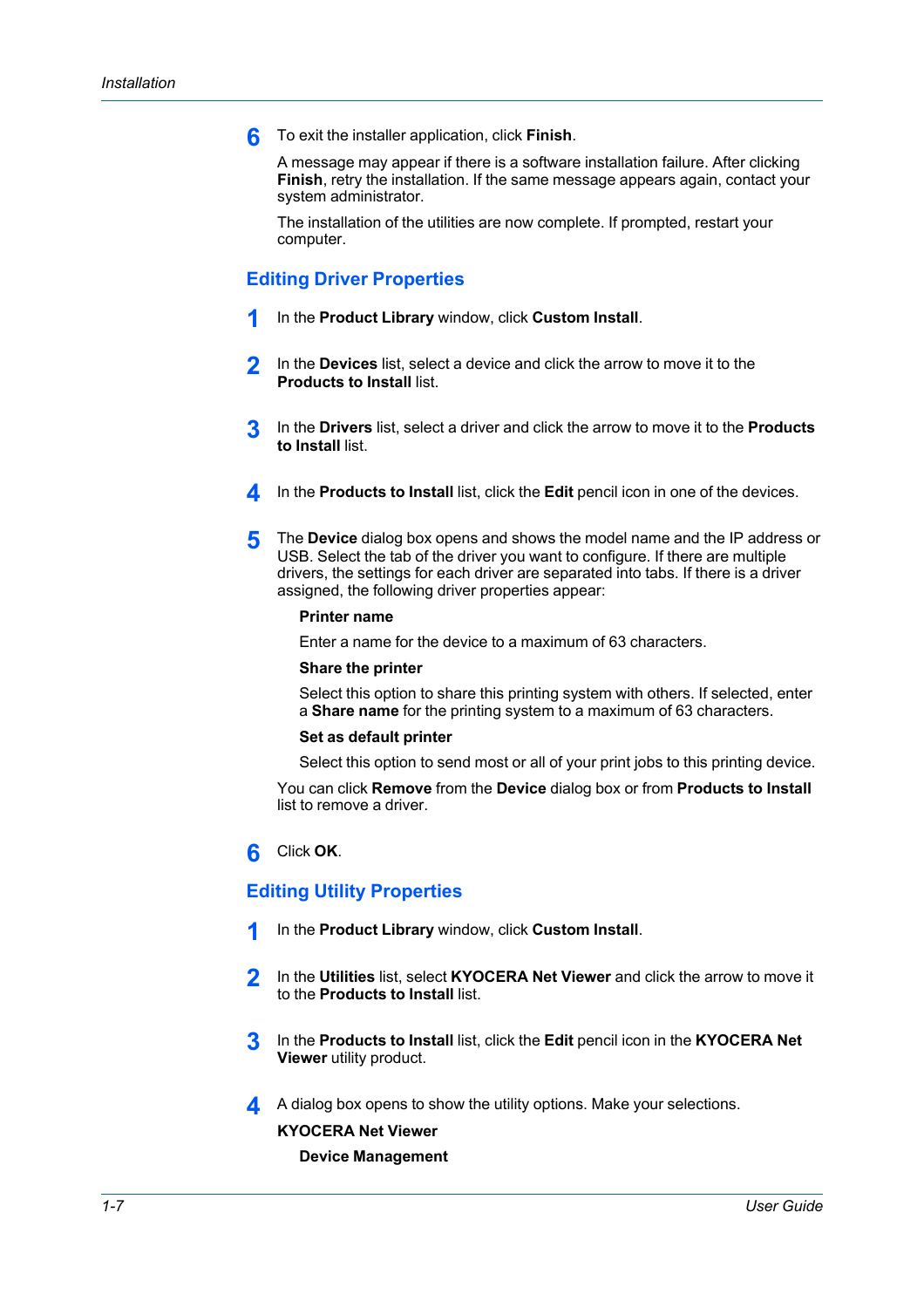Finds devices and manages device settings.

#### **Account Management**

Establishes accounts for device groups and manages the account settings.

#### **Host Management**

Manages printer drivers and print queues.

**5** Click **OK**.

#### <span id="page-14-0"></span>**[Specifying Communication Settings](#page-14-0)**

- **1** In the **Product Library** window, click **Custom Install**.
- **2** Under the **Devices** box, click the **Communication Settings** icon.
- **3** In the **Communication Settings** dialog box, type a **Read community name** in the text box. You can click **Reset** if you want to return the default name (**public**) to the text box.
- **4** Click **OK**.

**Note:** If you entered a different **Read community name**, the **Devices** list is cleared. Click the circular arrow **Refresh** icon to rediscover devices.

# <span id="page-14-2"></span><span id="page-14-1"></span>**[Upgrade](#page-14-1)**

You can select driver or utility components and upgrade them to the most recent version. The installer can detect outdated driver or utility components that display in the **Products to Upgrade** list. If there are upgrades available, the list appears when the installer starts.

In a client/server environment, you cannot upgrade older drivers. Contact your printing system dealer for more information.

#### **[Upgrading Driver Components](#page-14-2)**

- **1** In the **Product Library** window, click **Upgrade**.
- **2** From the **Products to Upgrade** list, select drivers and utilities to upgrade on your computer.
- **3** To start the upgrade, click the **Upgrade** button.
- **4** In the **Finished** dialog box, click **Finish**.

# <span id="page-14-3"></span>**[Maintenance](#page-14-3)**

With **Maintenance**, you can access utilities that provide useful features. Select and run any of the available utilities:

**Optional Printer Components**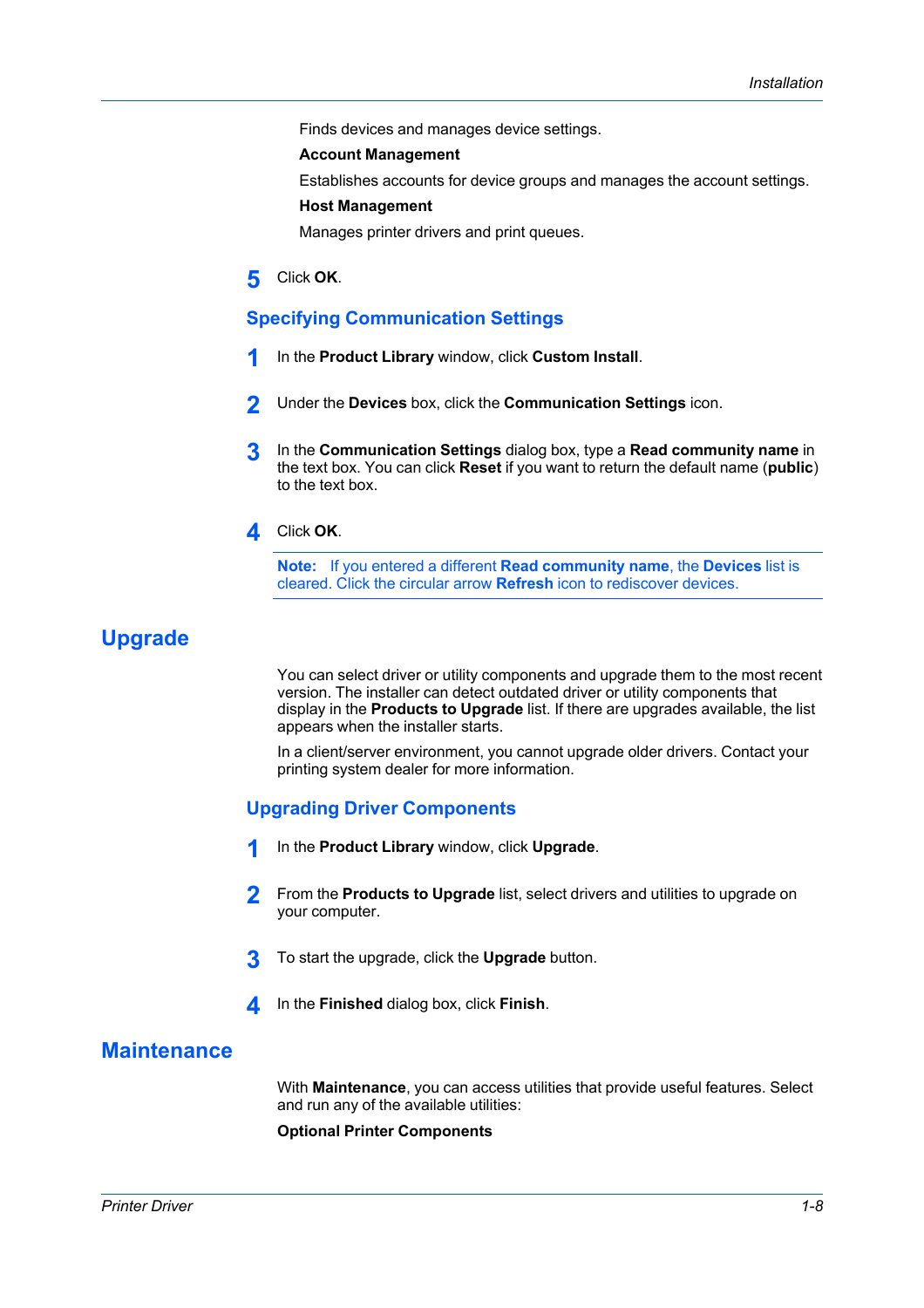This option can expand the functionality of your printer driver with Help modules in other languages, common printer profiles, plug-in modules, and the Policy Manager application.

#### **Quick Network Setup**

This option provides configuration of the most common networking settings using an easy-to-use wizard.

#### **Maintenance Menu**

You can adjust features such as print position and scan position.

#### <span id="page-15-0"></span>**[Optional Printer Components](#page-15-0)**

You can expand the functionality of your printer driver by installing optional components.

For the XPS driver, only **Common Profiles** and **Help Modules** can be installed.

<span id="page-15-1"></span>**[Installing Optional Printer Components](#page-15-1)**

- **1** Click **Maintenance**.
- **2** Select **Optional Printer Components** and click **Run**.
- **3** On the **Select Printer** page, select one or more printing systems. and click **Next**. On any page you can click **Back** to correct any settings.
- **4** On the **Select Components** page, click the plus sign icons to expand options. Click each option to open a dialog box with more detailed selections.

Under **Common components**, you can select Help modules in additional languages.

- **5** Under each printing system model, you can select one or more common profiles of predefined print settings.
- **6** Under each printing system model, you can select one or more plug-in modules.

#### **Output to PDF**

With this option, you can print and save documents from multiple sources to PDF.

#### **Security Watermark**

With this option, you can print a nearly invisible image or text against a background pattern. The security watermark appears only when the printed page is photocopied.

#### **Color Optimizer**

With this option, you can match a single color accurately in a print job.

- **7** Under each printing system model, you can select **Driver integration with Policy Manager**. Policy Manager is a server-based application that provides centralized user authentication, authorization, user access control, and secure pull printing features.
- **8** When your settings are correct, click **Install**.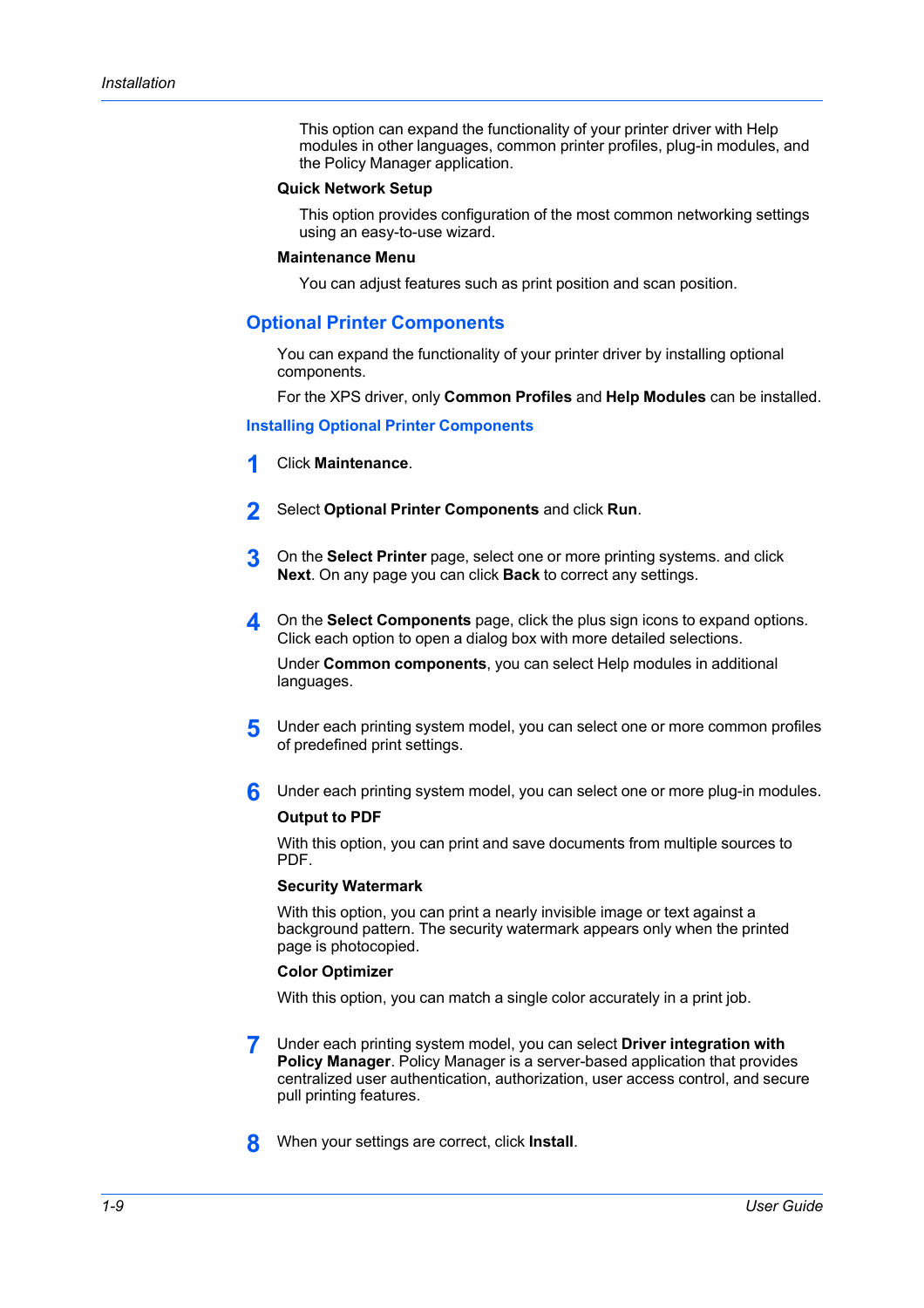#### **9** When the **Printer Components Installation Completed** page appears, click **Finish**.

When you have completed installing printers and optional components, if prompted, restart your computer.

# <span id="page-16-0"></span>**[Documents](#page-16-0)**

With **Documents**, you can access guides about the driver, utilities, and printing system operation. Select and open any of the available files. Acrobat Reader 8.0 or newer is required to view PDF files.

# <span id="page-16-2"></span><span id="page-16-1"></span>**[Uninstall](#page-16-1)**

The uninstaller can find the printing system drivers on your local drive. It creates a list of those components in the **Uninstall** window. If you uninstall a driver, devices using that driver will also be removed.

### **[Uninstalling Driver Components](#page-16-2)**

- **1** In the **Product Library** window, click **Uninstall**.
- **2** Select components from the list to uninstall. Select by device model, or click the plus sign to expand a list of individual devices. Below the list you can also click icons to select all the check boxes, or to clear them.
- **3** To start the uninstall, click the **Uninstall** button.
- **4** In the **Finished** dialog box, click **Finish**.

# <span id="page-16-4"></span><span id="page-16-3"></span>**[Printer Driver Settings Access](#page-16-3)**

The printer driver software can be accessed from the **Print** dialog box of an application, or from **Start**. If accessed from an application, then changes made to driver settings remain in effect until the application ends. If accessed from **Start**, changes are maintained as the default printer settings.

# **[Changing the Default Driver Settings](#page-16-4)**

**1** Depending on your operating system:

Windows 8.1 and Windows Server 2012 R2: click **Start** > **Control Panel** > **View devices and printers**.

Windows 8 and Windows Server 2012: open **Control Panel** > **View devices and printers**.

Windows 7 and Windows Server 2008 R2: click **Start** > **Devices and Printers**.

Windows Vista and Windows Server 2008: click **Start** > **Control Panel** > **Printer**.

Windows XP and Windows Server 2003: click **Start** > **Printers and Faxes**.

**2** Right-click your printing system model and click **Printing Preferences**.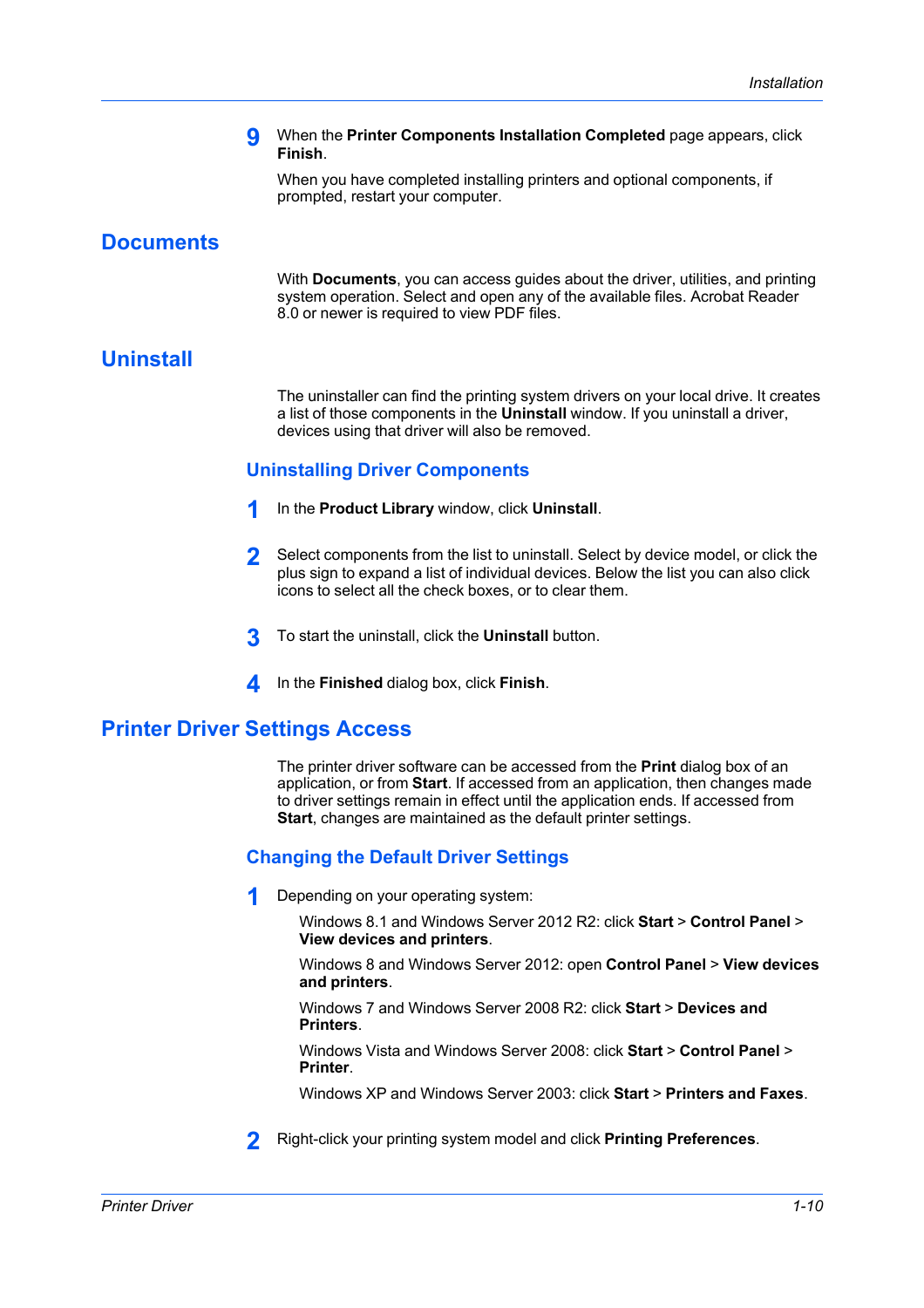- **3** In the **Printing Preferences** dialog box, select the desired features in all tabs.
- **4** Click **OK**.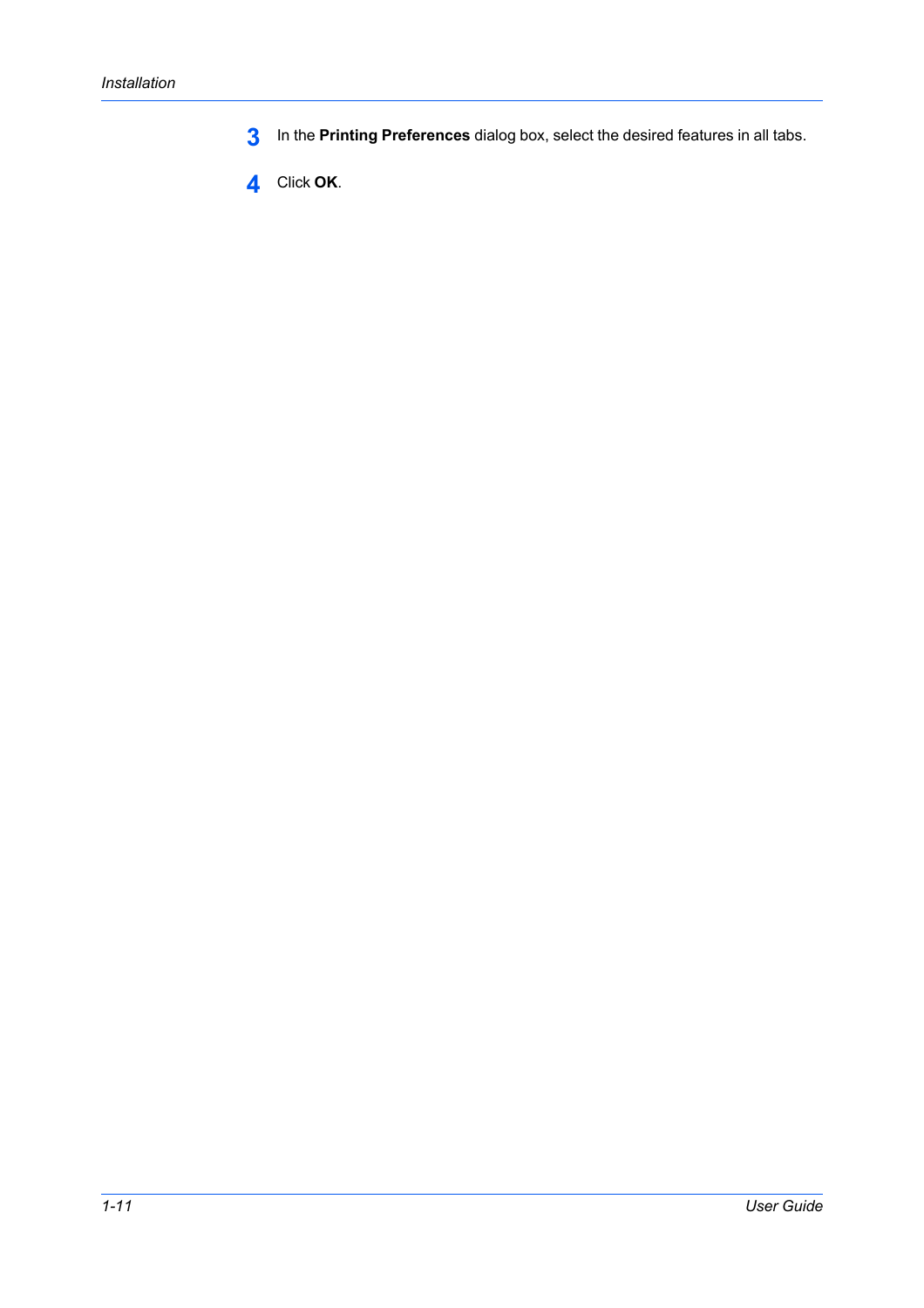# **2 Driver Overview**

The lower part of the **Printing Preferences** dialog box contains overview features that illustrate driver selections. Overview images and the settings list are available when selecting settings. After selecting driver settings, you can use **Print preview** to check the print job. (Selections vary by printing system model, optional devices, or driver version.)

If the vertical screen resolution of your computer is 864 pixels or less, the lower part of the **Printing Preferences** dialog box does not appear. Under this condition, the button showing the current PDL is on the bottom left, and the **Print preview** check box is on the bottom right of the visible dialog box.

### <span id="page-18-0"></span>**[Overview Images](#page-18-0)**

Overview images appear in the lower part of the **Printing Preferences** dialog box. Each image illustrates different driver settings. Images are changed automatically when some driver settings are selected, or you can click the tabs on the left side to change the image.

The printing system image displays most attached devices. **Source** and **Destination** selections are highlighted in green. For some models, the storage device icon appears when a job storage option is selected in the **Job** tab.

The page image is updated based on page selections made in the **Quick Print** tab, **Basic** tab, **Layout** tab, and **Finishing** tab.

The color image illustrates color settings for color models. For black and white models or color models with **Black** selected, the image illustrates grayscale settings.

The current page description language (PDL) is displayed in all of the images. You can change the PDL temporarily from any **Printing Preferences** tab to enable driver features.

Overview images are not available in Generic color or Generic mono drivers.

# <span id="page-18-1"></span>**[Selecting a PDL in Printing Preferences](#page-18-1)**

- **1** In the overview image area, click **PDL**.
- **2** In the **Page Description Languages (PDL)** dialog box, select the desired page description language from the **Available languages** list.

If you select **PCL XL**, select **Smart duplex printing**, **Skip blank pages**, and **Disable auto media type switching**.

If you select **KPDL**, select **Smart duplex printing** and **Data passthrough**. Note that if you select **Data passthrough**, **EMF spooling** is unavailable in the **Advanced** tab.

If you select **PDF**, you can click **PDF Settings** to open the **PDF Settings** dialog box.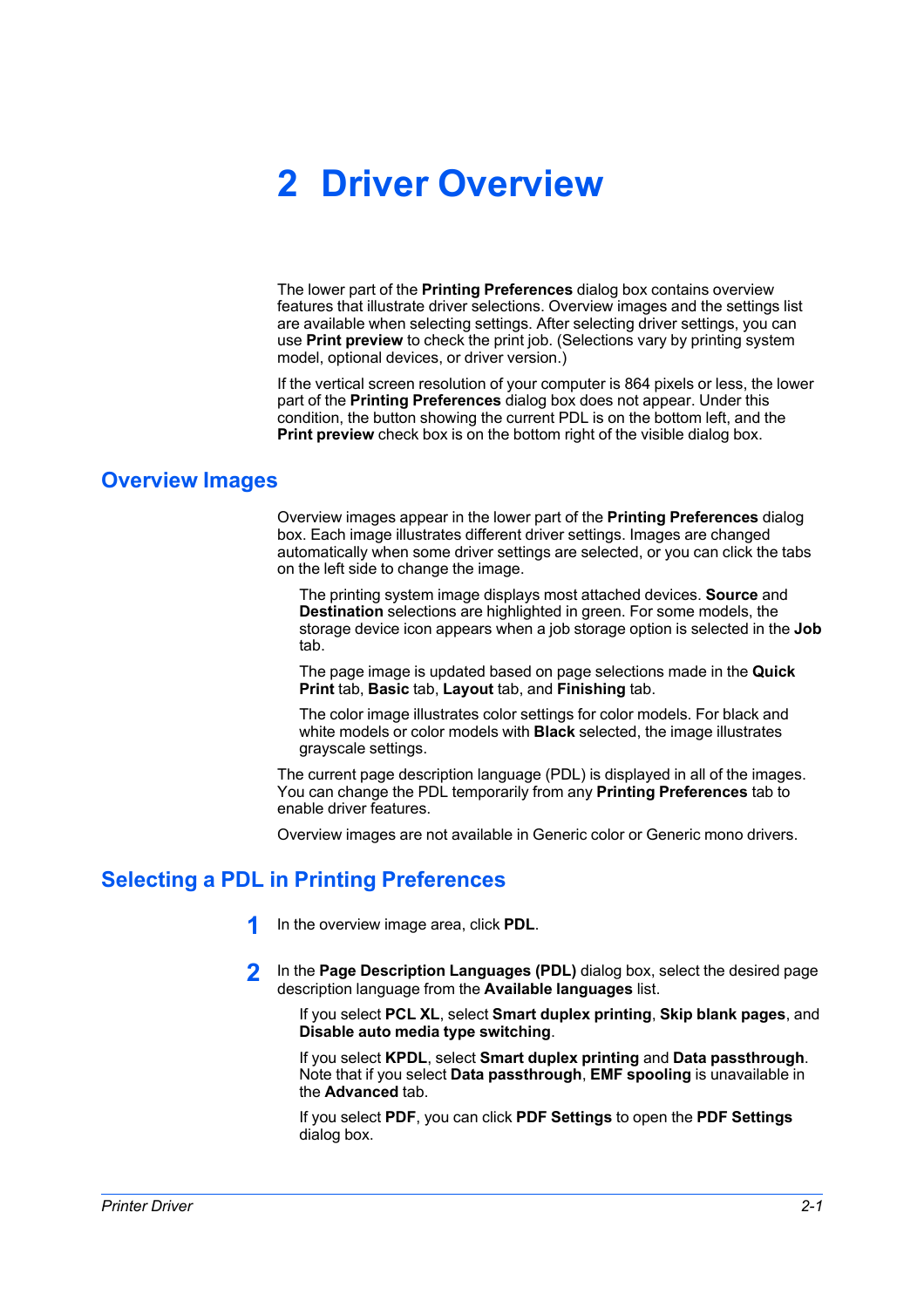- **3** You can select the **GDI compatible mode** option to improve the output quality of graphics created by your application.
- **4** Click **OK**.

# <span id="page-19-0"></span>**[Settings List](#page-19-0)**

The tree view in the lower part of each tab displays current settings for most driver features. You can scroll down to view features for all driver tabs. As each option is selected, the current selection is displayed in the tree view. You can click the minus (-) or plus (+) signs to hide or show details.

The settings list is not available in Generic color or Generic mono drivers.

# <span id="page-19-2"></span><span id="page-19-1"></span>**[Print Preview](#page-19-1)**

The **Print preview** check box appears in the lower part of each tab. After selecting driver settings, you can use **Print preview** to check the print job. Text and images are displayed in the preview, along with any optional **Watermark** or **Security Watermark**. If you are satisfied with the preview, you can print. Or you can cancel printing if you want to change driver settings.

#### **[Previewing a Print Job](#page-19-2)**

- **1** Select desired driver settings in all tabs, or select a profile.
- **2** In any tab, select **Print preview**.
- **3** Click **OK** in all dialog boxes.
- **4** When the **Print preview** dialog box appears:

Click the arrow buttons to view document pages.

Click the magnifying glass icons to zoom in or out.

To close the preview and make additional changes in driver settings before printing, click the "X" button.

If you are satisfied with the preview, click the printer button to print the job.

# <span id="page-19-4"></span><span id="page-19-3"></span>**[Kyocera Logo](#page-19-3)**

The **Kyocera** logo appears at the bottom of **Device Settings** and the **Printing Preferences** dialog box. Clicking the logo opens the **About** dialog box that displays the driver version number and driver plug-in information.

#### **[Displaying Version Information](#page-19-4)**

- **1** In **Device Settings** or the **Printing Preferences** dialog box, click **Kyocera** logo > **Version** to view the following driver information:
	- **File Name Version Description**
	- **Date**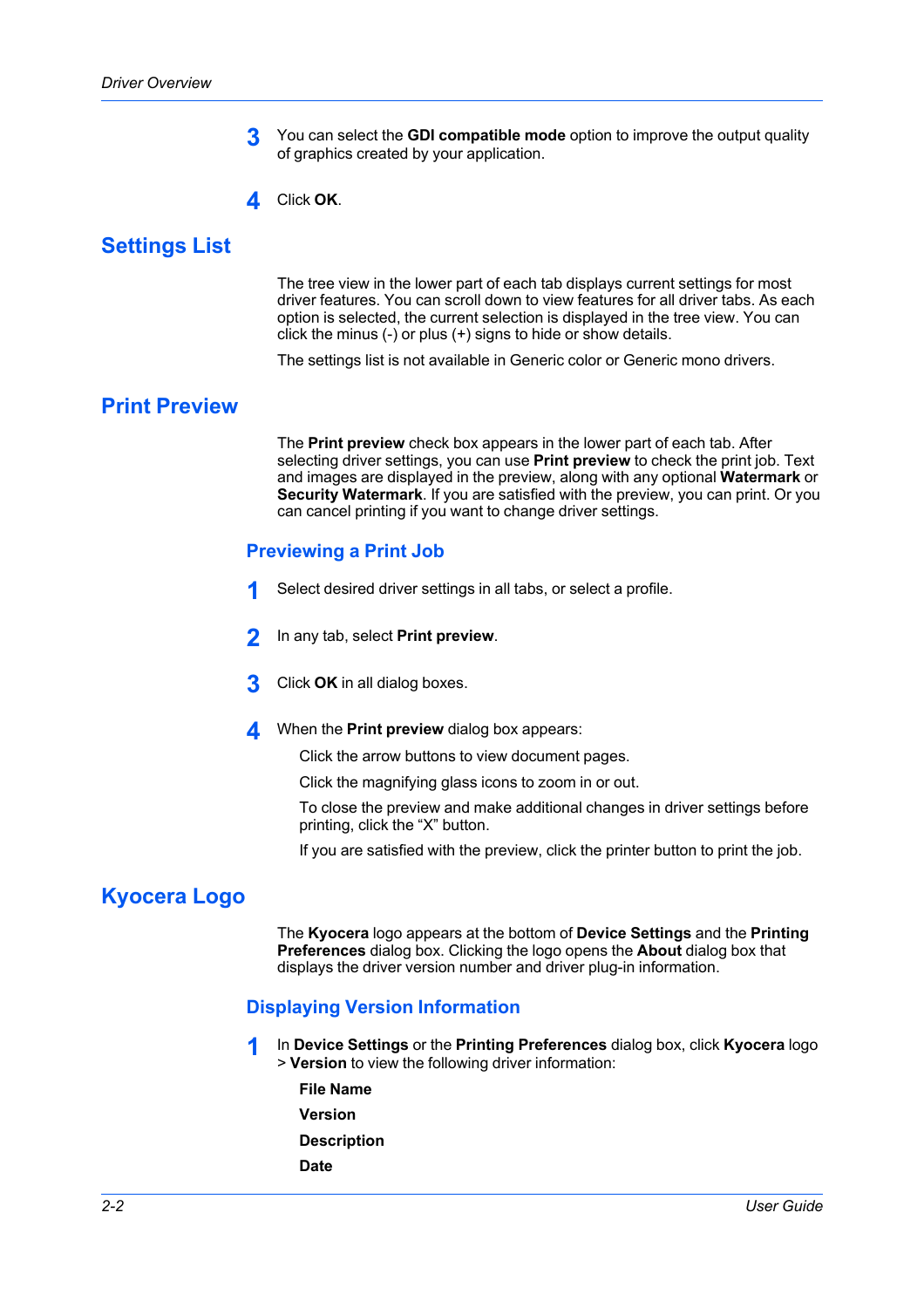# **Manufacturer Comments**

- **2** To view copyright information, click **Legal Notices**.
- **3** Click **OK** to close the driver information dialog boxes.

# <span id="page-20-0"></span>**[Displaying Plug-in Information](#page-20-0)**

**1** In **Device Settings** or the **Printing Preferences** dialog box, click **Kyocera** logo > **Plug-in** to view the following plug-in information:

**Module Description Version**

**2** Click **OK** to close the driver information dialog boxes.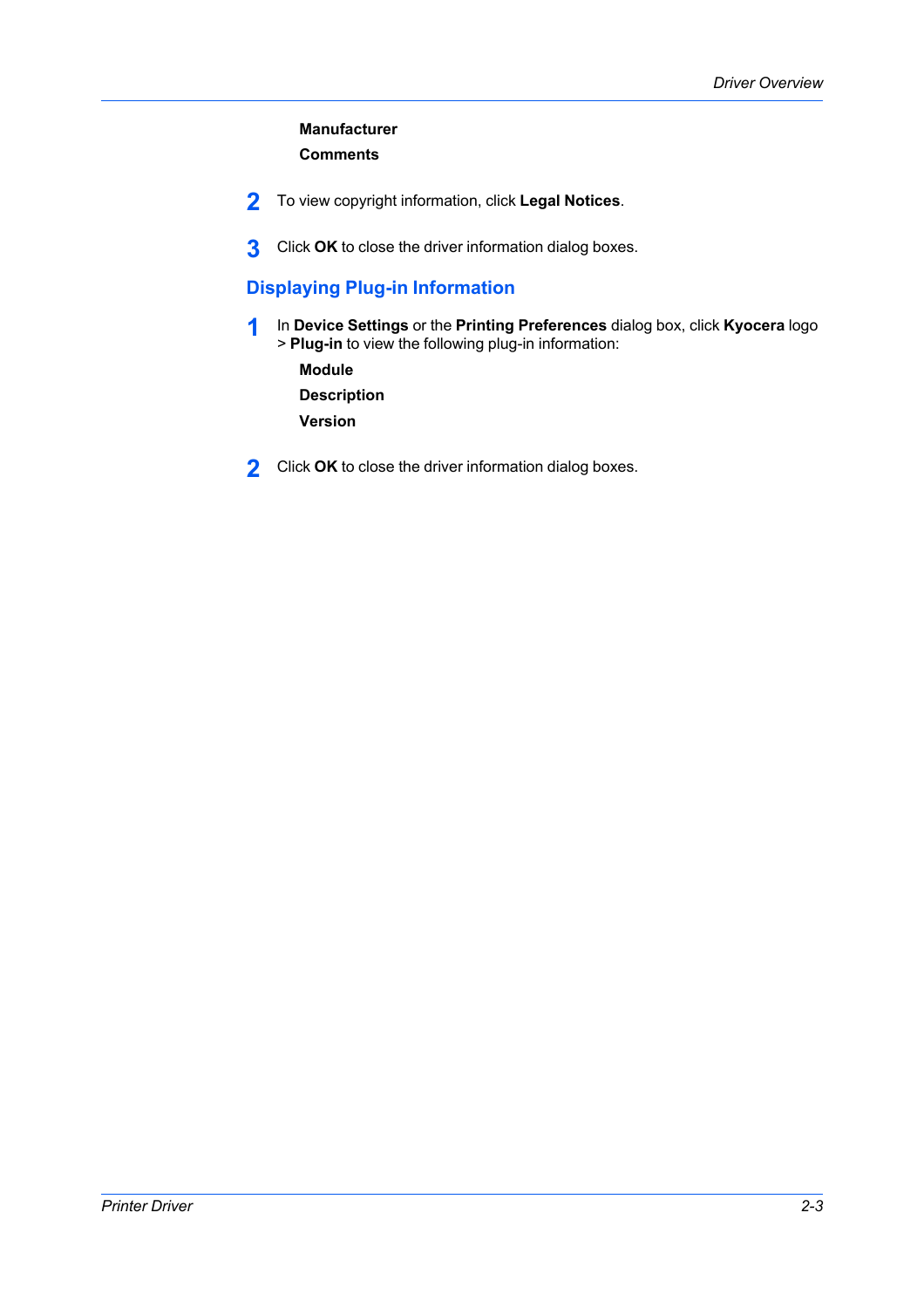# **3 Device Settings**

In **Device Settings**, you can select installed printing system options so the associated features can be used with the printer driver. You can also match the memory setting in the driver with the memory installed in your printing system, which lets the driver manage font downloads more efficiently. Administrator, User, PDL (Page Description Language), and Compatibility settings can also be selected. (Selections vary by printing system model and optional devices.)

# <span id="page-21-0"></span>**[Accessing Device Settings](#page-21-0)**

**1** Depending on your operating system:

Windows 8.1 and Windows Server 2012 R2: click **Start** > **Control Panel** > **View devices and printers**.

Windows 8 and Windows Server 2012: open **Control Panel** > **View devices and printers**.

Windows 7 and Windows Server 2008 R2: click **Start** > **Devices and Printers**.

Windows Vista and Windows Server 2008: click **Start** > **Control Panel** > **Printer**.

Windows XP and Windows Server 2003: click **Start** > **Printers and Faxes**.

**2** Right-click your printing system model, then:

Windows 8.1, Windows Server 2012 R2, Windows 8, Windows Server 2012, Windows 7, and Windows Server 2008 R2: click **Printer properties**.

Windows Vista, Windows Server 2008, Windows XP, and Windows Server 2003: click **Properties**.

**3** Click **Device Settings**.

# <span id="page-21-1"></span>**[Device Options](#page-21-1)**

Optional devices extend the capabilities of your printing system for source, finishing, and job storage. Available options appear for your printing system.

Before using the **Punch** option in the **Finishing** tab, you must set punch options in **Device Settings**. Available punch options depend on the punch unit installed on the device and selected. The **Punch** feature punches holes along the edge of the printed pages so that the pages can be bound together or placed in a binder.

Custom boxes must be set up in **Device Settings** in order to use the **Custom box** feature in the **Job** tab. You can create up to 1000 custom boxes for storing print jobs. Custom boxes can be assigned to users who can print the jobs later from the printing system's operation panel. You must also install a storage device in the printing system.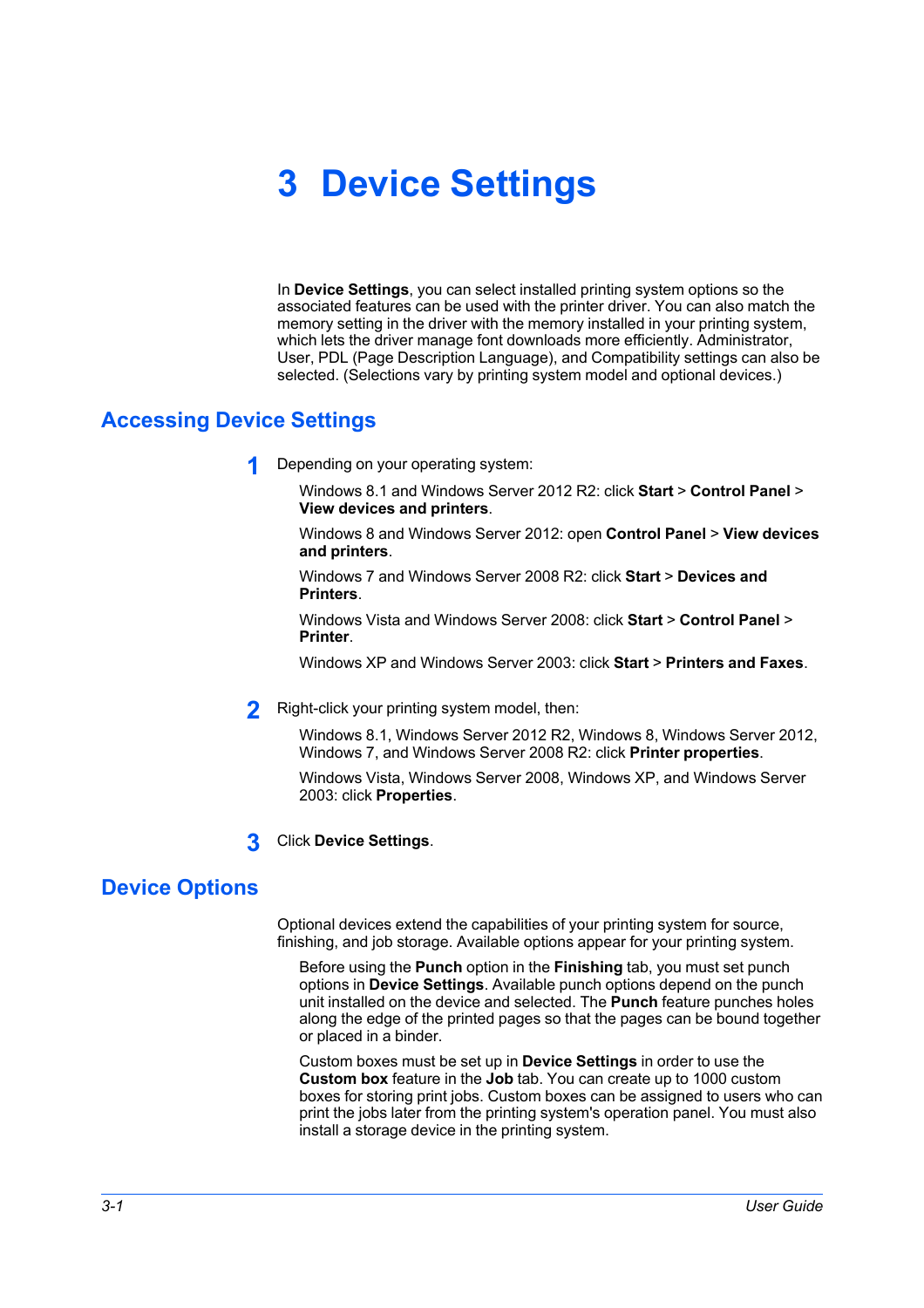Virtual mail boxes must be set up in **Device Settings** in order to use the **Virtual mail box** feature in the **Job** tab. You must also install a storage device in the printing system. After jobs are sent to a **Virtual mail box**, they can be printed from the printing system's operation panel.

In a client/server environment, this feature is unavailable to a client logged in as a restricted user.

### <span id="page-22-0"></span>**[Setting Device Options](#page-22-0)**

- **1** In **Device Settings** <sup>&</sup>gt; **Device options**, select the check boxes for all installed devices.
- **2** Click **OK**.

#### <span id="page-22-1"></span>**[Setting Punch Options](#page-22-1)**

- **1** In **Device Settings** <sup>&</sup>gt; **Device options**, select a finishing device that supports punch. Or if already selected, double-click the blue text.
- **2** Depending on the punch unit attached, select one option:

#### **None**

No punch option available in the **Finishing** tab.

**2 hole**

2 hole option available in the **Finishing** tab.

**2 & 3 hole**

2 hole and 3 hole options available in the **Finishing** tab.

#### **2 & 4 hole**

2 hole and 4 hole options available in the **Finishing** tab.

**3** Click **OK** in all dialog boxes.

#### <span id="page-22-2"></span>**[Setting up Custom Boxes](#page-22-2)**

- **1** In **Device Settings** <sup>&</sup>gt; **Device options**, select **Hard disk** or **SSD**. Or if already selected, double-click the blue text. If necessary, clear the **RAM disk** check box.
- **2** In the **Hard Disk Settings** or **SSD Settings** dialog box, click **Add**.
- **3** In the **Defined custom boxes** list, a new **Box number** and **Box name** appear. If desired, change the number and name in the **Box number** and **Box name** boxes. The number must be within a range of 1 to 1000, and the name length can be a maximum of 32 characters. You can also type a user name to a maximum of 20 characters.
- **4** If the box will be used by multiple users, select **Shared box**.

**Note:** For some models, **Shared box** is selected by default.

With the check box selected, all network users can save jobs in the box.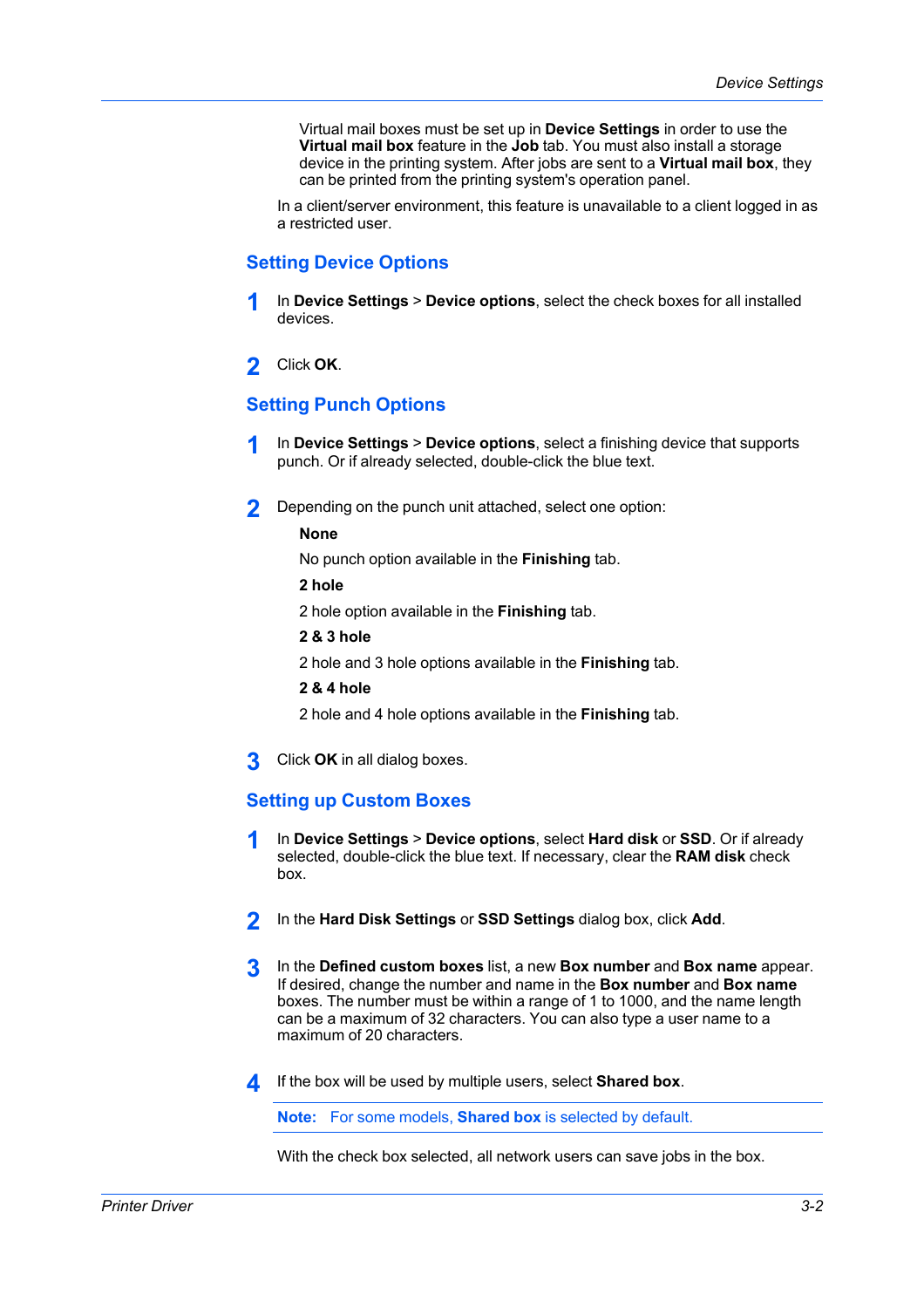With the check box cleared, only the box owner and network administrator can save jobs in the box.

- **5** To require users of a shared box to type a password before printing, select **Require password**, and type a password to a maximum of 16 characters.
- **6** Click **OK** in all dialog boxes.

The new custom box appears in the **Custom Box** dialog box when printing.

You can remove a custom box by selecting it in the **Defined custom boxes** list and clicking **Delete**.

You can import a custom box list by clicking **Import** and browsing for a valid custom box list file (.CSV or .KXU).

You can save the current custom box list (.CSV or .KXU) in your computer or network by clicking **Export**. A saved list can be imported into another printer driver.

#### <span id="page-23-0"></span>**[Setting up Virtual Mail Boxes](#page-23-0)**

- **1** In **Device Settings** <sup>&</sup>gt; **Device options**, select **Hard disk**. Or if already selected, double-click the blue text. If necessary, clear the **RAM disk** check box.
- **2** In the **Hard Disk Settings** dialog box, click **New**.

A new **Mailbox name** and **Virtual output tray** number appear.

- **3** If desired, change the name and number in the **Mailbox name** and **Virtual output tray** boxes. The name length can be a maximum of 31 characters, and number must be within a range of 1 to 255.
- **4** Click **OK** in all dialog boxes.

The new mail box name appears in the **Virtual Mailbox Selection** dialog box when printing.

You can remove a Virtual mail box by selecting it in the **Defined names** list and clicking **Delete**.

You can import a Virtual mail box list by clicking **Import** and browsing for a valid Virtual Mail box list file (.CSV).

You can save the Virtual mail box list (.CSV) in your computer or network by clicking **Export**. A saved list can be imported into another printer driver.

# <span id="page-23-1"></span>**[Auto Configure](#page-23-1)**

**Auto Configure** detects the devices installed on a printing system that is connected over a network. **Auto Configure** can detect input devices, output devices, RAM disk size, and storage device size. When your computer is connected to the printing system through a TCP/IP or WSD port, the **Auto Configure** button appears in **Device Settings**. **Auto Configure** updates the **Device options** list, **Memory**, **RAM disk**, and overview images to keep the printer driver consistent with the printing system configuration. For some models, custom media types set in the printing system are updated in all driver media type lists. **Auto Configure** varies by operating system.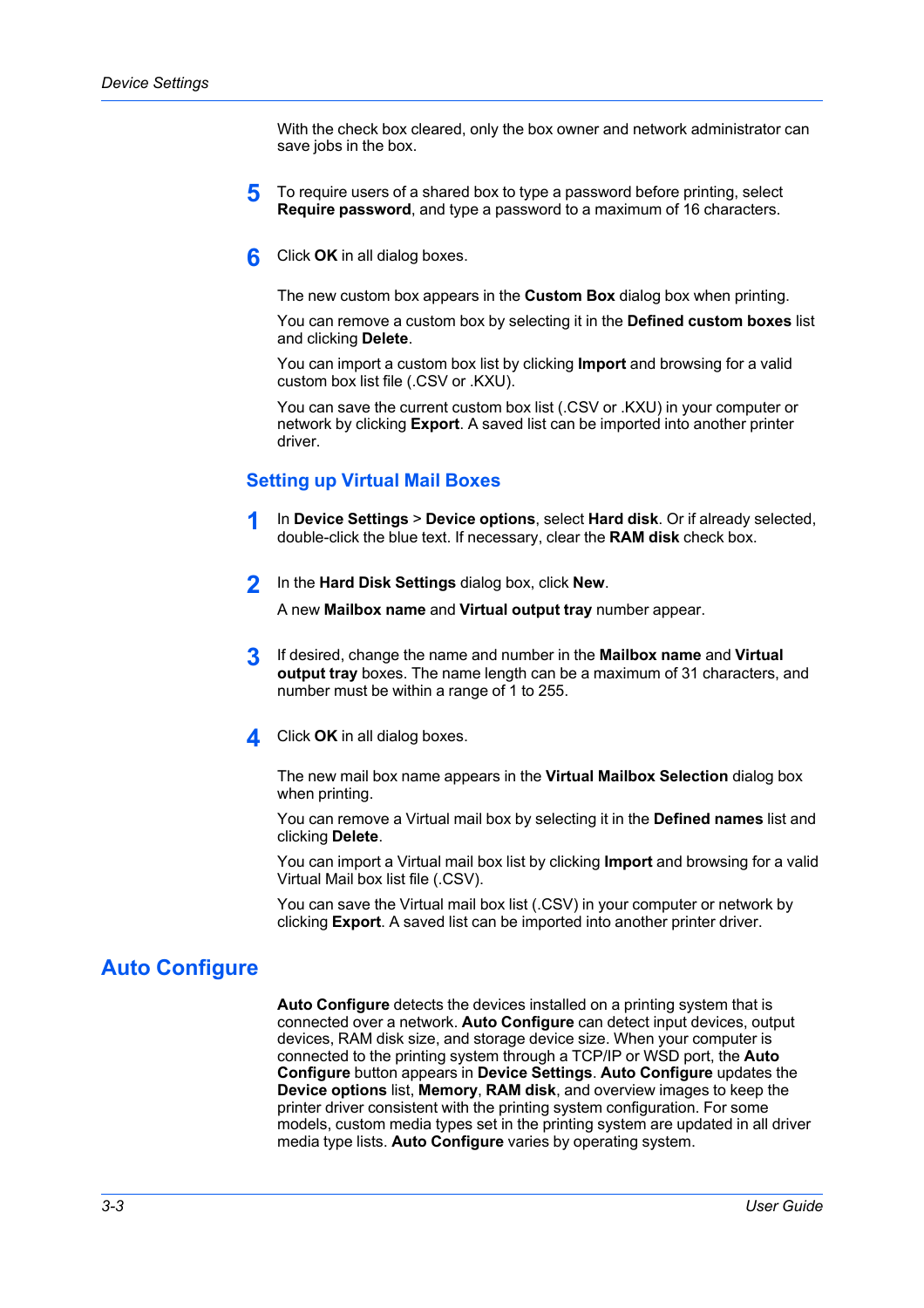For some models, **Auto Configure** runs immediately after the printer driver is installed. The driver is automatically updated with installed devices.

Not all installed devices are detected by using **Auto Configure**. Before selecting **OK** in **Device Settings**, check the settings to make sure that they are correct.

**Note:** The default setting for Windows XP Service Pack 2 is for the Windows Firewall to be set to **On**. The setting can be changed to allow communication between the printing system and your computer. In the Windows **Security Alert** dialog box, click **Unblock**.

#### **Silent Auto Configuration**

**Silent auto configuration** checks the printing system every 10 minutes for changes in optional devices or memory. When a change is detected, the driver is automatically updated with the new settings. **Silent auto configuration** is only available for printer drivers installed in Windows Vista and later.

In a client/server environment, this feature is unavailable to a client logged in as a restricted user.

### <span id="page-24-0"></span>**[Enabling Auto Configuration](#page-24-0)**

**1** Verify that all optional devices are attached to the printing system, and that it is turned on and ready to print.

#### **2** In **Device Settings**, click **Auto Configure**.

In Windows XP, the driver settings are updated immediately.

In Windows Vista and later, the **Auto Configure** dialog box opens. (For some models, the driver settings are updated immediately.) Select from Auto configure options:

#### **Auto Configure Now**

Click the button at any time to retrieve the current settings from the printing system. It is recommended to do this when **Silent auto configuration** is turned off.

#### **Silent auto configuration**

Select to let the driver check the printing system at every occurrence of a fixed time period. The driver regularly checks for any changes in optional devices or memory.

**3** Click **OK** in all dialog boxes.

# <span id="page-24-2"></span><span id="page-24-1"></span>**[Memory](#page-24-1)**

Memory is the amount of standard and optional memory installed in the printing system. To maximize the downloading of printing system fonts, the driver must be set to match the total printing system memory. By default, the **Memory** setting matches the standard memory in the printing system. If optional memory is installed, set the memory in the printer driver to match the total amount of memory.

#### **[Setting the Memory](#page-24-2)**

**1** Install optional DIMM memory in the printing system.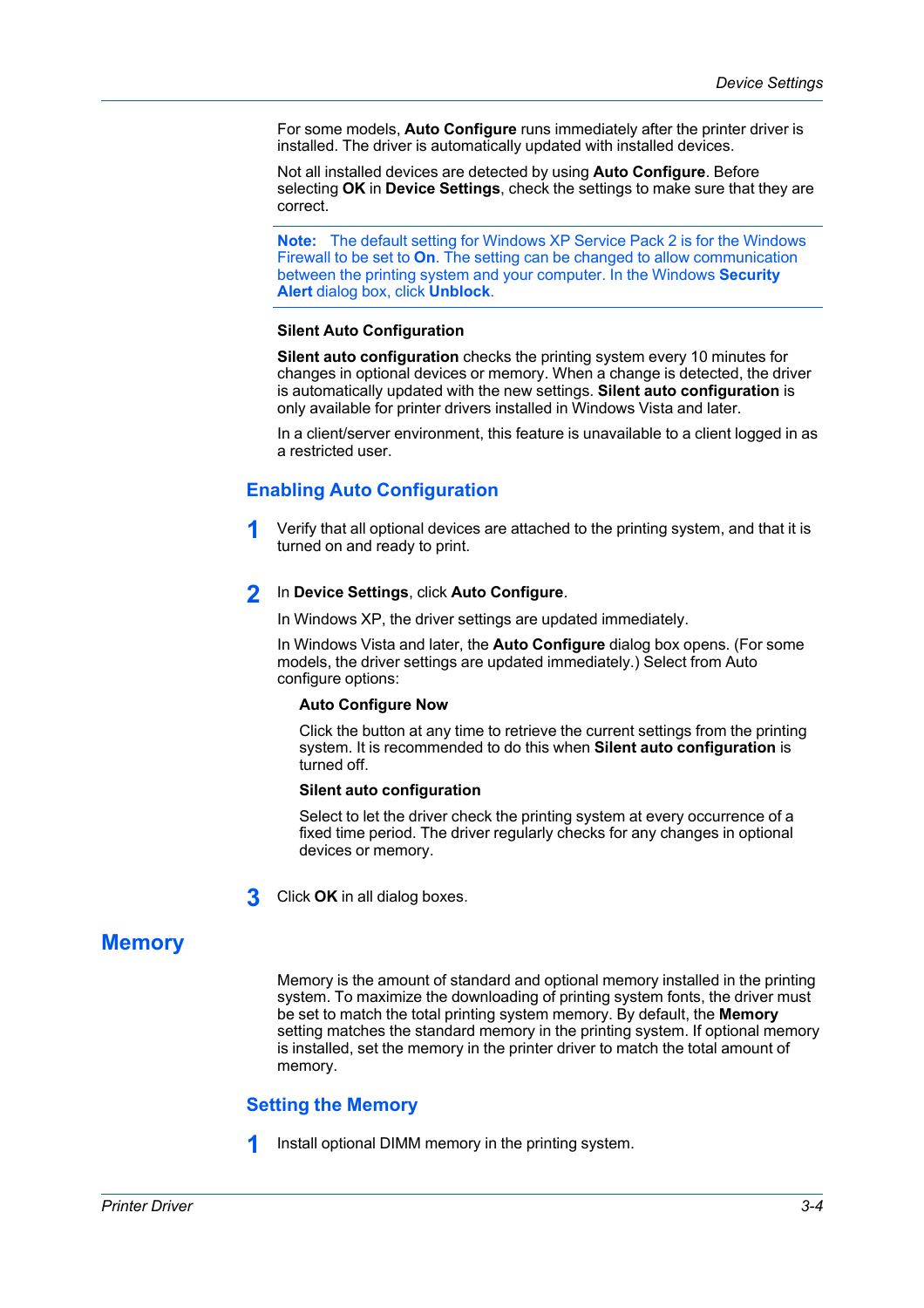**2** In **Device Settings** <sup>&</sup>gt; **Memory**, type or select the amount of total installed memory.

If your printing system includes the **Auto Configure** feature, you can use it to obtain information about the memory size.

# <span id="page-25-0"></span>**[RAM Disk](#page-25-0)**

The RAM disk functions as a virtual storage device, saving print requests into the printing system's memory. Because the RAM disk is temporary memory, all data stored there is lost when the power is turned off. The setting for RAM disk size must match the operation panel setting. The maximum RAM disk size depends on the amount of installed memory.

If selected, the **Ignore application collation** feature in the **Compatibility Settings** dialog box lets the driver control collation. RAM disk can then increase the print speed of collated multiple copies by sending the print job just once.

**Note:** When a storage device is installed, the RAM disk feature is inactive.

In a client/server environment, this feature is unavailable to a client logged in as a restricted user.

#### **[Setting RAM Disk](#page-25-1)**

- **1** At the printing system's operation panel, turn on RAM disk and set its size.
- **2** In **Device Settings** <sup>&</sup>gt; **Device options**, select **RAM disk**.
- **3** In the **RAM disk** text box, type or select the desired RAM disk size.

#### <span id="page-25-3"></span><span id="page-25-2"></span><span id="page-25-1"></span>**[Administrator Settings](#page-25-2)**

With **Administrator Settings**, you can set options that include controlling accessibility, displaying features in the interface and setting a password to control access to the **Administrator Settings** options.

In a client/server environment, this feature is unavailable to a client logged in as a restricted user.

#### **[General](#page-25-3)**

In the **General** tab, an administrator can control the display of the **Quick Print** tab and the operation panel message. Some **SNMP** settings, a job e-mail notification, and other miscellaneous settings can also be selected.

#### <span id="page-25-4"></span>**[Show Quick Print Tab](#page-25-4)**

This option lets you control the display of the **Quick Print** tab. You can define basic print options into group profiles for improved accessibility.

With a cleared check box for **Show Quick Print tab**, the tab does not appear in the **Printing Preferences** dialog box.

To enable this feature, in **Device Settings** > **Administrator** > **General**, select **Show Quick Print tab**.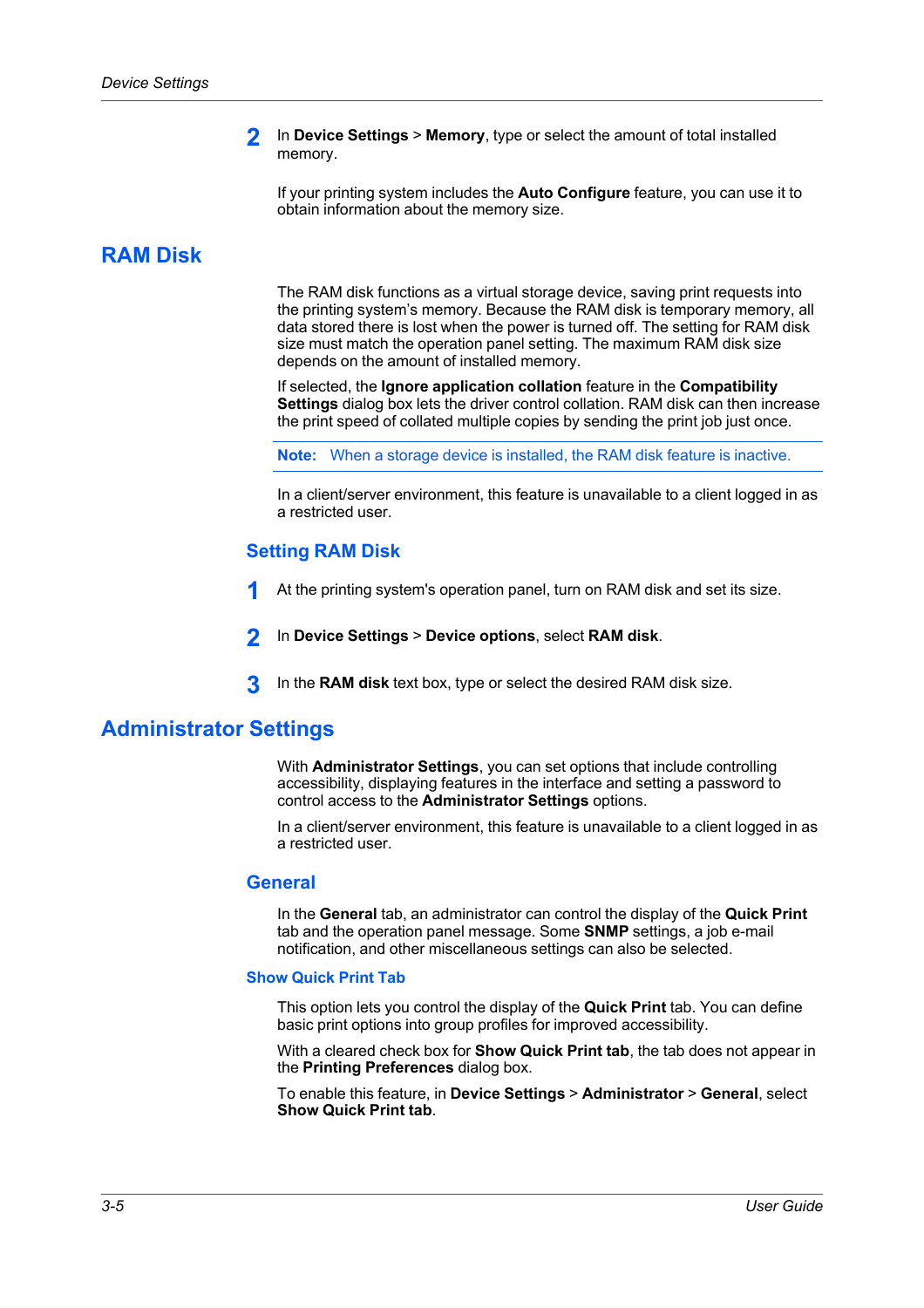With a selected check box for the **Show Quick Print tab**, the tab appears in the **Printing Preferences** dialog box. When you select the **Show Quick Print tab** check box, you can access additional check boxes:

**Hide other tabs** displays only the **Quick Print** tab to the user.

**Set Quick Print tab as default** opens to this tab when you access **Printing Preferences**.

**Hide Edit Quick Print control** prevents users from customizing the **Quick Print** tab.

#### <span id="page-26-0"></span>**[Send Count Information](#page-26-0)**

With this option, you can embed count information in the print job, which can be used by some applications for accounting purposes. Count information includes the number of copies produced as well as duplex printing, multiple pages per sheet, color mode, color page count, and paper size values.

**Send Count information** is selected automatically when **Policy Manager** is used. When **PDF** is selected as the PDL, or in the XPS driver, only color page count information is embedded in the print job.

To enable this feature, in **Device Settings** > **Administrator** > **General**, select **Send Count information**.

#### <span id="page-26-1"></span>**[Send Application Name](#page-26-1)**

This option lets you send the application name with a print job, so that a different printing process is used for each application.

This option is unavailable when **PDF** is selected as the PDL.

To enable this feature, in **Device Settings** > **Administrator** > **General**, select **Send Application name**.

#### <span id="page-26-2"></span>**[Associate Profile with Application](#page-26-2)**

This option lets you set all printing from each installed application to use the same driver settings as defined in a profile. Before using this feature:

A profile must be created in the **Profiles** dialog box, accessed from any **Printing Preferences** tab.

An association must be created between a profile and an application in the **Application Based Printing** dialog box, accessed from the **Profiles** dialog box.

This feature is enabled by default. To disable this feature, in **Device Settings** > **Administrator** > **General**, clear the **Associate Profile with application** check box.

**Note: Application Based Printing** is only available for 32-bit operating systems.

#### <span id="page-26-3"></span>**[Password Protect Administrator Settings](#page-26-3)**

You can set **Password protect administrator settings** in the **Administrator Settings** dialog box to prevent unauthorized changes in this dialog box. If selected, this setting prompts you to enter a password and confirm the password. This password protection blocks access to all **Administrator Settings** options.

#### <span id="page-26-4"></span>**[Setting the Administrator Password](#page-26-4)**

**1** In **Device Settings** <sup>&</sup>gt; **Administrator** <sup>&</sup>gt; **General**, select **Password protect administrator settings**.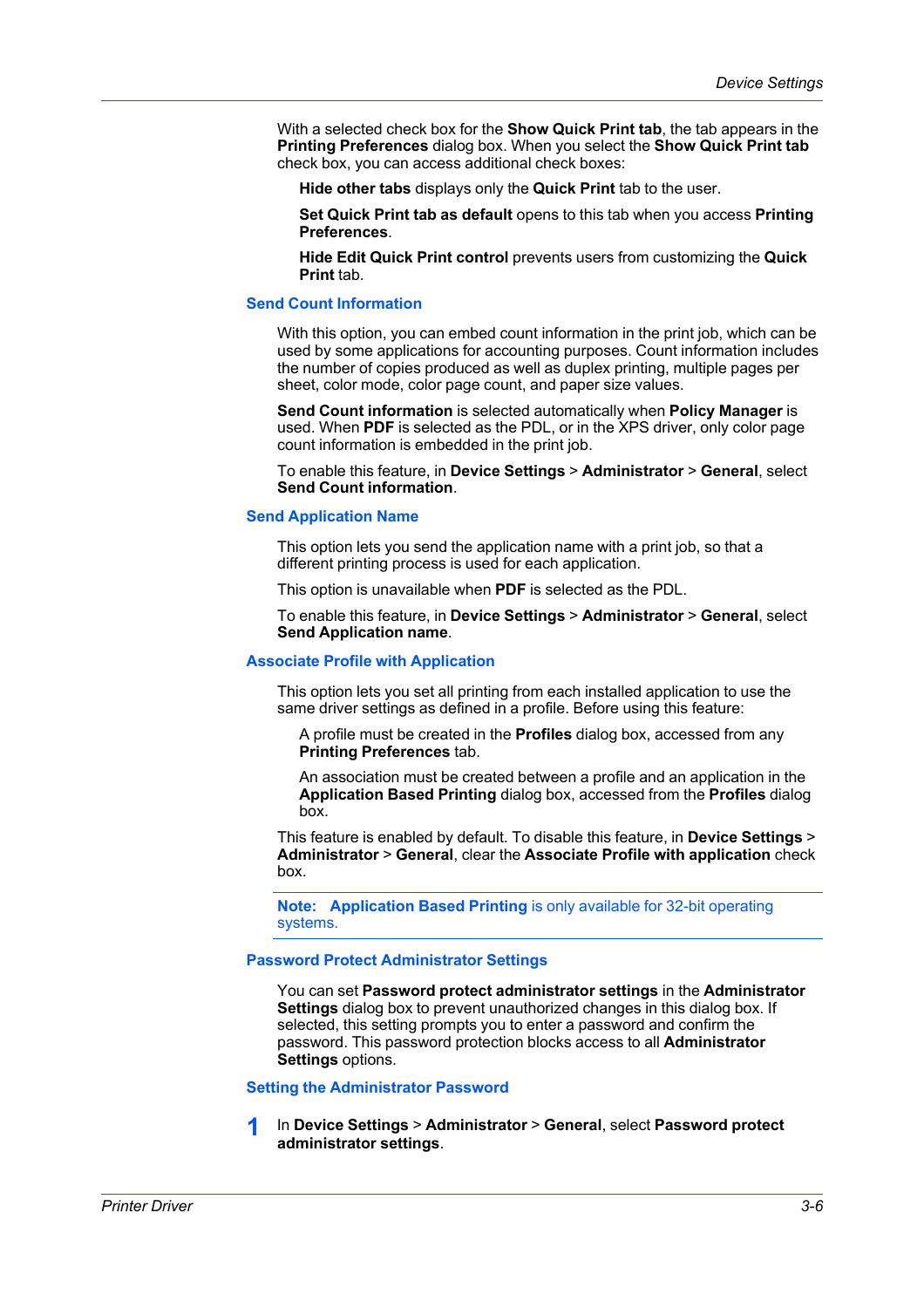**2** In the **Password** dialog box, enter a password, using at least 4 and no more than 16 characters. Reenter the password in **Confirm password** and click **OK**.

#### <span id="page-27-0"></span>**[Clearing the Administrator Password](#page-27-0)**

- **1** In **Device Settings**, click **Administrator**.
- **2** In the **Enter Password** dialog box, type the password and click **OK**.
- **3** In the **Administrator Settings** dialog box, clear the **Password protect administrator settings** check box and click **OK**.

#### <span id="page-27-1"></span>**[Hide Factory Default Profile](#page-27-1)**

With this option, you can hide or show the **Factory Default** profile in the **Quick Print** tab and the **Profiles** dialog box.

With the check box selected, the **Factory Default** profile does not appear in the lists.

With the check box cleared, the **Factory Default** profile appears in the lists.

#### <span id="page-27-2"></span>**[SNMP Settings](#page-27-2)**

Simple Network Management Protocol (**SNMP**) is an application layer protocol that governs the management of devices agents, and network management systems. Managed devices, such as printing systems, collect and store management information for the network management systems. Using the **Auto Configure** feature, **SNMP** security levels are set. With **SNMPv3**, encryption, and authentication support are provided. **SNMP** settings must be made in the printer driver and in the printing system's home page.

The following **SNMP** options are available:

#### **SNMPv1/v2c**

It communicates with the managed device using **Read community name** and **Write community name**.

#### **SNMPv3**

Security enhancements for authentication and encryption require a user name and password. Authentication and privacy options are available by clicking **Settings**.

#### **Apply to other models**

This option displays a list of installed printing systems to apply the selected **SNMP** settings.

#### <span id="page-27-3"></span>**[SNMPv3 Options](#page-27-3)**

You can select **SNMPv3** options for secure communication with the printing system.

For some models, **SNMPv3** is enabled when an optional network card is installed. These settings must match the network card settings. The network card has settings for both an authentication password and an encryption password, but they must both match the driver password.

#### **Authentication**

This option provides an algorithm to check that a transferred file has arrived intact. Message Digest 5 (**MD5**) and Secure Hash Algorithm 1 (**SHA1**) are hash algorithms used to authenticate packet data.

#### **MD5**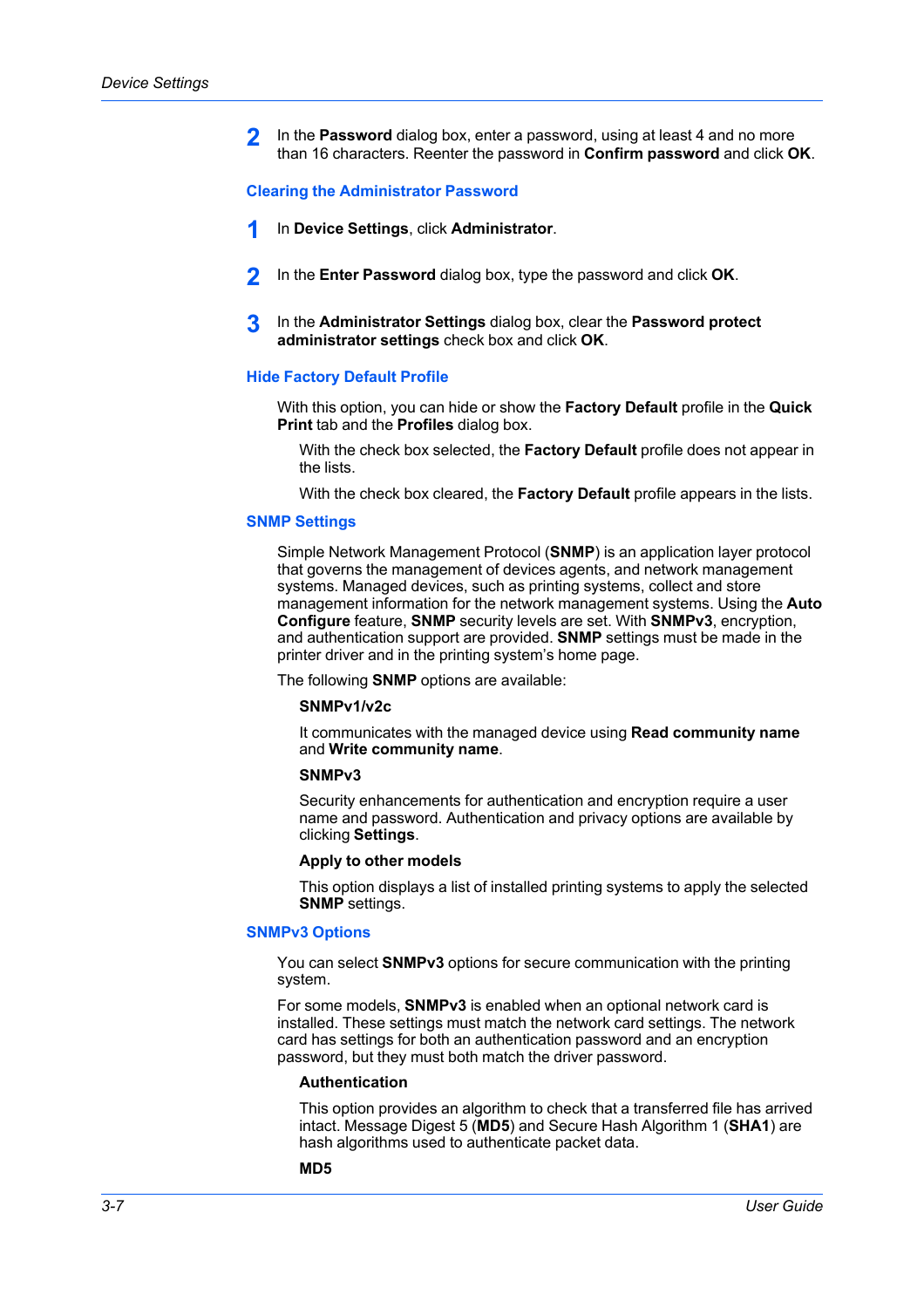This option provides a cryptographic hash function with a 128–bit hash value.

#### **SHA1**

This option produces a message digest that is 160 bits long. **SHA1** is the successor to **MD5**.

#### **Privacy**

This option uses encryption for secure communication. It is available after you select the **Authentication** option. You may select one privacy option. (The network card does not support AES encrypted communication.)

#### **DES**

This option uses the Data Encryption Standard for encryption. **DES** turns cleartext into ciphertext via an encryption algorithm. It encrypts and decrypts data using 8-byte blocks and a 56-bit key.

#### **AES**

This option uses the Advanced Encryption Standard for encryption. **AES** is a symmetric block cipher that can process data blocks of 128 bits, using cipher keys with lengths of 128, 192, and 256 bits. It is more secure than **DES**.

#### <span id="page-28-0"></span>**[Selecting SNMP Settings](#page-28-0)**

- **1** In **Device Settings** <sup>&</sup>gt; **Administrator** <sup>&</sup>gt; **General**, click **SNMP Settings**.
- **2** Select **SNMPv1/v2c** or **SNMPv3**.

For **SNMPv1/v2c**, type the **Read community name** and **Write community name**, to a maximum of 32 characters.

For **SNMPv3**, type a **User name** to a maximum of 32 characters, and a **Password** from 8 to 32 characters.

- **3** To set authentication and privacy options for **SNMPv3**, click **Settings**.
- **4** In the **SNMPv3 Settings** dialog box, select from the available options, and click **OK**.
- **5** Optional: Under **Apply to other models**, you can choose from available models. The **SNMP** settings are applied to all selected models.

#### **6** Click **OK**.

#### <span id="page-28-1"></span>**[Job E-mail Notification](#page-28-1)**

This option lets you send an e-mail address with a print job. When the job finishes printing, the device sends an e-mail notification to the e-mail address. This is useful when the device is printing many jobs and a user must wait for a job to print.

For a restricted user in a client/server environment, the **Administrator** button in **Device Settings** becomes the **Identity** button. A user can enter e-mail notification data in the **Identity Settings** dialog box.

#### <span id="page-28-2"></span>**[Selecting E-mail Notification Options](#page-28-2)**

**1** In **Device Settings** <sup>&</sup>gt; **Administrator** <sup>&</sup>gt; **General**, select **Notify when printing is completed**.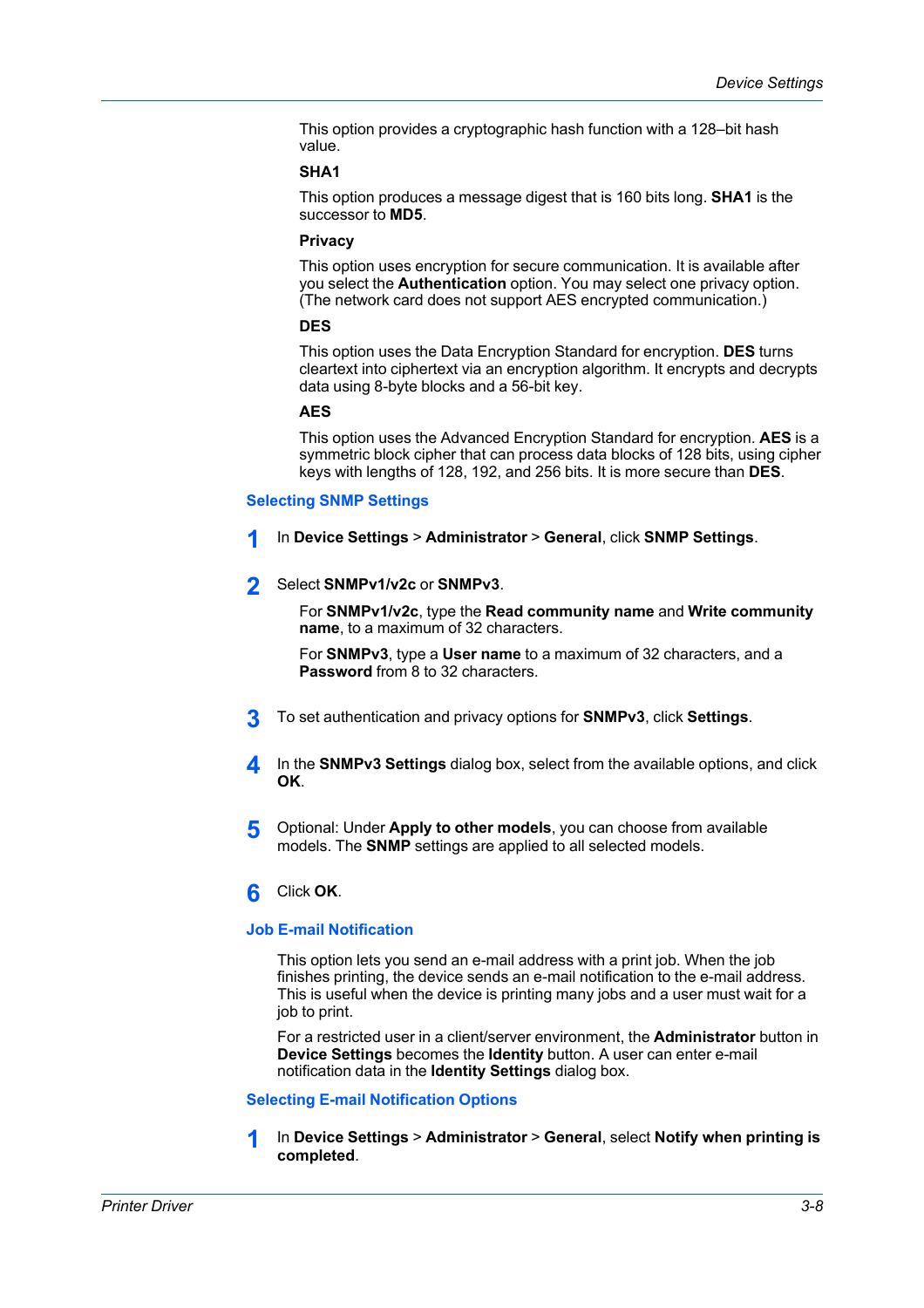**2** Choose an e-mail address option:

Select **Use specific e-mail address**, and type a valid e-mail address. In a client/server environment, a client user can change this address.

Select **Prompt for e-mail address**, and click **OK**. When you click **OK** in the **Print** dialog box, type a valid e-mail address in the **Print Options** or **Identity Settings** dialog box, and click **OK**.

**3** Click **OK** in all dialog boxes.

#### <span id="page-29-1"></span>**[Operation Panel Message](#page-29-1)**

You can specify settings to display the job name, user name, or department for the current job on the printing system's operation panel during printing. The printing system default names appear unless you set your own custom names.

You can set job name in the **Job** tab, and set the user name and department in the **User Settings** dialog box, accessed from **Device Settings**.

#### <span id="page-29-2"></span>**[Displaying the Operation Panel Message](#page-29-2)**

- **1** In **Device Settings** <sup>&</sup>gt; **Administrator** <sup>&</sup>gt; **General**, select **Operation panel message**.
- **2** Select from the following options to display on the operation panel during printing:
	- **Display job name**

**Display user name**

**Display department**

**3** Click **OK** in all dialog boxes.

#### <span id="page-29-0"></span>**[Lock Settings](#page-29-0)**

An administrator can specify settings at the tab or feature level in the driver, and then lock them. The settings are then applied to all print jobs, and changes are restricted. The settings are locked in **Device Settings** > **Administrator** > **Lock Settings**. For example, a driver setting could be set for printing duplex documents. This would save paper, resulting in cost savings and ecological benefits.

Locking a setting will also lock the feature where it appears in other tabs. For example, selecting **Duplex** will select and lock that feature in the **Quick Print** and **Basic** tabs.

An administrator can also set a password that is required to temporarily unlock a feature.

In a client/server environment, this feature is unavailable to a client logged in as a restricted user.

#### <span id="page-29-3"></span>**[Lock Settings Options](#page-29-3)**

The **Lock Settings** tab displays driver settings that an administrator can lock. Once locked, user changes are restricted and the settings are applied to all print jobs. Once the settings are made, the **Password settings** option can be accessed. This lets an administrator control usage of paper and toner amounts.

#### **Black & White mode**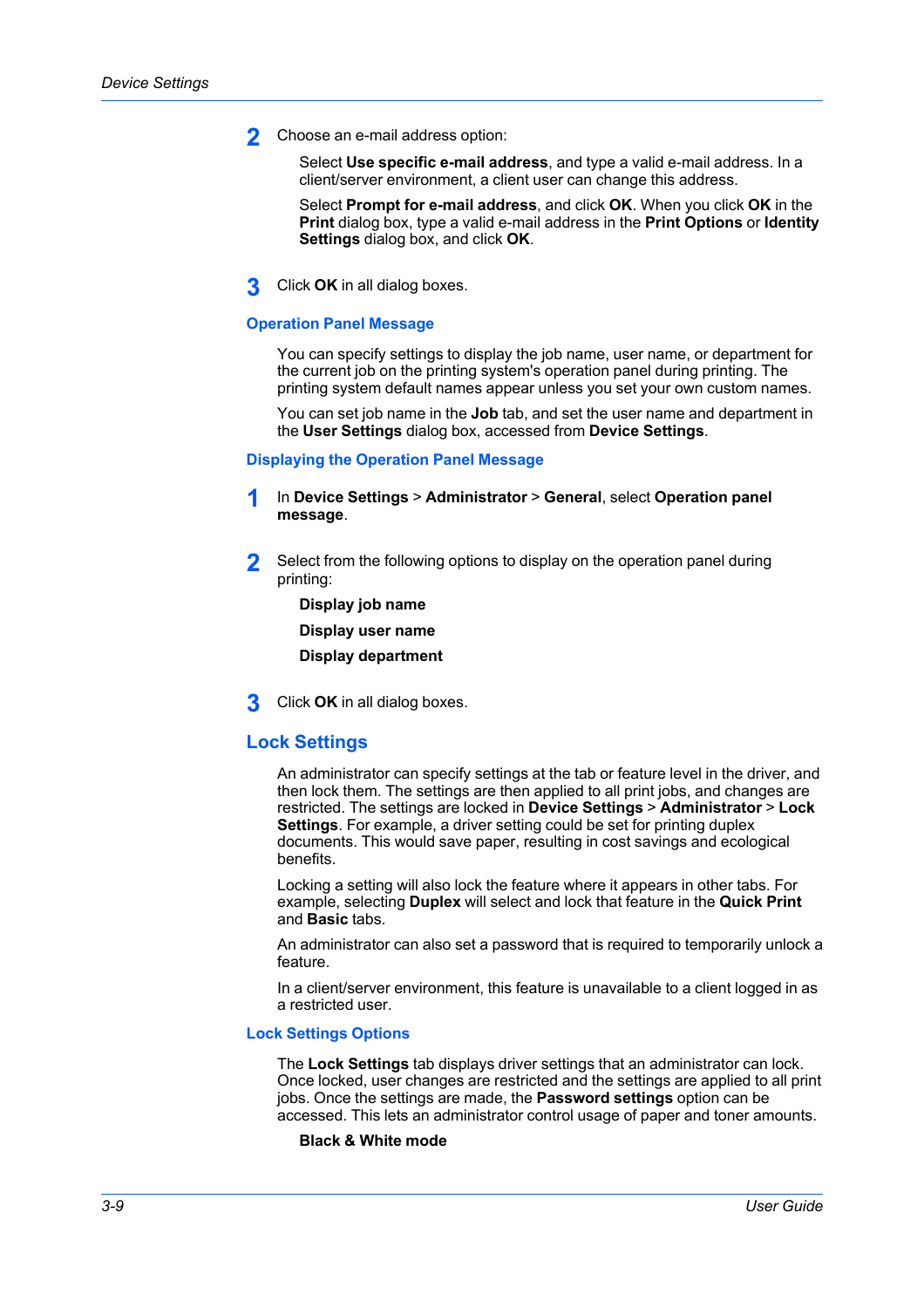This option disables all color settings and prints all jobs with black toner only. It is locked in the **Quick Print**, **Basic**, and **Imaging** tabs.

#### **EcoPrint**

This option locks the **EcoPrint** setting selected in the **Quick Print**, **Basic**, or **Imaging** tabs.

#### **Duplex**

This option locks the current **Print on both sides** setting selected in the **Quick Print** or **Basic** tabs.

#### **Multiple pages per sheet**

This option locks the current **Pages per sheet** setting in the **Quick Print** tab and the **Multiple pages per sheet** setting in the **Layout** tab. The **Pages per sheet** option in the **Layout** tab is not locked.

#### **Profile with application**

This option locks a defined profile of driver settings by application. **Application Based Printing** is only available for 32-bit operating systems.

#### **Job tab**

This option locks settings selected in the **Job** tab.

#### **Security settings**

This option locks the **Security Watermark** settings selected in the **Advanced** tab. **Security Watermark** is an optional plug-in.

#### **Watermark**

This option locks the **Watermark** settings selected in the **Advanced** tab.

#### **Password settings**

The password set by the administrator locks the selected driver features. When the administrator sets the password, the **Unlock** icon appears in the driver tabs or the **Application Based Printing** dialog box. To unlock a feature, click **Unlock** and type the password.

#### <span id="page-30-0"></span>**[Locking Driver Settings](#page-30-0)**

- **1** In **Device Settings** <sup>&</sup>gt; **Administrator**, click **Lock Settings**.
- **2** Select the check box for each driver feature to be locked.
- **3** Select the **Password settings** check box if you wish to set a password to temporarily unlock settings.

In the **Password Settings** dialog box, type a password from 4 to 16 characters. Retype the password in **Confirm password**, and click **OK**.

To remove the password, clear the **Password settings** check box. In the **Unlock Password** dialog box, type the password, and click **OK**.

**4** To save your **Lock Settings** selections, click **OK**.

When a password is set, the **Unlock** icon appears in driver tabs where the locked features appear. To unlock a feature and change its settings temporarily, click **Unlock** and type the password.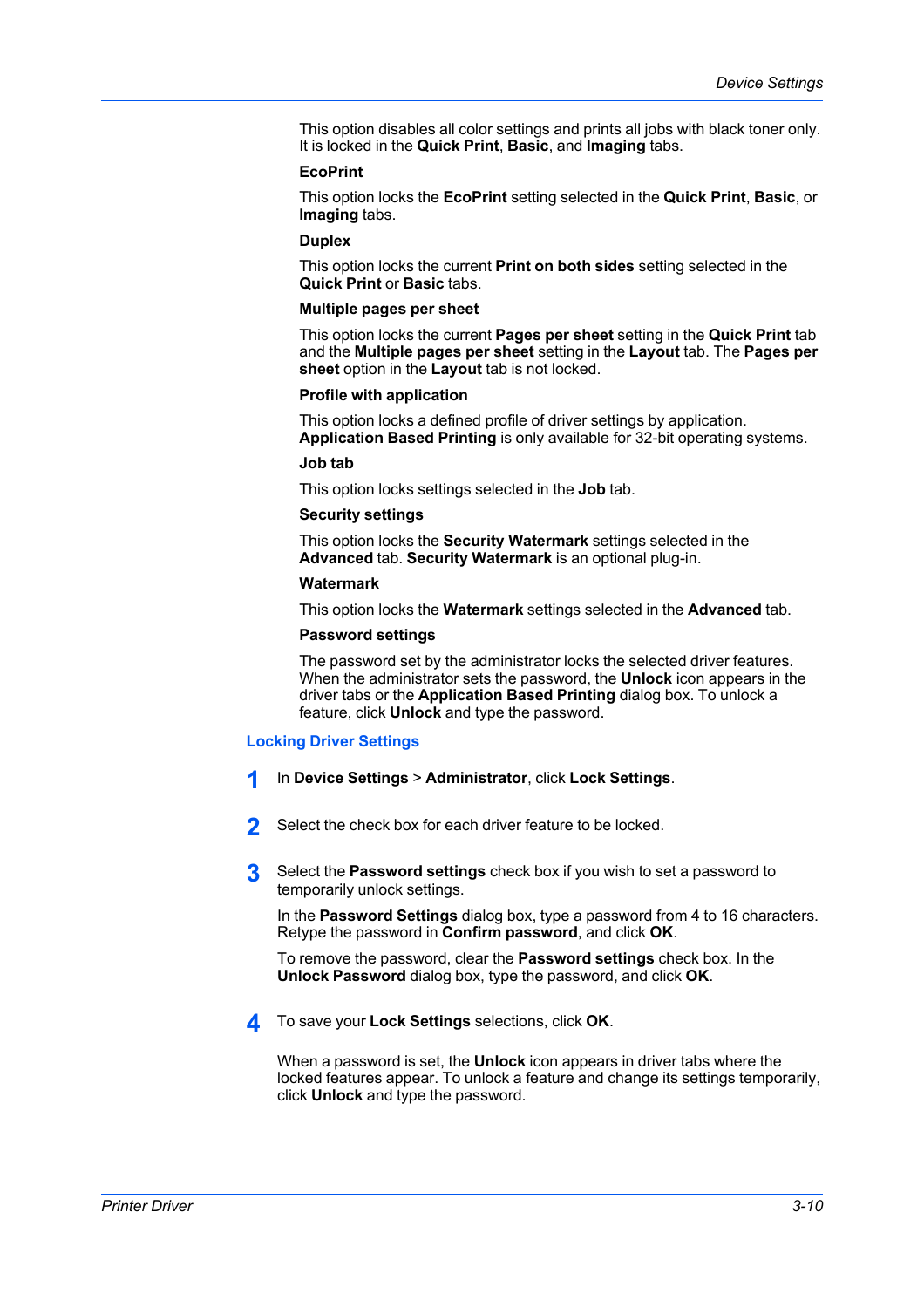# <span id="page-31-0"></span>**[User Login](#page-31-0)**

**User login** provides job restriction by user, in contrast to the **Job accounting** feature, which assigns privileges by division or department. A maximum of 1000 login user names and passwords can be can be created and stored in the printer driver and registered on the printing system. For some models, this feature is supported as User IDs and supports a maximum of 20 User IDs and passwords in the printing system, and 100 User IDs and passwords in the printer driver for use with multiple printing systems.

Users are identified by user name and password. The user name can be in the user principal name UPN format: username@domain.com. This feature limits printing privileges to specified users for secure printing and accounting. The number of pages printed by each user is tracked by the printing system.

Users added in the printer driver must also be manually registered at the printing system's operation panel.

In a client/server environment, some options are unavailable to a client.

For a restricted user in a client/server environment, the **Administrator** button in **Device Settings** becomes the **Identity** button. A user can enter User Login data in the **Identity Settings** dialog box.

#### <span id="page-31-1"></span>**[User Login Options](#page-31-1)**

**User login** settings selected in the driver are applied to every print job sent from your computer.

**Note:** For some models, the label "user ID" appears instead of "name" in the **Administrator Settings** dialog box.

#### **Use specific name**

This option can be used to specify a name and password to use the same **User login** for every print job. If this option is selected, the user does not have to type the name and password for each print job.

A client in a client/server environment can accept the default name and password set by the administrator or type another name and password. Clicking **Reset** restores the default values.

#### **Prompt for name**

This option prompts the user for a name and password. You can use a name that is not on the list, and the name is not added to the list. When sending a print job, type a name and password when prompted, and then click **OK** to print.

If you type a name that is not registered on the printing system, the job prints only if Unknown ID Job is set to Permit on the printing system.

#### **Prompt for name and validate**

This option prompts for a name and password. For the job to print, the name and password entered must be on the **Login user name** list. You can use the Login user names entered in the **Login user name** list of the driver. When sending a print job, type a name and password when prompted, and then click **OK** to print. This option ensures that the job prints, only after verifying that the selected name is saved in the driver.

#### **Validate user name (computer) or prompt for login user name**

This option searches for the Windows User name in the driver's **Login user name** list. Validation is done every time the user prints a job. If the Windows User name exists in the **Login user name** list, the associated driver Login user name and password from the list are used for the print job. To release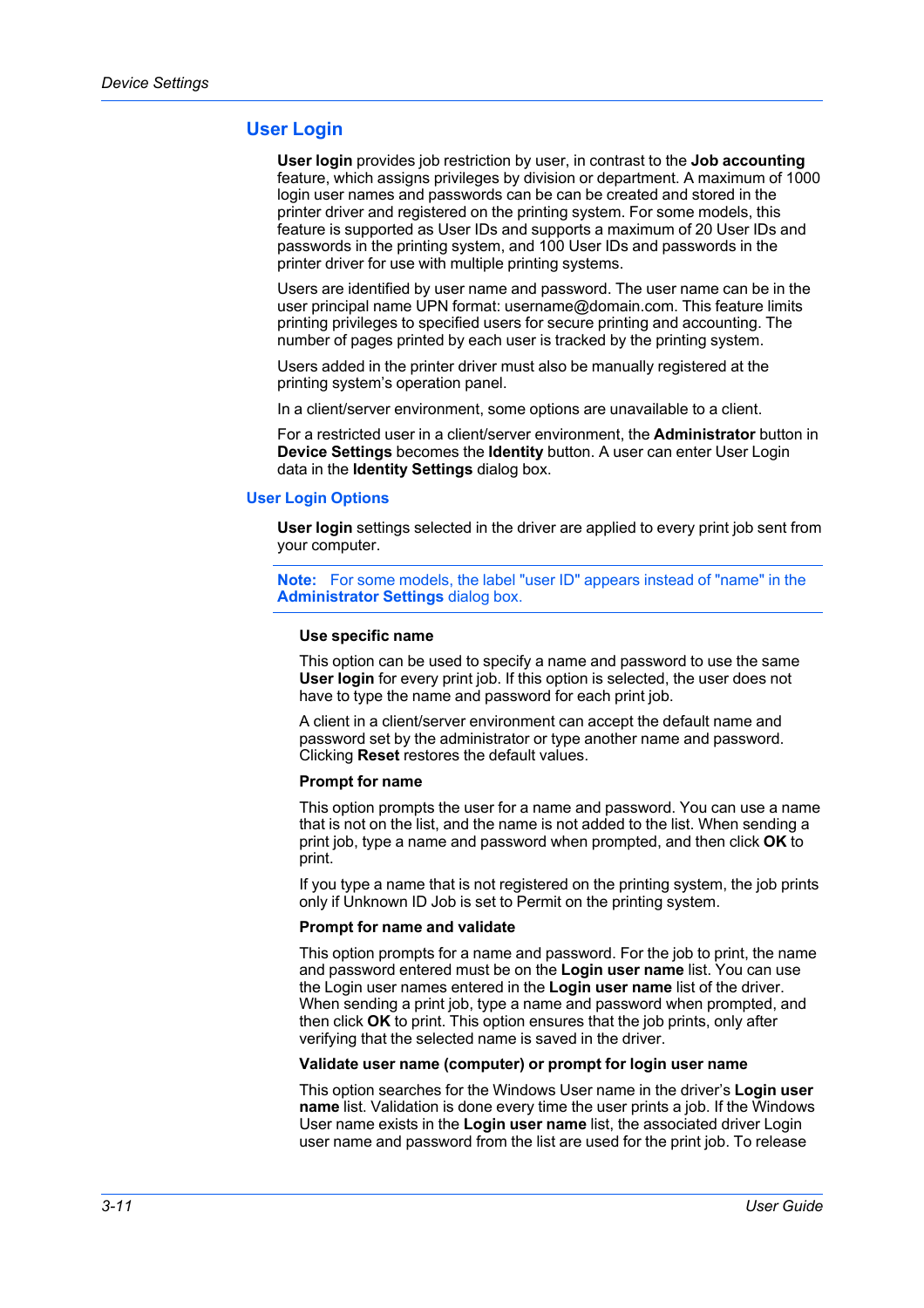the print job, the user must enter the Login user name and password at the printing system's operation panel.

If a match is not found, the driver checks for administrator or user permissions. With user permissions, the print job is canceled, and the user is prompted to contact an administrator to establish printing permissions. With administrator permissions, the driver prompts for the Login user name and password. Along with the Windows User name, these are then added to the list so succeeding print jobs do not require the user to enter a Login user name and password again.

#### **Login User Name List**

Click to add, delete, edit, import, or export login user names and passwords. Once a **Login user name** list is created, the list can be exported as a group by saving it as a text file (.CSV, .KXC, .TXT). To import a **Login user name** list, browse for an existing list and save it in your printer driver.

#### <span id="page-32-0"></span>**[Printing with User Login](#page-32-0)**

After login user names are assigned and user login mode is enabled on the printing system, you can choose **User login** to print in user login mode.

In a client/server environment, the client is automatically set to the **User Login** selection made in the server.

**Note:** For some models, the label "user ID" appears instead of "name" in the **Administrator Settings** dialog box.

#### **1** In **Device Settings** <sup>&</sup>gt; **Administrator** <sup>&</sup>gt; **User Login**, select **User Login**.

**2** Select a **User Login** option:

#### **Use specific name**

#### **Prompt for name**

The remaining **User Login** options become available when you create a login user name list.

**Note:** If you select the **Use specific name** or **Prompt for name** option, continue to step 5.

- **3** Under the **Login user name** list, click the buttons to view and manage the list.
- **4** Select from the remaining **User Login** options:

#### **Prompt for name and validate**

**Validate user name (computer) or prompt for login user name**

- **5** Click **OK** in all dialog boxes.
- **6** Print the document from the application.
- **7** When the **Print Options** or **Identity Settings** dialog box appears, type or select a name and password, and click **OK**. Login is required for some options.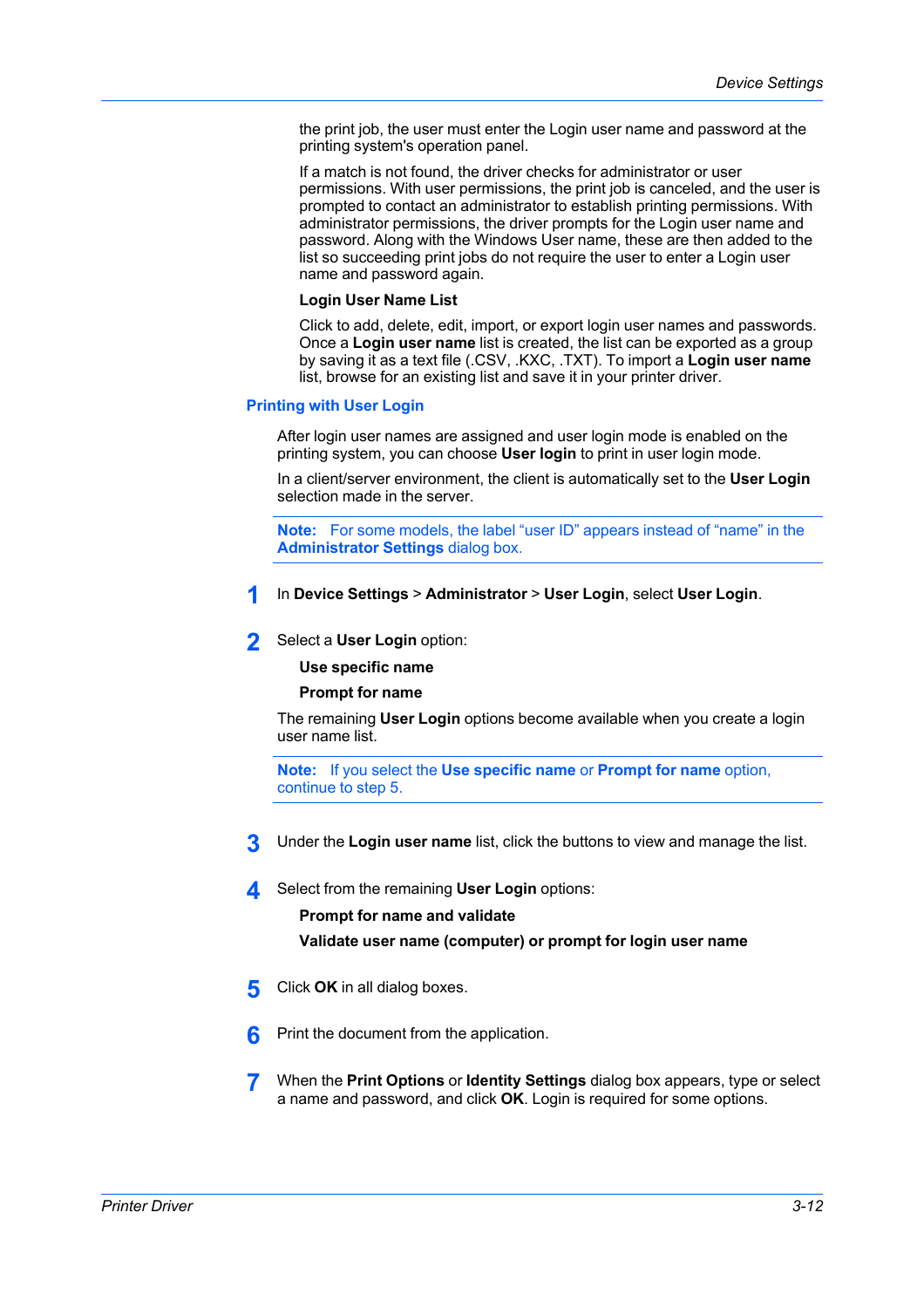#### <span id="page-33-0"></span>**[Job Accounting](#page-33-0)**

**Job accounting** gives an administrator control of a printing system. With **Job accounting**, account IDs (identification numbers) can be assigned to users or departments. A specific account ID can be assigned, and then required before printing. After account IDs are created, from the printing system operation panel you can view the number of copies associated with a specific ID, as well as limit the number of copies for individual IDs. Account IDs can be a maximum of 8 digits. For some models, account IDs must be 4 digits or 7 digits.

**Note: Job accounting** must be enabled on the printing system. A maximum of 1000 account IDs can be assigned on the printing system and stored in the printer driver. The maximum number varies by printing system model.

In a client/server environment, some options are unavailable to a client.

For a restricted user in a client/server environment, the **Administrator** button in **Device Settings** becomes the **Identity** button. A user can enter Job Accounting data in the **Identity Settings** dialog box.

#### <span id="page-33-1"></span>**[Job Accounting Options](#page-33-1)**

**Job accounting** supports the following options:

#### **Use specific account ID**

Select this option to track the print jobs of a user or group with an account ID. It sends the account ID with each print job. An administrator can restrict a user or group from changing their account ID by using the **Password protect administrator settings** in the **Administrator Settings** dialog box.

A client computer in a client/server environment can accept the default account ID set by the administrator or type another account ID. Clicking **Reset** restores the default values.

#### **Prompt for account ID**

Select this option to track the print jobs of a user or group with an account ID as well as prompt for an account ID. At the time a print job is sent, the user is prompted to enter a Job accounting ID.

#### **Prompt for account ID and validate**

Select this option to prompt for an account ID that is saved in the driver. When sending a print job, type an account ID when prompted, and then click **OK** to print. The account ID is validated against the account ID list. If typed incorrectly, you are prompted to type it again.

#### **Display account ID list**

Select this option to display the account ID list at the time of printing. The print job can be assigned to a user or group. The account ID list is stored in the driver and more than one ID must be established for the list to appear.

#### **Account IDs**

Add, edit, or delete account IDs from the list stored in the driver. Account ID descriptions match the user or group with an account ID. After an account ID list is created, the list can be exported as a group by saving it as a text file (.CSV, .KXC, .TXT). To import an account ID list, browse for an existing list and open it.

#### <span id="page-33-2"></span>**[Printing with Job Accounting](#page-33-2)**

#### **1** In **Device Settings** <sup>&</sup>gt; **Administrator** <sup>&</sup>gt; **Job Accounting**, select **Job accounting**.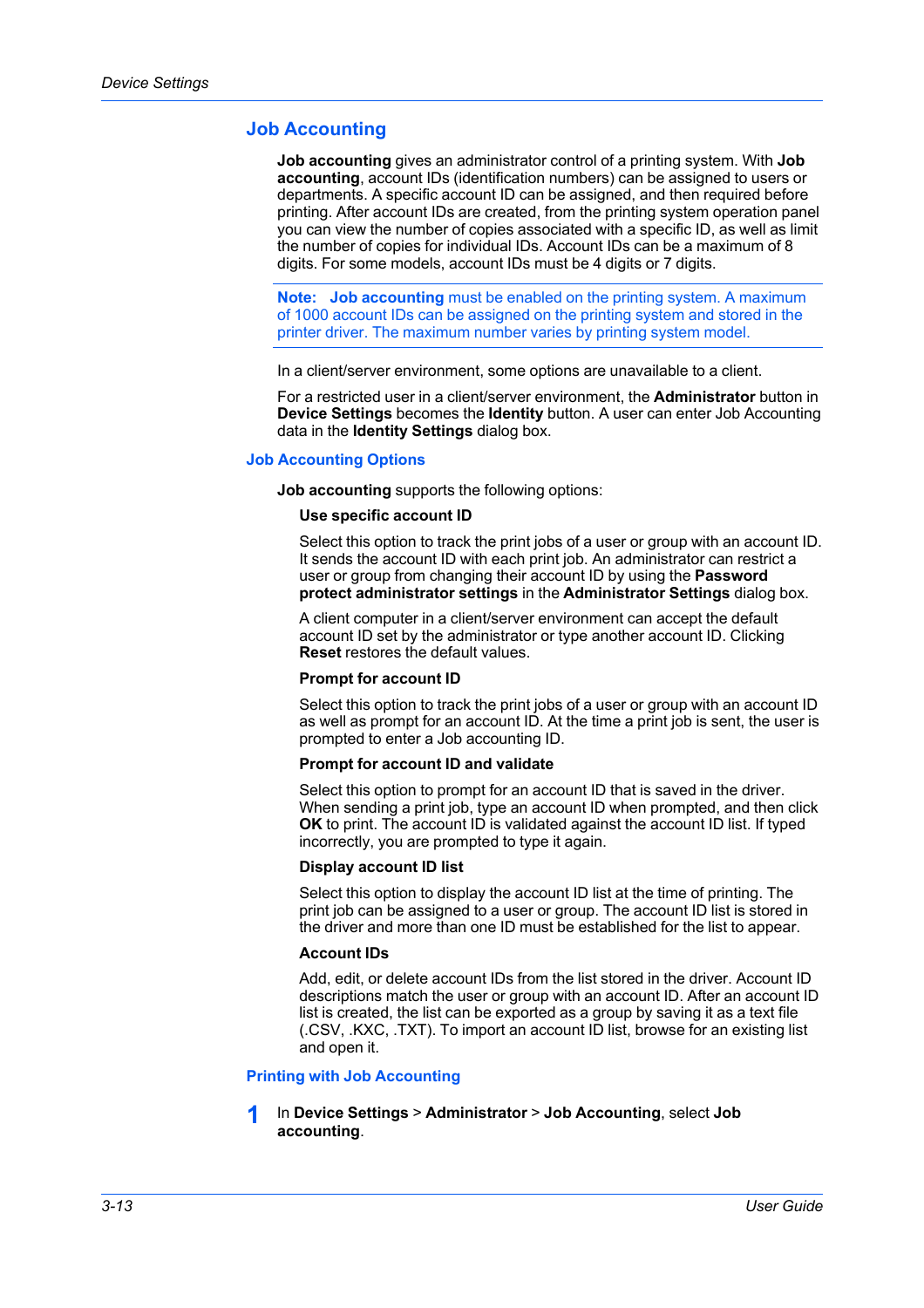**2** Select a **Job Accounting** option:

**Use specific account ID**

**Prompt for account ID**

The remaining **Job accounting** options become available when you create an account ID list.

**Note:** If you select the **Use specific account ID** or **Prompt for account ID** option, continue to step 5.

- **3** Under the **Account IDs** list, click the buttons to view and manage the list.
- **4** Select from the remaining **Job accounting** options:

**Prompt for account ID and validate Display account ID list**

- **5** Click **OK** in all dialog boxes.
- **6** Print the document from the application.
- **7** For some options, when the **Print Options** or **Identity Settings** dialog box appears, type or select an account ID, and click **OK**.

#### <span id="page-34-0"></span>**[Policy Manager](#page-34-0)**

**Policy Manager** is a server-based application that provides centralized user authentication, authorization, user access control, and secure pull printing features. The KYOCERA Net Policy Manager application must be installed separately. It is also necessary to make settings in the printer driver **Device Settings** > **Administrator** > **Policy Manager** to integrate with Policy Manager. This Policy Manager driver feature is installed as an optional component of the driver.

The XPS driver does not support Policy Manager. For more information about Policy Manager, please contact your printing system dealer.

An administrator can set the Policy Manager server and user information for users and groups to print according to defined policies.

When policies restrict printing features, Policy Manager reconfigures the printer driver so that the restricted printing features are unavailable to the user or group. The **Policy Manager** options let you choose how conflicts are handled between a policy and a driver selection.

Secure pull printing lets the user choose a printing system after the job is sent. To use the secure pull printing feature, the driver must be connected to the Policy Manager spooler server using the Policy Manager spooler port. Print jobs are held in the Policy Manager spooler server until the user is authenticated on the printing system.

When KYOCERA Net Policy Manager 2.0 is installed, the driver displays user accounting information while printing.

For a restricted user in a client/server environment, the **Administrator** button in **Device Settings** becomes the **Identity** button. A user can enter Policy Manager data in the **Identity Settings** dialog box.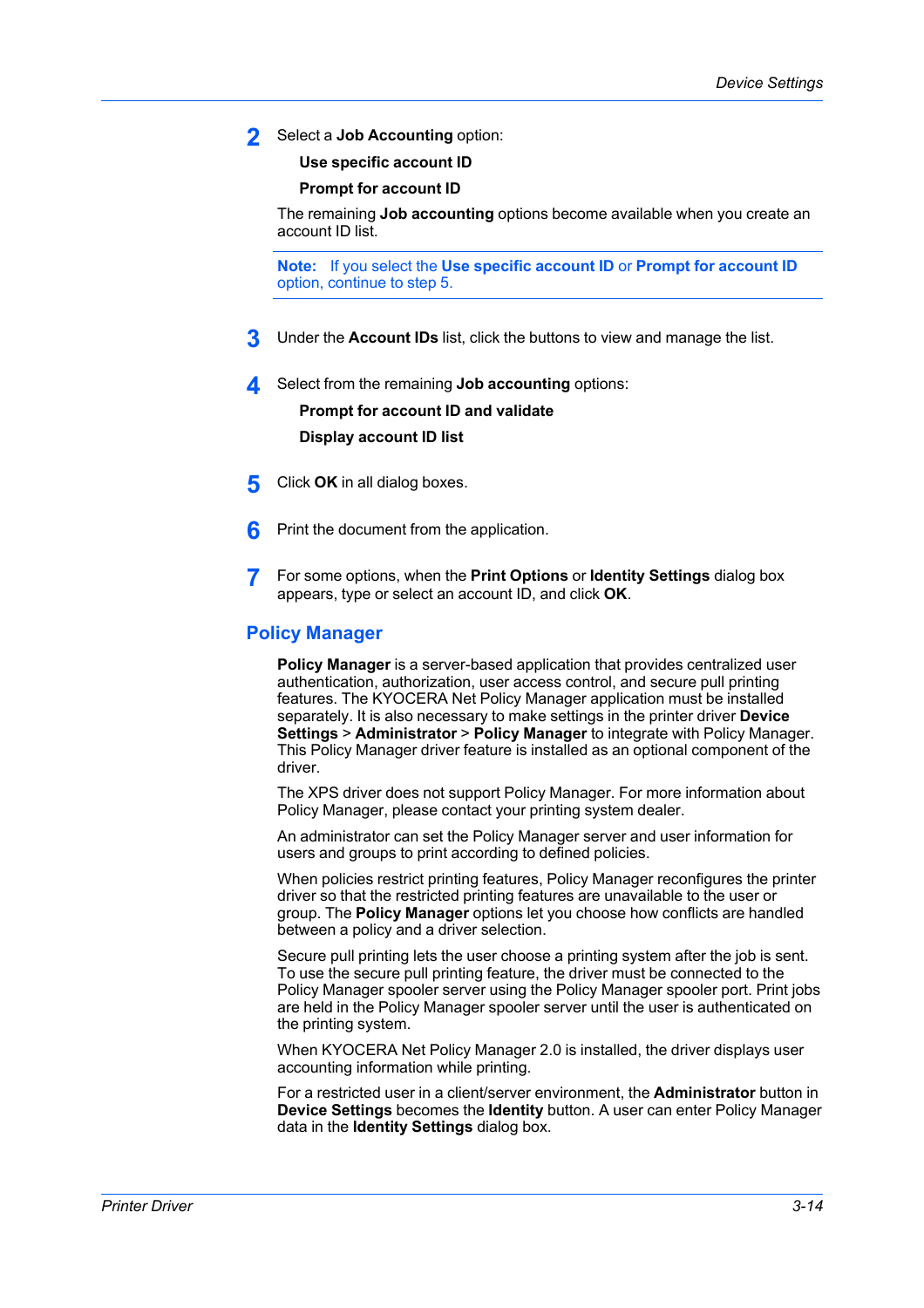#### <span id="page-35-0"></span>**[Selecting Policy Manager Options](#page-35-0)**

- **1** In **Device Settings** <sup>&</sup>gt; **Administrator** <sup>&</sup>gt; **Policy Manager**, select **Policy Manager**.
- **2** Enter the server address and port number. The default port number is 9094.
- **3** Select an authentication option:

#### **Use Windows authentication**

Select to use Windows login information for Policy Manager authentication. The **Policy Manager Login** dialog box does not appear during printing unless Windows authentication fails. If selected, continue to step 5.

#### **Use specific name**

Select to enter specific login information. When selected, continue to step 4.

- **4** Type the **Login user name** and **Password**. For some models, type the user name after the domain name that appears automatically, or you can remove the domain name. The Login user name can be in the user principal name (UPN) format to support multiple domains: username@domain.com
- **5** You can select **No notifications for policy conflicts** if you do not want a message to appear when policy conflicts occur during printing. When selected, choose a printing result:

#### **Continue printing**

Apply the policy and print the job

#### **Cancel printing**

Cancel the print job

- **6** You can select **Display user accounting information** if you want an accounting information message to appear after printing. The message displays a summary of pages printed. Printing limits and the number of remaining pages also appear if limits were set in Policy Manager.
- **7** Click **OK** in all dialog boxes.

#### <span id="page-35-1"></span>**[Printing with Policy Manager](#page-35-1)**

- **1** Print the document from the application. You can click **Preferences** or **Properties** to open the **Properties** dialog box and view printing restrictions set by the policy.
- **2** If the **Policy Manager Login** or **Identity Settings** dialog box appears, enter a Login user name and password. This dialog box is generated when an invalid or blank Policy Manager user name or password is set in the driver. The **Policy Manager Login** dialog box does not appear if **Use Windows authentication** is selected in **Administrator** > **Policy Manager**, except when the Windows authentication fails.
- **3** You can click **Do not ask again** to use the most recently-saved Login user name and password for each print job. When selected, the **Policy Manager Login** dialog box does not appear again.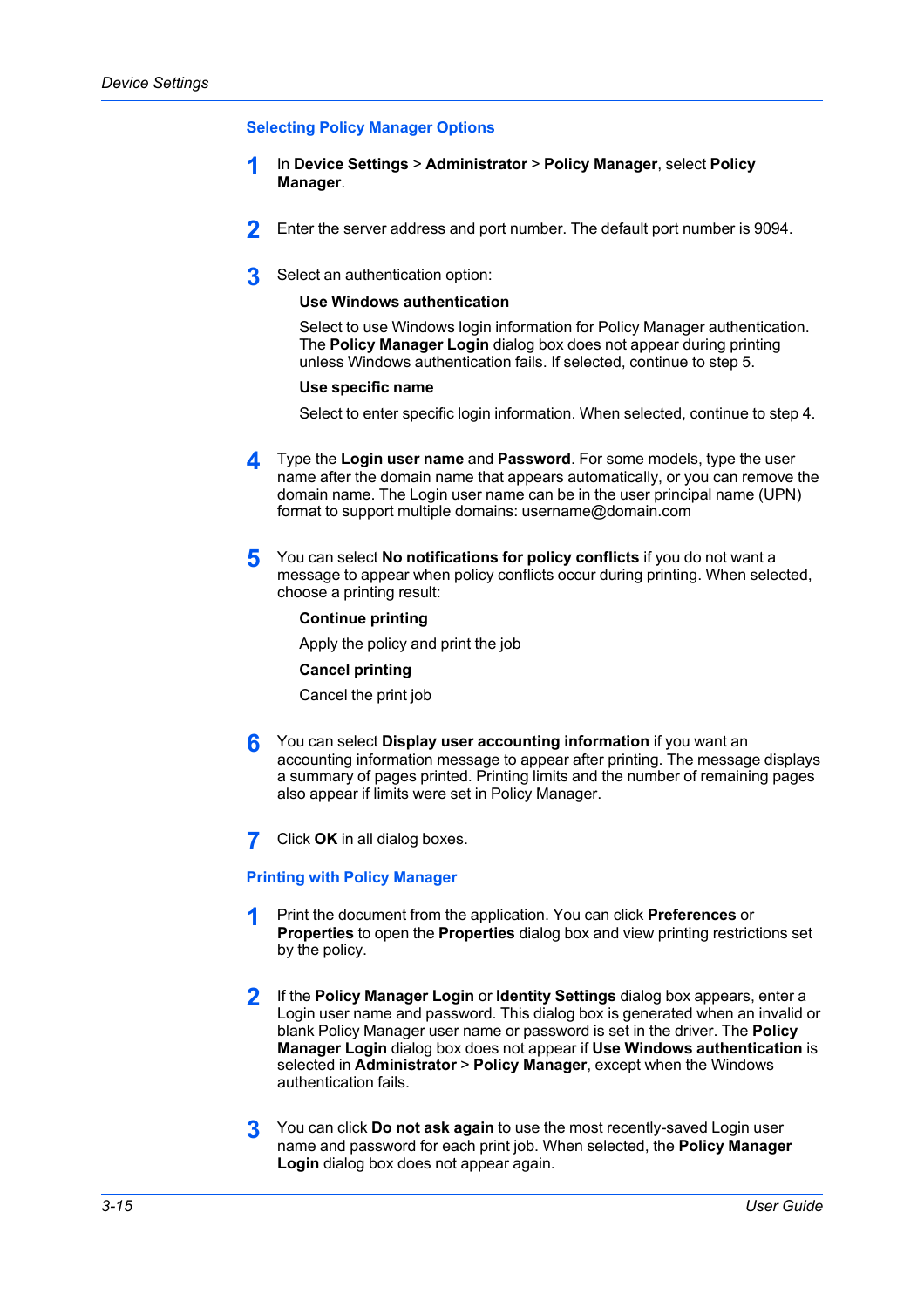**4** Click **Log in** to send the print job to the KYOCERA Net Policy Manager spooler server, where the Login user name and password are authenticated. Otherwise you can print directly to the printing system instead of using the KYOCERA Net Policy Manager spooler server.

The print job appears in the **Spooler** folder in KYOCERA Net Policy Manager or in Client Viewer.

- **5** Before the job is printed, the **Print Options** dialog box appears with information about your print quota. Click **OK** to continue.
- **6** After the print job is sent to the KYOCERA Net Policy Manager spooler server, the **Policy Manager** dialog box appears displaying a summary of pages printed. Printing limits and the number of remaining pages also appear if limits were set in Policy Manager. Click **OK**.
- **7** On the printing system's operation panel, enter the Login user name and password to print all jobs under the Login user name. You can print from any printing system managed by the KYOCERA Net Policy Manager server.

# <span id="page-36-1"></span><span id="page-36-0"></span>**[User Settings](#page-36-0)**

With **User Settings**, you can specify user and department names, select the default unit of measure, and change the driver display language.

In a client/server environment, this feature is unavailable to a client logged in as a restricted user.

## **[Identification](#page-36-1)**

With **Identification**, you can identify your print job with a **User name** and **Department** information, to a maximum of 31 characters. For some models, they can appear in the **Operation panel message**, or the **User name** can be used to identify a print job stored on the storage device.

#### <span id="page-36-2"></span>**[Setting User Identification](#page-36-2)**

- **1** In **Device Settings** <sup>&</sup>gt; **User**, type your preferred name in the **User name** text box.
- **2** Type your department or group name in the **Department** text box.

You can type a maximum of 31 characters in the **User name** and **Department** text boxes.

**3** Click **OK** in all dialog boxes.

## <span id="page-36-3"></span>**[Units](#page-36-3)**

You can set **Inches** or **Millimeters** as the unit of measurement. This is used for the following settings:

**Page Sizes** settings in the **Basic** tab.

**Spacing** setting in the **Add Watermark** and **Edit Watermark** dialog boxes in the **Advanced** tab.

**Poster** settings in the **Layout** tab.

**Gutter** settings in the **Layout** or **Finishing** tab.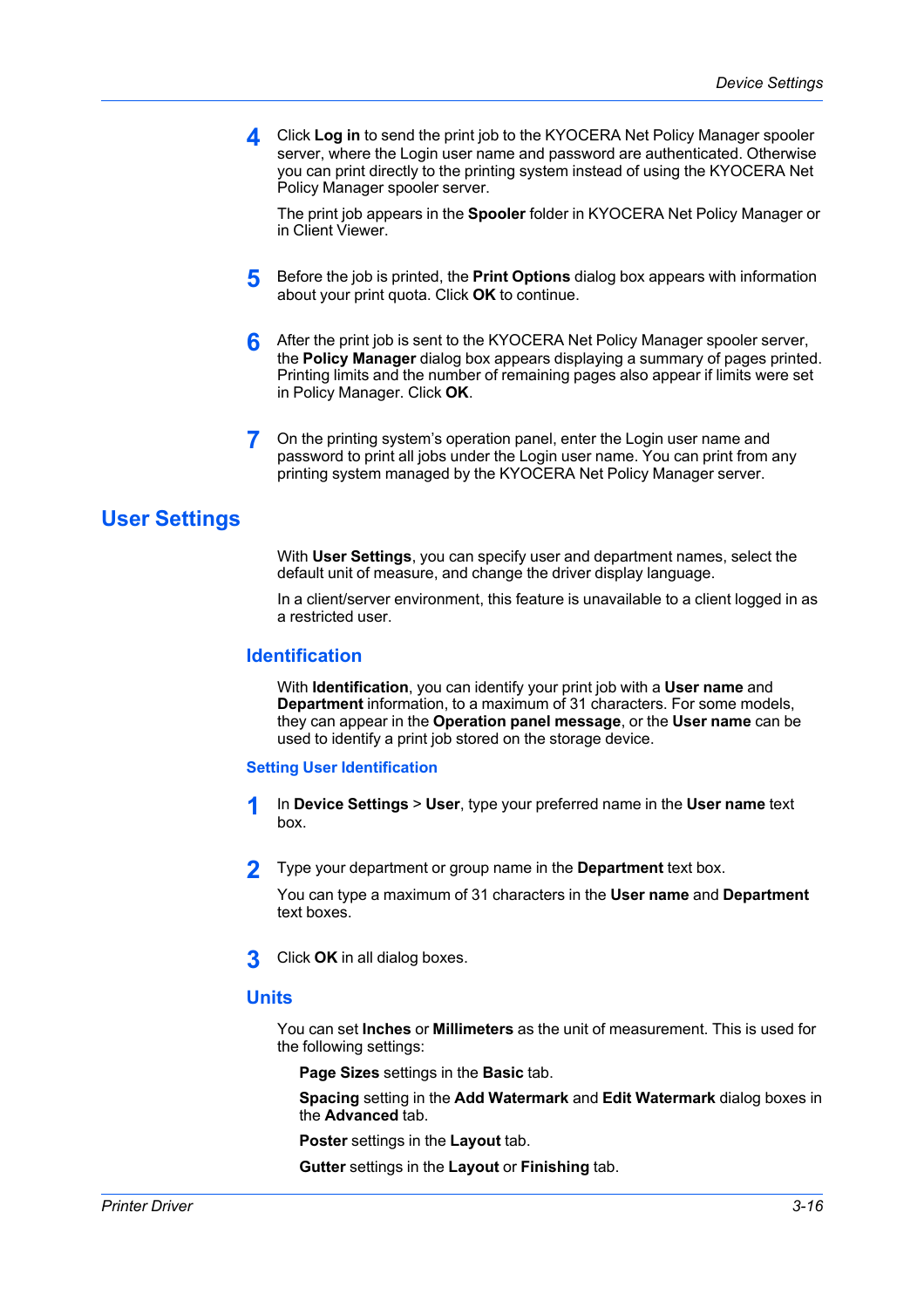**Index tab dividers** settings in the **Publishing** tab.

#### <span id="page-37-0"></span>**[Selecting a Unit of Measurement](#page-37-0)**

- **1** In **Device Settings** <sup>&</sup>gt; **User**, select **Inches** or **Millimeters**.
- **2** Click **OK** in all dialog boxes.

## <span id="page-37-1"></span>**[Language Preference](#page-37-1)**

The **Language preference** option specifies the user interface language of **Device Settings** in **Properties** and all tabs of **Printing Preferences**.

Available languages vary depending on your locale and your computer settings.

**[Setting Language Preference](#page-37-2)**

- **1** In **Device Settings** <sup>&</sup>gt; **User**, select the desired language from the **Select language** list.
- **2** Click **OK** in all dialog boxes.

# <span id="page-37-3"></span><span id="page-37-2"></span>**[Page Description Languages \(PDL\)](#page-37-3)**

With **Page Description Languages (PDL)**, you can specify the contents and layout of a printed page. In **Device Settings**, you can choose from **PCL XL** (Printer Command Language XL), **PCL 5e/c**, **KPDL** (Kyocera Page Description Language), or **PDF** (Portable Document Format). To add **PDF** to the list of PDL choices, you must install the **Output to PDF** plug-in. The printer default is **PCL XL**, which is suitable for most printing purposes. For some color models the default is **KPDL**.

After you select a PDL, the selection appears in the lower corner of the overview image in **Device Settings** and in all **Printing Preferences** tabs. You can change the PDL temporarily from any **Printing Preferences** tab.

In **GDI compatible mode**, vector graphics are rasterized for printing as bitmap images. Use the **GDI compatible mode** option to improve the output quality of the graphic created by the application.

In a client/server environment, this feature is unavailable to a client logged in as a restricted user.

If your application supports the XML Print Specification, then XPS printing can be performed after installing the XPS driver. With the XPS driver, the only available PDL is **XPS**.

## <span id="page-37-4"></span>**[PDL Options](#page-37-4)**

The PDL options, available in the **Page Description Languages (PDL)** dialog box, are accessed in **Device Settings**.

## **PCL XL**

The most recent version of HP PCL and PCL 6. This PDL includes PCL 5e/c features. PCL XL lacks backward compatibility with earlier PCL versions, though it is enhanced over PCL 5e/c in these areas:

- Reduced file size
- Better print speed
- Faster return to application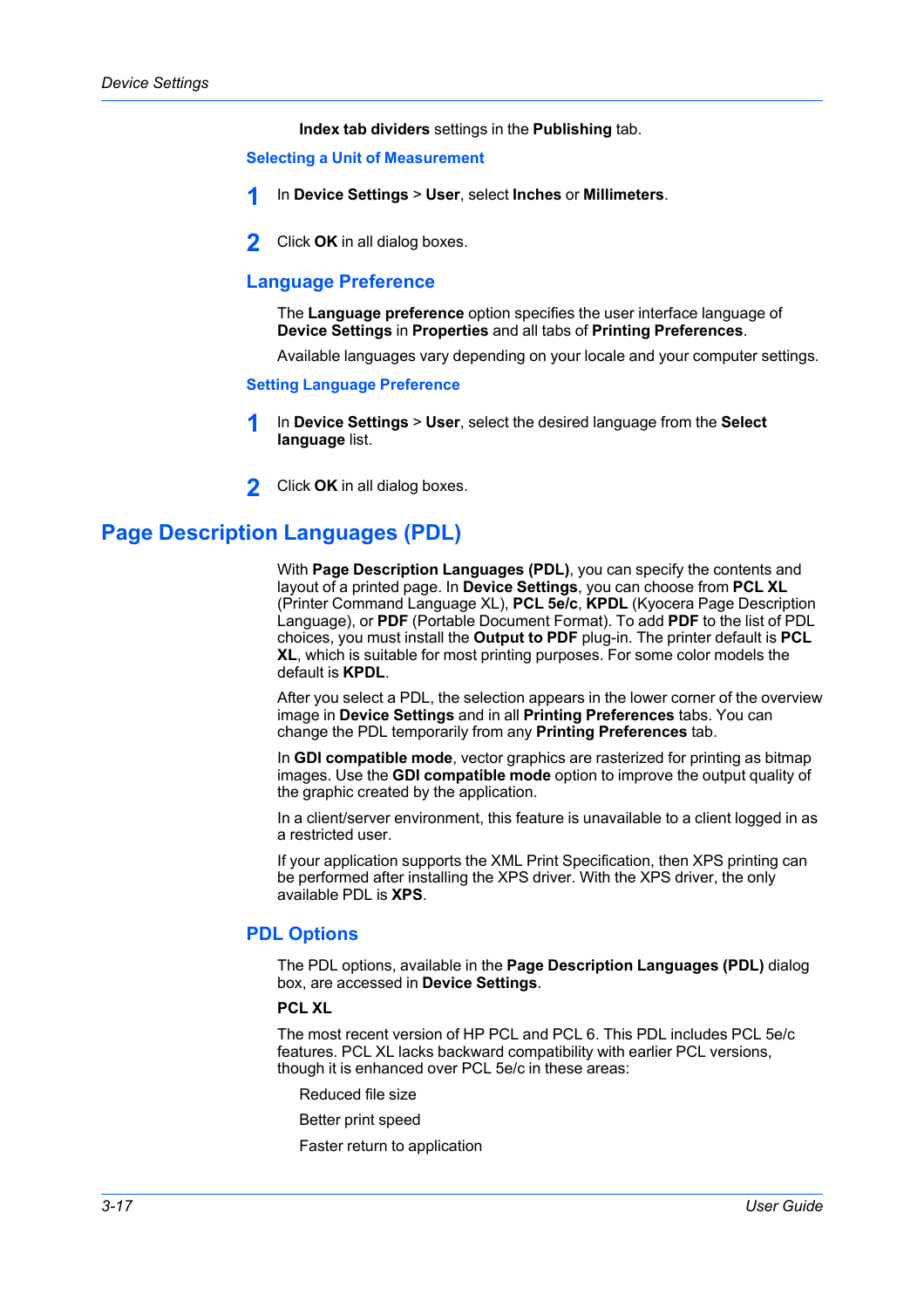Supports **Security watermark**

Supports **Line thinning**

## **PCL 5e/c**

Fully compatible with earlier PCL versions

Bidirectional communication support

Wide selection of fonts for use with Microsoft Windows applications

Allows more options for utilizing PRESCRIBE commands within applications

Complex graphics might not print as well

**Fast 1200** dpi and **Form gallery** unavailable

**Start of the page** / **End of the page** available in **Prologue/Epilogue KPDL**

KPDL is used when printing from applications that support PostScript 2 or 3.

An emulation of PostScript printing

An optional KPDL upgrade kit may be required for some models

Strong graphics reproduction

Print speeds may be slower than PCL 5e/c

Requires more printer memory than PCL 5e/c

Enables native TrueType font downloading

Supports most **Graphics Settings** options

**EMF Spooling** unavailable when **Data passthrough** is selected

## **PDF**

**Output to PDF** is a plug-in that lets you print or save documents from multiple sources to Adobe Portable Document Format (PDF). The PDF format is independent of the operating system and application software used to create documents.

Use as an alternative to existing commercial applications for creating PDF documents

Documents saved as PDF retain their original appearance, and can be viewed and printed with the free Adobe Reader on Windows, Mac OS, and UNIX platforms

With PDF selected as the PDL, only a limited set of driver options is available

## <span id="page-38-0"></span>**[PDL Settings](#page-38-0)**

For some page description languages, additional settings are available in the Page Description Languages (PDL) dialog box.

#### **PCL XL Settings**

## **Smart duplex printing**

This option automatically keeps a sheet of paper from being sent through the duplex unit if the sheet is only printed on one side. The duplex unit is bypassed for the following types of print jobs: a one page document, one page from a multi-page document, or a multi-page document that prints onto a single sheet. Selecting this option can reduce wear on the mechanical duplex unit, and result in comparatively faster printing times. Some models support this feature and bypass the duplex unit even if the check box is not selected.

#### **Skip blank pages**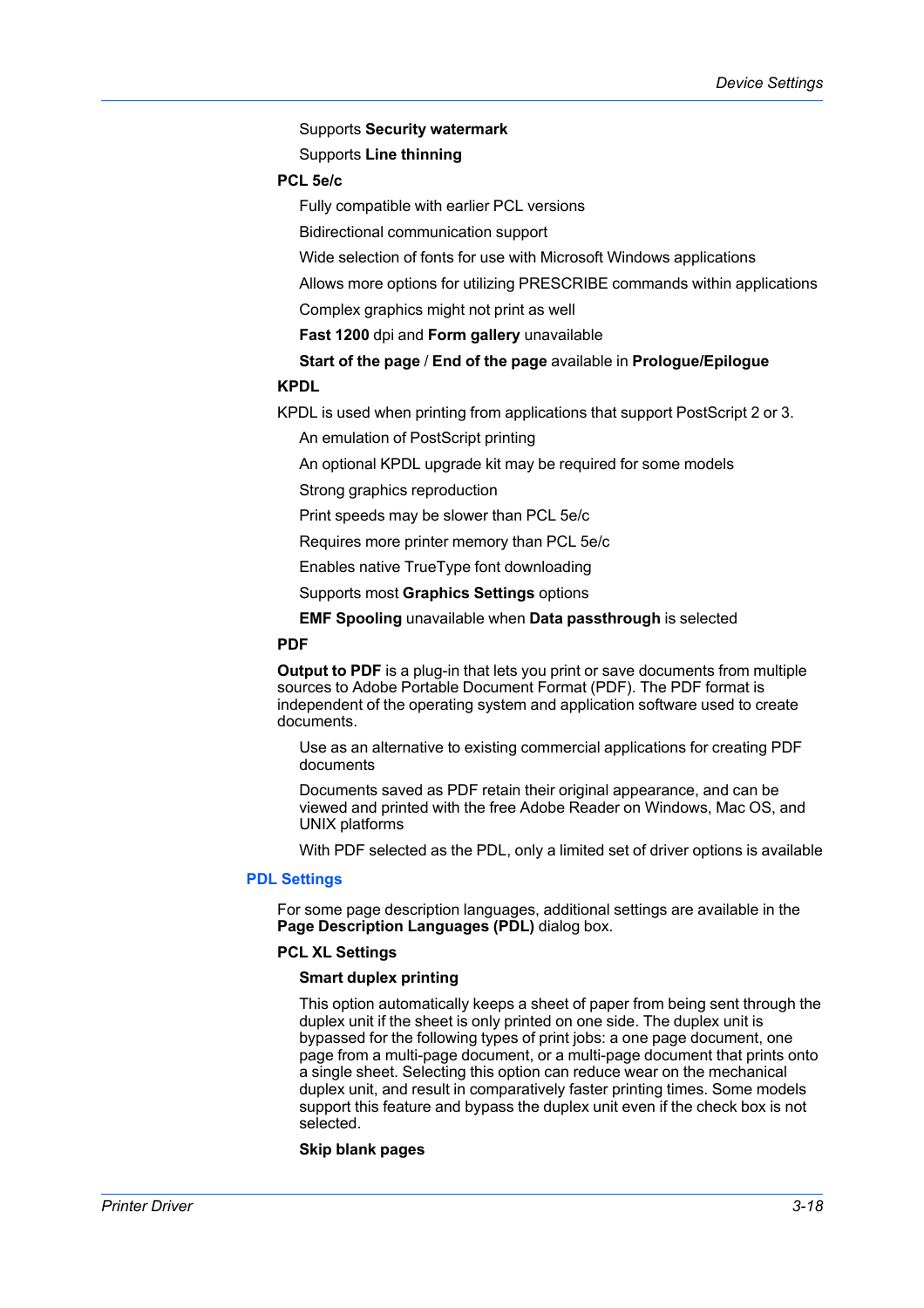This option prevents the printing system from outputting any page that contains no data, or that has, at most, one space character. Selecting this option can save paper, and result in comparatively faster printing times. This feature is for regular printing (not for booklet, duplex or multiple pages per sheet).

#### **Disable auto media type switching**

This option controls how automatic media switching behaves when the selected paper source runs out paper. When selected, printing stops until you load more paper of the same size and type. When the check box is clear, the printing system automatically switches to another paper source loaded with the same page size and media type. This option is available for some models.

#### **KPDL Settings**

## **Smart duplex printing**

This option automatically keeps a sheet of paper from being sent through the duplex unit if the sheet is only printed on one side. The duplex unit is bypassed for the following types of print jobs: a one page document, one page from a multi-page document, or a multi-page document that prints onto a single sheet. Selecting this option can reduce wear on the mechanical duplex unit, and result in comparatively faster printing times. Some models support this feature and bypass the duplex unit even if the check box is not selected.

#### **Data passthrough**

This option reduces errors when printing complex jobs from applications that use PostScript formatting. When selected, **EMF spooling** is unavailable in the **Advanced** tab.

#### **PDF Settings**

Provides options for printing and saving documents to Adobe PDF format. See PDF topics for details.

#### <span id="page-39-0"></span>**[Selecting a PDL in Device Settings](#page-39-0)**

**1** In **Device Settings** <sup>&</sup>gt; **PDL**, select the desired page description language from the **Available languages** list.

If you select **PCL XL**, you can select **Smart duplex printing**, **Skip blank pages**, and **Disable auto media type switching**.

If you select **KPDL**, you can select **Smart duplex printing** and **Data passthrough**. Note that if you select **Data passthrough**, **EMF spooling** is unavailable in the **Advanced** tab.

If you select **PDF**, you can click **PDF Settings** to open the **PDF Settings** dialog box.

- **2** You can select the **GDI compatible mode** option to improve the output quality of graphics created by your application.
- **3** Click **OK** in all dialog boxes.

## <span id="page-39-1"></span>**[PDF](#page-39-1)**

**Output to PDF** is a plug-in that lets you print and save documents from multiple sources to Adobe PDF format. This feature can be used as an alternative to existing commercial applications for creating PDF documents. Documents saved as PDF retain their original appearance, and can be viewed and printed on Windows, Mac OS, or UNIX operating systems.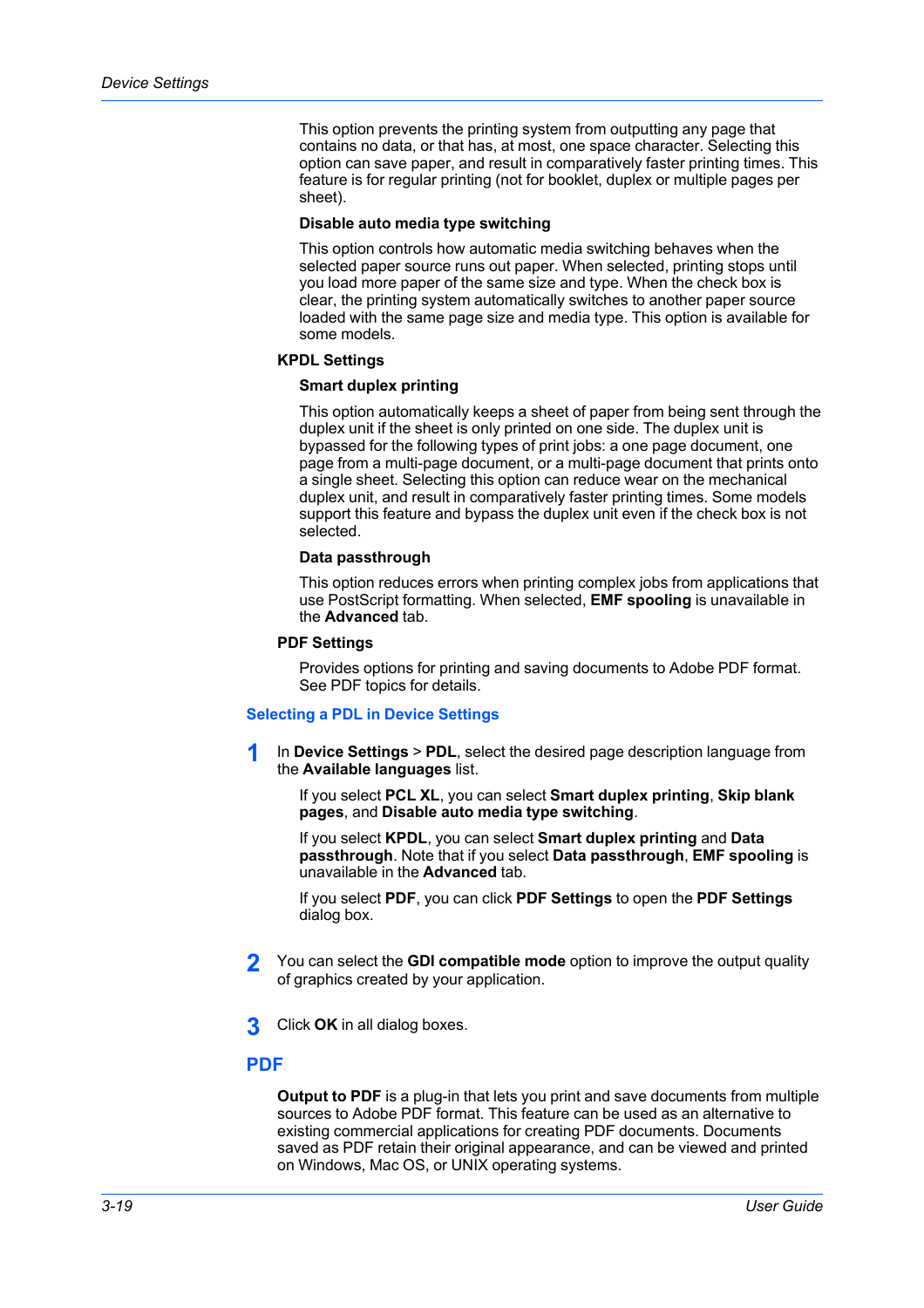For a document using mixed paper sizes, all pages in the PDF use the size of the first page.

**Note:** With **PDF** selected as the PDL, only a limited set of driver options are available.

## <span id="page-40-0"></span>**[PDF Options](#page-40-0)**

You can select PDF options if you have installed the **Output to PDF** plug-in.

The following options are available in the **PDF Settings** dialog box:

#### **Embed fonts**

This option ensures that document fonts appear accurately in the PDF file on screen. This option ensures accurate reproduction but significantly increases the file size.

## **Compress data**

This option enables flat compression for the generated PDF document. This option significantly reduces the file size. Additional compression options are available within Adobe Acrobat.

#### **Print and save options**

From the list, select whether to print (**Print only**), save a PDF file (**Save to file**), or both (**Print and save**). If a save option is selected, additional options are available in the **PDF Settings** dialog box.

#### **Automatically save to default folder**

Select to save a PDF file automatically in a default folder. Browse to a location to save your PDF file.

#### **Date and time**

Select the check box to use the same file name plus the current date and time whenever the file is saved. Clear the check box to replace an existing file, if a file with the same name already exists.

## **Encryption**

Encryption adds the selected level of encryption to the PDF. When selected, password protection is available so that a document cannot be opened or altered by unauthorized users.

#### **Arc4 40** (some models, **40 bit**)

This encryption option provides low level security for a PDF document. This option supports Adobe Acrobat and Adobe Reader 6.0 or earlier.

#### **Arc4 128** (some models, **128 bit**)

This encryption option provides low level security for a PDF document. This option supports Adobe Acrobat and Adobe Reader 6.0 and later.

#### **AES 128**

This encryption option provides high level security for a PDF document. This option supports Adobe Acrobat and Adobe Reader 7.0 and later.

#### **AES 256**

This encryption option provides high level security for a PDF document. This option supports Adobe Acrobat and Adobe Reader 9.0 and later.

#### **Password protection**

Select passwords for changing security settings and for opening a document. Passwords are supported to a maximum of 16 characters.

#### **Change security settings**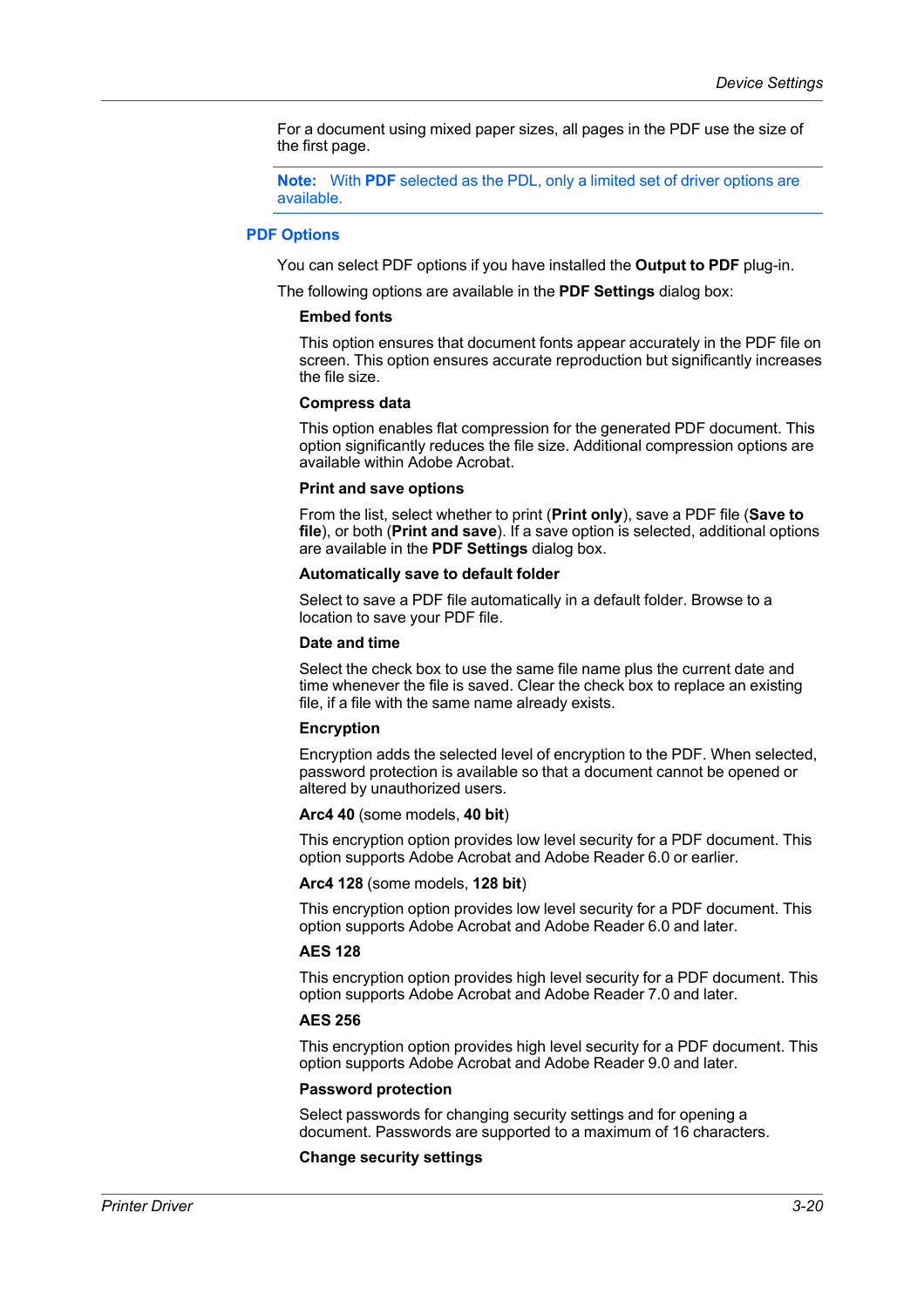Select the check box and type an owner password. Within Adobe Acrobat, this password is required to change the document restrictions in the **Files** > **Properties** > **Security** section. When a document with this password is opened in Adobe Reader, it cannot be printed or edited, and document data cannot be copied.

#### **Open document**

Select the check box and type a user password. The user password must be entered at the time the PDF document is opened. This password must be different from the owner password.

#### <span id="page-41-0"></span>**[Printing and Saving to PDF](#page-41-0)**

- **1** In **Device Settings** <sup>&</sup>gt; **PDL**, in the **Available languages** list select **PDF**.
- **2** Click **PDF Settings**.
- **3** In the **PDF Settings** dialog box, under **Print and save options** select whether to print or save or both.
- **4** If a save option is selected in step 3, select additional folder, encryption, and password options.
- **5** Click **OK** in all dialog boxes.
- **6** Open and print the document.
- **7** Name and save the PDF file.

## <span id="page-41-1"></span>**[XPS Driver](#page-41-1)**

For Windows 8.1, Windows Server 2012 R2, Windows 8, Windows Server 2012, Windows 7, Windows Server 2008 R2, Windows Vista Service Pack 2 with the latest platform updates, and Windows Server 2008, you can use the XML Paper Specification (**XPS**). This Page description language provides an additional method for displaying, processing, and printing documents. As both a PDL and a document format, **XPS** requires compatible printing system hardware and software written for the Windows Presentation Foundation (WPF) architecture. **PCL** and **KPDL** are not compatible with an **XPS** environment. Therefore, an **XPS** driver supports a single PDL setting. The **XPS** driver can be installed from the **Product Library** disk. In the **Installation Method** menu, click **Custom Mode**, and on the **Custom Installation** page, select **KX XPS DRIVER**.

Some driver features are unavailable when using the **XPS** driver.

# <span id="page-41-2"></span>**[Compatibility Settings](#page-41-2)**

**Compatibility Settings** let you specify media source values, disable reverse order printing for face-up output, override the application's **Collate** setting, and combine the **Source** and **Media type** lists in the **Basic** tab.

In a client/server environment, this feature is unavailable to a client logged in as a restricted user.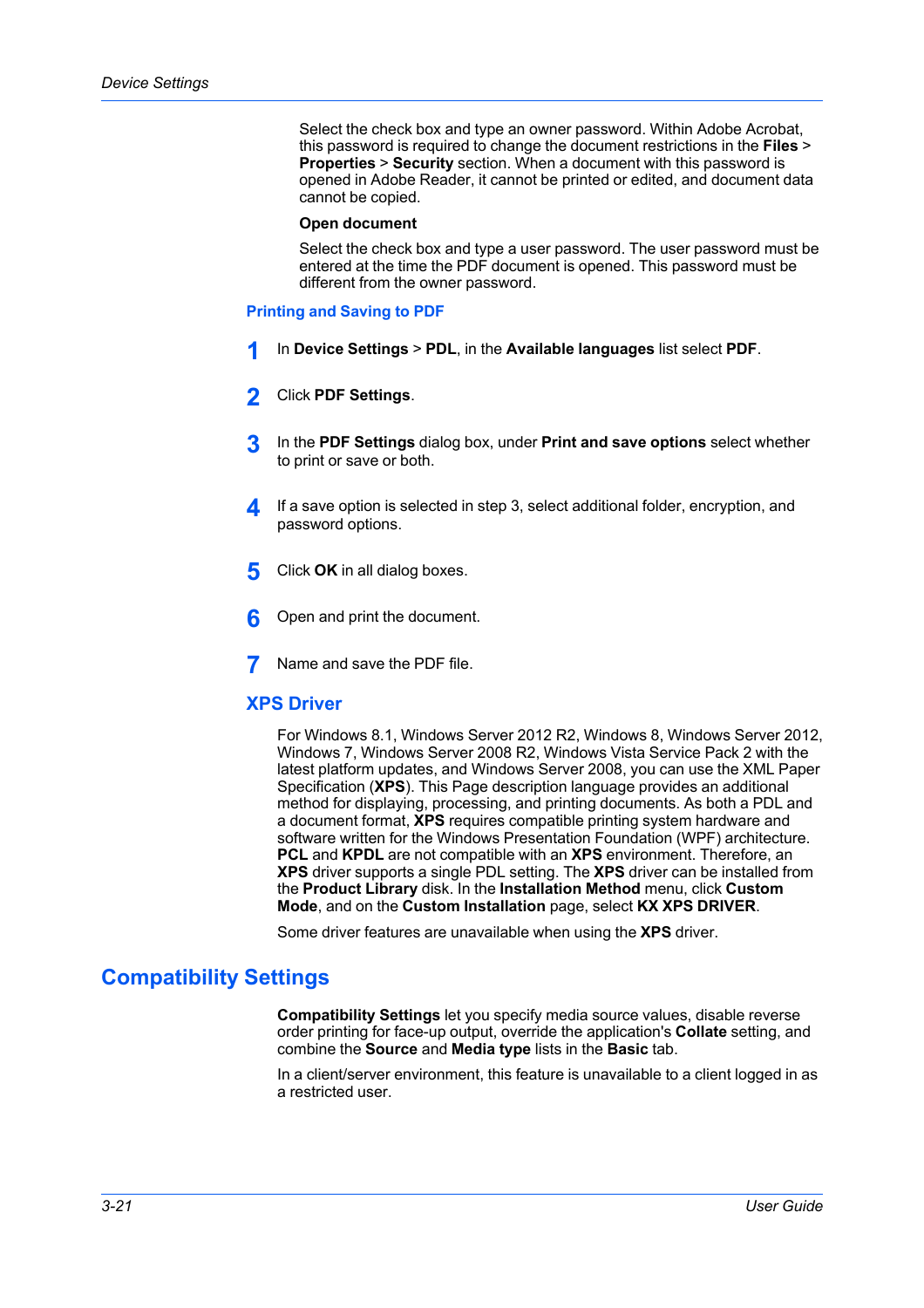## <span id="page-42-0"></span>**[Media Source Enumeration](#page-42-0)**

**Media source enumeration** supports compatibility for media source values unique to the printer driver, such as those for cassettes or feeders. Your newly installed printer driver maintains identical media source support with the driver it replaces, whether for this driver or one from another manufacturer. If media source macros exist for the older driver, then the alignment of media source values maintains support without the need to change the macros.

Use the **Driver Info** utility (\Utility\Driver Info\DrvInfo.exe) to compare the source values for all installed drivers.

If the values for a given media source differ between printer drivers, you can reassign an enumerated value to create a match between the drivers.

#### <span id="page-42-1"></span>**[Setting Media Sources](#page-42-1)**

- **1** In **Device Settings** <sup>&</sup>gt; **Compatibility**, from the **Media source enumeration** list select the paper supply method. The current value is listed in the **Enumerated value** box.
- **2** Type an **Enumerated value** for the media source, and click **Apply**. To align settings with a different driver, this value should align with those in the other driver.
- **3** Click **OK** in all dialog boxes.

You can restore all the options in the **Compatibility Settings** dialog box to the default by clicking **Reset**.

Selections vary by printing system model.

## <span id="page-42-2"></span>**[Disable Face-Up Reverse Page Order](#page-42-2)**

For some models, **Disable face-up reverse page order** produces the first page of a face-up job on top and the last page on the bottom.

With the check box selected, the **Collate**: **Off (reverse order)** option in the **Basic** tab is disabled.

With the check box cleared, the **Collate**: **Off (reverse order)** option in the **Basic** tab is enabled.

#### <span id="page-42-3"></span>**[Setting Face-Up Reverse Page Order](#page-42-3)**

- **1** In **Device Settings** <sup>&</sup>gt; **Compatibility**, select **Disable face-up reverse page order**.
- **2** Click **OK** in all dialog boxes.

You can restore all the options in **Compatibility Settings** to the default by clicking **Reset**.

## <span id="page-42-4"></span>**[Ignore Application Collation](#page-42-4)**

This option bypasses the **Collate** setting in software applications, and gives priority to the printer driver setting.

With the check box selected, the printer driver **Collate** setting is used.

With the check box cleared, the application **Collate** setting is used.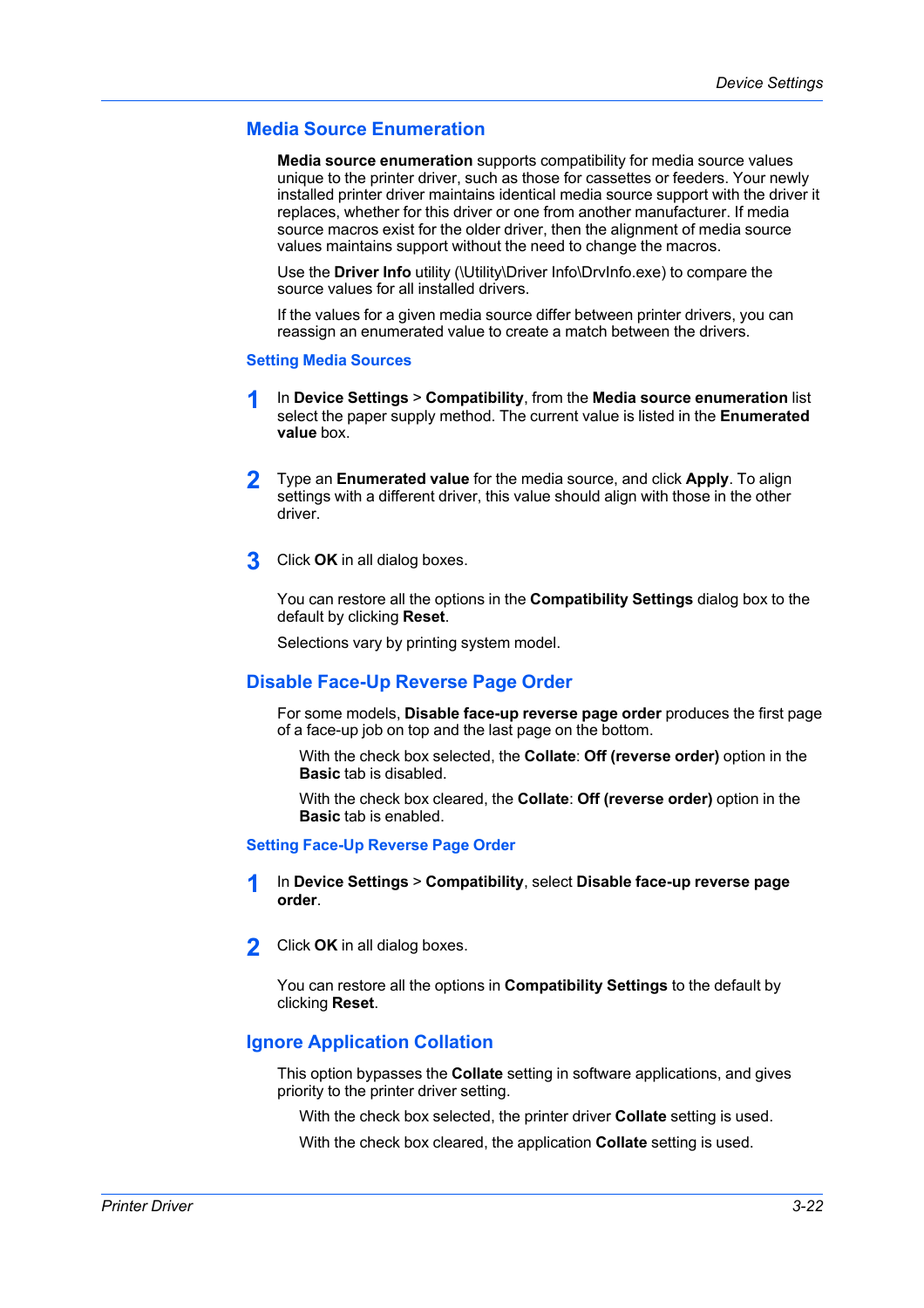## <span id="page-43-0"></span>**[Selecting Printer Driver Collation](#page-43-0)**

- **1** In **Device Settings** <sup>&</sup>gt; **Compatibility**, select **Ignore application collation**.
- **2** Click **OK** in all dialog boxes.

You can restore all the options in **Compatibility Settings** to the default by clicking **Reset**.

## <span id="page-43-1"></span>**[Combine Source and Media Type Lists](#page-43-1)**

You can change the driver's **Basic** tab so that **Media type** and **Source** are combined into one list, labeled **Source**. In the combined list, Media types are listed first, followed by cassettes and **Manual Feed**.

#### <span id="page-43-2"></span>**[Creating a Combined Source List](#page-43-2)**

- **1** In **Device Settings** <sup>&</sup>gt; **Compatibility**, select **Combine source and media type lists**.
- **2** Click **OK** in all dialog boxes.

You can restore all the options in **Compatibility Settings** to the default by clicking **Reset**.

## **[Enable Manual Duplex on Network Port](#page-43-3)**

For some models that do not have a duplex unit, this option lets you use manual duplex to print through a network port. **Enable manual duplex on network port** is available when the printing system is connected through a network port.

# <span id="page-43-4"></span><span id="page-43-3"></span>**[Removing a Plug-in](#page-43-4)**

You can remove an installed plug-in from the driver. If removed, the plug-in features do not appear in the driver interface.

**Note:** To remove the **Output to PDF** module, **PDF** must not be selected as the PDL.

- **1** In **Device Settings**, click **Kyocera** logo > **Plug-in**.
- **2** Select a plug-in module from the list and click **Delete**, then **Yes**.
- **3** Click **OK** in all dialog boxes.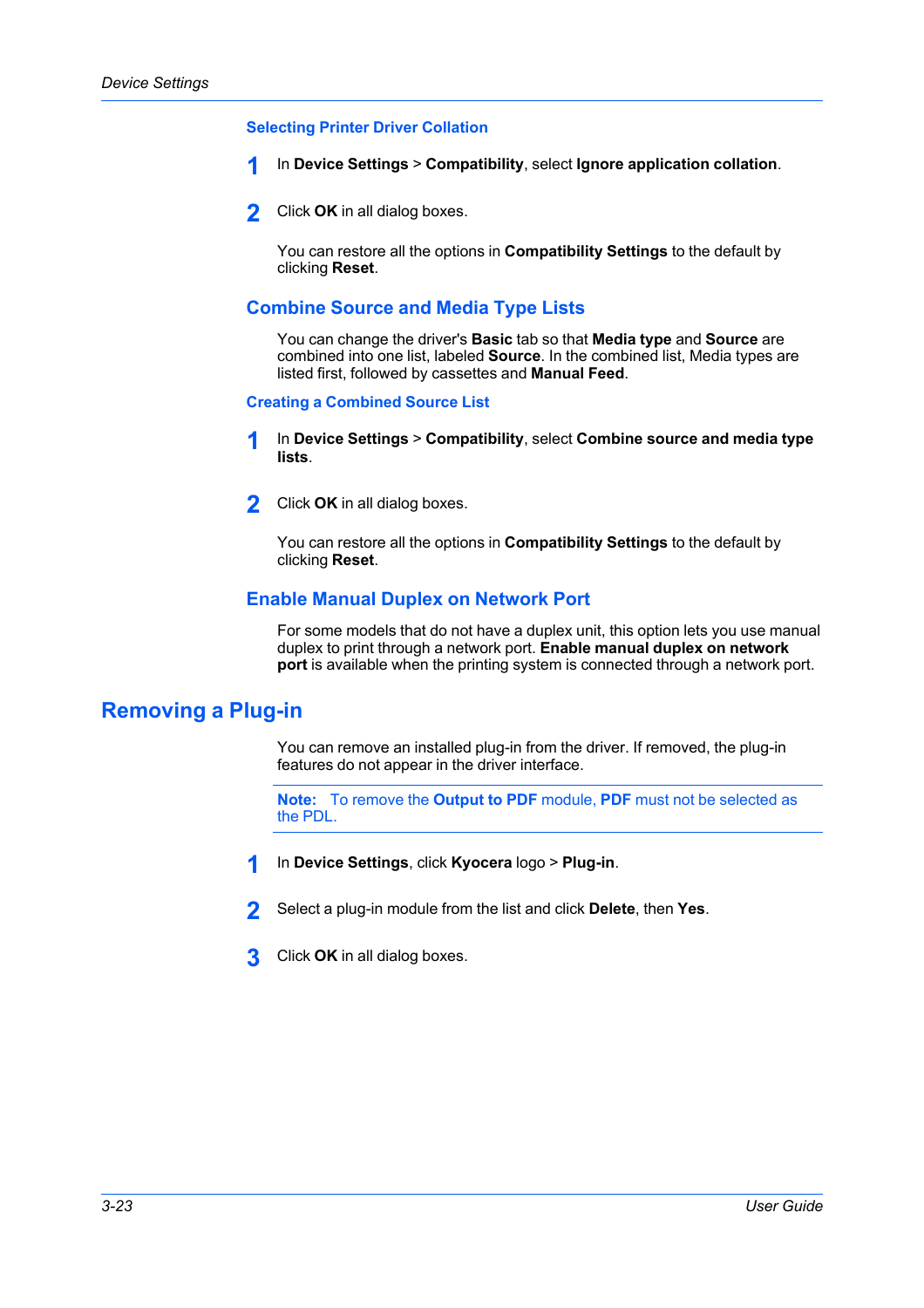# **4 Quick Print**

In the **Quick Print** tab, you can apply basic print settings to print jobs. You can select options quickly in a simple user interface.

Any **Quick Print** settings can be saved as a group, called a profile, and applied to any print job. Profiles support common printing tasks. Selections vary by printing system model, optional devices, or driver version.

To return to the original settings, click **Reset**. The **Reset** button is available when accessing the printer driver from the application's **Print** dialog box.

An administrator can set the view of the **Quick Print** tab through the **Installation** process, or in **Device Settings** > **Administrator**.

# <span id="page-44-1"></span><span id="page-44-0"></span>**[Quick Print Options](#page-44-0)**

You can set up to 5 print options on the **Quick Print** tab. You can create your own customized view of print options with **Edit Quick Print Options**. You can also select from profiles that have been set with predefined options for frequently run print jobs.

## **[Orientation](#page-44-1)**

Click the **Orientation** icon repeatedly to change between portrait, landscape, rotated portrait, and rotated landscape printing formats. The rotated options rotate the job orientation 180 degrees.

## <span id="page-44-2"></span>**[Color](#page-44-2)**

With **Color**, you can choose full-color printing or printing with black toner only. When the selection appears in color, all color settings in the driver are enabled. Color cannot be chosen if **Black & White mode** is selected in **Device Settings** > **Administrator** > **Lock Settings**.

Click the **Color** icon to change between full color and black and white printing.

## <span id="page-44-3"></span>**[Collate](#page-44-3)**

**Collate** specifies the order in which the pages of a multiple copy job are printed. With **Collate** on, the first time the print job is sent to the printing system the data is rendered as page images in the printing system's memory. The remaining job copies are printed from the stored data. This avoids the extra processing involved in sending every copy from the computer to the printing system.

Click the **Collate** icon to change between **On**, **On (reverse order)**, **Off (reverse order)**, and **Off**. Selections vary by printing system model.

With **Collate** on, the driver prints the complete job set by set (123, 123). With **Collate** off, it prints each page by set (111, 222). For example, with **Collate** on, three copies of a five-page document output as pages one through five in succession, three times.

The printer driver automatically overrides the application's **Collate** setting and uses the printer driver setting. You can use the application's **Collate** setting by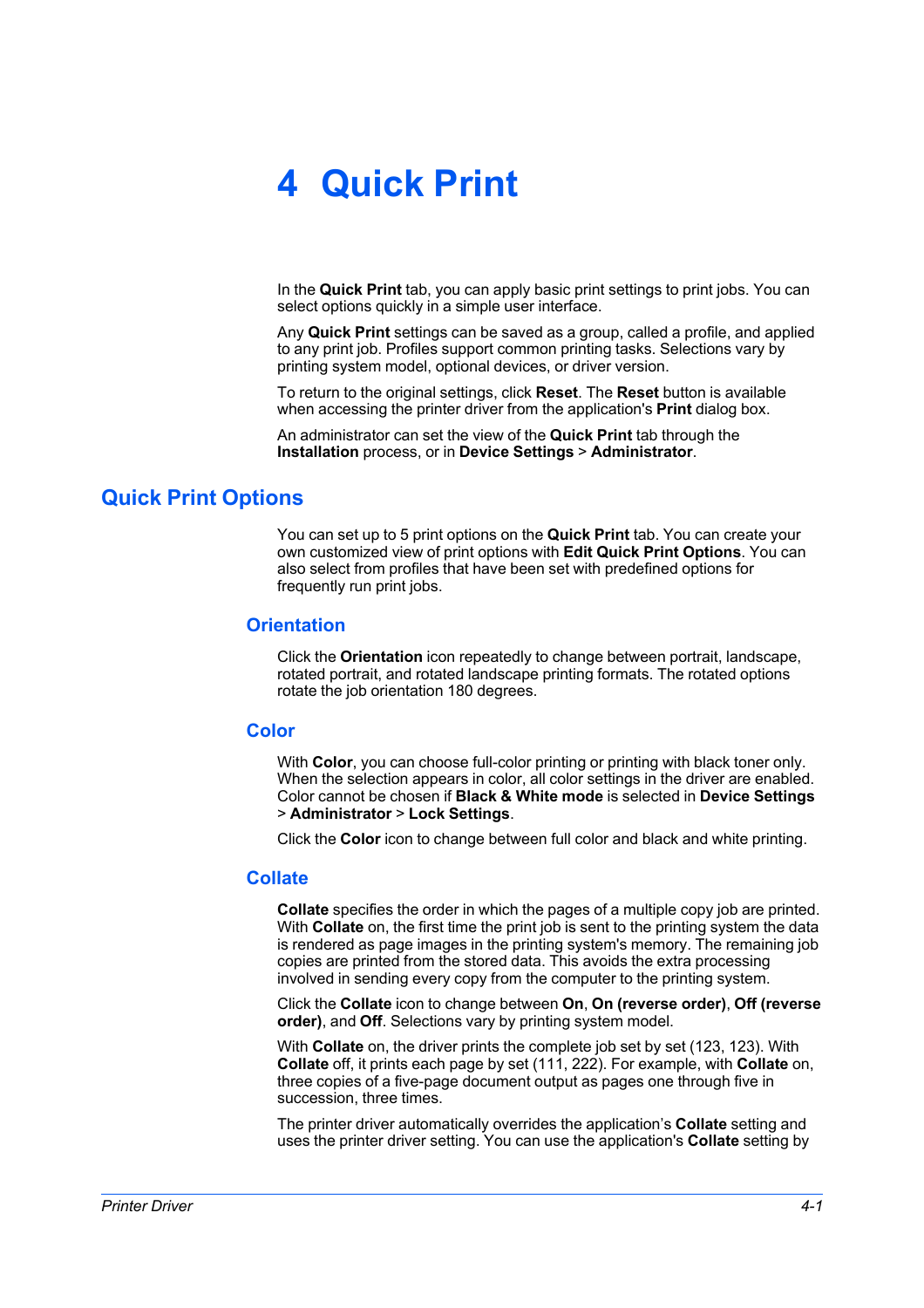clearing the **Ignore application collation** check box in the **Compatibility Settings** dialog box accessed from **Device Settings**.

If **On (reverse order)** or **Off (reverse order)** is selected, the printed pages appear in reverse order. One or both of these options are available when **Printer default** is not selected under **Destination** in the **Basic** tab. For a faceup destination, **Off (reverse order)** can be disabled in **Device Settings** > **Compatibility**.

## <span id="page-45-0"></span>**[Duplex Printing](#page-45-0)**

Duplex printing is printing on both sides of each page. Click the **Duplex** icon repeatedly to change between flipping on long edge, flipping on short edge, and off. Some models contain a standard or optional duplex unit that turns the paper over to allow printing on the reverse side. **Flip on long edge** or **Flip on short edge** must be selected to print on both sides of the cover and insert pages.

#### **Flip on long edge**

Turn the long edge of the page to view the content.

#### **Flip on short edge**

Turn the short edge of the page to view the content.

## <span id="page-45-1"></span>**[Manual Duplex](#page-45-1)**

For some models, manual duplex lets you print on both sides of a sheet without a duplex unit. After the first half of the print job has been printed, the job can be flipped over and fed from the cassette for the second side printing. Click the **Duplex** icon repeatedly to change between flipping on long edge, flipping on short edge, and off.

To use manual duplex in the **Quick Print** tab, the **Source** selection in the **Basic** tab must be set to **Cassette 1** or **Cassette 2**.

#### **Flip on long edge**

Turn the long edge of the page to view the content.

#### **Flip on short edge**

Turn the short edge of the page to view the content.

The manual duplex instruction sheet is printed by default. If you do not want to use this feature, clear the **Print manual duplex instructions** check box in the **Basic** tab.

## <span id="page-45-2"></span>**[Pages per Sheet](#page-45-2)**

**Pages per sheet** prints several pages on a single sheet of paper for the purpose of reviewing the document and conserving paper. The size and readability of the multiple pages decrease as the number of pages per sheet is increased. Click the **Pages per sheet** icon repeatedly to change between 2 pages per sheet, 4 pages per sheet, and off. You can set the arrangement of the pages from the **Layout** tab as well as print borders around each of the pages.

When **Pages per sheet** is selected, **Scaling**, **Full bleed**, and **Poster** are unavailable in the **Layout** tab.

## <span id="page-45-3"></span>**[EcoPrint](#page-45-3)**

**EcoPrint** changes the text and graphics to appear lighter in the print job. **EcoPrint** does not increase print speed. Click the **EcoPrint** icon to change between on and off. For some models, EcoPrint is available only when **KPDL** is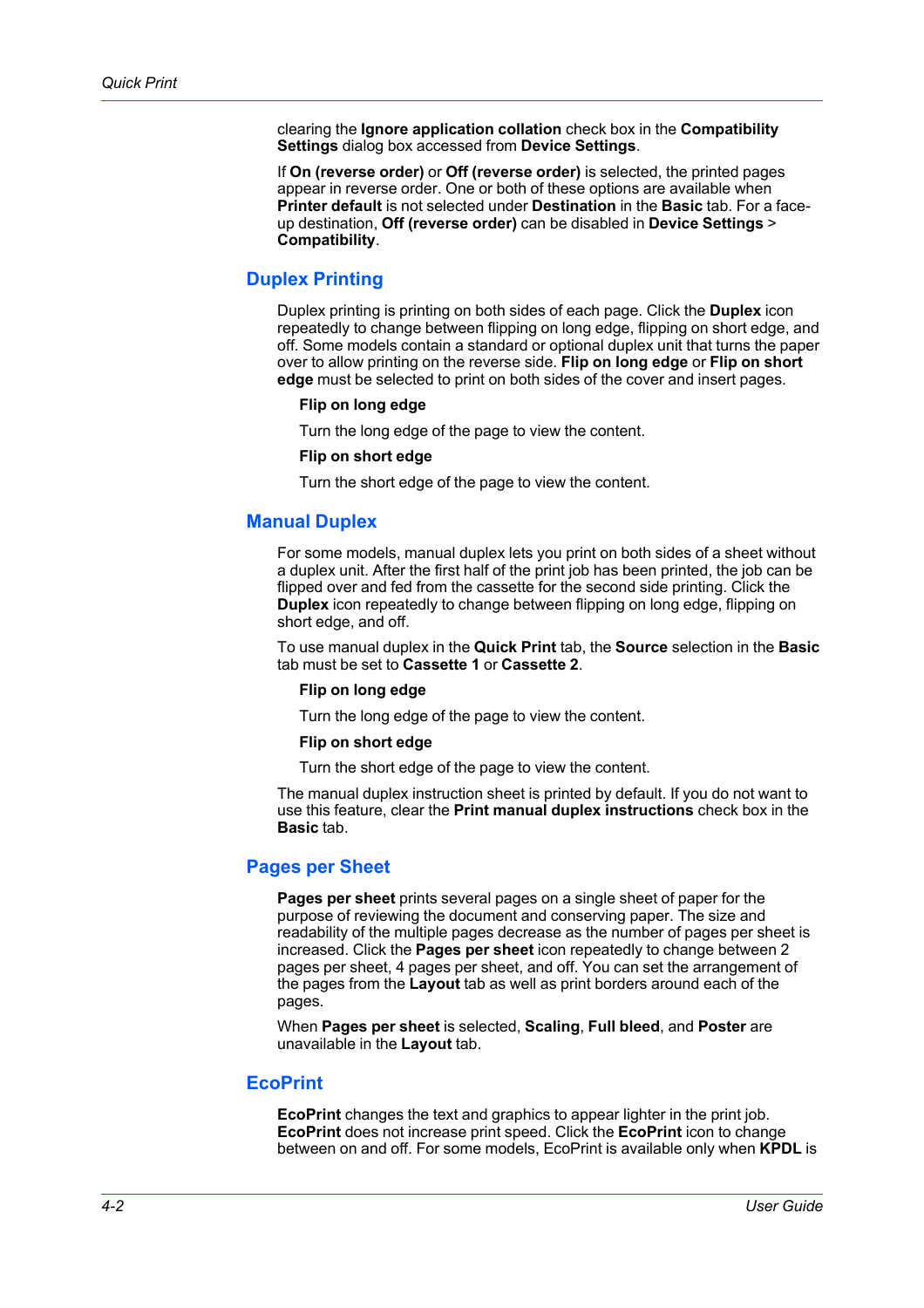selected as the PDL. For some models, you can select varying toner levels in the **Imaging** tab.

## <span id="page-46-0"></span>**[Staple](#page-46-0)**

The **Staple** feature lets you create stapled document sets. Click the **Staple** icon to change between stapling (**On**) and not stapling (**Off**) the print job. Additional staple options can be selected in the **Finishing** tab.

## **[Punch](#page-46-1)**

The **Punch** feature punches holes along the edge of the printed pages so that the pages can be bound together or placed in a binder. Click the **Punch** icon to change between punching (**On**) and not punching (**Off**) the print job. Additional punch options can be selected in the **Finishing** tab.

## <span id="page-46-2"></span><span id="page-46-1"></span>**[Edit Quick Print Options](#page-46-2)**

The assortment of icons at the top of the **Quick Print** tab can be customized to include features that you use most often. Any number of icons from 0 to 5 can be displayed. All icons can be removed from view if you want to use only the **Printer profiles** options in the **Quick Print** tab.

The number of available features depends on the printing system model. If a feature, such as **Staple**, is added to the **Quick Print** tab but a finishing device is not installed, the icon appears as unavailable. Once the device is installed and selected in **Device Settings**, the icon becomes active.

**Note:** An administrator can hide the **Edit** button by selecting **Hide Edit Quick Print control** in **Device Settings** > **Administrator**. The **Edit** button is unavailable when the driver is accessed from an application's **Print** dialog box.

## <span id="page-46-3"></span>**[Selecting Quick Print Options](#page-46-3)**

**1** Depending on your operating system:

Windows 8.1 and Windows Server 2012 R2: click **Start** > **Control Panel** > **View devices and printers**.

Windows 8 and Windows Server 2012: open **Control Panel** > **View devices and printers**.

Windows 7 and Windows Server 2008 R2: click **Start** > **Devices and Printers**.

Windows Vista and Windows Server 2008: click **Start** > **Control Panel** > **Printer**.

Windows XP and Windows Server 2003: click **Start** > **Printers and Faxes**.

- **2** Right-click your printing system model and click **Printing Preferences**.
- **3** Select the **Quick Print** tab.
- **4** Click **Edit**.
- **5** In the **Edit Quick Print Options** dialog box: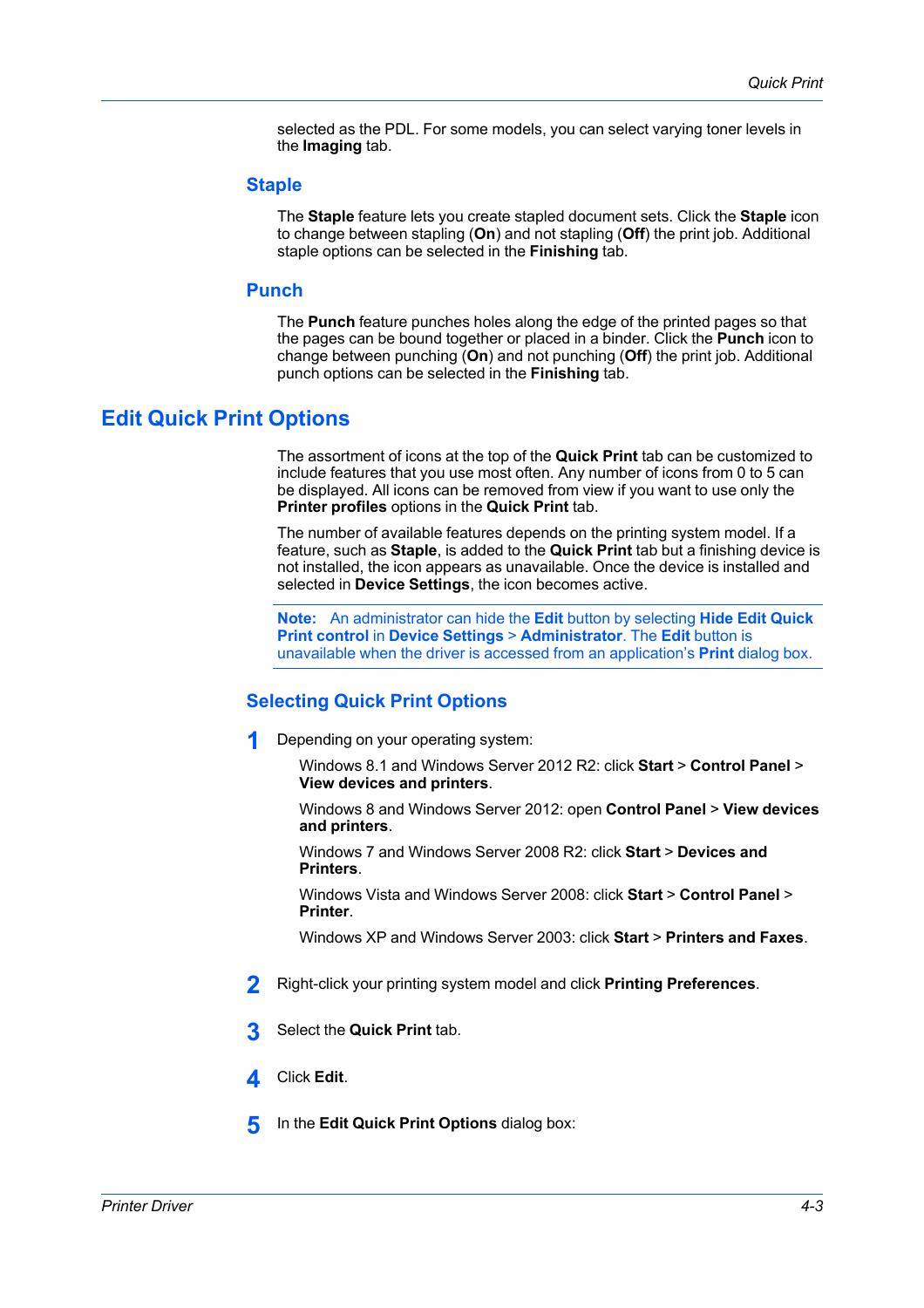To add a feature to the **Quick Print** tab, select the feature under **Available**, and click the arrow to move the feature to **Selected**. A maximum of 5 features can appear under **Selected**.

To remove a feature from the **Quick Print** tab, select the feature under **Selected**, and click the arrow to move the feature to **Available**. To use only the **Printer profiles** in the **Quick Print** tab, move all features to **Available**.

Click the up or down arrows to change the position of the features under **Selected**. The feature at the top appears first in the **Quick Print** tab.

To restore the list to factory default options, click **Reset**.

**6** Click **OK** to save your settings.

# <span id="page-47-0"></span>**[Profiles](#page-47-0)**

You can save printer driver settings as a profile. You can select multiple options in the **Quick Print** tab and the other **Printing Preferences** tabs, save them to a profile, and use all of them at once when you apply the profile. You can then use that profile to print the same type of print job again without having to reselect all the settings. In **Printing Preferences**, the **Save as** and **Profiles** buttons appear at the bottom of all tabs.

A maximum of 26 profiles can be established in one driver, including the **Factory Default** profile. In **Device Settings** > **Administrator**, you can choose to hide the **Factory Default** profile. Settings made in **Device Settings** tab cannot be saved to a profile.

Any profile except **Factory Default** can be edited, imported, and exported.

## <span id="page-47-1"></span>**[Selecting a Profile](#page-47-1)**

#### **Quick Print tab**

- **1** In the **Quick Print** tab, select a profile. The settings list shows a summary of settings for that profile.
- **2** Click **Apply**.
- **3** Click **OK**.

**Profiles dialog box**

- **1** In any of the **Printing Preferences** tabs, click **Profiles**.
- **2** In the **Profiles** dialog box, select a profile. The settings list shows a summary of settings for that profile.
- **3** Click **Apply**.
- **4** Click **OK**.

## <span id="page-47-2"></span>**[Saving a Profile](#page-47-2)**

**The Save As Button**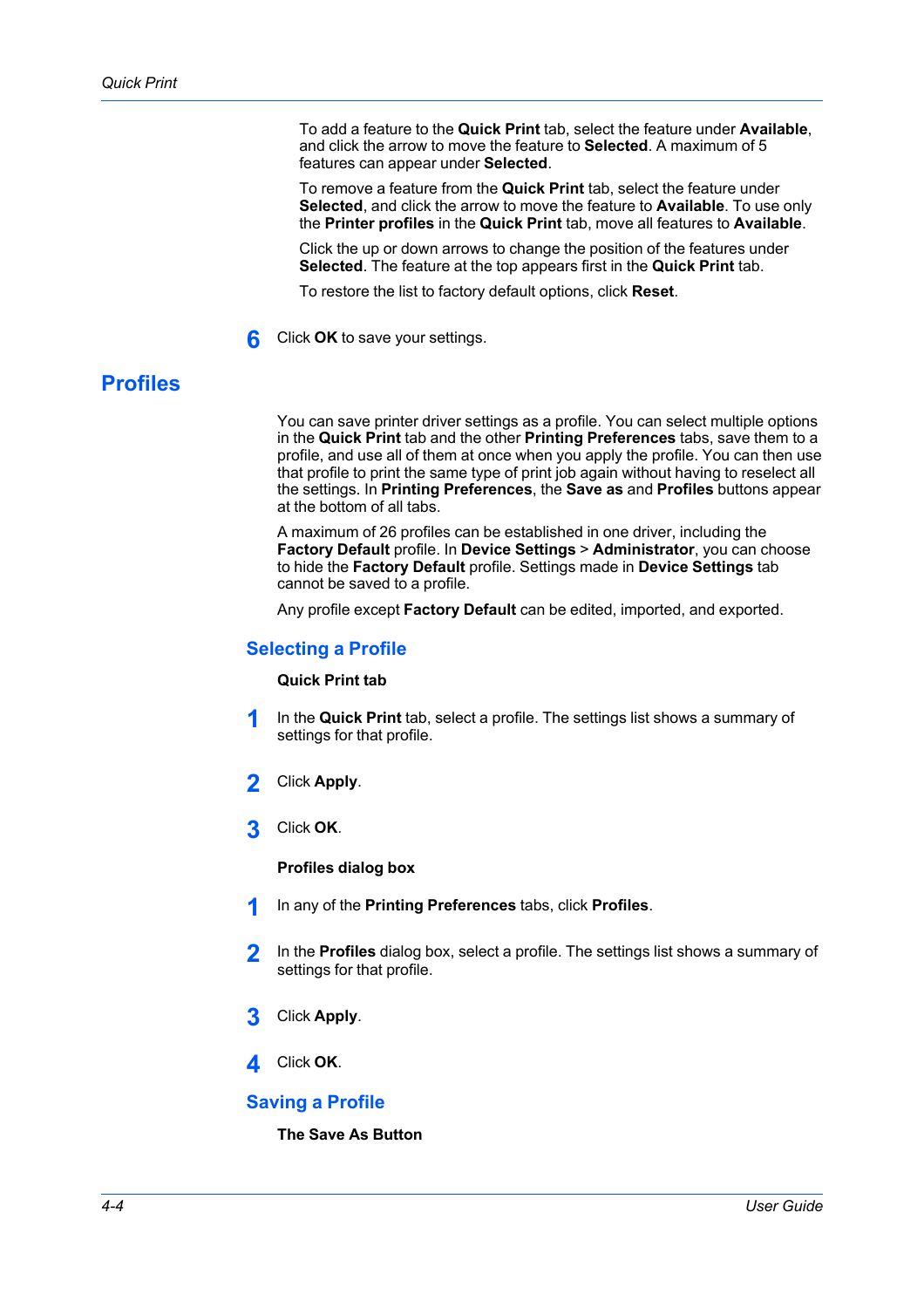- **1** Set the printing options you want for your print job by opening **Printing Preferences** and selecting all your driver settings.
- **2** In any tab, click **Save as**.
- **3** To identify the profile, type a **Name**, select an **Icon**, and type a **Description**.
- **4** Click **OK** to save the profile.

The newly added profile appears in the **Profiles** dialog box and the **Quick Print** tab.

**Note:** To reset the printer driver to default settings, select the **Factory Default** profile, if available, and then click **Apply**. This clears the settings of a selected profile.

You can remove a profile by clicking **Profiles** to open the **Profiles** dialog box. Select the profile in the **Select profile** list and click **Delete**. You cannot delete the **Factory Default** profile.

#### **The Profiles Button**

- **1** Set the printing options you want for your print job by opening **Printing Preferences** and selecting all your driver settings.
- **2** In any tab, click **Profiles**.
- **3** Click **Save**.
- **4** To identify the profile, type a **Name**, select an **Icon**, and type a **Description**.
- **5** Click **OK** to save the profile.

The newly added profile appears in the **Profiles** dialog box.

**6** Click **OK** to close the dialog box.

The newly added profile appears in the **Quick Print** tab.

**Note:** To reset the printer driver to default settings, select the **Factory Default** profile, if available, and then click **Apply**. This clears the settings of a selected profile.

You can remove a profile by clicking **Profiles** to open the **Profiles** dialog box. Select the profile in the **Select profile** list and click **Delete**. You cannot delete the **Factory Default** profile.

## <span id="page-48-0"></span>**[Editing a Profile](#page-48-0)**

- **1** In any tab, click **Profiles**.
- **2** In the **Select profile** section, select the profile to be edited, and then click **Edit**.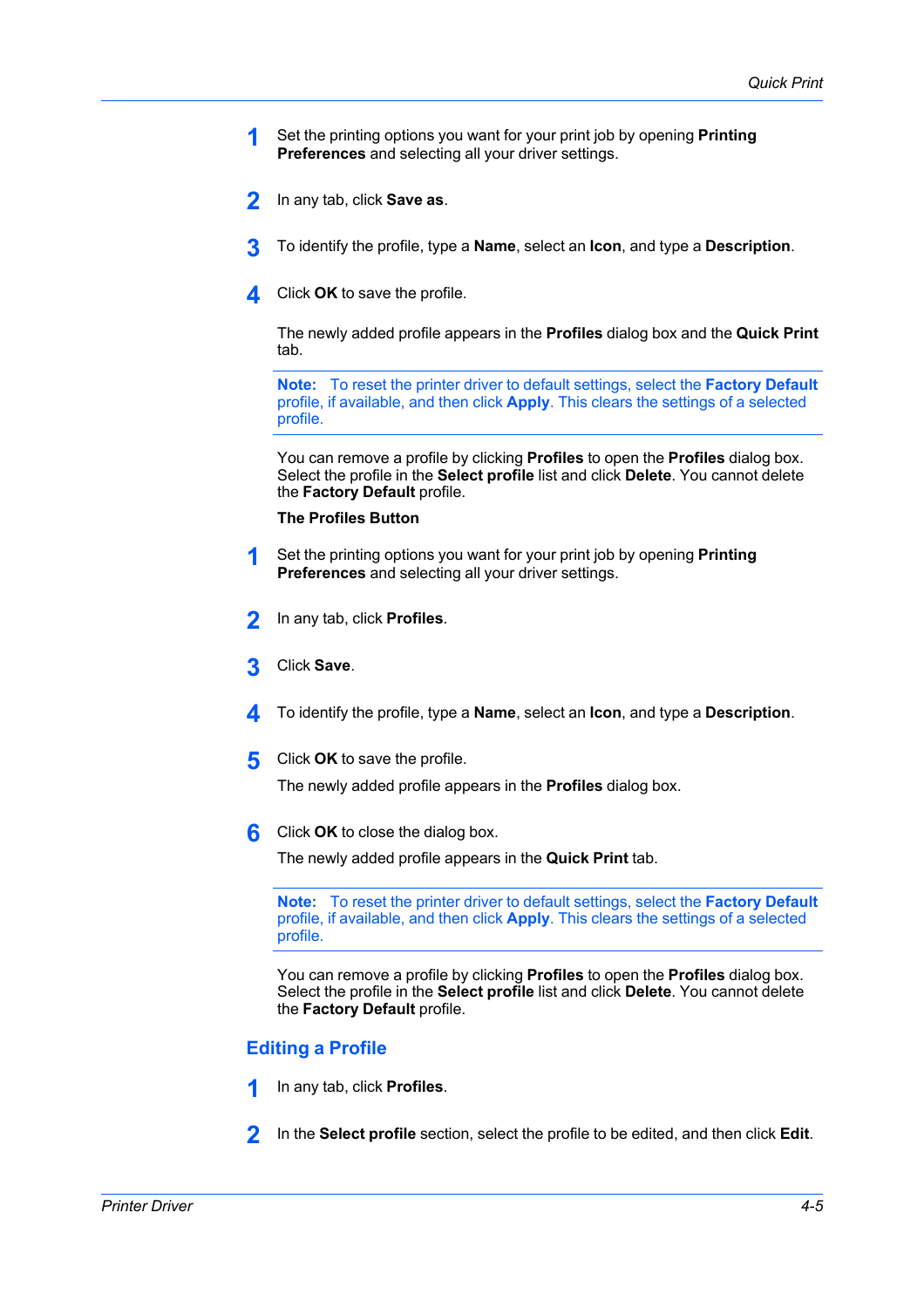- **3** You can edit any of the three options: **Name**, **Icon** and **Description**.
- **4** Click **OK** to save the edited changes.

The newly edited profile appears in the **Profiles** dialog box and the **Quick Print** tab.

**5** Click **Apply** to use the selected profile in the current print job, or click **OK** to close the dialog box.

## <span id="page-49-0"></span>**[Importing a Profile](#page-49-0)**

- **1** In any tab, click **Profiles** <sup>&</sup>gt; **Import**.
- **2** Browse for an existing profile (.KXP), select it, and then click **Open**.

A message appears if any of the profile settings in the imported file are unavailable in the existing driver. Select **Yes** to import the profile, or **No** to cancel the import.

If you selected **Yes**, the newly imported profile appears in the **Profiles** dialog box.

**3** Click **Apply** to use the selected profile for the current print job, or click **OK** to close the dialog box.

The newly added profile appears in the **Quick Print** tab.

## <span id="page-49-1"></span>**[Exporting a Profile](#page-49-1)**

- **1** In any tab, click **Profiles**.
- **2** In the **Select profile** section, select the profile to be exported, and then click **Export**.
- **3** In the **Export Profile** dialog box, name and save the profile.
- **4** Click **OK** to close the **Profiles** dialog box.

## <span id="page-49-2"></span>**[Application Based Printing](#page-49-2)**

An administrator can associate a profile with an application so that all printing from the application uses the same profile settings. This makes profiles easier to use and ensures consistent printing from an application. For example, a duplex printing profile can be applied to all spreadsheet printing to save paper, or reports in Microsoft Word can be set to print with consistent stapling and print quality.

Associations between profiles and applications can be created at any time in the **Application Based Printing** dialog box, accessed from the **Profiles** dialog box. A maximum of 25 associations can be created. To use the associations in printing, you must select **Associate Profile with application** in **Device Settings** > **Administrator** > **General**.

**Note: Application Based Printing** is only available for 32-bit operating systems.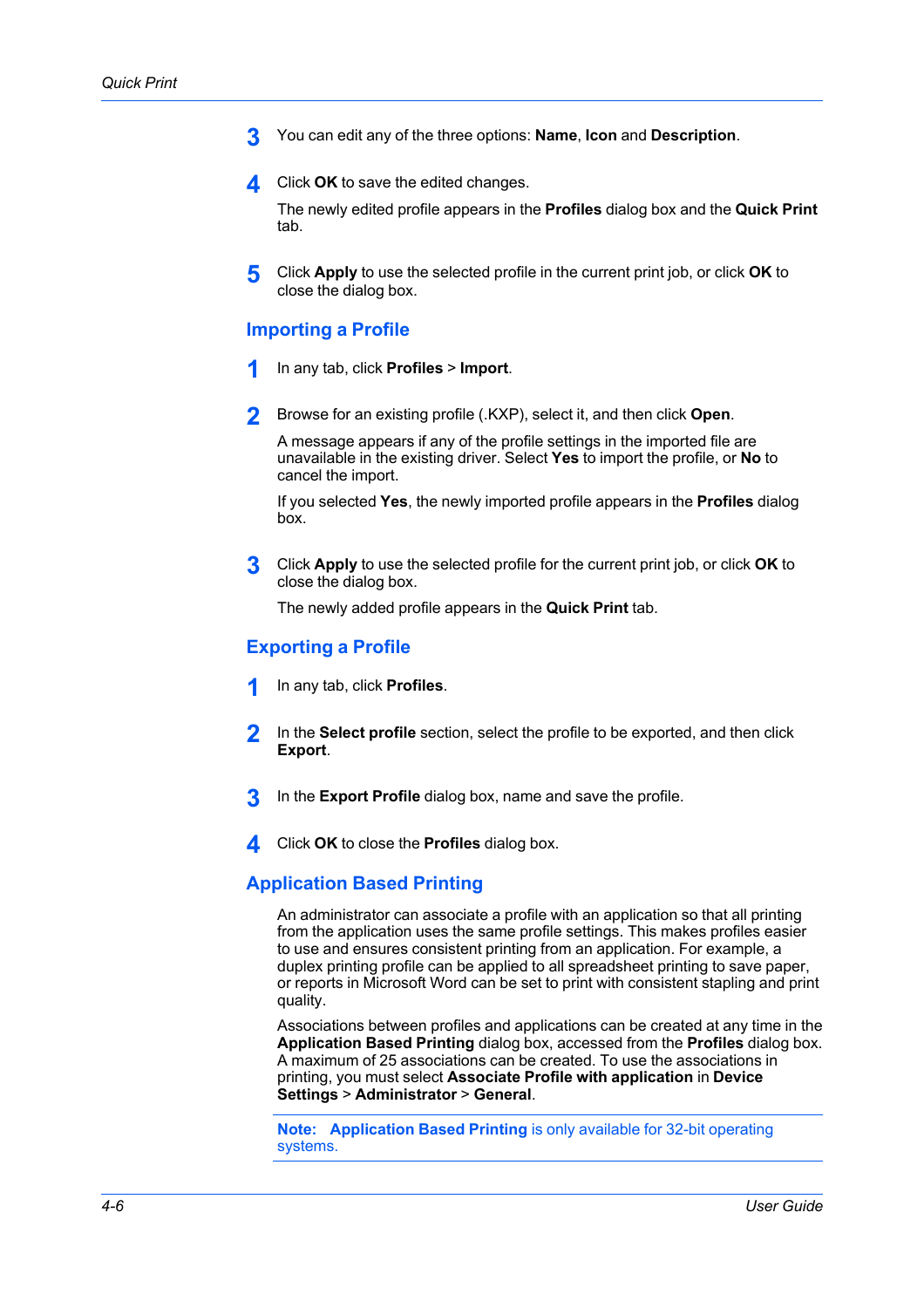In a client/server environment, a user on a client computer can view details about server associations but cannot change settings or select another profile.

#### <span id="page-50-0"></span>**[Adding an Association](#page-50-0)**

- **1** In any tab, click **Profiles**.
- **2** In the **Profiles** dialog box, click **Application**.
- **3** In the **Application Based Printing** dialog box, click **Add**.
- **4** In the **Add Association** dialog box, enter a name for the association, to a maximum of 31 characters.
- **5** Under **Select application**, choose an application by one of the following methods:

Select **Application name**, and select an installed application from the list.

Select **Filename (\*.exe)**, and enter a valid executable file name (.EXE) for an application that allows printing, or click **Browse** to find a file located on your computer.

- **6** Under **Select profile**, select a profile from the list.
- **7** Click **OK** in all dialog boxes.

You can remove an association by selecting it and clicking **Delete**.

## <span id="page-50-1"></span>**[Editing an Association](#page-50-1)**

- **1** In any tab, click **Profiles**.
- **2** In the **Profiles** dialog box, click **Application**.
- **3** In the **Application Based Printing** dialog box, select the association to be edited and click **Edit**.
- **4** In the **Edit Association** dialog box, you can change desired settings under **Association name**, **Select application**, or **Select profile**.
- **5** Click OK in all dialog boxes.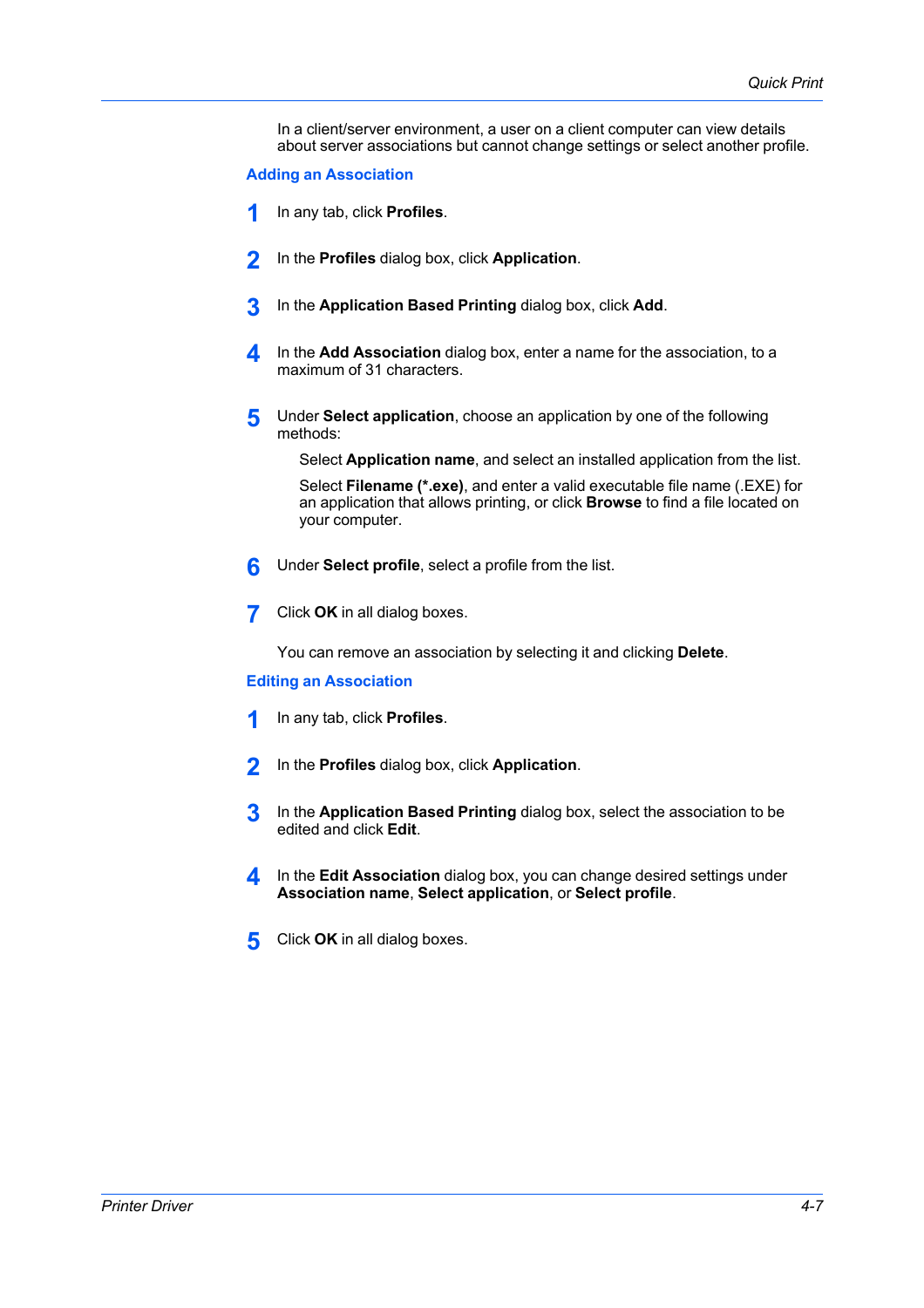# **5 Basic**

In the **Basic** tab, you can specify the most commonly used printer driver settings. (Selections vary by printing system model.)

To return to the original settings, click **Reset**. For some models, this also restores the **Booklet** selection in the **Layout** tab and the **Staple**, **Punch**, and **Offset jobs** selections in the **Finishing** tab, if selected. The **Reset** button is available when accessing the printer driver from the application's **Print** dialog box.

# <span id="page-51-0"></span>**[Print Size](#page-51-0)**

With **Print size**, you can select the output size of the document. To use this setting, ensure that the **Page Sizes** setting matches the page size setting in your application. If the print size is different from the page size in your application, then each page is enlarged or reduced to match the print size. The percentage value shown in brackets indicates the size of the print size setting relative to the page size setting.

# <span id="page-51-1"></span>**[Page Sizes](#page-51-1)**

With **Page Sizes**, you can choose the document size in the application. Once selected, the **Print size** list displays the percentage value of the print size setting relative to the page size setting.

You can create a page size with your chosen dimensions for printing on nonstandard size paper. You can then save the custom setting to the **Page Sizes** and **Print size** lists for later selection.

The **Page Sizes** dialog box displays the unit of measurement in inches or millimeters. You can change the **Units** setting in the **User Settings** dialog box, accessed from **Device Settings**.

# <span id="page-51-2"></span>**[Creating a Custom Page Size](#page-51-2)**

- **1** In the **Basic** tab, click **Page Sizes**.
- **2** In the **Page Sizes** dialog box, click **New**.
- **3** A default custom name appears in the **Name** box. Type a name for your custom page size.
- **4** Type or select values for the short edge and long edge. If a typed value exceeds the allowable limit, it automatically adjusts to the limit.
- **5** When finished, click **Save**.
- **6** Click **OK**.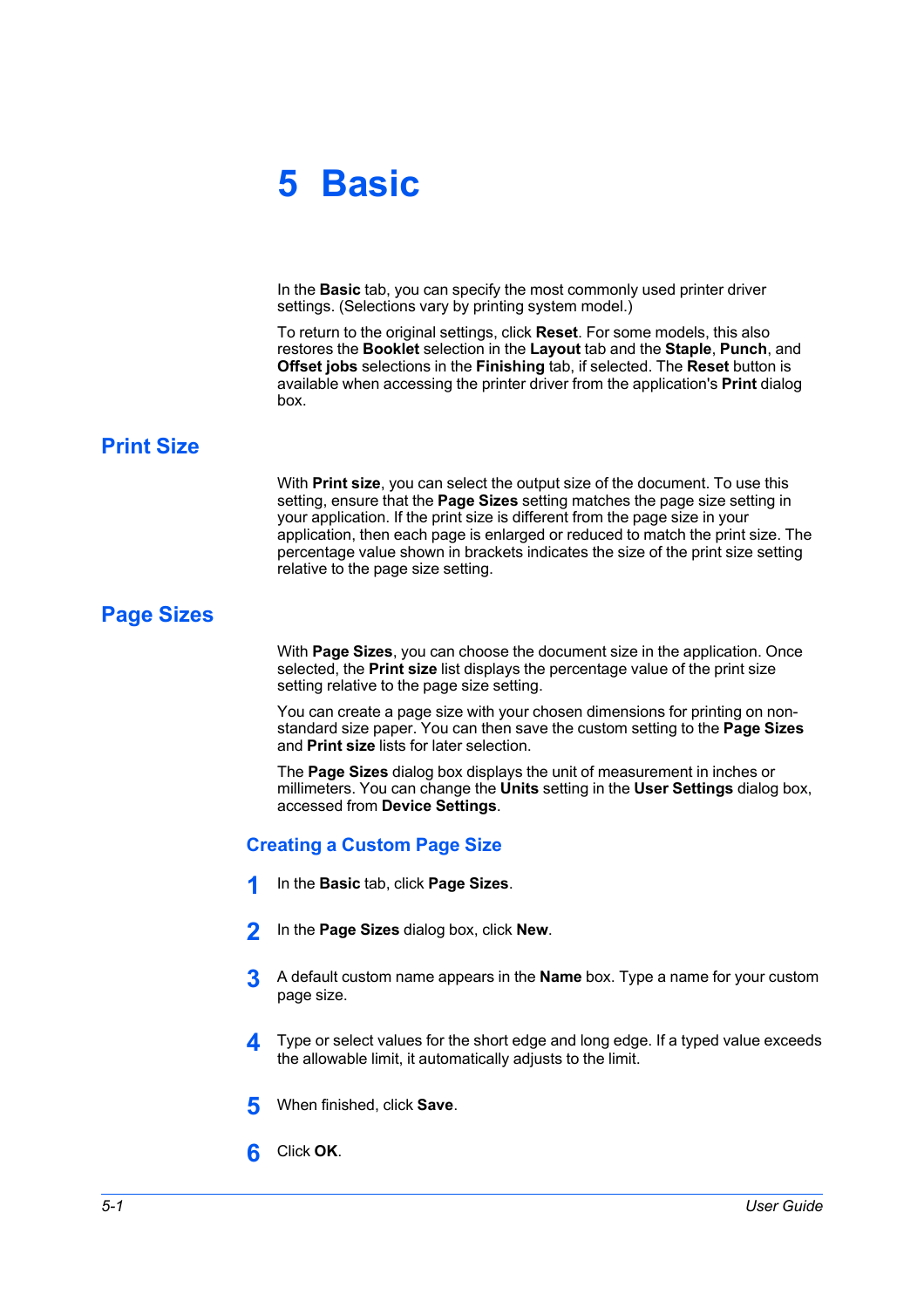The custom page size appears in the **Print size** list, which is used for enlarging and reducing the sizes of prints.

To delete a custom page size from the **Page Sizes** dialog box, select the name of the custom page size and then click **Delete**.

## <span id="page-52-0"></span>**[Printing with Custom Size Pages](#page-52-0)**

- **1** Load custom-sized paper into the **MP tray**.
- **2** In the **Basic** tab, select the name of your custom page size in the **Print size** list.
- **3** Click **OK** to return to the **Print** dialog box.
- **4** Click **OK** to start printing.

## <span id="page-52-1"></span>**[Media Type](#page-52-1)**

**Media type** instructs the printer to search for the type of media that is requested by the application or the printer driver. The choices shown may change depending on the selection in **Source**. For some models, the default is **Unspecified** and if selected, the driver does not switch to another source tray if the selected tray is empty. If **Auto media selection** is selected, then the printer searches for another tray or cassette using the same paper size or media type. For some models, automatic selection of media types can be disabled in the **Page Description Languages (PDL)** dialog box.

For some models, you can display the custom media type names from the printing system. If any names have been changed on the printing system, the new names appear in place of default names. To display the printing system names, use the **Auto Configure** feature in **Device Settings**.

Some media types, such as transparencies, labels, envelopes, and tab divider sheets must be supplied from the **MP tray**. Ensure that the paper is properly loaded by following the instructions outlined in the printing system's *Operation Guide*.

**Note: Source** and **Media type** are separate items in the dialog box, but can be combined using the **Combine source and media type lists** setting in **Device Settings** > **Compatibility**. If they are combined, **Media type** is unavailable on the **Basic** tab, and media types can be selected in the **Source** list.

## <span id="page-52-2"></span>**[Source](#page-52-2)**

**Source** specifies the tray or cassette that supplies paper for a print job. The default is **Auto source selection**, which instructs the printer to search for the media requested by the application or the printer driver. If the selected tray or cassette empties during a print job, then the printer searches for another source, and continues the job.

Some media types, such as transparencies, labels, envelopes, and tab divider sheets must be supplied from the **MP tray**. Ensure that the paper is properly loaded by following the instructions outlined in the printing system's *Operation Guide*.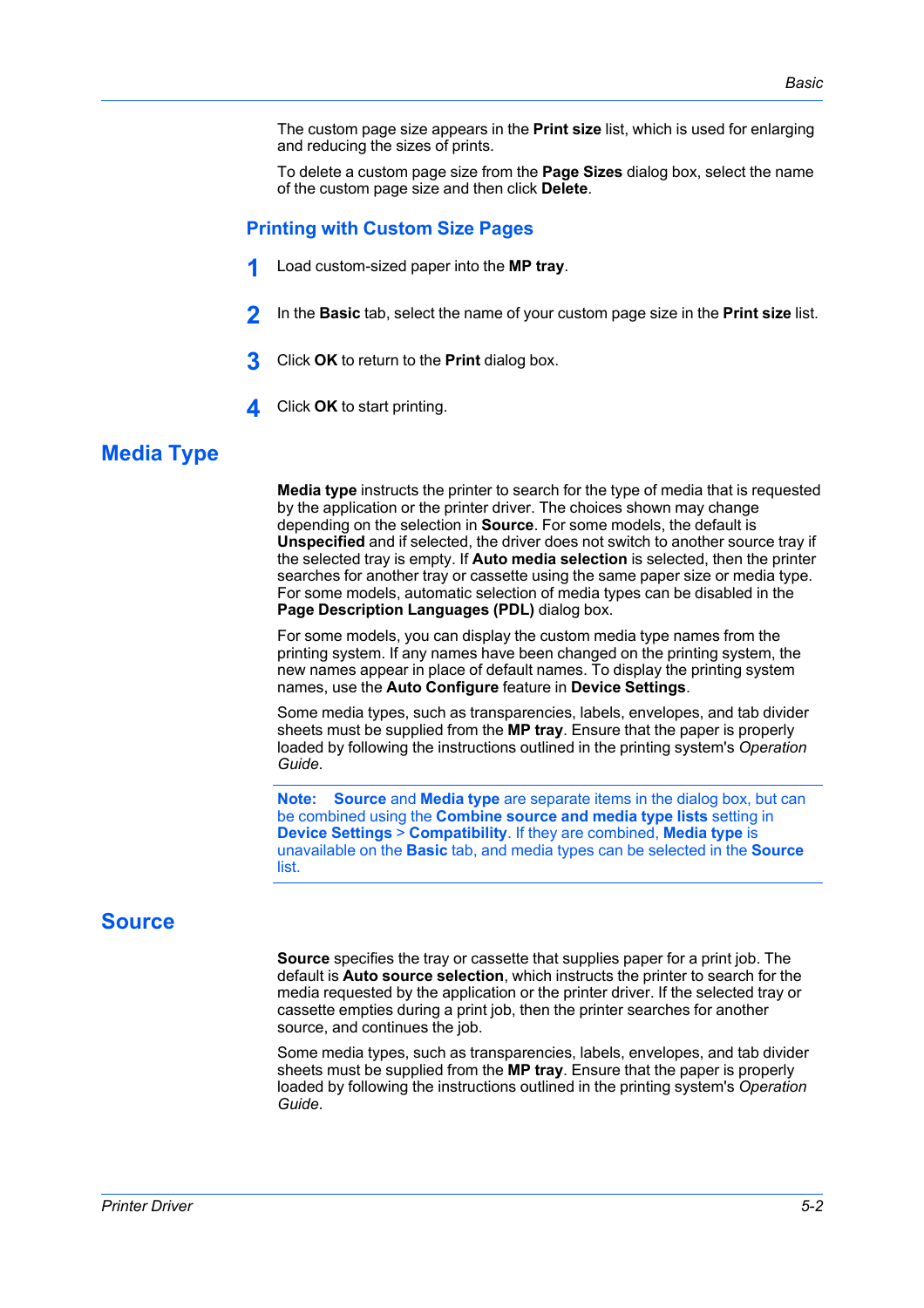**Note: Source** and **Media type** are separate items in the dialog box, but can be combined using the **Combine source and media type lists** setting in **Device Settings** > **Compatibility**. If they are combined, **Media type** is unavailable on the **Basic** tab, and media types can be selected in the **Source** list.

# <span id="page-53-0"></span>**[Destination](#page-53-0)**

This setting specifies which output tray is used for the print job output. For some models with an optional mailbox installed, select a mailbox option, and then click **Mailbox**. In the **Mailbox** dialog box, select the desired mailbox, and then click **OK**.

## <span id="page-53-1"></span>**[Copies](#page-53-1)**

This setting specifies the number of copies to print. You can print up to 999 copies. For some models, the maximum is 9,999.

# <span id="page-53-3"></span><span id="page-53-2"></span>**[Carbon Copies](#page-53-2)**

This feature lets you print additional copies on paper from different trays or cassettes. This is useful for printing copies of documents such as invoices on different colored paper or media type. The maximum number of copies can be printed for each carbon copy.

You can use the **Prologue/Epilogue** feature in the **Advanced** tab to add a logo or heading to each carbon copy.

When **Carbon copies** is selected, **Booklet** in the **Layout** tab, and all the features on the **Publishing** tab are unavailable.

## **[Printing Carbon Copies](#page-53-3)**

- **1** In the **Basic** tab, select a source and number of copies for the original copy.
- **2** For each carbon copy, load the desired media types or colored paper into additional paper sources.
- **3** Select the **Carbon copies** check box.
- **4** Click **Settings**.
- **5** In the **Carbon Copy Settings** dialog box, select the number of copies for each source.

The total number of copies for all sources is displayed under **Total**. The document page count must not exceed the printer tray capacity.

- **6** Select a **Source** or **Media type** or both for each carbon copy.
- **7** Click **OK** to return to the **Print** dialog box.
- **8** Click **OK** to start printing.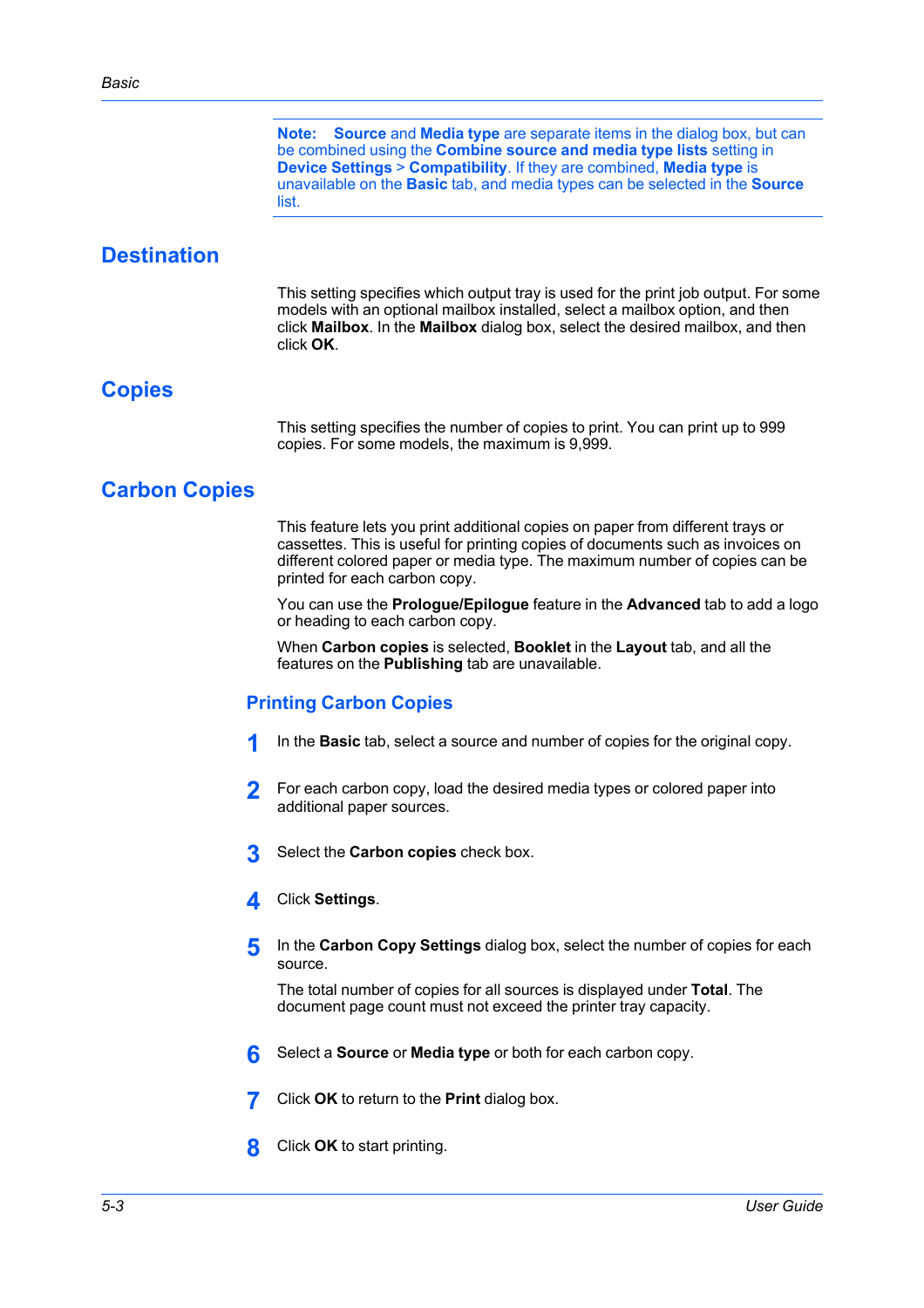# <span id="page-54-0"></span>**[Collate](#page-54-0)**

**Collate** specifies the order in which the pages of a multiple copy job are printed. Click the icons to change between on and off.

With **On** selected, the first time the print job is sent to the printing system the data is rendered as page images in the printing system's memory. The remaining job copies are printed from the stored data. This avoids the extra processing involved in sending every copy from the computer to the printing system.

With **On** selected, the driver prints the complete job set by set. With **Off** selected, it prints each page by set. For example, with **On** selected, three copies of a five-page document outputs as pages one through five in succession, three times.

The printer driver automatically overrides the application's **Collate** setting and uses the printer driver setting. You can use the application's **Collate** setting by clearing the **Ignore application collation** check box in the **Compatibility Settings** dialog box accessed from **Device Settings**.

If **On (reverse order)** or **Off (reverse order)** is selected, the printed pages appear in reverse order. One or both of these options are available when **Printer default** is not selected under **Destination** in the **Basic** tab. For a faceup destination, **Off (reverse order)** can be disabled in **Device Settings** > **Compatibility**.

## <span id="page-54-1"></span>**[Printing Collated Documents](#page-54-1)**

- **1** In the **Basic** tab, click the **Collate** icons to change between on and off.
- **2** Type or select the number of complete sets of the print job in the **Copies** box. The document page count must not exceed the printer tray capacity.
- **3** Click **OK** to return to the **Print** dialog box.
- **4** Click **OK** to start printing.

# <span id="page-54-2"></span>**[Orientation](#page-54-2)**

This setting specifies the paper orientation of the print job. Click the **Portrait**, **Landscape**, **Rotated portrait**, or **Rotated landscape** icons. If a rotated option is selected, the print job orientation is rotated 180 degrees.

# <span id="page-54-3"></span>**[Duplex Printing](#page-54-3)**

Duplex printing is printing on both sides of each page. Some models contain a standard or optional duplex unit that turns the paper over to allow printing on the reverse side. **Flip on long edge** or **Flip on short edge** must be selected to print on both sides of the cover and insert pages.

#### **Flip on long edge**

Turn the long edge of the page to view the content.

#### **Flip on short edge**

Turn the short edge of the page to view the content.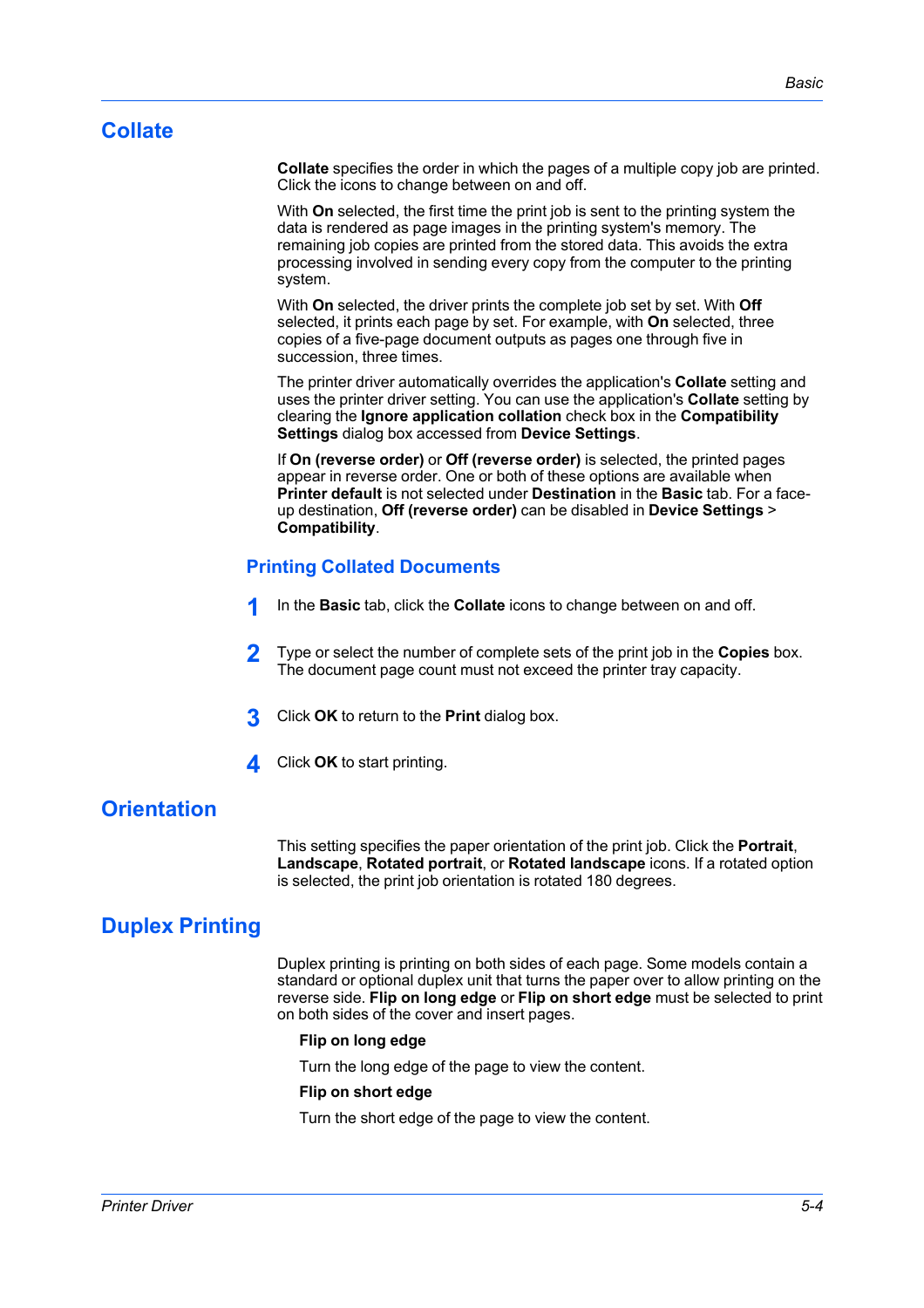## **[Printing in Duplex Mode](#page-55-0)**

- **1** In the **Basic** tab, click the **Flip on long edge** or **Flip on short edge** icon.
- **2** Click **OK** to return to the **Print** dialog box.
- **3** Click **OK** to start printing.

# <span id="page-55-1"></span><span id="page-55-0"></span>**[Manual Duplex](#page-55-1)**

Duplex printing is printing on both sides of each page. Click the icons to change between **Flip on long edge**, **Flip on short edge**, and **Off**. For some models, manual duplex lets you print on both sides of a sheet without a duplex unit. After the first half of the print job has been printed, the job can be flipped over and fed from the cassette for the second side printing. Manual duplex is unavailable when any of the options in the **Publishing** tab are used.

In a client/server environment, this feature is unavailable to the client.

#### **Flip on long edge**

Turn the long edge of the page to view the content.

#### **Flip on short edge**

Turn the short edge of the page to view the content.

To use manual duplex:

The printer must be set to a local port. Or when using a network port, select **Enable manual duplex on network port** in the **Compatibility Settings** dialog box, accessed from **Device Settings**.

The **Source** selection must be **Cassette 1** or **Cassette 2**.

## <span id="page-55-2"></span>**[Printing with Manual Duplex](#page-55-2)**

- **1** In **Basic** <sup>&</sup>gt; **Source**, select **Cassette 1** or **Cassette 2**.
- **2** Click the **Flip on long edge** or **Flip on short edge** icon.
- **3** Select the **Print manual duplex instructions** check box to print an instruction sheet. Follow the printed instructions for placing the pages back into the cassette after the first side is printed.

To save a sheet of paper, clear the **Print manual duplex instructions** check box and follow steps 4-6.

**4** Click **OK** in all dialog boxes.

The even-numbered pages are printed.

**5** When printing stops, remove all printed sheets from the output tray.

With **Flip on long edge** selected, turn the stack over on the long edge and put the pages back into the cassette.

With **Flip on short edge** selected, turn the stack over on the short edge and put the pages back into the cassette.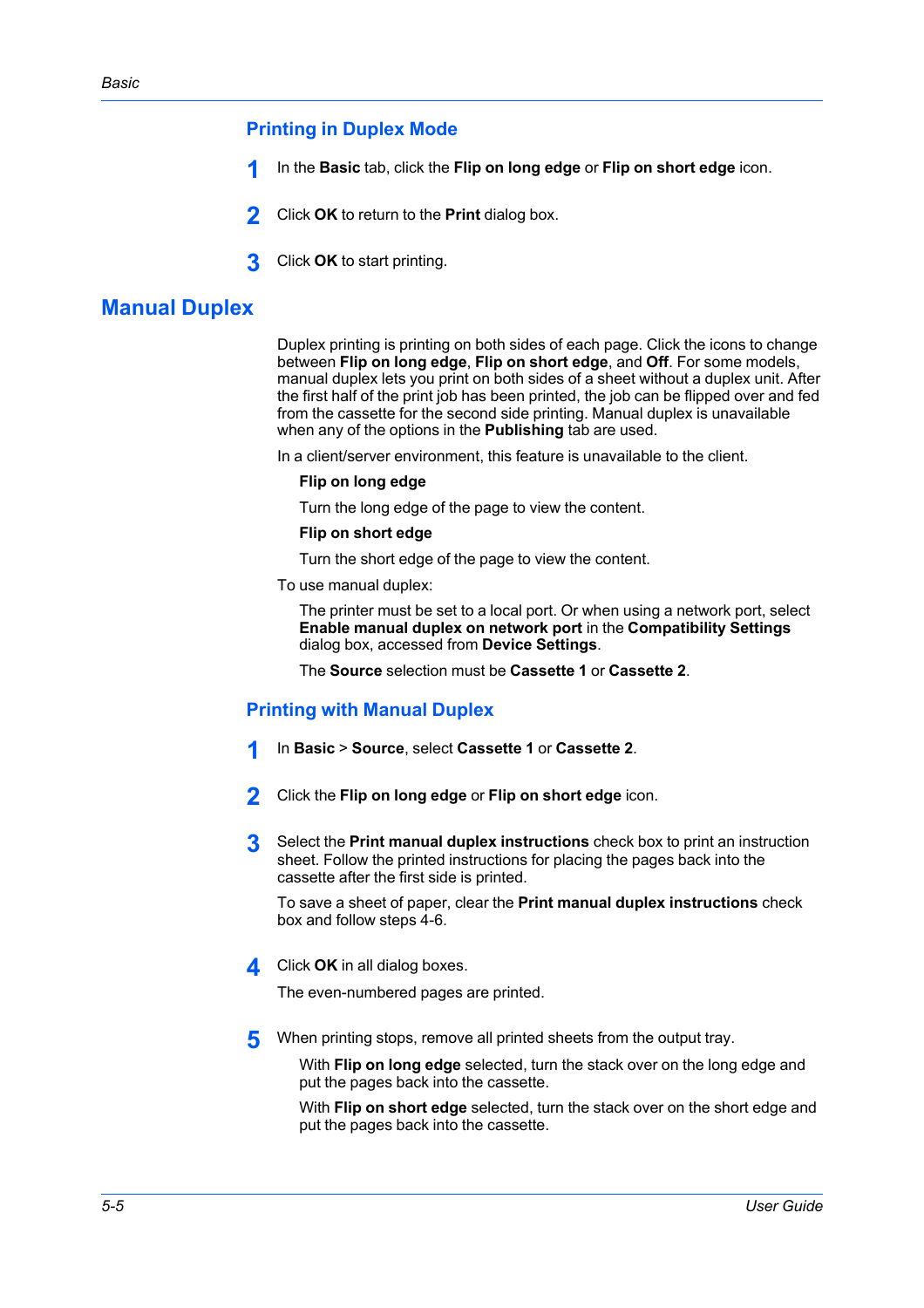## **6** Click **OK**.

The odd-numbered pages are printed.

# <span id="page-56-0"></span>**[Color](#page-56-0)**

For color models, the following options are available:

**Full color**

This mode prints full four-color text and graphics.

**Black**

This mode prints with black toner only, suppressing all color settings.

Click the icons to change between **Full color** and **Black**.

**Full color** and **Black** also appear in the **Quick Print** tab and in the **Imaging** tab. Changes in **Quick Print**, **Basic**, or **Imaging** tabs are reflected in the other tabs.

# <span id="page-56-1"></span>**[EcoPrint](#page-56-1)**

**EcoPrint** makes the entire image, text and graphics, appear lighter in the print job. **EcoPrint** does not increase print speed. In the **Basic** tab, select the **EcoPrint** check box.

**EcoPrint** also appears in the **Quick Print** tab and in the **Imaging** tab. Changes in **Quick Print**, **Basic**, or **Imaging** tabs are reflected in the other tabs. For some models, EcoPrint is available only when **KPDL** is selected as the PDL. For some models, you can select varying toner levels in the **Imaging** tab.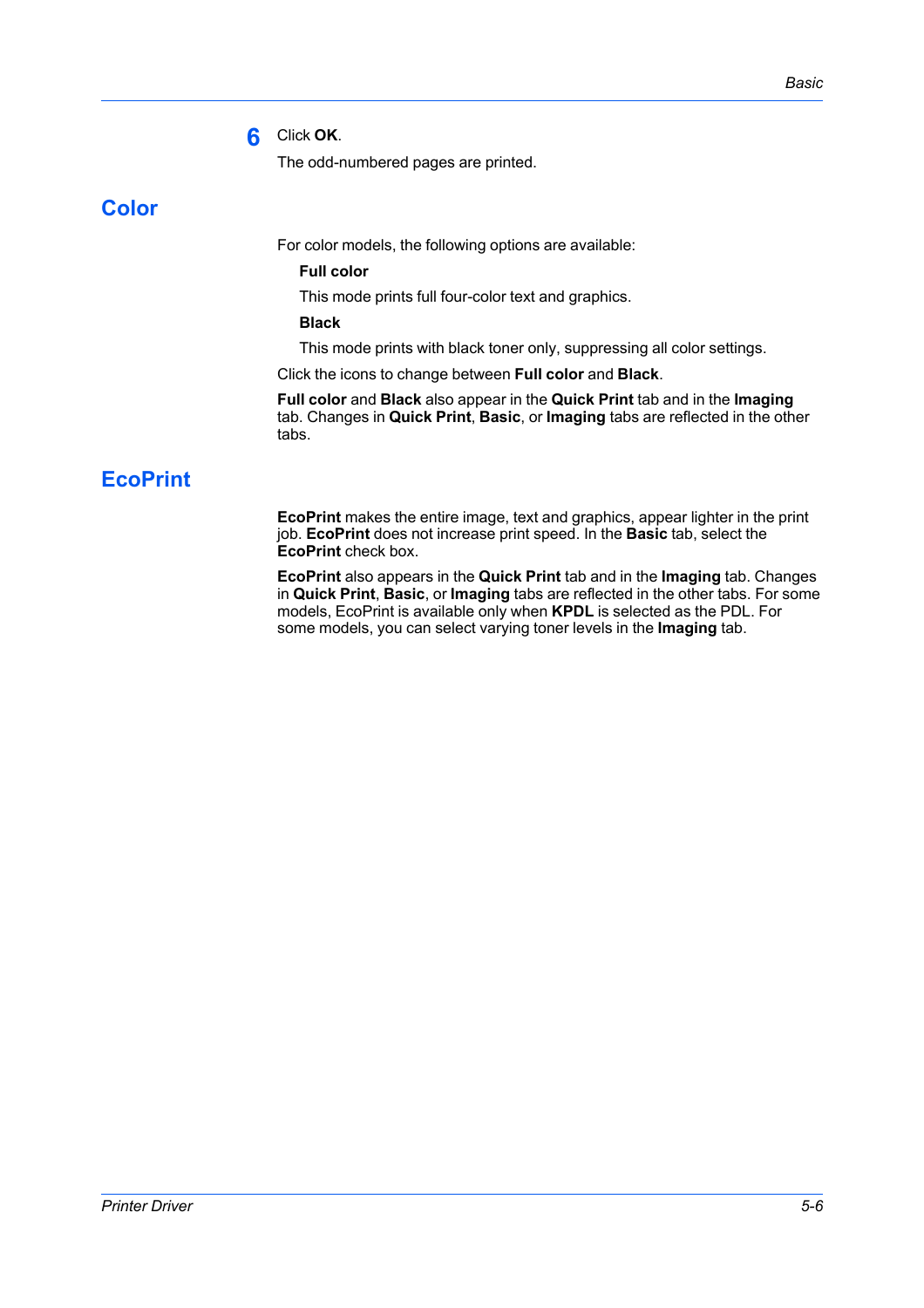# **6 Layout**

In the **Layout** tab, you can arrange document data on printed pages without affecting the original document. (Selections vary by printing system model.)

To return to the original settings, click **Reset**. For some models, this also restores the **Staple** and **Booklet (fold)** selections in the **Finishing** tab, if selected. The **Reset** button is available when accessing the printer driver from the application's **Print** dialog box.

# <span id="page-57-1"></span><span id="page-57-0"></span>**[Multiple Pages per Sheet](#page-57-0)**

**Multiple pages per sheet** prints several pages on a single sheet of paper for the purpose of reviewing the document and conserving paper. The size and readability of the multiple pages decrease as the number of pages per sheet is increased. You can set the arrangement of the pages as well as print borders around each of the pages in the **Layout** tab.

When **Multiple pages per sheet** is selected, **Scaling**, **Poster**, and **Full bleed** are unavailable.

# **[Printing Multiple Pages per Sheet](#page-57-1)**

- **1** In the **Layout** tab, click the **Multiple pages per sheet** icon.
- **2** In the **Pages per sheet** list, select the number of pages to print on each sheet of paper.
- **3** In the **Layout** list, select the direction the pages should flow.
- **4** If you want to print a border around each page, select **Print borders**.
- **5** Click **OK** to return to the **Print** dialog box.
- **6** Click **OK** to start printing.

# <span id="page-57-3"></span><span id="page-57-2"></span>**[Scaling](#page-57-2)**

**Scaling** increases or decreases text and graphics on a page.

You can also select a gutter setting that enlarges the margins to accommodate stapling or hole punch.

If other **Layout** tab options are selected, **Scaling** is unavailable.

## **[Setting Scaling on the Page](#page-57-3)**

**1** In the Layout tab, type or select a scaling percentage from 20 to 500.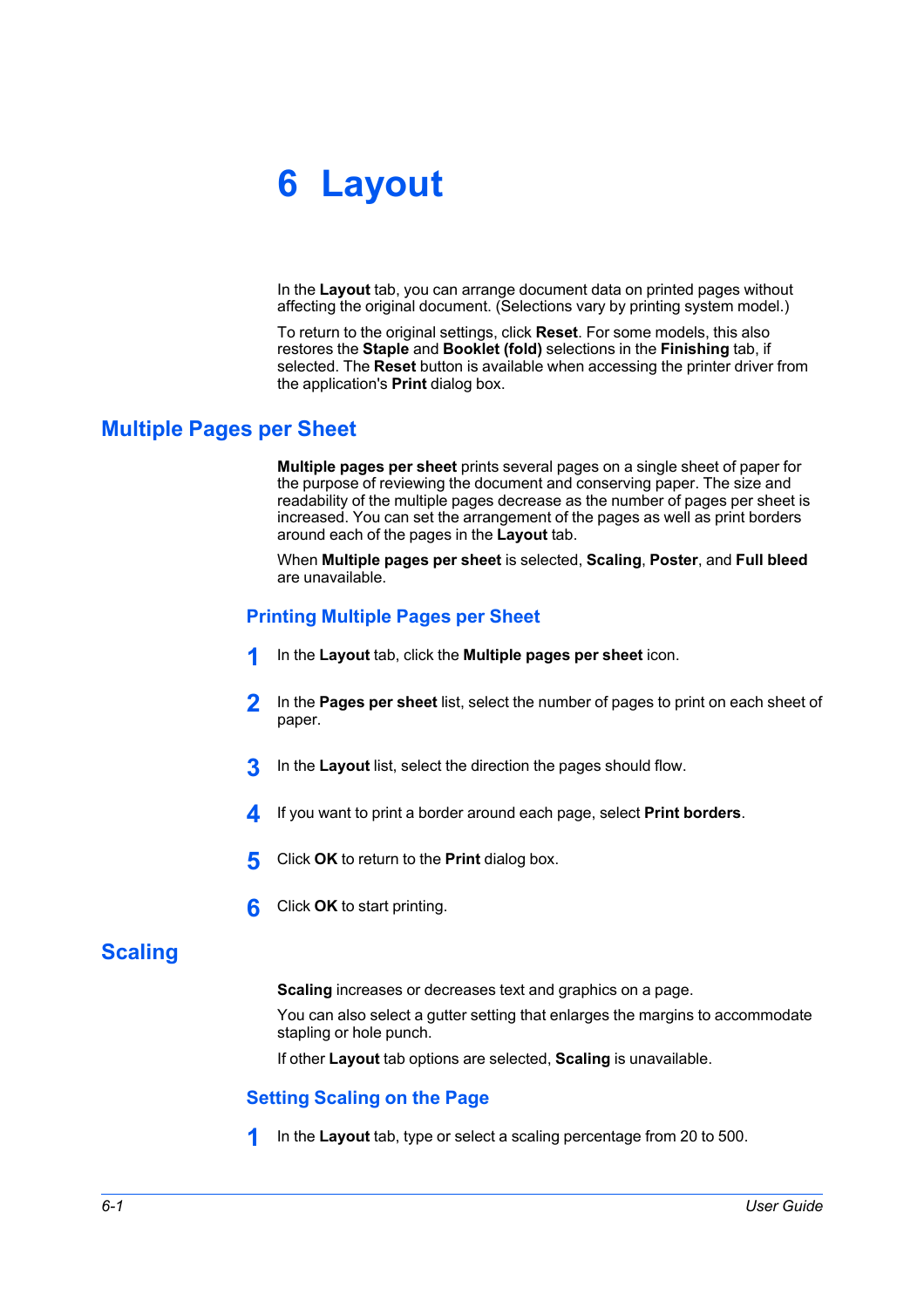- **2** Click **OK** to return to the **Print** dialog box.
- **3** Click **OK** to start printing.

## <span id="page-58-0"></span>**[Gutter](#page-58-0)**

**Gutter** increases the margins around your text and graphics on the left side and at the top of the printed sheet. **Gutter** is often used for binding, hole punch or stapling to make a print job easier to read. This creates a larger margin space by shifting the printable area to the right, or down as much as one inch (25.4 mm).

**Gutter width** displays the unit of measurement in inches or millimeters. You can change the **Units** setting in the **User Settings** dialog box, accessed from **Device Settings**.

**Note:** For models that support **Finishing edge**, **Gutter** is available in the **Finishing** tab.

## <span id="page-58-1"></span>**[Creating a Gutter](#page-58-1)**

- **1** In the **Layout** tab, click **Gutter**.
- **2** Under **Gutter width**, type or select a value between 0.20 to 1.00 inches (5.0 to 25.4 mm).

## **Short edge (top)**

This selection modifies the outside margin on the top edge of the page.

#### **Long edge (left)**

This selection modifies the outside margin on the left side of the page.

**Note:** Availability of **Gutter** settings varies depending on **Orientation** and **Duplex** settings in the **Basic** tab.

**3** If the content extends too close to the edge of the page, select **Reduce image to fit**. The content appears slightly reduced and away from the edge of the page.

If the content does not extend beyond the page when the gutter increases, clear **Reduce image to fit**.

- **4** Click **OK** to save gutter settings, then click **OK** again to return to the **Print** dialog box.
- **5** Click **OK** to start printing.

# <span id="page-58-2"></span>**[Full Bleed](#page-58-2)**

**Full bleed** lets you produce full-page printing without any margins by printing to a larger sized-paper than the original, and then letting you trim the edges. Trimming the document after printing ensures that the toner has completely covered the document to its edge. You can print booklets, posters, and other marketing documents. This feature helps you create a more professional look by allowing you to crop and zoom, improving the focus of the document.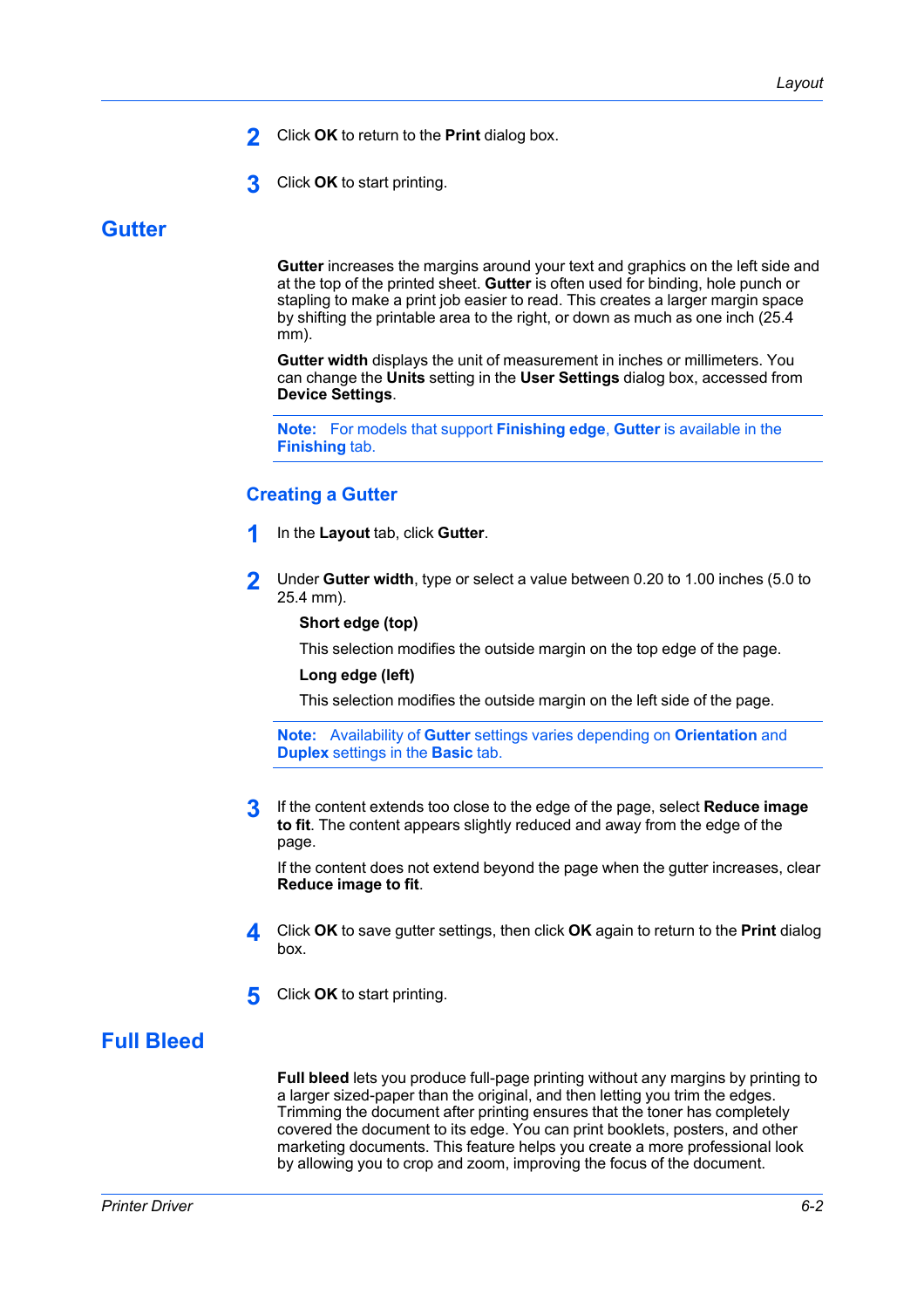You can use crop marks to trim the edges of your document. The crop marks help guide you to accurately and evenly cut around your document. Click the icons to change between **None**, **Corners**, **Border**, and **Off**.

#### **None**

Does not print any crop marks.

#### **Corners**

Prints a set of crop marks in each corner of the page, to let you match the lines from side to side and cut the page precisely.

#### **Border**

Creates a thin black border around the entire page. You can follow this border to trim off any excess paper from your document.

If **Full bleed** is selected, the other features on the **Layout** tab and all the features on **Finishing** (except **Separation**), and **Publishing** tabs are unavailable.

With **Full bleed** selected, **Scaling** is fixed at 100% regardless of the print size and page size combination.

Ensure that the selection in **Basic** > **Print size** is larger than the page size. For example, with **Full bleed** selected, and in the **Basic** tab you select **Print size** > **Letter** and **Page Sizes** > **Envelope #10**, the document will contain white space for you to trim after printing.

## **[Printing with Full Bleed](#page-59-0)**

- **1** In the **Layout** tab, under **Full bleed**, click the icons to select **None**, **Corners**, or **Border**.
- **2** Click **OK** to return to the **Print** dialog box.
- **3** Click **OK** to start printing.

## <span id="page-59-1"></span><span id="page-59-0"></span>**[Poster](#page-59-1)**

The **Poster** feature lets you create a document to a size that is larger than the paper your printing system can support. You can print a poster, or banner, up to 25 times larger than the original document. Segments of the poster document are printed on several sheets of paper and with the assistance of poster settings, you can reassemble the sheets easily to create a poster.

When **Poster** is selected, other **Layout** tab options are unavailable.

Use **Pages per poster** to select the poster size in relation to the original document size. Each option shows the number of sheets to be printed and the maximum poster size. For some models, the label "Sheets per page" appears instead of "Pages per poster."

**Pages per poster** displays the unit of measurement in inches or millimeters. You can change the **Units** setting in the **User Settings** dialog box, accessed from **Device Settings**.

Use **Print format** to print a proof sheet, along with the poster, to guide you in assembling the printed poster sheets.

#### **Poster pages**

This selection prints all of the sheets to be assembled as a poster.

#### **Proof sheet**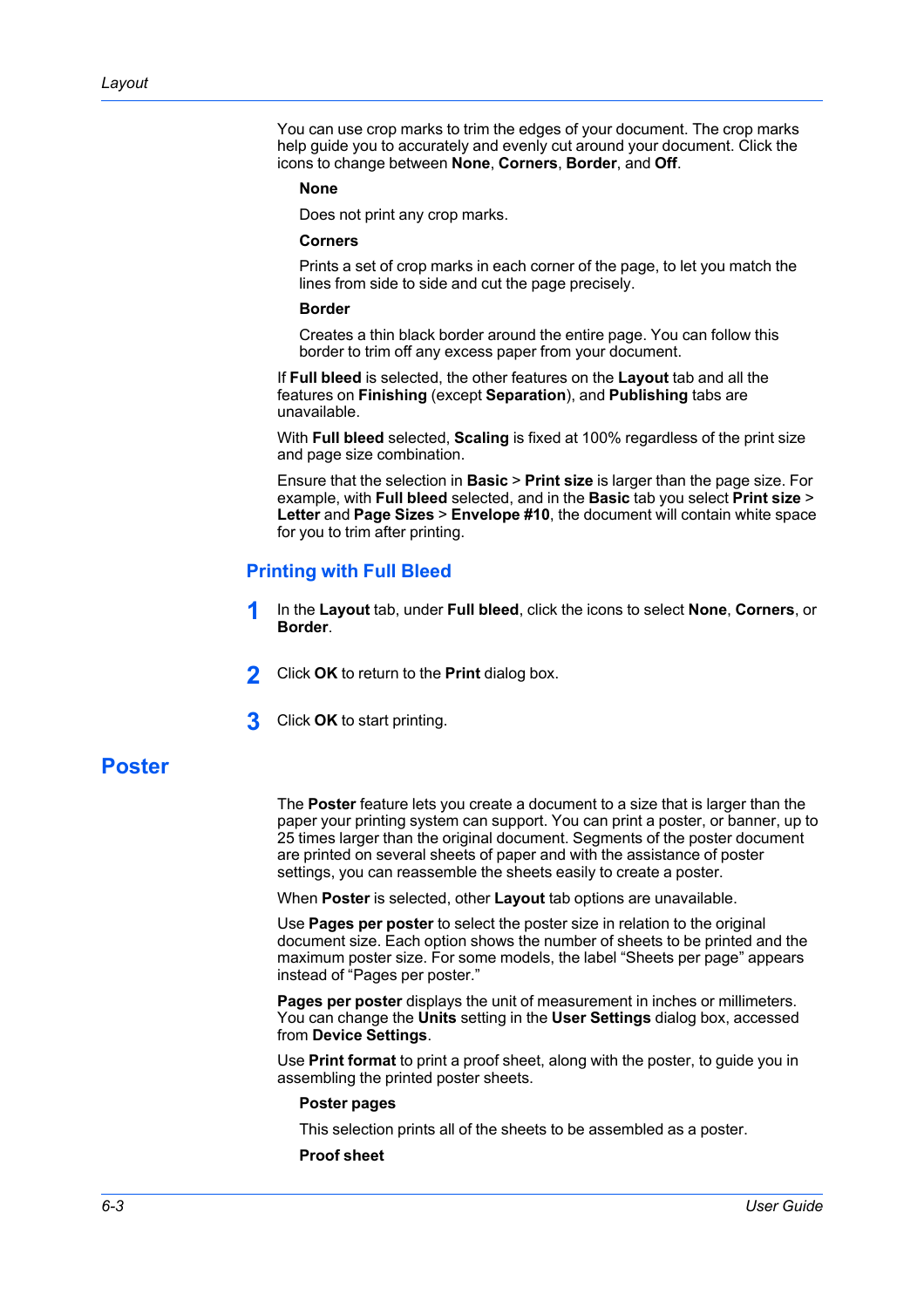This selection prints all the poster pages on one sheet with markings that display the sheet assembly.

#### **Poster pages and proof sheet**

This selection prints all poster sheets and a one-page proof sheet.

Use **Poster Settings** to select options, in any combination to make it easier to create a poster. These options print visual cues on the poster sheets that provide help in cropping and assembling the pages.

#### **Overlap edges**

This selection duplicates the edges of document data on adjoining sheets. Poster appearance is improved when the edges overlap slightly. Select the check box, then type or select a value between 0.00 and 1.20 inches (0.0 and 30.4 mm). This option reduces the final poster size slightly.

#### **Print crop marks**

This selection prints a border at the edges of each poster sheet. You can crop each sheet on the border before assembling the sheets. This option ensures that data on adjoining sheets matches precisely.

#### **Print assembly marks**

This selection prints numbers at the edges of each sheet, matching numbers on adjoining sheets. Assemble each sheet edge to the same numbered edge on another sheet.

## <span id="page-60-0"></span>**[Printing a Poster](#page-60-0)**

- **1** In the **Layout** tab, click the **Poster** icon.
- **2** In **Pages per poster**, select the poster size. Each option describes the number of sheets it takes to represent one finished poster page.
- **3** In **Print format**, select one of the options for a finished print format.
- **4** Click **Poster Settings** to select options in any combination. These options ensure a precise assembly of the pages to create the poster.
- **5** Click **OK** to return to the **Print** dialog box.
- **6** Click **OK** to start printing.

# <span id="page-60-1"></span>**[Booklet](#page-60-1)**

**Booklet** prints a two-page layout on both sides of each sheet of paper. You can fold and bind the booklet in the center. Folded booklets are half the size of the selected paper.

Additional booklet options are available in the **Booklet Settings** dialog box:

**Layout** lets you choose how to create booklet layout settings.

#### **Create from driver settings**

Uses the driver settings for page sequence and pages per sheet. Select this option when the booklet layout is not created in the application.

**Create from application settings**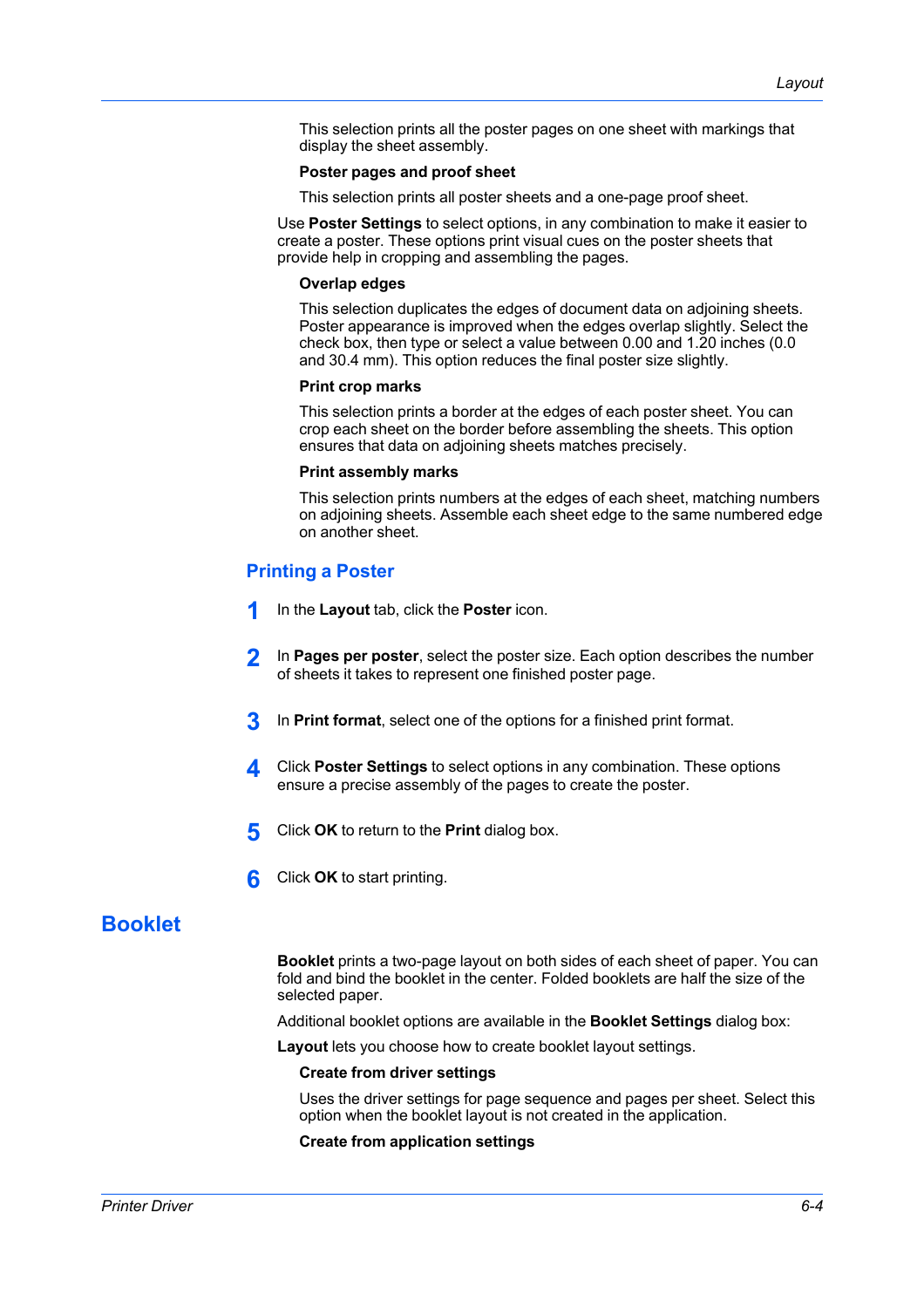Uses the application settings for page sequence and pages per sheet. Select this option when the application creates the booklet layout.

For some models, **Staple setting** lets you choose whether to staple and fold the booklet. This option is available when a folding unit is installed.

**None**

Prints the booklet without stapling and folding.

#### **Staple and fold**

Prints, staples, and folds the booklet.

When **Booklet** is selected, other **Layout** tab options are unavailable.

A different paper source can be selected for the booklet cover. To include a cover on the booklet, select the **Publishing** tab, then select **Cover mode**.

## <span id="page-61-0"></span>**[Printing a Booklet](#page-61-0)**

**1** In the **Layout** tab, click the icon for one of the two binding options:

## **Left edge binding**

This selection prints text that reads from left to right.

## **Right edge binding**

This selection prints text that reads from right to left.

- **2** For additional booklet options, click **Booklet Settings**.
- **3** In the **Booklet Settings** dialog box, select from available **Layout** and **Staple setting** options, and then click **OK**.
- **4** Click **OK** to return to the **Print** dialog box.
- **5** Click **OK** to start printing.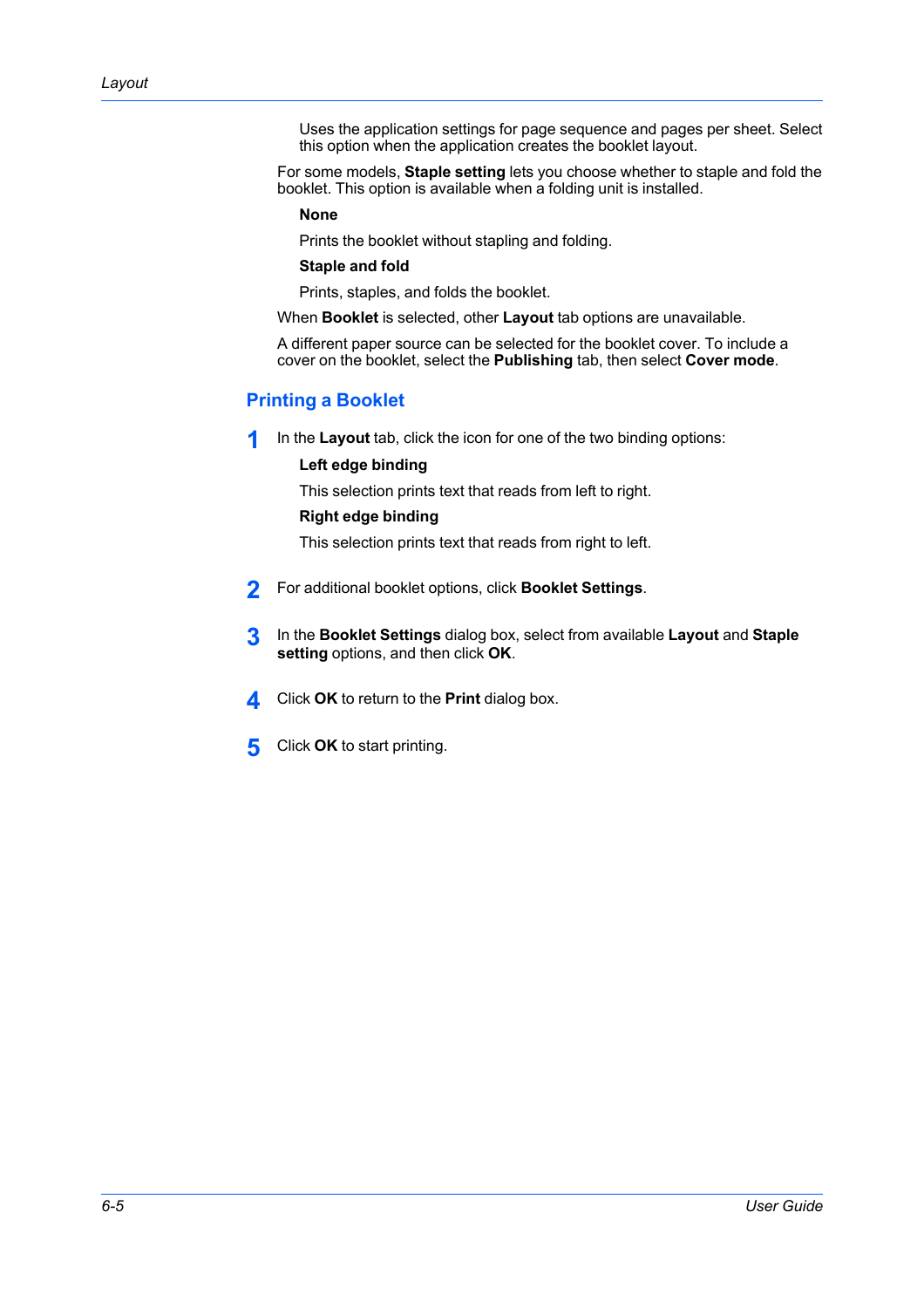# **7 Finishing**

In the **Finishing** tab, you can specify document finishing features like punching holes and stapling. (Selections vary by printing system model.)

To return to the original settings, click **Reset**. This also restores the **Destination** selection in the **Basic** tab and the **Booklet** selection in the **Layout** tab, if selected. The **Reset** button is available when accessing the printer driver from the application's **Print** dialog box.

# <span id="page-62-1"></span><span id="page-62-0"></span>**[Separation](#page-62-0)**

The **Separation** feature stacks print jobs so that one print job can be distinguished from another. (Selections vary by printing system model.)

**Note: Separation** features cannot be used with **Finishing edge** or with **Staple**.

## **[Offset Jobs](#page-62-1)**

The **Offset jobs** feature physically shifts each print job in the output tray.

To ensure consistent offset stacking, all users printing to the same printing system should select **Offset jobs** as the default setting.

The **Offset jobs** feature requires a finishing device to be selected under **Device options** in the **Device Settings** tab. It does not work with the **Staple** or the **Finishing edge** features.

## <span id="page-62-2"></span>**[Offsetting Jobs](#page-62-2)**

- **1** In **Finishing** <sup>&</sup>gt; **Separation**, click the **Offset jobs** icon.
- **2** Click **OK** to return to the **Print** dialog box.
- **3** Click **OK** to start printing.

# <span id="page-62-3"></span>**[Rotate Copies](#page-62-3)**

**Rotate copies** stacks each copy of a print job at a right angle in the output tray.

This feature requires the following:

Paper size selections are limited to **Letter**, **A4**, **16K**, or **B5 (JIS)**.

The selected paper size must be loaded into two paper sources, one horizontally and one vertically.

The print job must contain multiple pages and be specified to print multiple copies.

**Note:** For some models, a storage device must be installed.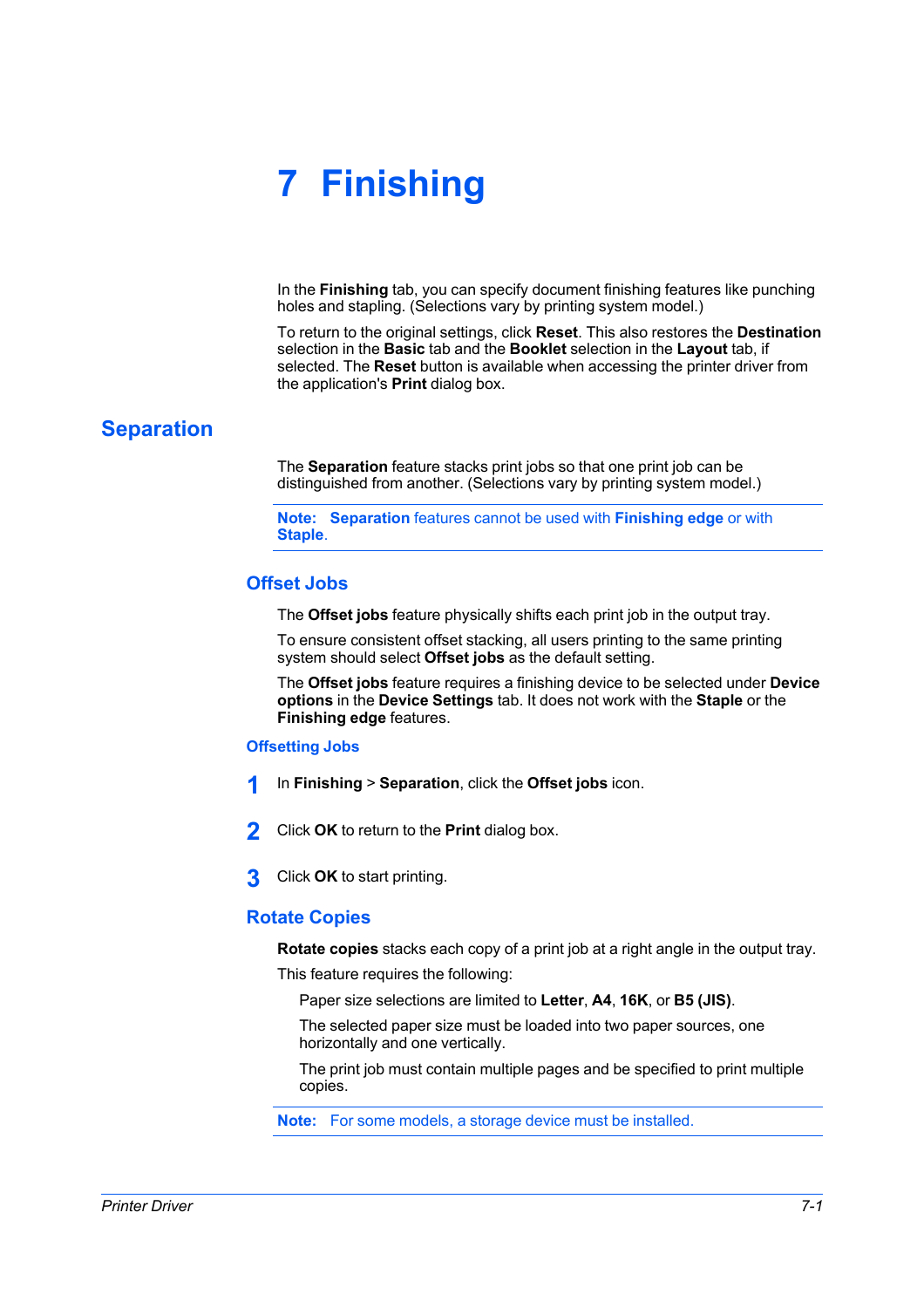## <span id="page-63-0"></span>**[Rotating Copies](#page-63-0)**

- **1** In **Basic** <sup>&</sup>gt; **Destination**, select **Printer default**.
- **2** Select a number of copies greater than 1.
- **3** In **Finishing** <sup>&</sup>gt; **Separation**, click the **Rotate copies** icon.
- **4** Click **OK** to return to the **Print** dialog box.
- **5** Click **OK** to start printing.

# <span id="page-63-2"></span><span id="page-63-1"></span>**[Tri-Fold](#page-63-1)**

With **Tri-Fold**, you can produce a document folded into thirds, like a brochure or a pamphlet. Paper sizes A4 and Letter can be used. You can choose to print on the inside or the outside of your document. You can select the direction of the folds. You can also select the number of pages produced as output.

This feature is available when a folding unit is installed.

## **[Printing with Tri-Fold](#page-63-2)**

- **1** In the **Basic** tab, under **Destination**, select **Printer default** or **Folding tray**.
- **2** In the **Finishing** tab, click the **Tri-Fold** icon.
- **3** In **Print side**, select one of the two options:

#### **Inside**

This selection prints on the inside of the folded document.

## **Outside**

This selection prints on the outside of the folded document.

**4** In **Direction of fold**, select from the options available.

#### **Left to right/Top to bottom**

By selecting this option for Portrait, the printer first folds the top third and then the bottom third of the page. For Landscape, the printer first folds the left third and then the right third of the page.

#### **Right to left/Bottom to top**

By selecting this option for Portrait, the printer first folds the bottom third and then the top third of the page. For Landscape, the printer first folds the right third and then the left third of the page.

- **5** In **Number of sheets**, type or select the number of sheets that will be folded into thirds, up to a maximum of 5.
- **6** Click **OK** to return to the **Print** dialog box.
- **7** Click **OK** to start printing.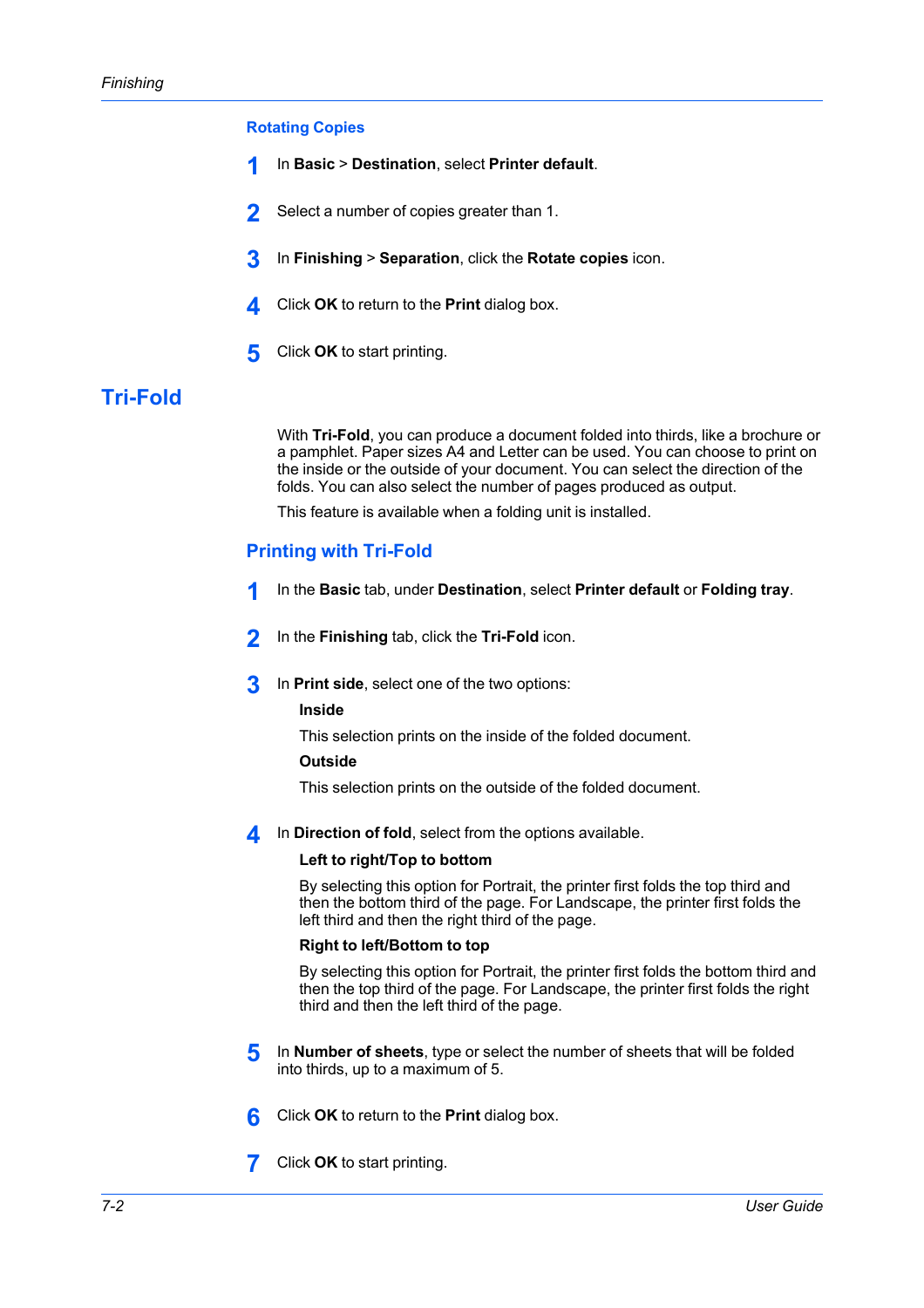# <span id="page-64-1"></span><span id="page-64-0"></span>**[Bi-Fold](#page-64-0)**

With **Bi-Fold**, you can produce a document folded in half, like a brochure or a pamphlet. The paper sizes that can be used are Letter, Legal, Ledger, A3, A4, B4, Oficio II, and 8K. Printing occurs on the outside of your document. You can also select the number of pages produced as output.

This feature is available when a folding unit is installed.

## **[Printing with Bi-Fold](#page-64-1)**

- **1** In the **Basic** tab, under **Destination**, select **Printer default** or **Folding tray**.
- **2** In the **Finishing** tab, click the **Bi-Fold** icon.
- **3** In **Number of sheets**, type or select the number of sheets that will be folded in half, up to a maximum of 5.
- **4** Click **OK** to return to the **Print** dialog box.
- **5** Click **OK** to start printing.

# <span id="page-64-2"></span>**[Finishing Edge](#page-64-2)**

**Finishing edge** aligns the matching sides of two different page sizes in a document. For example, the long edge of an A4 page is aligned with the short edge of an A3 page; or the short edge of a letter size page is aligned with the short edge of a legal size page. **Finishing edge** can be used with or without the staple and punch features.

You can choose the position of staples in a document composed of mixed page sizes. In contrast, if you are printing a mixed page size document without using **Finishing edge**, staple positions depend on the paper size settings (portrait or landscape) in the paper cassettes.

**Finishing edge** should be selected before any other features in the **Finishing** tab. If set last, **Finishing edge** might change any settings that you previously made under **Staple** or **Punch**.

Selecting **Finishing edge** makes some other features unavailable, such as **Separation** and **Tri-Fold**. **Finishing edge** cannot be used with the **Poster** feature.

## <span id="page-64-3"></span>**[Finishing Edge Combinations](#page-64-3)**

**Finishing edge** can be used with the following page size combinations:

**A4** and **A3** (210 x 297 mm and 297 x 420 mm)

**B5 (JIS)** and **B4** (182 x 257 mm and 257 x 364 mm)

**Letter** and **Legal** (8.5 x 11 in. and 8.5 x 14 in.)

**Letter** and **Ledger** (8.5 x 11 in. and 11 x 17 in.)

**16K** and **8K** (197 x 273 mm and 273 x 394 mm) [available on some models]

## <span id="page-64-4"></span>**[Positioning Options for Finishing Edge](#page-64-4)**

You can select from available options to specify the page edges to be aligned and finished. For additional position settings, select **Custom**. Available options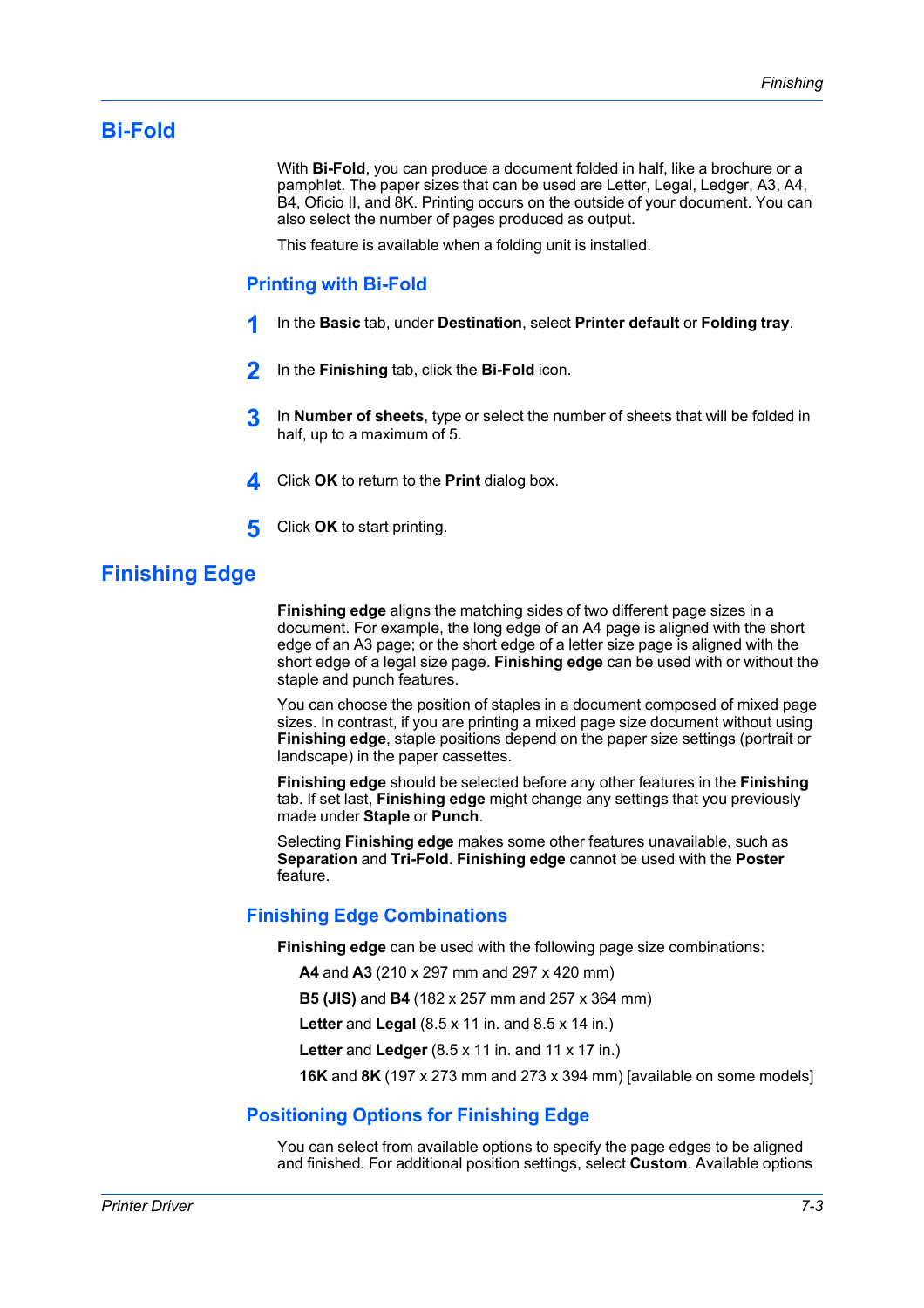depend on **Print size**, **Orientation**, **Booklet**, and **Multiple pages per sheet** selections.

In the overview area at the bottom, the page image shows a blue highlighted strip to indicate the current selected **Finishing edge** with **Staple** and **Punch** positions, if selected. When the **Staple** option is used, the **Finishing edge** selection determines where staples are placed. Use this image to verify your selections for **Finishing edge** and **Staple**.

## <span id="page-65-0"></span>**[Custom Finishing Edge Settings](#page-65-0)**

The illustrations in the **Custom Finishing Edge Settings** dialog box help you visualize the page alignments. Select the one setting that best illustrates the edge of the mixed pages you want to align.

In the **Position** list, you can select **Custom** to open the **Custom Finishing Edge Settings** dialog box.

The top two settings (A4/Letter) are for the smaller size paper in the mixed page document.

The next two settings (A3/Legal/Ledger) are for the larger size paper in the mixed page document.

Note that a change to one custom **Finishing edge** setting adjusts other selections to make them compatible with the change.

## <span id="page-65-1"></span>**[Setting the Finishing Edge](#page-65-1)**

- **1** In the **Basic** tab, select the same size for **Print size** and **Page Sizes**.
- **2** In **Basic** <sup>&</sup>gt; **Source**, select **Auto source selection**.
- **3** In the **Finishing** tab, click the **Finishing edge** icon.
- **4** In the **Position** list, select from available options, or select **Custom**. Positions are based on the **Print size** selection in the **Basic** tab.
- **5** Click **OK** in all driver dialog boxes.
- **6** Load each paper size into different paper cassettes. For example, load A4 and A3 paper so that both sizes feed the 297 mm edge or load letter and legal paper so that both sizes feed the 8.5 inch edge.
- **7** Click **OK** in the application's **Print** dialog box.

If the printer driver determines that the specified paper size or direction (short or long edge) is unavailable in the printing system, the operation panel message requests that you load the correct paper size into the cassette with the correct orientation.

# <span id="page-65-2"></span>**[Gutter](#page-65-2)**

**Gutter** increases the margins around your text and graphics on the left side and at the top of the printed sheet. **Gutter** is often used for binding, hole punch or stapling to make a print job easier to read. This creates a larger margin space by shifting the printable area to the right, or down as much as one inch (25.4 mm).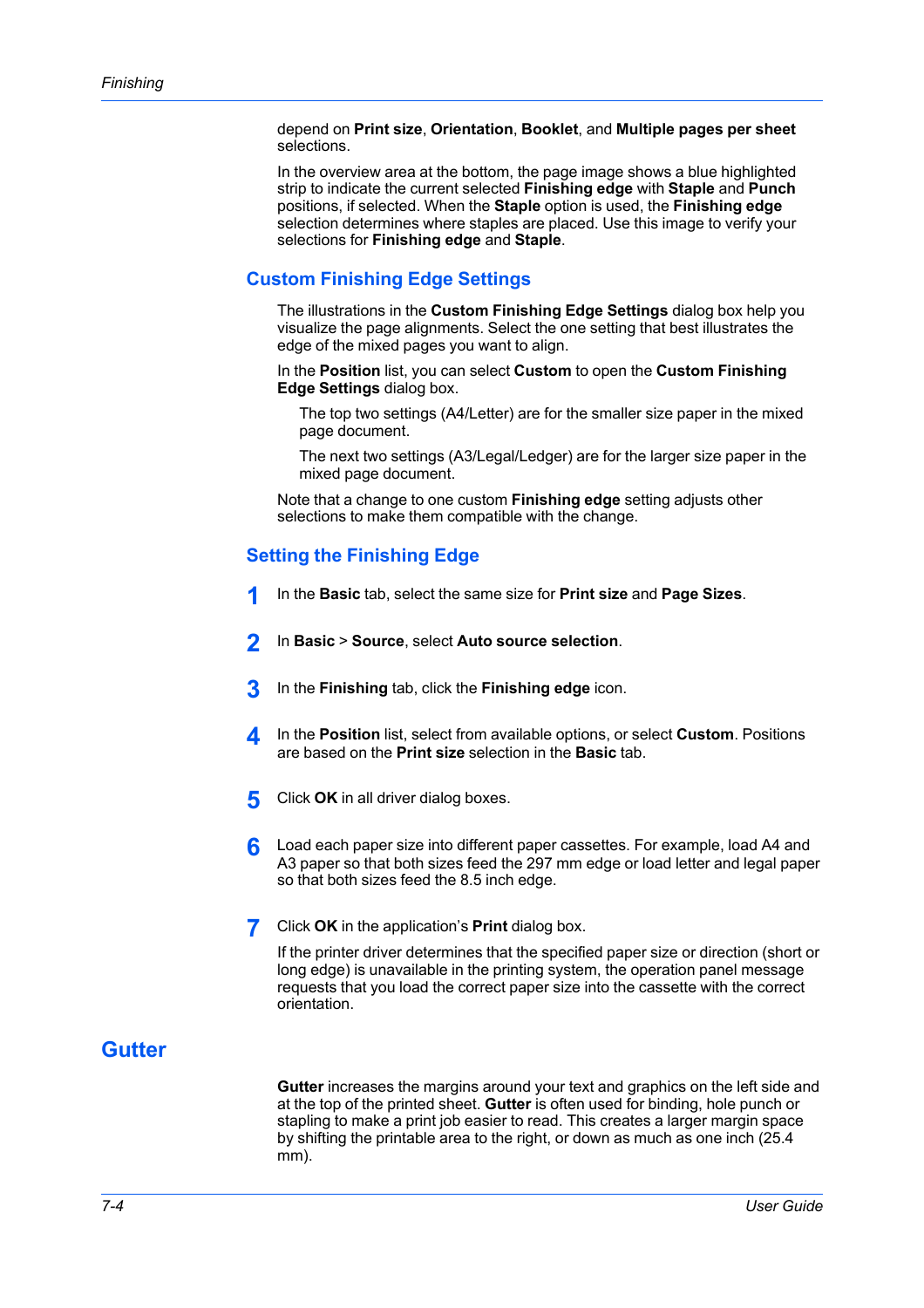**Gutter width** displays the unit of measurement in inches or millimeters. You can change the **Units** setting in the **User Settings** dialog box, accessed from **Device Settings**.

**Note:** For models that do not support **Finishing edge**, **Gutter** is available in the **Layout** tab.

## <span id="page-66-0"></span>**[Creating a Gutter](#page-66-0)**

- **1** In the **Finishing** tab, click **Gutter**.
- **2** Under **Gutter width**, type or select a value between 0.20 to 1.00 inches (5.0 to 25.4 mm).

#### **Short edge (top)**

This selection modifies the outside margin on the top edge of the page.

#### **Long edge (left)**

This selection modifies the outside margin on the left side of the page.

**Note:** Availability of **Gutter** settings varies depending on **Finishing edge** settings, and **Orientation** and **Duplex** settings in the **Basic** tab.

**3** If the content extends too close to the edge of the page, select **Reduce image to fit**. The content appears slightly reduced and away from the edge of the page.

If the content does not extend beyond the page when the gutter increases, clear **Reduce image to fit**.

- **4** Click **OK** to save gutter settings, and then click **OK** again to return to the **Print** dialog box.
- **5** Click **OK** to start printing.

# <span id="page-66-1"></span>**[Staple](#page-66-1)**

With **Staple**, you can create stapled document sets. You must first select a finisher under **Device Settings** > **Device options**. Selecting the **Staple** feature makes **Separation** unavailable. The maximum number of sheets depends upon the finisher model and the selected **Page size** or **Media type**. With **Gutter**, you can increase the top and left margins to accommodate the location of the staples.

**Staple** and **Separation** features cannot be used together.

If **Printer default** is selected as the **Destination** in the **Basic** tab, the selection of an option in the **Finishing** tab results in the automatic selection of a destination compatible with that finishing option. The destination is automatically updated to the first available output tray that supports the selected finishing option.

**Staple** selects the **Destination** automatically. If the **Finishing** options are changed, the **Destination** selection is not affected.

**Finishing edge** should be selected before any other features in the **Finishing** tab. If set last, **Finishing edge** might change any settings that you previously made under **Staple**.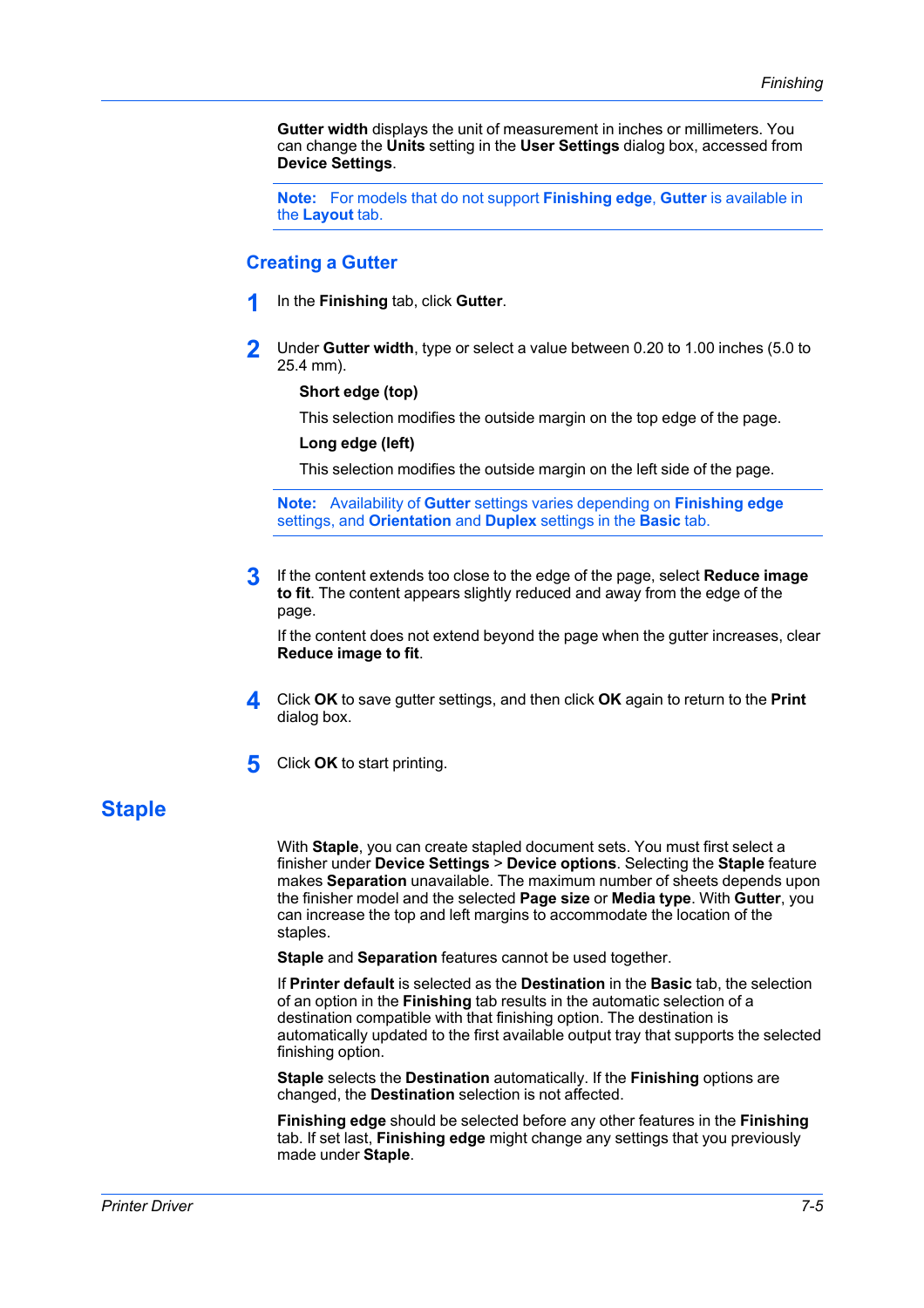# <span id="page-67-0"></span>**[Stapling a Print Job](#page-67-0)**

- **1** In the **Finishing** tab, click the **Staple** icon.
- **2** Select the position from available options. For some models, the position options vary based on settings in **Finishing edge**, which provides custom staple locations in the document.

If a folding unit is installed and **Booklet** is selected in the **Layout** tab, **Booklet (fold)** is automatically selected. The job is printed in booklet format and folded, with two staples placed in the binding.

**3** Select the count for stapling:

For some models, under **Count**, select the number of sheets for each stapled set, or select **All** to staple all sheets.

For some models, select **All sheets** up to the limit displayed in the tab, or **After every** (2 to maximum number).

- **4** Click **OK** to return to the **Print** dialog box.
- **5** Click **OK** to start printing.

# <span id="page-67-1"></span>**[Punch](#page-67-1)**

With **Punch**, you can punch holes along the edge of the printed pages so that the pages can be bound together or placed in a binder.

**Punch** is enabled when an optional finishing device supporting the **Punch** feature, is selected under **Device options** in **Device Settings**. When you select the check box for a finishing device shown in blue in the **Device options** list, the **Punch Unit Settings** dialog box appears. If the device listing is already selected, double-click the option to open the **Punch Unit Settings** dialog box.

**Punch** cannot be used when **Booklet** is selected in the **Layout** tab.

**Finishing edge** should be selected before any other features in the **Finishing** tab. If set last, **Finishing edge** might change any settings that you previously made for **Punch**.

# <span id="page-67-2"></span>**[Creating Punch Holes for a Print Job](#page-67-2)**

- **1** In the **Finishing** tab, click the icons to select **Off** or to select the number of hole punches:
	- **2 hole**
	- **3 hole**
	- **4 hole**
- **2** For some models, click **Settings**, and select the setting for punch position: **Left**, **Right**, or **Upper**.
- **3** Click **OK** to return to the **Print** dialog box.
- **4** Click **OK** to start printing.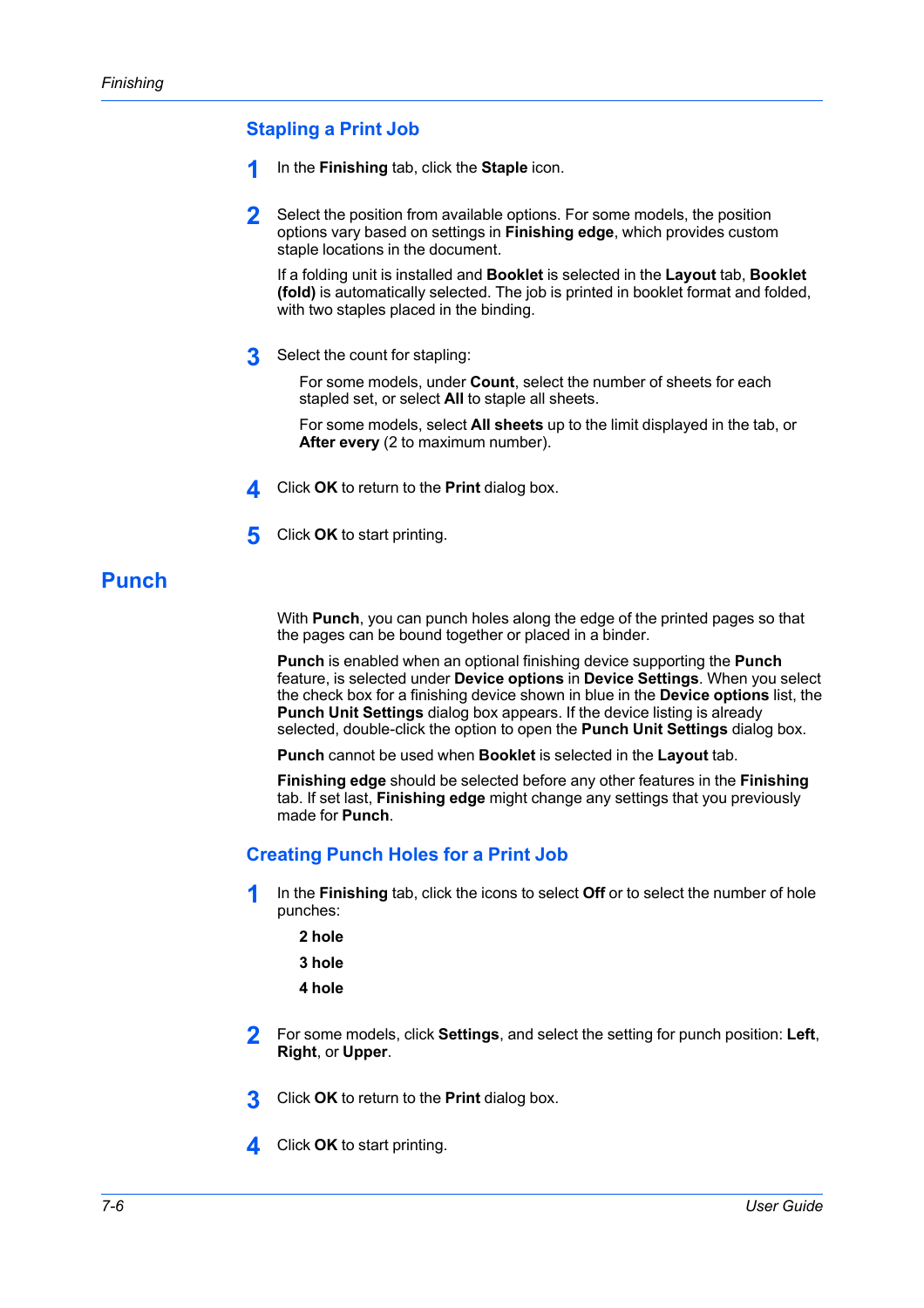# **8 Imaging**

In the **Imaging** tab, you can manage print quality, color settings, and grayscale settings. (Selections vary by printing system model.)

To return to the original settings, click **Reset**. The **Reset** button is available when accessing the printer driver from the application's **Print** dialog box.

# <span id="page-68-0"></span>**[Print Quality and Custom Quality](#page-68-0)**

With **Print quality**, you can set the resolution for the print job. Resolution is a measurement, in dots per linear inch (dpi), that describes the sharpness and clarity of printed text and images. With **Custom Quality**, you can set a more refined resolution for the print job. (Selections vary by printing system model.)

The following **Print quality** options are available:

#### **High quality**

Uses the highest printing system resolution.

#### **Proof**

Uses the second highest printing system resolution. This option is unavailable for the PCL 5e/c Page description language.

## **Draft**

Prints with **EcoPrint** mode.

## **Custom**

For black and white models, select **Custom** to open the **Custom Quality Settings** dialog box. Choose your own combination of settings for **Resolution** and **Kyocera image refinement** (KIR).

## **Custom Quality Settings**

The following options are available:

## **Resolution**

**Resolution** can be set to **Fine 1200**, **Fast 1200** (unavailable for the PCL 5e/c Page description language), **600 dpi**, and **300 dpi**. (Selections vary by printing system model.)

#### **Kyocera image refinement**

**Kyocera image refinement** smoothes the edges of text and vector graphics and can be set to **On** or **Off**.

## <span id="page-68-1"></span>**[Selecting Print Quality](#page-68-1)**

- **1** In **Imaging** <sup>&</sup>gt; **Print quality**, select a print quality from the list.
- **2** Select **Custom** in the **Print quality** list and select from custom options.

For color models, select **EcoPrint** or **Gloss mode**. **EcoPrint** and **Gloss mode** cannot be used together.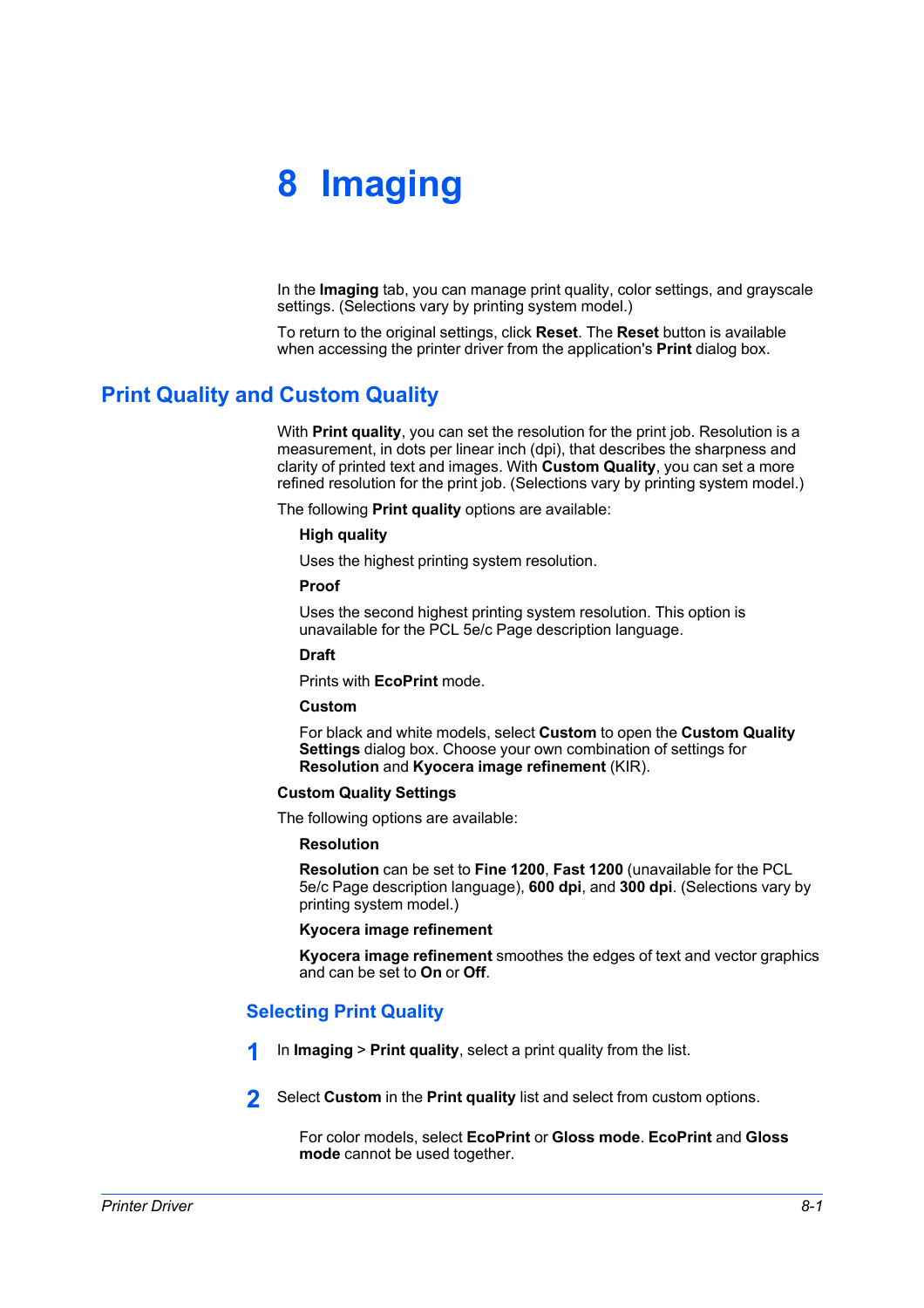For black and white models, select **Custom** to open the **Custom Quality Settings** dialog box and select from available **Resolution** and **Kyocera image refinement** options.

Selections vary by printing system model.

# <span id="page-69-1"></span><span id="page-69-0"></span>**[Trapping](#page-69-0)**

In color printing, color inks or toners are applied separately to a page. A color image has its component colors applied in color separations of cyan, magenta, yellow and black. These color separations must be aligned (registered) precisely to produce a quality full color image. During printing, the paper or media type may shift slightly. While the shift might be very small, the gaps between the colors in the image can be noticeable. Color trapping corrects it by overlapping colors slightly so that minor alignment issues are corrected.

**Note:** Trapping is unavailable when **PCL 5c** is selected as the PDL.

## **[Setting Trapping Values](#page-69-1)**

**1** In **Imaging** <sup>&</sup>gt; **Trapping**, select a value for the print overlap pixel width:

**Light**, 0.5 pixel trapping **Medium**, 1.0 pixel trapping **Heavy**, 1.5 pixels trapping **Very heavy**, 2.0 pixels trapping

- **2** Click **OK** to return to the **Print** dialog box.
- **3** Click **OK** to start printing.

# <span id="page-69-2"></span>**[Fonts](#page-69-2)**

A computer font is a data file containing a set of glyphs (visual representations of textual elements), characters, or symbols. Common terms for fonts are:

**Outline fonts**, in contrast to bitmap fonts, are defined as a set of mathematical lines and curves. An outline font is more easily scalable (designed to display and print clearly at any point size) than a bitmap font.

**Bitmap fonts** define each character as a pattern of pixels (the smallest resolvable rectangular areas of an image). Such fonts are not easily scalable and distort when reduced or enlarged.

**Native fonts** are the basic or original fonts installed with the computer operating system. TrueType fonts are the native fonts used by Microsoft Windows.

**TrueType fonts** are a type of scalable outline fonts. TrueType has long been the most common format for fonts on Microsoft Windows.

**System fonts** are the primary fonts used by the operating system. They are typically accessed through an application interface or through a common font dialog box.

**Device fonts** are stored either permanently or temporarily in the printing system memory.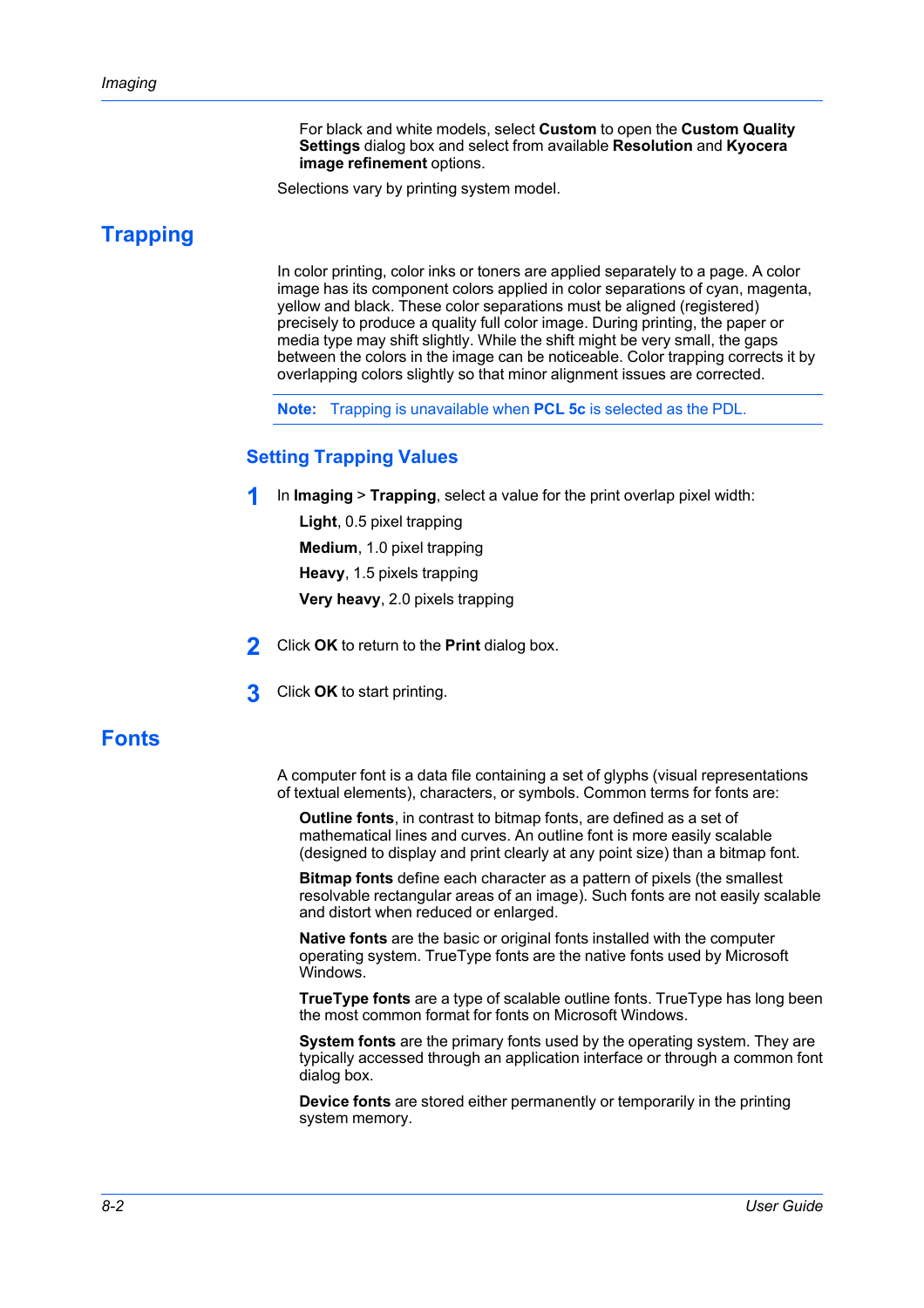## <span id="page-70-0"></span>**[Font Settings](#page-70-0)**

In the **Font Settings** dialog box, you can specify how TrueType fonts are sent to the printing system. The chosen method affects the speed and quality of the print job:

#### **Download as outlines**

This method is best suited for large documents or print jobs using multiple fonts and font sizes. Print speeds are faster because of the optimization features in this setting. The repetition of similar font data sent to the printing system is reduced, thereby increasing the print speed. Print speed is not increased when using Asian fonts such as Japanese, Chinese, and Korean, because of the large amount of font information used for these particular fonts.

#### **Allow native download**

This method improves text quality and increases print speed by converting TrueType fonts to Adobe Type 42 font format. This feature is available when **KPDL** is selected as the PDL.

#### **Download as bitmaps**

Downloading fonts as bitmaps provides more detail, however it creates large file sizes. This is best suited for print jobs with custom fonts, very small fonts (point size 1-4), or Asian fonts.

#### **Substitute with device fonts**

System fonts and device fonts are automatically matched based on typeface name. This function increases print speed and efficiency. It is useful for changing a font used throughout a large document, by replacing the old font with the desired font.

**Note: GDI compatible mode** does not support **Substitute with device fonts**.

#### <span id="page-70-1"></span>**[Selecting Font Settings](#page-70-1)**

- **1** In **Imaging** <sup>&</sup>gt; **Fonts**, select one of the methods for sending TrueType fonts.
- **2** Click **OK** to return to the **Print** dialog box.
- **3** Click **OK** to start printing.

## <span id="page-70-2"></span>**[Font Substitution](#page-70-2)**

Font substitution is the process of using one font in place of another when the intended font is unavailable to a printing system. Font substitution may be critical for output of documents to printing systems that are not well supported by a large font inventory. Standard PostScript fonts are available for substitution.

#### <span id="page-70-3"></span>**[Setting Font Substitution](#page-70-3)**

- **1** To set font substitution, you must open **Printing Preferences** outside of a printing application. Depending on your operating system:
	- Windows 8.1 and Windows Server 2012 R2: click **Start** > **Control Panel** > **View devices and printers**.

Windows 8 and Windows Server 2012: open **Control Panel** > **View devices and printers**.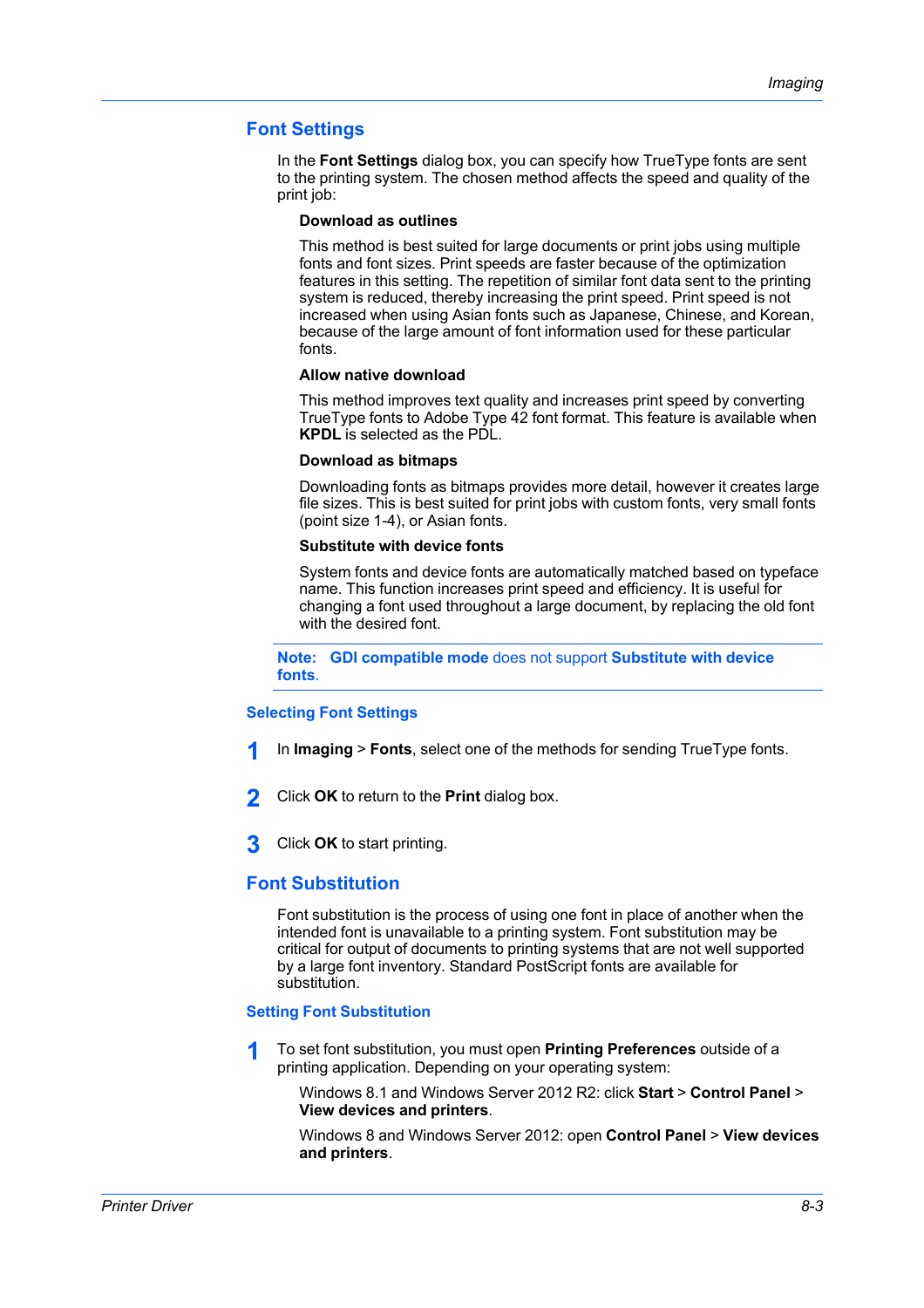Windows 7 and Windows Server 2008 R2: click **Start** > **Devices and Printers**.

Windows Vista and Windows Server 2008: click **Start** > **Control Panel** > **Printer**.

Windows XP and Windows Server 2003: click **Start** > **Printers and Faxes**.

- **2** Right-click the desired printing system model and click **Printing Preferences**.
- **3** In **Imaging** <sup>&</sup>gt; **Fonts**, select **Substitute with device fonts**, then click **Fonts**.

In the **Fonts Substitution** dialog box, the **System fonts** list shows the fonts installed on your computer. The **Available device fonts** list shows the printing system fonts.

- **4** Select the system font, and then the available device font to be substituted.
- **5** You can click **Reset** to restore the default values.
- **6** Click **OK** to save your settings.

If the device font does not have similar font characteristics to the system font, character spacing in the document may appear incorrect.

## <span id="page-71-0"></span>**[Disable Device Fonts](#page-71-0)**

In some cases, the printing system substitutes fonts even if you send the TrueType fonts as outline fonts or bitmap images. Select **Disable device fonts** to prevent substitution of device fonts for TrueType fonts.

This option also improves portability of printable data. (If cleared, device fonts may not match when sent to a different printing system.)

Some Adobe applications have device font limitations. To overcome these limitations, select **Disable device fonts**. Device fonts are normally visible in the application font lists as printer icons next to the font name, unless there are equivalent system fonts, in which case the "TT" TrueType icon remains.

#### **[Disabling Device Fonts](#page-71-1)**

- **1** In **Imaging** <sup>&</sup>gt; **Fonts**, select the **Disable device fonts** check box.
- **2** Click **OK** to save your settings.

# <span id="page-71-2"></span><span id="page-71-1"></span>**[Half Speed Mode](#page-71-2)**

**Half speed mode** reduces the print speed to half the rated speed. When selected, the toner adheres better when printing on small size, thick, or textured paper. This mode may result in quieter printing.

To enable this feature, in the **Imaging** tab, select the **Half speed mode** check box.

**Note: Half speed mode** applies to all media types except **Transparency** and **Vellum**.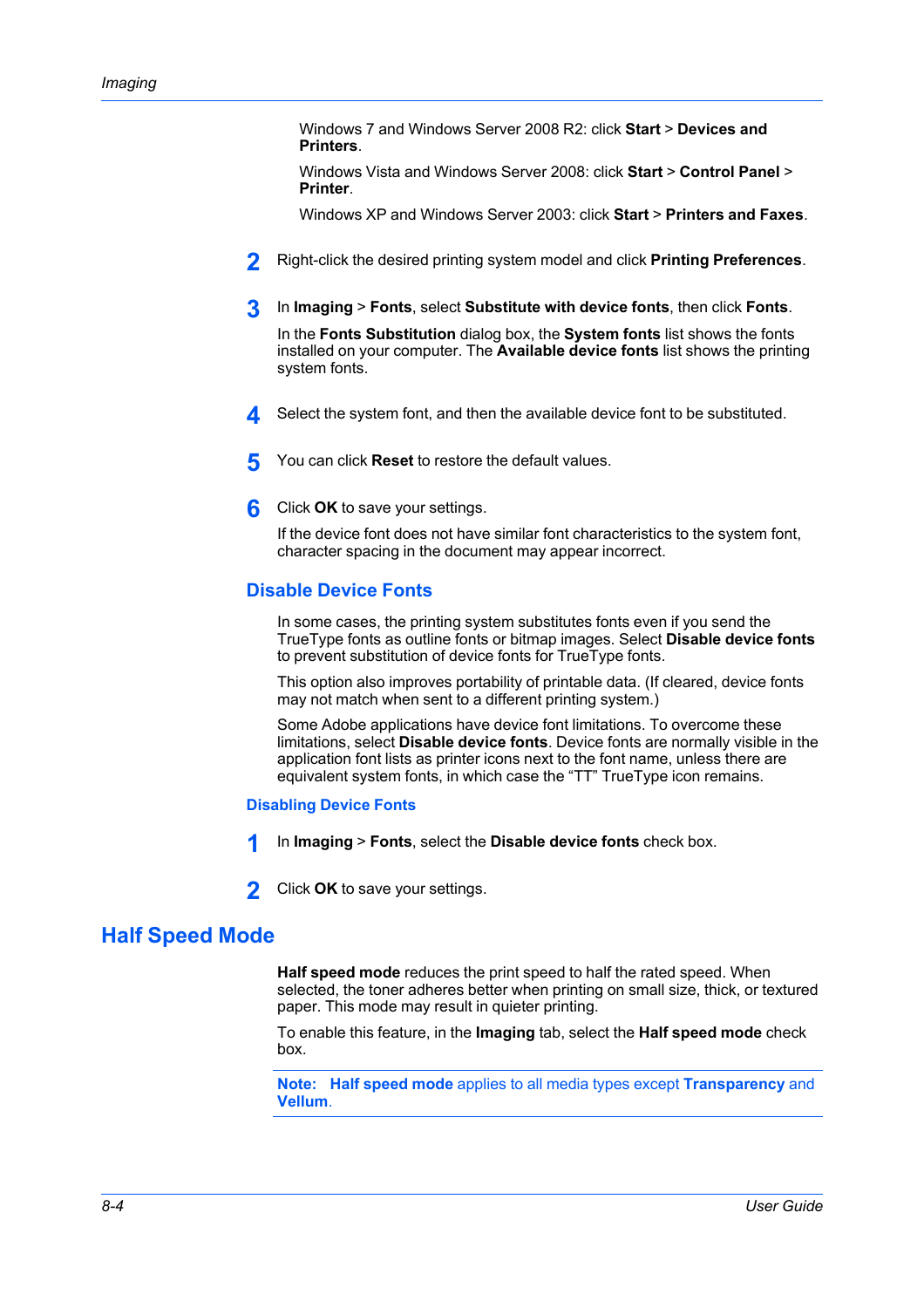# <span id="page-72-1"></span><span id="page-72-0"></span>**[Graphics](#page-72-0)**

Graphics are pictorial representations of information. Graphics can be functional (charts, diagrams) or artistic (drawings, photographs). With **Graphics Settings**, you can control the visual results of your printed graphics with options determined by the selected Page Description Language. (Selections vary by printing system model.)

# **[Pattern Scaling](#page-72-1)**

**Pattern scaling** is a feature that can help improve visual compatibility between screen display and print output. Graphics objects, such as a shape or a path, often include patterns and fills that are composed of collections of printed dots. A pattern is a planned or random repetition of colors, shapes, lines, values, and textures to create a visual arrangement. A fill is the application of a color or grayscale to a graphics object. If printed patterns and fills do not match the appearance of that on the screen, use **Pattern scaling** to select a different density of printed dots.

In **Imaging** > **Graphics**, select **Pattern scaling** settings.

#### **Auto** (default setting)

This setting prints patterns and fills to match the on-screen appearance.

#### **Coarse**

This setting prints patterns and fills with the fewest number of lines, patterns, or dots. Coarse is the same as Auto when **PCL XL** or **PCL 5e/c** is selected as the PDL.

#### **Medium**

This setting prints patterns and fills with a greater number of lines, patterns or dots than the Coarse setting. Medium is the same as Auto when **KPDL** is selected as the PDL.

#### **Fine**

This setting prints patterns and fills with the greatest number of lines, patterns, or dots. Printed patterns and fills may appear more dense than the on-screen appearance.

# <span id="page-72-2"></span>**[Line Thinning](#page-72-2)**

**Line thinning** reduces the pen width of lines used for barcodes and line drawings. Drawing values controlled by an application are not changed.

In **Imaging** > **Graphics**, select Line thinning settings. Line thinning is available when **PCL XL** is selected as the PDL. When **GDI compatible mode** is selected in the **Page Description Languages (PDL)** dialog box, Line thinning is not available.

**Off** (default setting)

Line thinning is not applied.

## **Barcodes**

This setting reduces the pen width value for vertical and horizontal lines. It improves the readability of barcodes.

## **Fine lines**

This setting reduces the pen width value for vertical, horizontal, and diagonal lines.

**All**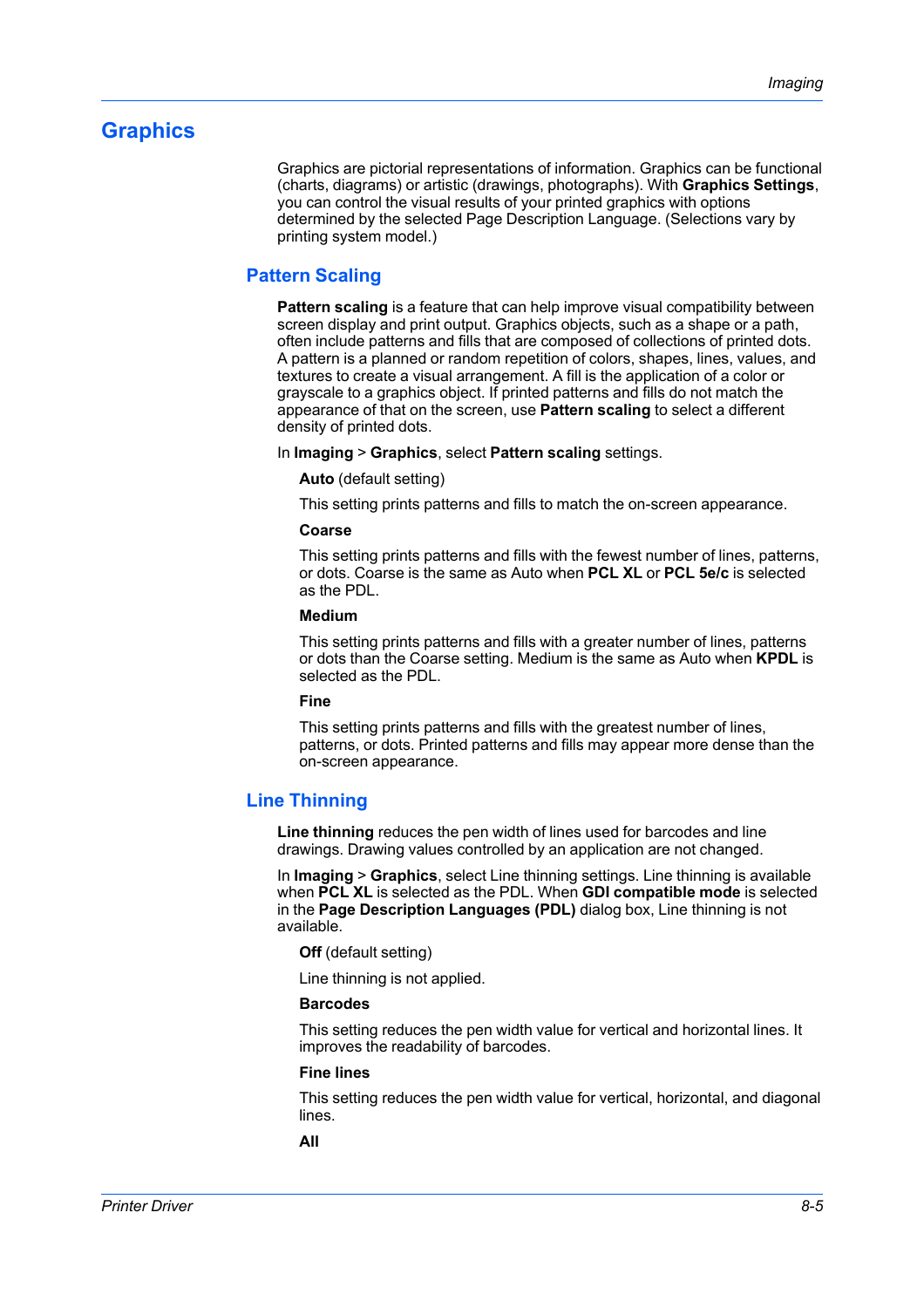This setting reduces the pen width by a value of 1 for vertical, horizontal, and diagonal line used in barcodes or line drawings.

#### **Correct fine lines by device**

Enables correction of pen width by the device rather than by the driver, to improve the quality of barcode printing. This feature is available only on supported models.

## <span id="page-73-0"></span>**[Halftone Screen](#page-73-0)**

For some color models, **Halftone screen** appears near the top of the **Graphics Settings** dialog box. This feature improves the print quality of images, lines, and characters. Halftone images simulate the look of a continuous tone image by placing a series of dots in a specific pattern. This feature is unavailable if **PDF** is selected as the PDL.

For some black and white models, the **Halftone Screen** button appears at the bottom of the **Graphics Settings** dialog box. This feature lets an experienced user print different shades of gray as are found in photographs. Shades are produced by printing dots of various sizes and shapes, and by spacing them closer or farther apart. Shading can also be adjusted by the number of rows of data, the angle of the rows, and the shape of the data. This feature is available when **KPDL** is selected as the PDL. It is unavailable when **GDI compatible mode** is selected in the **Page Description Languages (PDL)** dialog box.

#### <span id="page-73-1"></span>**[Setting the Halftone Screen](#page-73-1)**

#### **Color models**

**1** In **Imaging** <sup>&</sup>gt; **Graphics**, select from available options in the **Halftone screen** list:

#### **Normal**

Select to print standard documents (recommended for most types of documents).

#### **Gradation priority**

Select to print documents with a smooth, continuous gradation of colors and grays.

#### **Resolution priority**

Select to print documents with sharp lines and characters.

#### **High definition**

Select to print documents with thin lines and small characters.

- **2** Click **OK** to return to the **Print** dialog box.
- **3** Click **OK** to start printing.

#### **Black and white models**

- **1** In **Imaging** <sup>&</sup>gt; **Graphics**, click **Halftone Screen**.
- **2** Clear the **Use printer's default screens** check box.
- **3** Set the available options to the desired values: **Ink**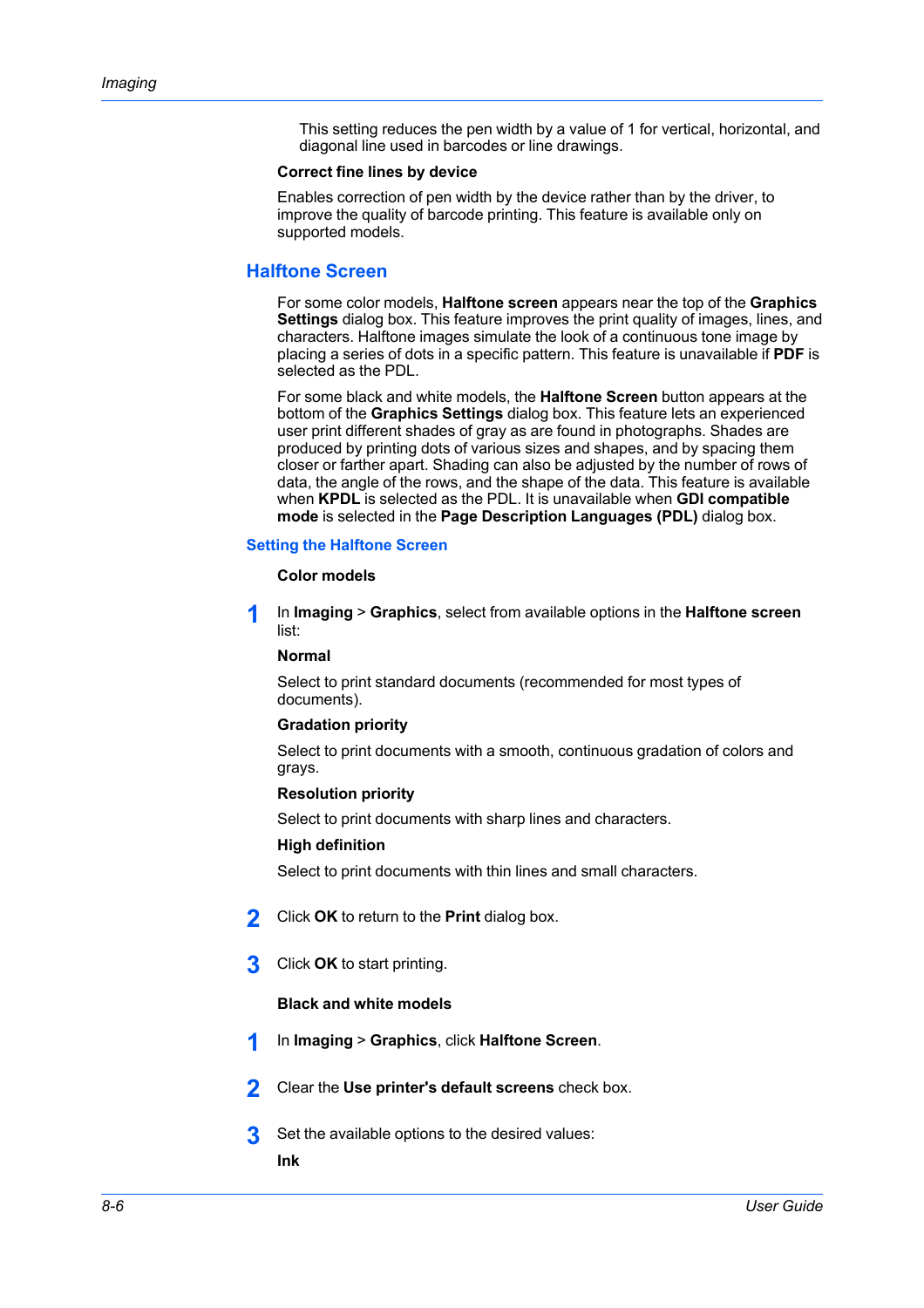Lists the halftone screens available. For black and white printers, this option appears unavailable and is permanently set to **Black**.

#### **Frequency**

Displays the number of rows of dots per inch or centimeter. Set the range from 2.0 to 999.9, and select lines/inch or lines/cm.

#### **Angle**

Sets the angle at which rows are aligned. Set the range from -180 to 180 degrees.

#### **Shape**

Select the shape of the halftone dot:

#### **Ellipse**

Resists optical jump. An optical jump occurs when an area of an image suddenly become darker. An ellipse shape provides a smooth gradation of tones. Select **Ellipse** for images with dark areas.

#### **Round**

Resists moiré formation and dot gain. Moiré formation is an unintended pattern that occurs when two or more colors are printed at the wrong angles. The correct angles depend on the number of colors being printed. Dot gain is when the halftone dots increase when printed, causing a moiré pattern. Select **Round** for images with light tints and highlighted areas.

#### **Line**

Used for special effect. Select **Line** to change the effect by selecting a different angle.

- **4** Select **Increase accuracy of screens** for better print quality, possibly increasing print time.
- **5** Click **OK** to return to the **Print** dialog box.
- **6** Click **OK** to start printing.

## <span id="page-74-0"></span>**[Inversion Options](#page-74-0)**

Inversion is the opposite of the normal order, arrangement, or position of an image or printed content.

In **Imaging** > **Graphics**, select **Inversion options**. The settings are available when **KPDL** is selected as the PDL.

#### **Reverse image**

This setting prints images like a photo negative, reversing black and white areas of the image.

#### **Mirror print**

This setting prints the page content backwards, as it would appear in a mirror image.

# <span id="page-74-1"></span>**[Optimization](#page-74-1)**

**Optimization** is a process or methodology of improving a printing system's function or effectiveness.

In **Imaging** > **Graphics**, select **Optimization**. The settings are available when **KPDL** is selected as the PDL.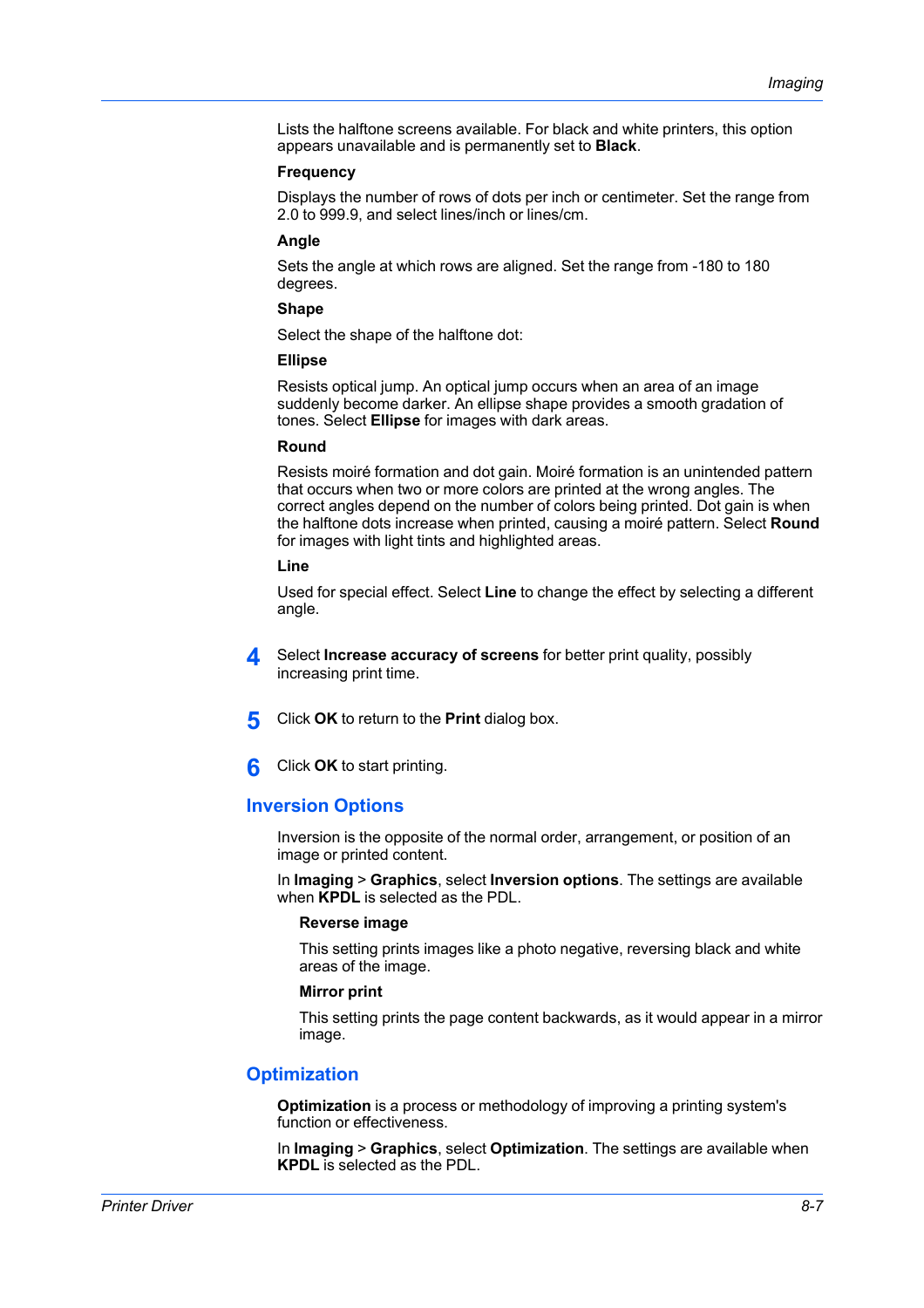#### **Fast printing**

This setting increases print speed and decreases spool size. It delivers images in binary format. It can be used for most everyday printing needs.

#### **Document portability**

This setting creates a PostScript file in ASCII text encoding. Unlike the binary format created in **Fast printing**, the ASCII text created with this selection can be edited.

## <span id="page-75-0"></span>**[CIE Option](#page-75-0)**

**CIE optimization** bypasses the normal procedure of processing every aspect of the CIE color space used in applications such as Adobe Acrobat and Photoshop. This feature increases print speed for documents printed from these applications by optimizing CIE data. It has no effect on print jobs that do not use CIE data. **CIE optimization** should be selected for speed not accuracy, so printed output may be different from appearance on the screen.

In **Imaging** > **Graphics**, select the **CIE optimization** check box. **CIE optimization** is available when **KPDL** is selected as the PDL.

#### <span id="page-75-1"></span>**[Image Compression Mode](#page-75-1)**

For color models, **Image compression mode** lets you select a method for compressing images depending on the desired quality in printed images. JPEG compression produces a lower quality image, while delta row compression produces a higher quality image but creates a larger file size. **Image compression mode** is available when **KPDL** or **PCL XL** is selected as the PDL.

In **Imaging** > **Graphics**, select from the following compression options:

#### **Smaller file size**

Uses JPEG compression

#### **High quality**

Uses delta row compression

# <span id="page-75-2"></span>**[Gloss Mode](#page-75-2)**

**Gloss mode** simulates high-gloss copies by adding a glossy appearance to printed text and images.

**Note: EcoPrint** and **Gloss mode** cannot be used together.

# <span id="page-75-3"></span>**[EcoPrint](#page-75-3)**

**EcoPrint** changes toner saturation in the print job, making the entire print image, including text and graphics, appear lighter. The amount of toner varies based upon your printing system model and the type of data printed (text, graphics, or both). **EcoPrint** does not increase print speed. **EcoPrint** and **Gloss mode** cannot be used together.

For some models, you can choose the amount of toner you want to save.

**EcoPrint** is also available in the **Quick Print** and **Basic** tabs. If **EcoPrint** is turned on in the **Quick Print** or **Basic** tab, the **Imaging** tab displays the previously-selected level. If no level is selected, the **Imaging** tab selection is **Medium**.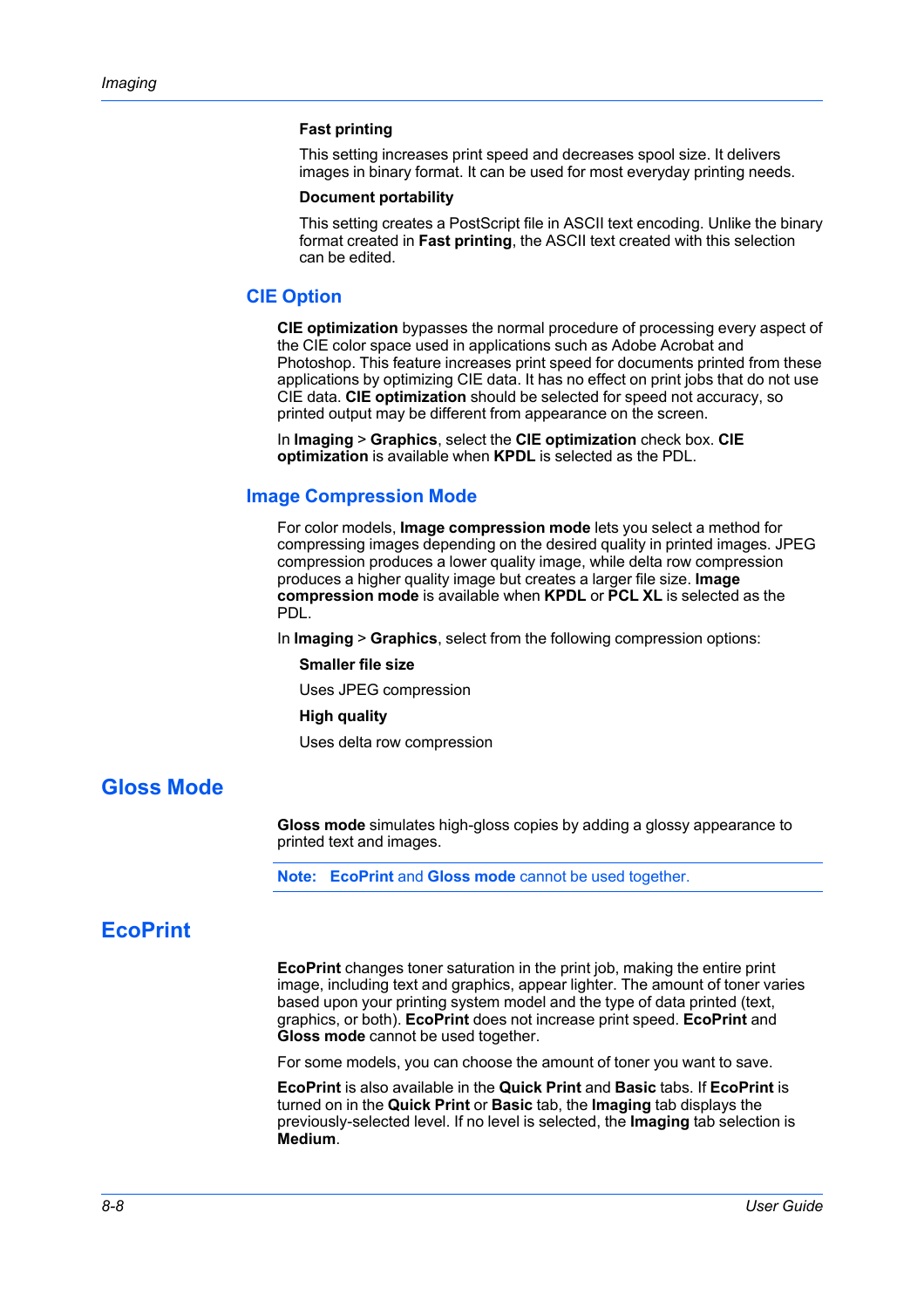**Note:** For some models, **EcoPrint** is available only when **KPDL** is selected as the PDL.

## <span id="page-76-0"></span>**[Selecting EcoPrint](#page-76-0)**

- **1** In the **Imaging** tab, click the **EcoPrint** icons to change between on and off.
- **2** In the list, select the amount of toner you want to save. For some models click the **EcoPrint** button and select **Low** or **High**.
- **3** Click **OK** to return to the **Print** dialog box.
- **4** Click **OK** to start printing.

# <span id="page-76-1"></span>**[Color](#page-76-1)**

With **Color**, you can choose full-color printing or printing with black toner only.

In **Imaging** > **Color**, the following color modes are available:

## **Full color**

This mode prints full four-color text and graphics.

**Black**

This mode prints with black toner only, suppressing all color settings.

# <span id="page-76-2"></span>**[Color Reproduction](#page-76-2)**

**Color reproduction** lets you optimize the color rendering of photos and graphics. This feature is available when **Full color** is selected under **Color**.

In **Imaging** > **Color reproduction**, the following options are available:

#### **Printer settings**

This option uses the printer settings only.

#### **Text and graphics**

This option is for printing documents that contain many graphs, charts or drawings.

#### **Text and photos**

This option is for printing documents with many photographic images.

#### **Vivid colors**

This option increases the color saturation of graphics and photos.

#### **Publications**

This option is for printing a mix of graphics and/or photos. Select this option to print close to the color shade of the screen.

#### **Line art**

This option is for printing figures or graphics drawn with lines. Select this option to print colored lines with pure simple color.

#### **PANTONE**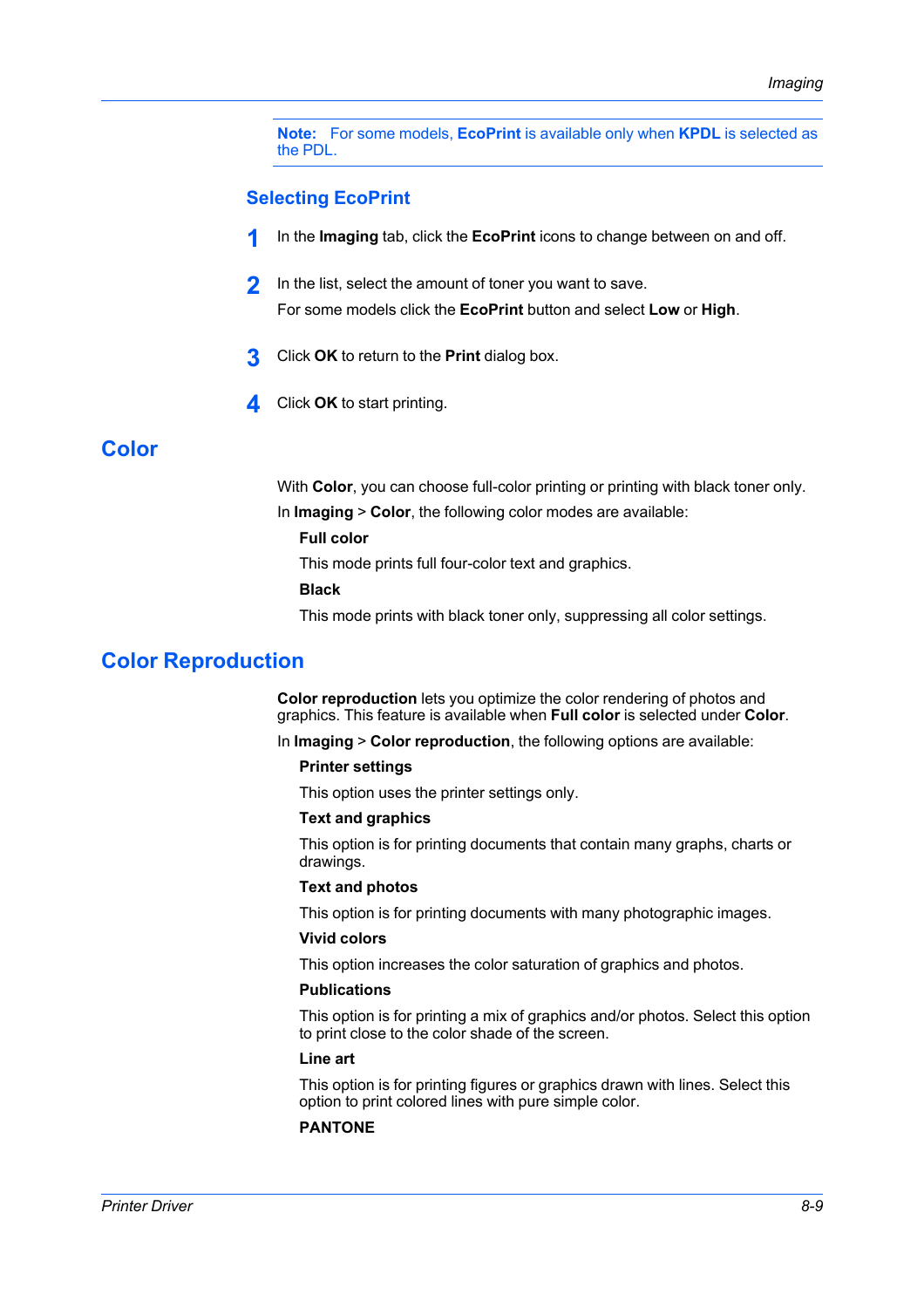This option uses the **PANTONE** color profile installed in the application. **PANTONE** must be selected in the **Optional Components Wizard** when installing the printer driver. Select this option when using the **PANTONE** color swatches that are provided with your printer software for some Adobe, Corel, and Quark applications. If selected, some **Print quality** and **Color** options, such as color adjustment, are unavailable. This option is available when **KPDL** is selected as the PDL.

#### **Custom table**

This option lets you select a custom color table that was previously downloaded to your printing system. All other **Color reproduction** options use the default color table.

#### **Advanced**

This option achieves greater consistency in color reproduction among various devices. It compensates for the different color spaces of color printing systems. Selecting and applying a set of profiles is called a color profile. Select to open the **Color Correction** dialog box for additional color printing options.

For some models, the following **Color reproduction** options are available:

#### **Auto 1**

This option is for use in almost all cases, for printing generic documents.

#### **Auto 2**

This option prints black text and graphs in black toner only.

#### **Auto 3**

This option prints black text and graphs in four-color toner.

## **Auto 4**

This option prints images and graphs similar to colors shown on the monitor.

## **Picture image**

This option prints images, text, and graphs similar to colors shown on the monitor.

#### **Text**

This option prints images, text, and graphs in vivid color (black prints with black toner only).

#### **Chart (graphic)**

This option prints images, text, and graphs in vivid color (black prints with four-color toner).

#### **Advanced**

Select to open the **Color Correction** dialog box for additional color printing options.

## <span id="page-77-0"></span>**[Color Correction](#page-77-0)**

With **Color Correction**, you can alter the colors in an image in order to print it properly. It attempts to match the colors of the original image to the printer's colors. ICM is Microsoft's Image Color Management, the standard for Windows.

The following options are available in the **Color Correction** dialog box. (Selections vary by printing system model.)

**None (application corrected)**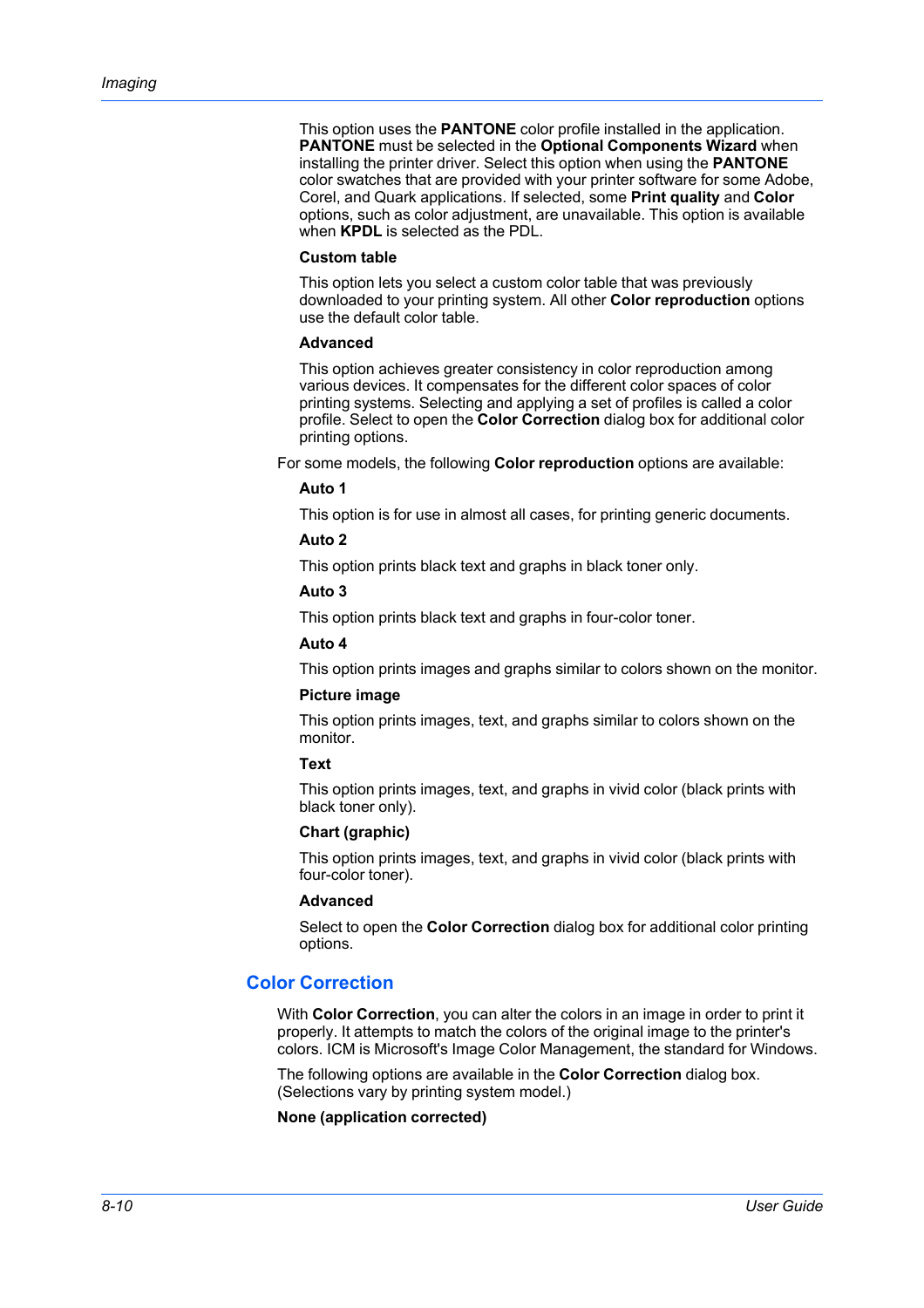With this option, color data processes without applying the adjustments contained in the printing system's internal color lookup tables. Ink simulation is not executed. This is useful if the application provides its own color correction.

#### **ICM (system corrected)**

This option specifies color rendering in the print job to make it as close to the original as possible. ICM technology relies upon associating an output device like a printing system with a Color Profile. An ICM Profile for a printing system contains information about rendering accurate color information for that device. The settings for ICM must be set in the Color Management tab in the printing system Properties.

#### **Monitor simulation (RGB)**

Corrects the sRGB monitor value according to HDTV standards.

#### **Ink simulation (CMYK)**

Provides output similar to the selected offset press ink set:

**Euroscale Press** Simulates European press standards by matching the equivalent Imation Matchprint proof.

**SWOP Press** Simulates U.S. press standards by matching the Specifications for Web Offset Publications.

**Ink simulation (CMYK)** is available when **KPDL** is selected as the PDL.

#### <span id="page-78-0"></span>**[Selecting Color Correction](#page-78-0)**

In **Color reproduction**, the **Advanced** option provides some methods for controlling how the printer processes color matching.

**1** In **Imaging** <sup>&</sup>gt; **Color reproduction**, select **Advanced**. In the **Color Correction** dialog box:

If you select the **None (application corrected)** option, click **OK** to close the **Color Correction** dialog box.

If you select the **ICM (system corrected)** option, continue to step 2.

**2** Select an option, then click **OK** to save the selection.

#### **Optimize for exact color (colorimetric)**

This option is for matching colors precisely in all print jobs, such as colors in a corporate logo.

#### **Optimize for color contrast (best for images)**

This option optimizes for color contrast by adjusting contrast to preserve detail throughout the tonal range. Select it for images or scanned photographs containing many colors or shades of color.

#### **Optimize for color saturation (best for graphs)**

This option optimizes for color saturation by adjusting hue to preserve the vividness of pure colors. Select for graphs or charts containing solid colors.

- **3** For some models, select **Monitor simulation (RGB)** and **Ink simulation (CMYK)** options. **Ink simulation (CMYK)** is available when **KPDL** is selected as the PDL.
- **4** Click **OK** again to close the **Color Correction** dialog box.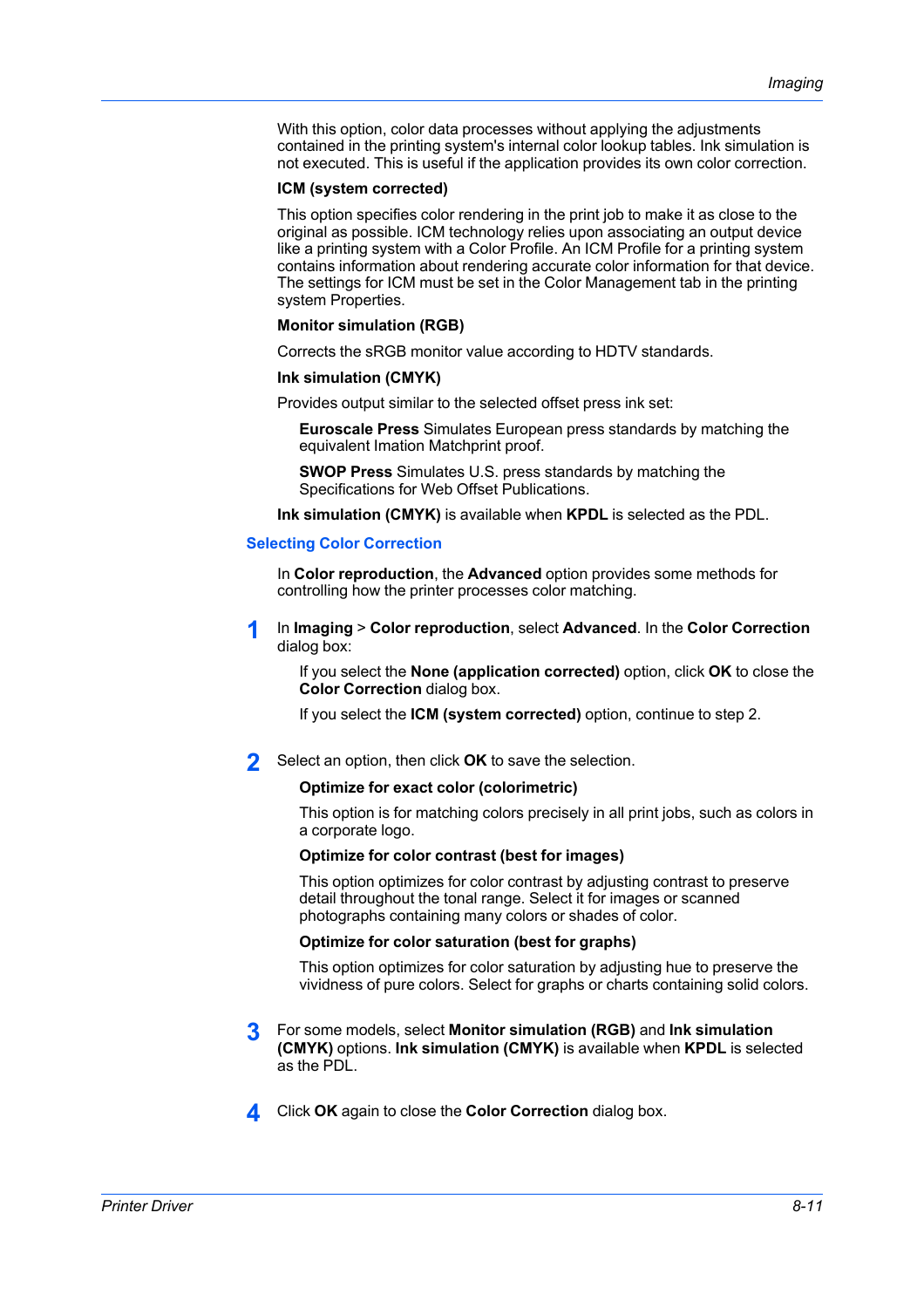### <span id="page-79-0"></span>**[Setting a Default Color Profile](#page-79-0)**

When using the **ICM (system corrected)** feature in the **Color Correction** dialog box, you can set a color profile for your printing system.

**Windows 8.1, Windows Server 2012 R2, Windows 8, Windows Server 2012, Windows 7, Windows Vista, Windows Server 2008, and Windows Server 2008 R2**

**1** Depending on your operating system:

Windows 8.1 and Windows Server 2012 R2: click **Start** > **Control Panel** > **View devices and printers**.

Windows 8 and Windows Server 2012: open **Control Panel** > **View devices and printers**.

Windows 7 and Windows Server 2008 R2: click **Start** > **Devices and Printers**.

Windows Vista and Windows Server 2008: click **Start** > **Control Panel** > **Printer**.

**2** Right-click your color model, then:

Windows 8.1, Windows Server 2012 R2, Windows 8, Windows Server 2012, Windows 7, and Windows Server 2008 R2: click **Printer properties**.

Windows Vista, Windows Server 2008, Windows XP, and Windows Server 2003: click **Properties**.

- **3** Select the **Color Management** tab and click **Color Management**.
- **4** In the **Devices** tab > **Device** list, select the desired color printer.
- **5** Select the Use my settings for this device check box.
- **6** In the **Profile selection** list, select **Manual**, and click **Add**.
- **7** In the **Associate Color Profile** dialog box, select an ICC profile, or click **Browse** to find a profile, and click **OK**. The profile is added to the **Profiles associated with this device** list.
- **8** Select the desired color profile and click **Set as Default Profile**.
- **9** Click **Close**.

## **Windows XP and Windows Server 2003**

- **1** Click **Start**, and then click **Printers and Faxes**.
- **2** Right-click your color model, and select **Properties**.
- **3** Select the **Color Management** tab and click **Add**.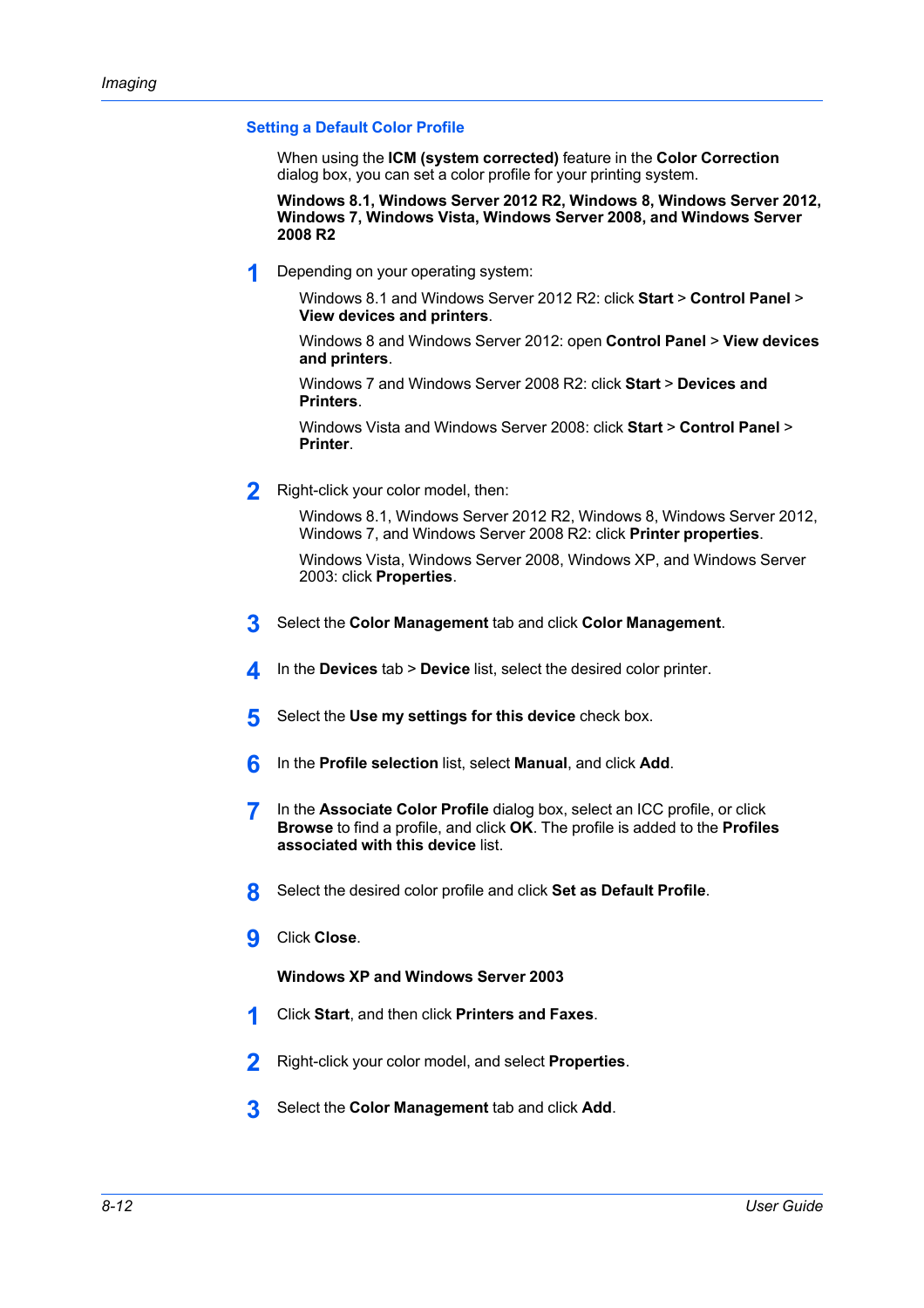- **4** In the **Add Profile Association** dialog box, select a color profile from the list and click **Add**.
- **5** In the **Color Management** tab, select **Manual**.
- **6** Select the desired color profile from the list and click **Set as Default**.
- **7** Click **Apply**.

# <span id="page-80-0"></span>**[Color Adjustment](#page-80-0)**

Color adjustment lets you customize the two color spaces in the driver and save up to three custom groups. Color space changes can be made to hue, saturation, and lightness (HSL) or to color balance levels.

**Note:** If different custom settings are selected for **Adjustment** and **Color Optimizer** in the **Advanced** tab, the latest change takes precedence and is applied to the print job.

In a client-server environment, settings a user makes in the client computer are saved for future use.

## <span id="page-80-1"></span>**[Selecting Custom Color Adjustment](#page-80-1)**

- **1** In **Imaging** <sup>&</sup>gt; **Color**, click the **Full color** icon.
- **2** In the **Adjustment** list, select **Custom 1**, **Custom 2**, or **Custom 3**, to apply the custom setting to a print job.
- **3** Click **OK**.

## <span id="page-80-2"></span>**[Adjusting HSL \(Hue, Saturation, Lightness\)](#page-80-2)**

- **1** In **Imaging** <sup>&</sup>gt; **Color**, click the **Full color** icon.
- **2** In the **Adjustment** list, select **Edit**.
- **3** In **Adjustment Settings** <sup>&</sup>gt; **Custom color adjustment**, select **Custom 1**, **Custom 2**, or **Custom 3**.
- **4** Select **HSL (hue, saturation and lightness)**.
- **5** Under **Select preview image**, click the icon to select one of three different images. Different colors are emphasized in each of the photographs to aid in the color adjustment process.
- **6** Adjust the distribution and balance of hues.

For coordinated hue adjustment, from the **Modify** list, select **Master**. Type or select the **Hue** value between -180 and +180.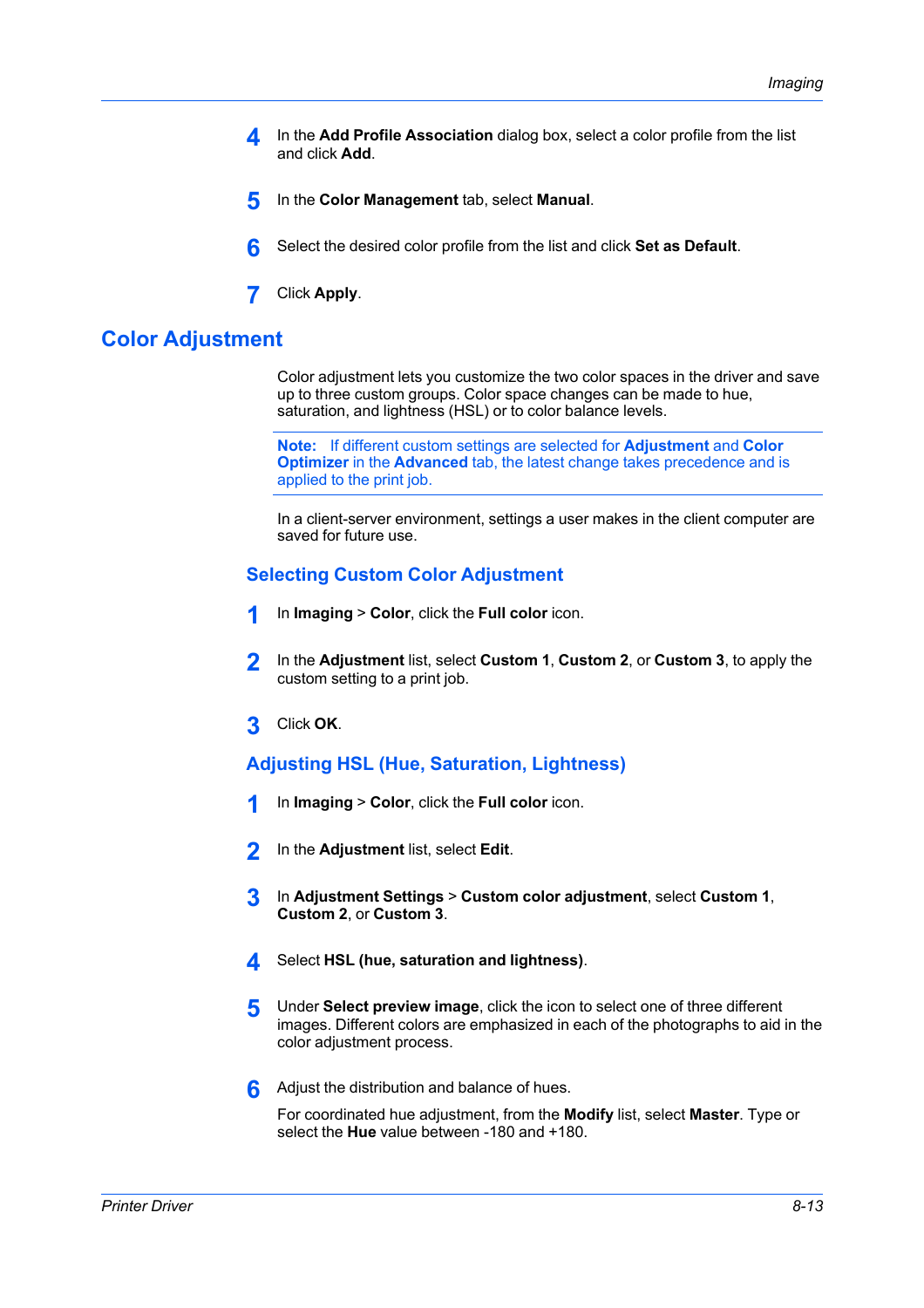For specific hue adjustment, from the **Modify** list, select **Red**, **Yellow**, **Green**, **Cyan**, **Blue**, or **Magenta**. Type or select the **Hue** value between -10 and +10.

- **7** Type or select the **Saturation**, **Lightness**, and **Contrast** values between -10 and +10.
- **8** You can click **Reset** to restore the default values.
- **9** Click **OK** to save the new HSL settings.

## <span id="page-81-0"></span>**[Adjusting Color Balance](#page-81-0)**

- **1** In **Imaging** <sup>&</sup>gt; **Color**, click the **Full color** icon.
- **2** In the **Adjustment** list, select **Edit**.
- **3** In **Adjustment Settings** <sup>&</sup>gt; **Custom color adjustment**, select **Custom 1**, **Custom 2**, or **Custom 3**.
- **4** Select **Color balance**.
- **5** Under **Select preview image**, click the icon to select one of three different images. Different colors are emphasized in each of the photographs to aid in the color adjustment process.
- **6** Under each color bar, type or select the relative values of each color between  $-10$  and  $+10$ .
- **7** You can click **Reset** to restore the default values.
- **8** Click **OK** to save the new Color balance settings.

# <span id="page-81-2"></span><span id="page-81-1"></span>**[Black and White Adjustment](#page-81-1)**

Black and white adjustment settings change the brightness and contrast of graphics. These settings are useful if graphic images are printing too light, too gray, or too dark. Text remains unaffected.

## **[Adjusting Black and White Settings](#page-81-2)**

- **1** For color models, in **Imaging** <sup>&</sup>gt; **Color**, click the **Black** icon.
- **2** For color and black and white models, in the **Adjustment** list, select **Custom**.

A preview image in the **Adjustment Settings** dialog box illustrates any brightness and contrast changes.

**3** Type or select the **Brightness** value to lighten or darken the graphic images of the print job.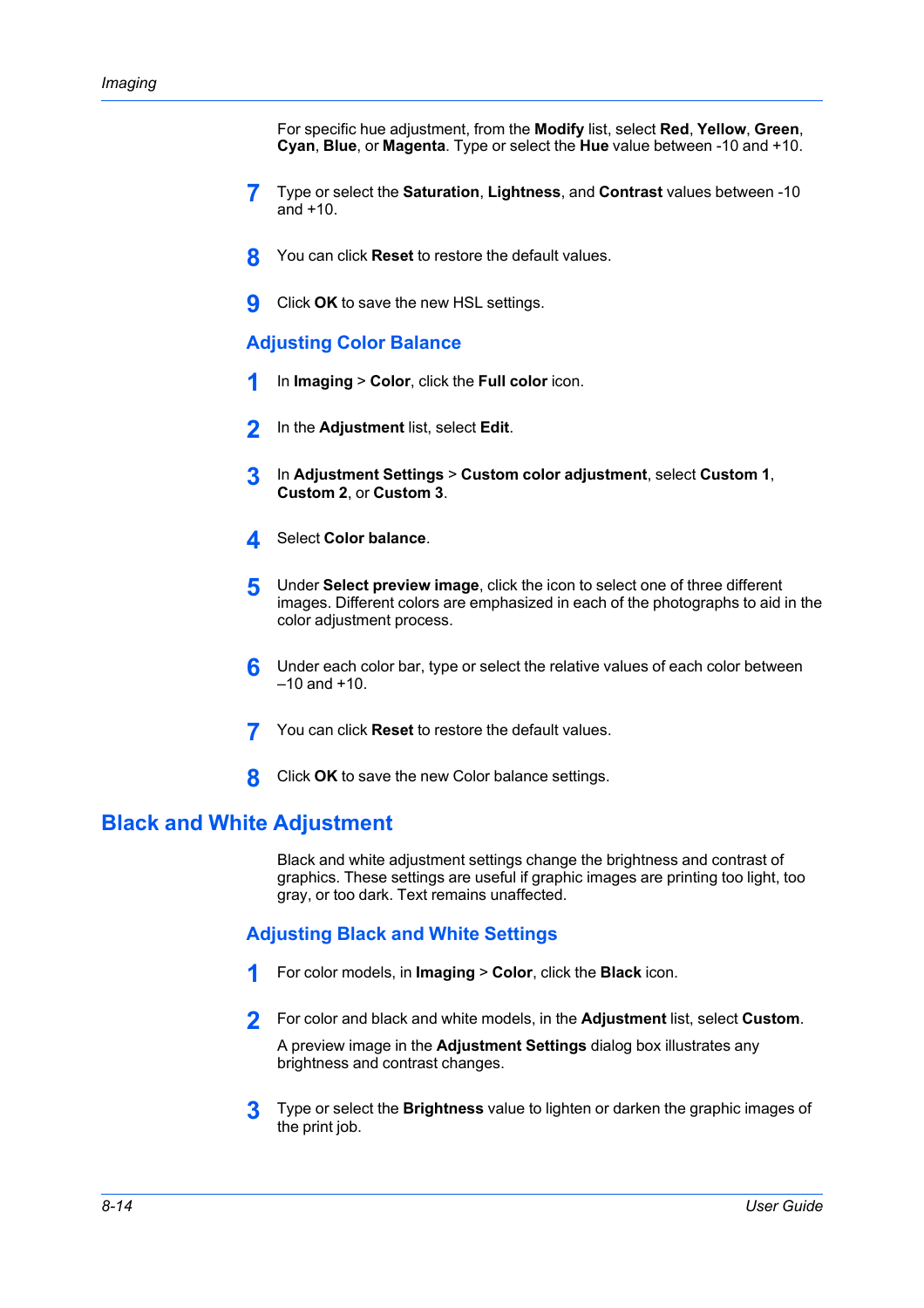The brightest setting is +100; the darkest is -100. Zero is the default mid-level setting. Adjusting brightness allows for the customization of graphic images if images are printing too light or too dark.

**4** Type or select the **Contrast** value to increase or decrease the proportion of light to dark in the graphic images of the print job.

A high contrast setting decreases the grayscale spectrum, making light grays lighter and dark grays darker. A low contrast setting increases the grayscale spectrum, making light grays darker and dark grays lighter.

The highest contrast setting is +100; the lowest is -100. Zero is the default midlevel setting. Adjusting contrast is useful if graphic images are printing too gray, or too black and white. Text remains unaffected.

**5** You can click **Reset** to restore the default values.

**6** Click **OK** to save the new black and white settings.

# <span id="page-82-0"></span>**[Color Conversion](#page-82-0)**

**Color conversion** lets you choose how to apply color processing to your print job depending on how color data is received from the application. This feature is available if **KPDL** is selected as the PDL.

In **Imaging** > **Color conversion**, select from the following options:

#### **Printer settings**

Select this option to use the settings currently on the device.

#### **Speed priority**

Select this option if the driver receives RGB data from the application.

#### **Quality priority**

Select this option if the driver receives full-color data from the application. In the **Job** tab, in the **Job Storage (e-MPS)** > **Type** list, if saving to **Custom Box**, it is only possible to print. It is not possible to copy external memory or change or send internal data.

# <span id="page-82-1"></span>**[Text and Graphics Effects](#page-82-1)**

Special settings are available for color or black and white printing. (Selections vary by printing system model.)

#### **Print text as black**

This option prints all color text as black. It produces faster printing of color print jobs by reducing the amount of data sent to the printer. In black and white printing, it increases the detail for light-colored text printed. For color models, this feature is available with all of the **Color** options.

#### **Print grays with black toner**

This option prints grayscale with black toner only. **Full color** must be selected as the **Color** option.

#### **Continuous tone**

Images are represented by a series of evenly graduated tones, as in a photograph. This option is available for color models and is selected by default when **Full color** is selected as the **Color** option.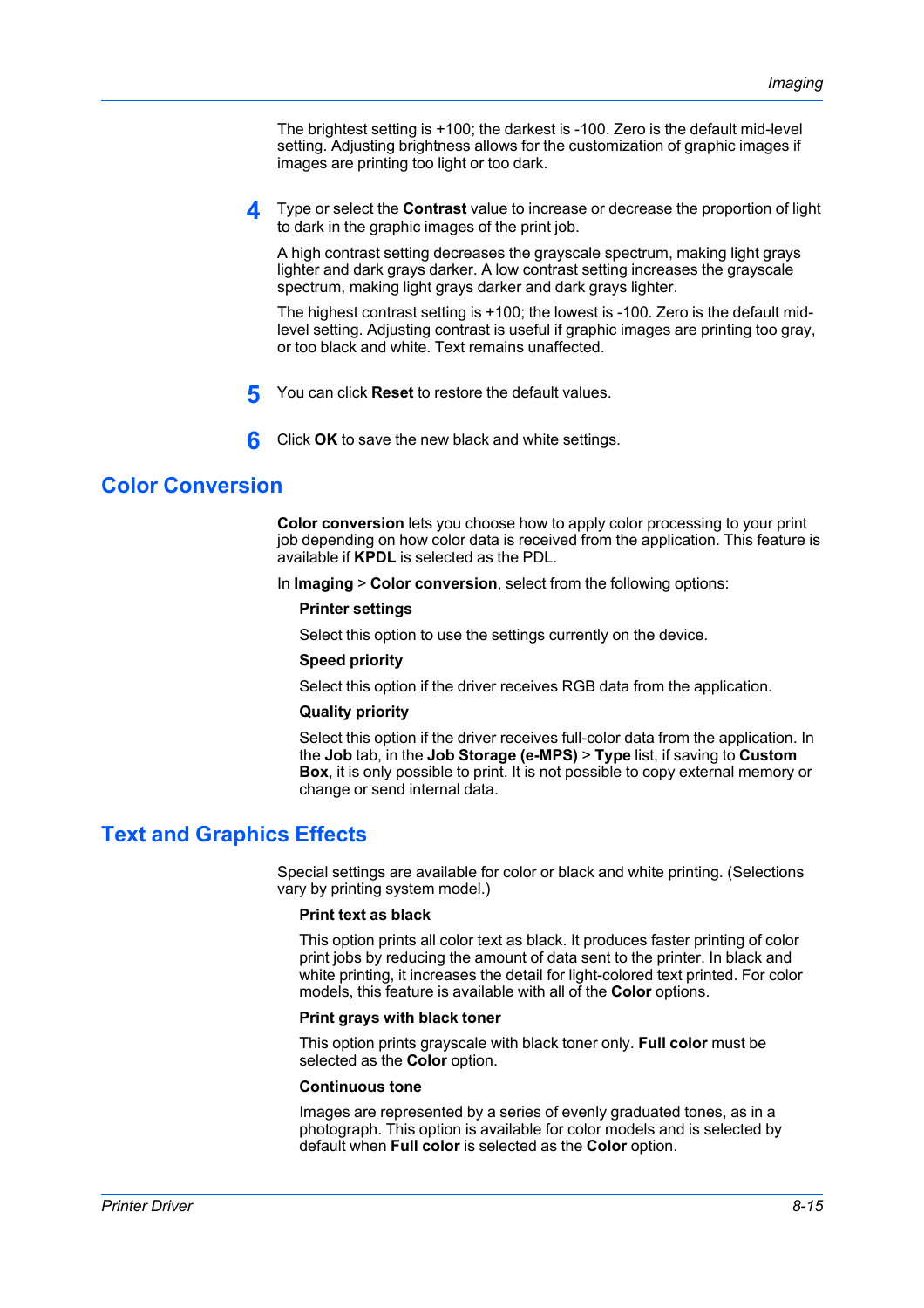## **Print graphics as black**

This option prints all color graphics with black, rather than grayscale. This feature is implemented for CAD applications. For color models, **Black** must be selected as the **Color** option.

## **Gray component replacement**

This option replaces the gray component of CMY with black.

#### **Composite overprint**

This option blends overlapping images into a composite image. This feature is available when **KPDL** is selected as the PDL.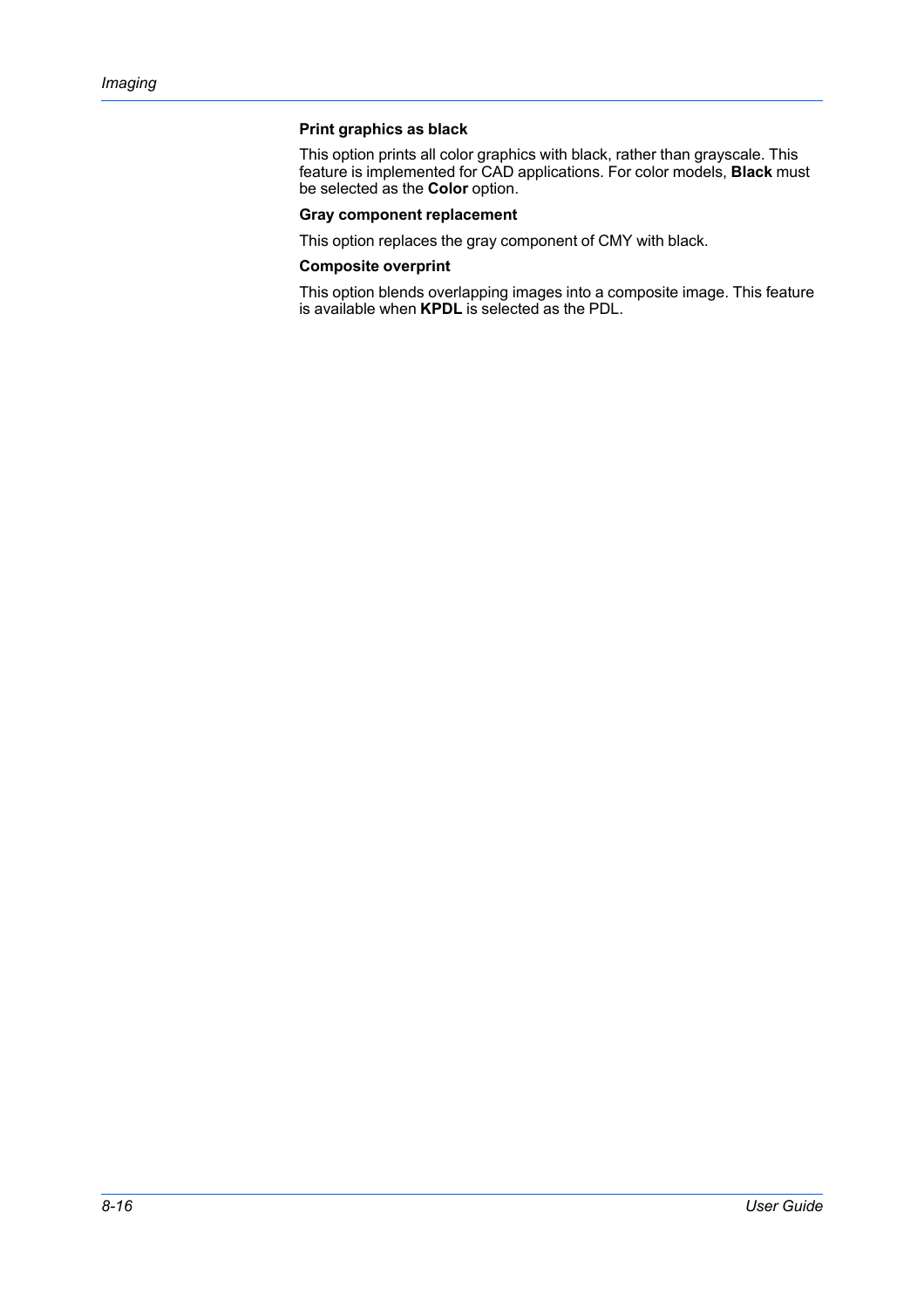# **9 Publishing**

In the **Publishing** tab, you can create covers and inserts for a print job, insert sheets between transparencies, and insert tab divider sheets. The features on this tab are available only when **PCL XL** or **KPDL** is selected as the PDL. (Selections vary by printing system model.)

To return to the original settings, click **Reset**. The **Reset** button is available when accessing the printer driver from the application's **Print** dialog box.

# <span id="page-84-1"></span><span id="page-84-0"></span>**[Cover Mode](#page-84-0)**

**Cover mode** lets you add cover pages for the front and back of your document. You can print on cover pages of a different weight or color than the main document. The source of the cover paper is specified by adjusting the **Media for cover** settings in the **Publishing** tab.

Duplex printing must be selected in the **Basic** tab or **Quick Print** tab in order to print using the **Front** / **Inside** or **Back** / **Outside** options.

Although **Cover mode**, **Page insert**, and **Index tab dividers** can be used simultaneously, they cannot be used with **Transparency interleaving**.

# **[Cover Mode Options](#page-84-1)**

| <b>Check Box Selection</b> | <b>Cover Insertion Type</b>          |
|----------------------------|--------------------------------------|
| Front                      | Inserts a blank front cover.         |
|                            | F                                    |
| Front                      | Prints on the outside surface of the |
| <b>Front Outside</b>       | front cover.                         |
|                            |                                      |



*— continued*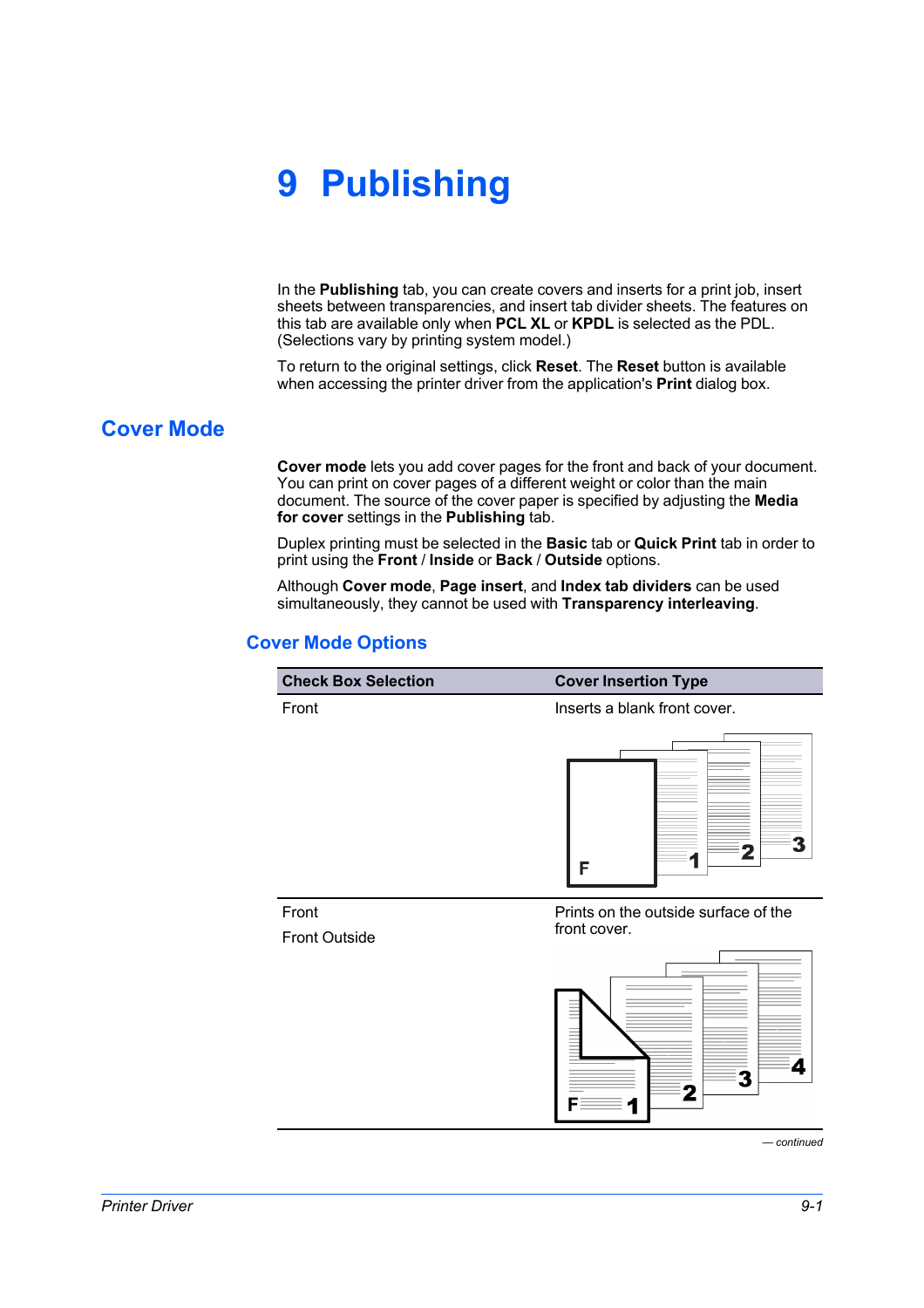

*— continued*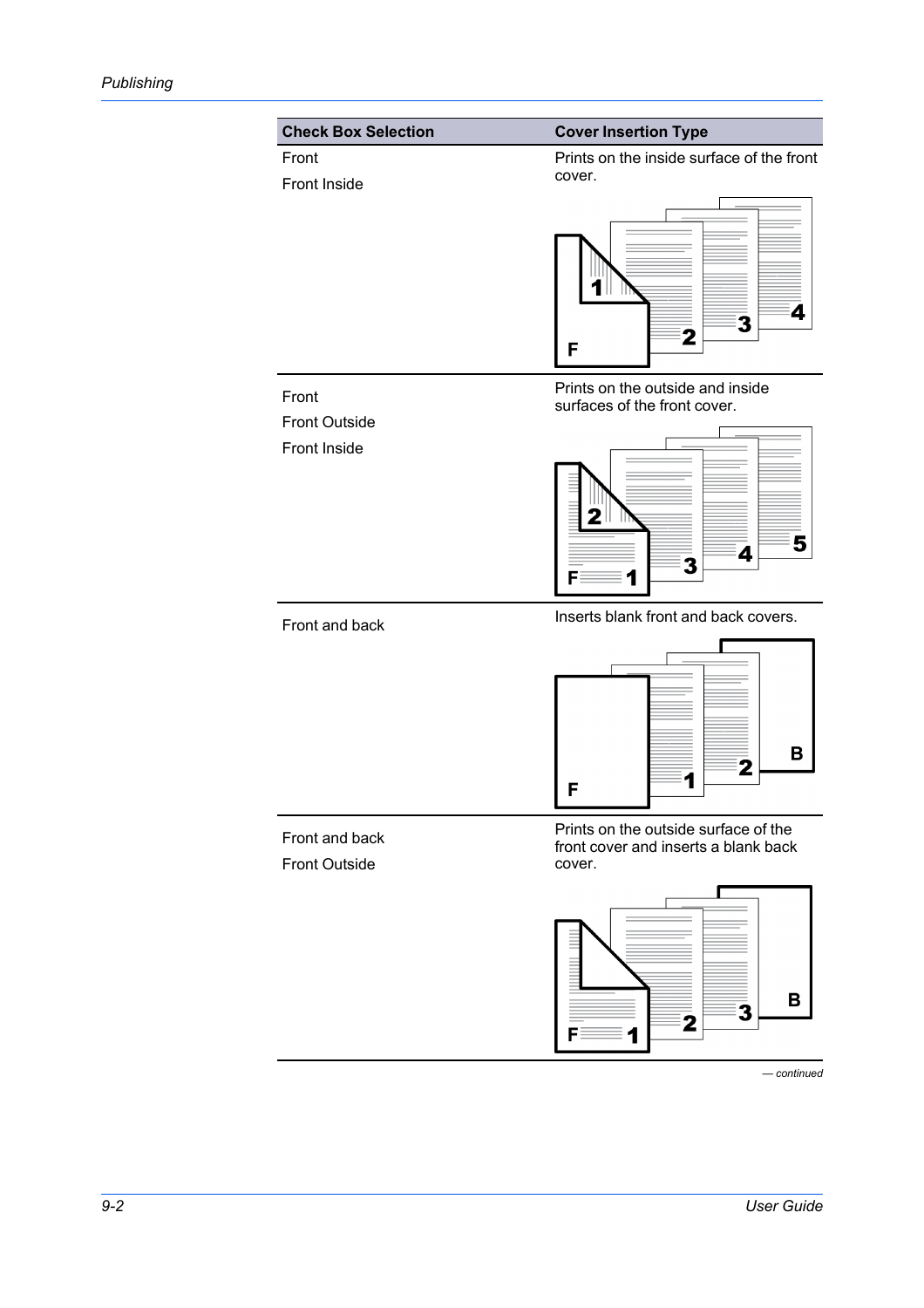

*— continued*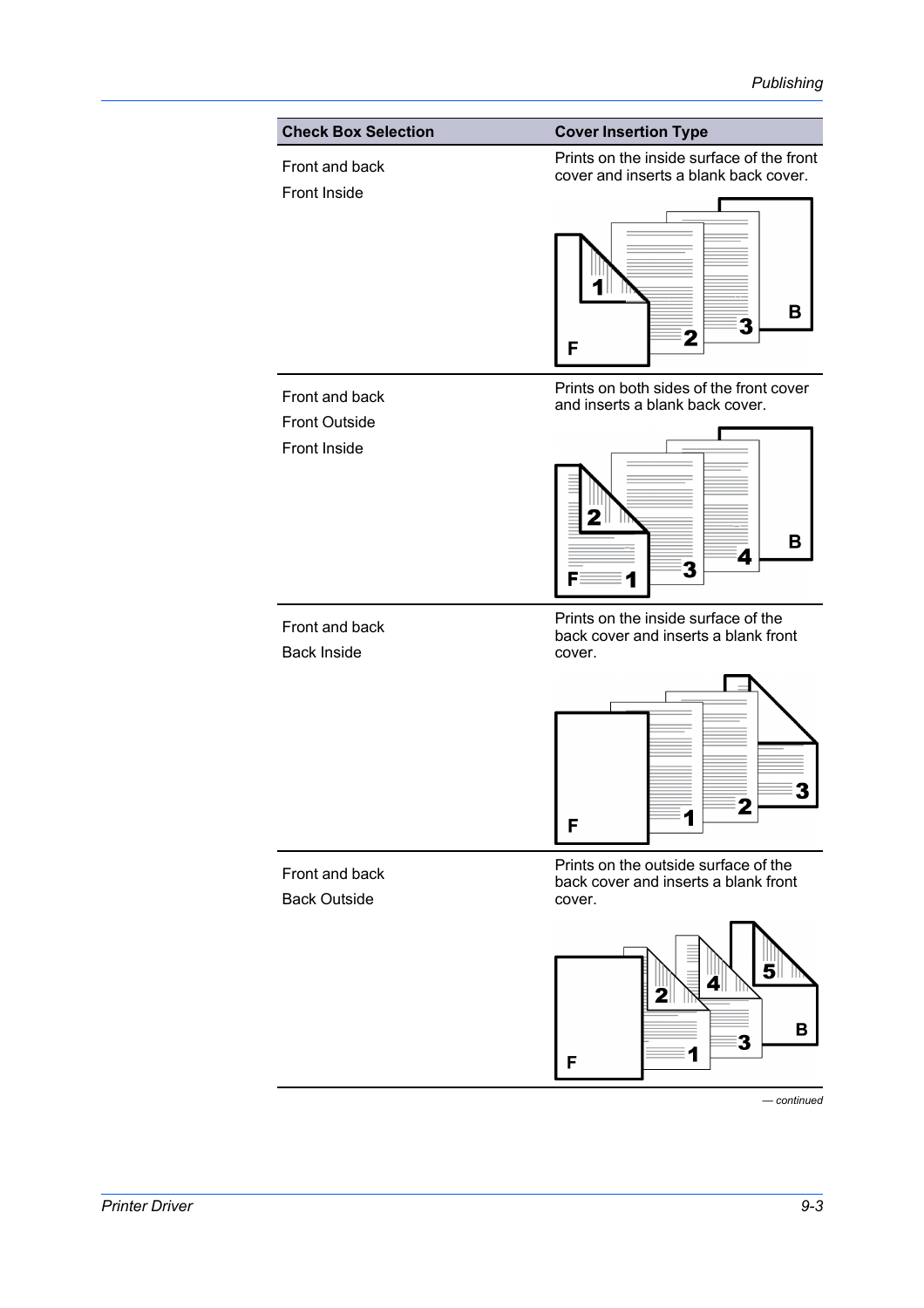

# <span id="page-87-0"></span>**[Printing Covers](#page-87-0)**

- **1** In the **Publishing** tab, click the **Cover mode** icon.
- **2** Select **Front** or **Front and back** to specify the type of covers.
- **3** Select from **Print onto** options if you want to print on the covers.
- **4** In the **Media for cover** list, select the media type or source cassette for the front and back covers. When you choose the media type, a source cassette matching that media type is automatically selected.
- **5** Click **OK** to return to the **Print** dialog box.
- **6** Click **OK** to start printing.

# <span id="page-87-1"></span>**[Transparency Interleaving](#page-87-1)**

**Transparency interleaving** inserts a backing sheet between printed transparencies. The backing sheet, also known as an interleaf, helps keep transparencies clean and prevents them from clinging together. This feature is only available when printing on transparencies supplied from the **MP tray**. You can print the same content on the backing pages as on the transparencies.

**Transparency interleaving** cannot be used together with **Cover mode**, **Page insert**, or **Index tab dividers**.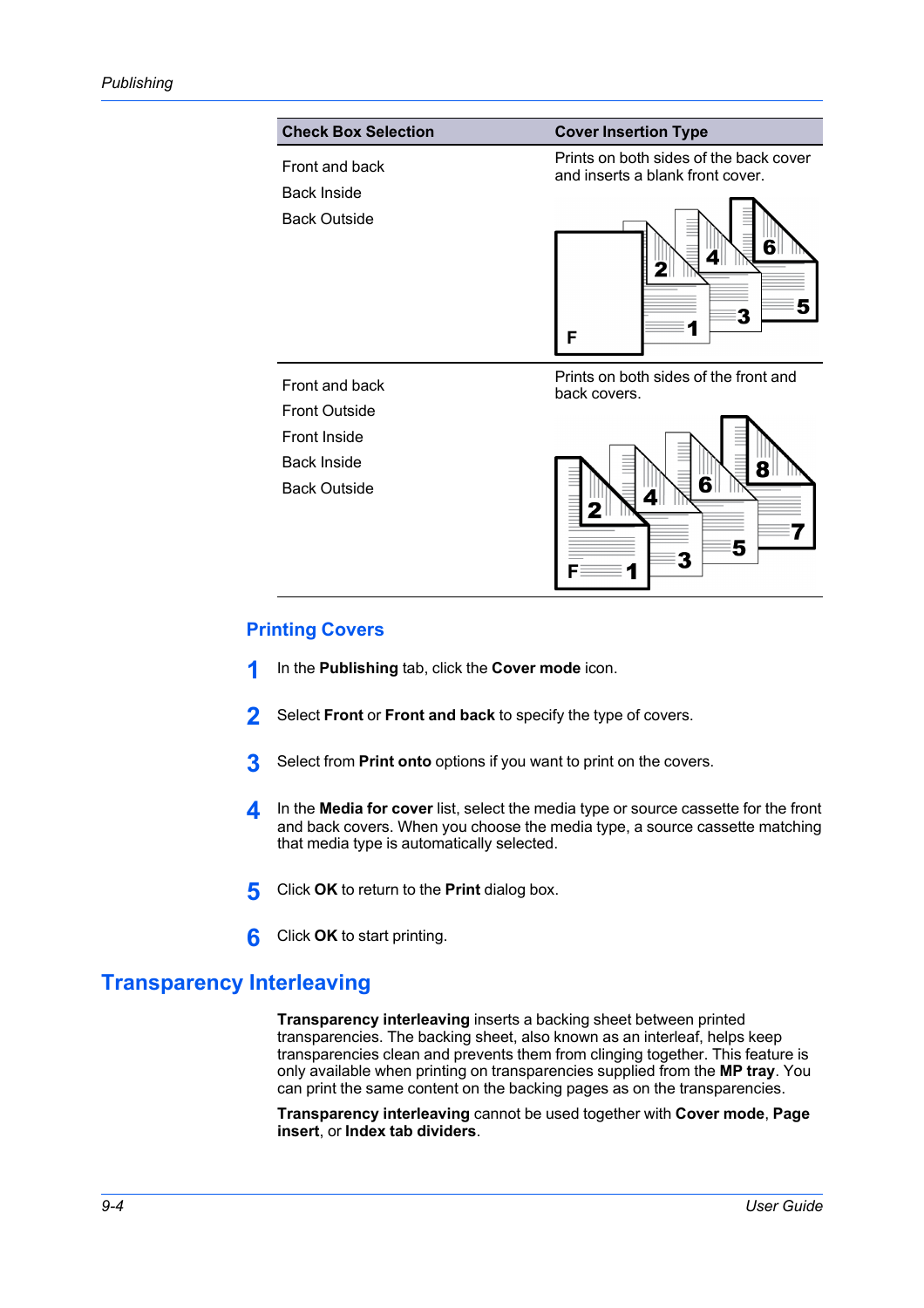# <span id="page-88-0"></span>**[Inserting Backing Sheets Between Transparencies](#page-88-0)**

- **1** In **Basic** <sup>&</sup>gt; **Media type**, select **Transparency**. If the **Source** and **Media type** lists have been combined (by a selection in **Device Settings** > **Compatibility**), **Media type** does not appear. Instead, in the **Source** list select **Auto (Transparency)**.
- **2** In the **Publishing** tab, click the **Transparency interleaving** icon.
- **3** To print the transparency content on the inserted pages also, select the **Print onto backing** check box.
- **4** In the **Media for backing** list, select the media type or source cassette. When you choose the media type, a source cassette matching that media type is automatically selected.
- **5** Click **OK** to return to the **Print** dialog box.
- **6** Click **OK** to start printing.

The printing system's operation panel prompts you to load transparencies into the **MP tray**, and if necessary, load backing paper into the selected cassette.

# <span id="page-88-1"></span>**[Page Insert](#page-88-1)**

A **Page insert** is a preprinted page or a page of a different paper type that is inserted at specified points in a print job. The inserted page can also be printed on during the print job. Both sides of the page insert can be printed on by using the duplex unit.

Duplex printing must be selected in the **Basic** tab or **Quick Print** tab in order to print using the **Back** option.

If this feature is used with **Publishing** > **Index tab dividers**, some options selected for **Index tab dividers** are automatically selected for **Page insert**. Similarly, **Page insert** selections appear in the **Tab Settings** dialog box.

Although **Cover mode**, **Page insert**, and **Index tab dividers** can be used simultaneously, they cannot be used with **Transparency interleaving**.

# <span id="page-88-2"></span>**[Page Insertion Options](#page-88-2)**

| Page insert | <b>Page Insertion Type</b> |
|-------------|----------------------------|
|             | Inserts a blank page.      |
|             |                            |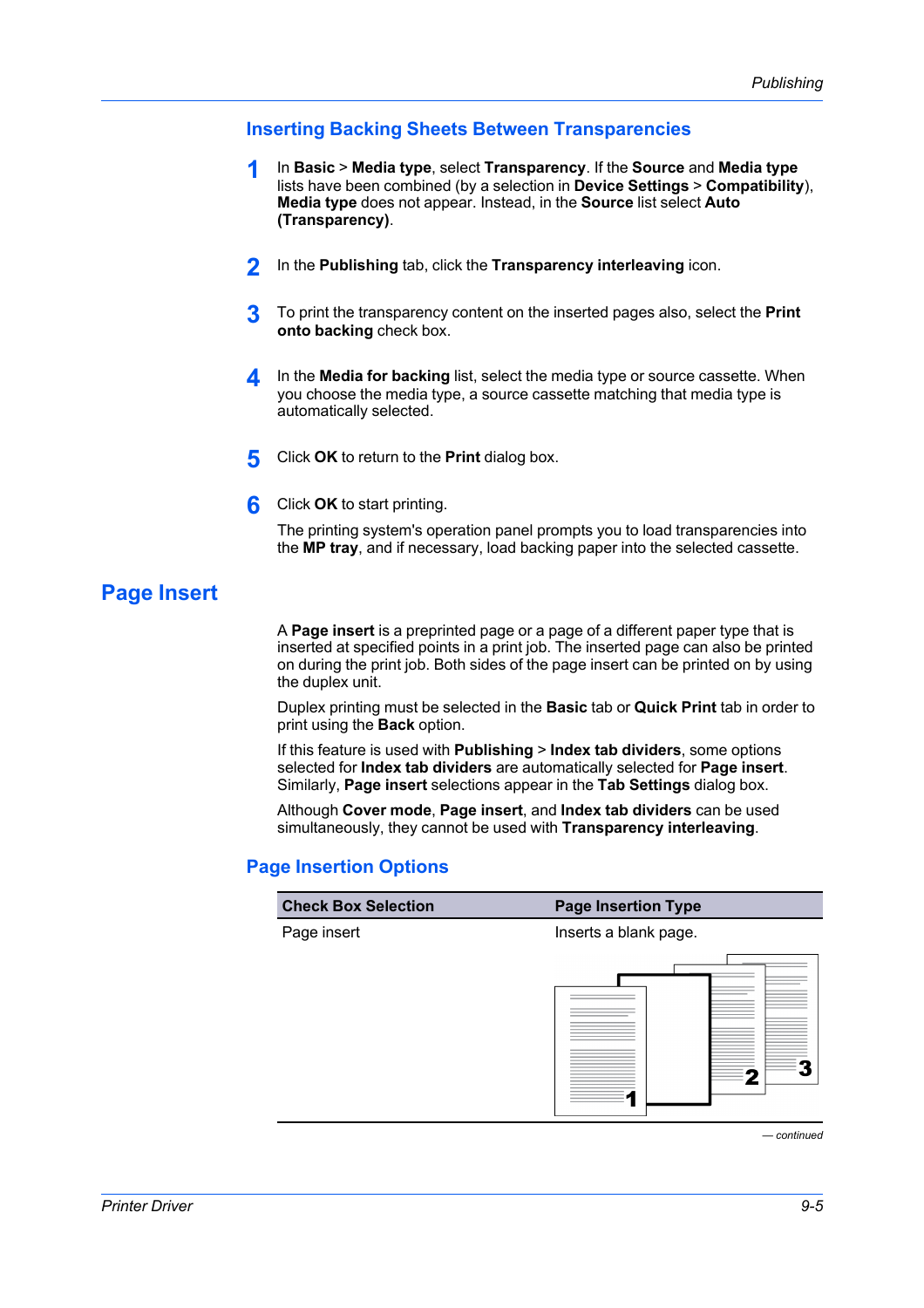

# <span id="page-89-0"></span>**[Printing Page Inserts](#page-89-0)**

- **1** In the **Publishing** tab, click the **Page insert** icon.
- **2** To print on both the front and back of the inserted page, select the **Front** and **Back** check boxes.
- **3** In **Insert before pages**, type the page number to insert. A page is inserted between the page number you typed and the page before it.
- **4** From the **Media for page** list, select the media type or source cassette. When you choose the media type, a source cassette matching that media type is automatically selected.
- **5** Click **OK** to return to the **Print** dialog box.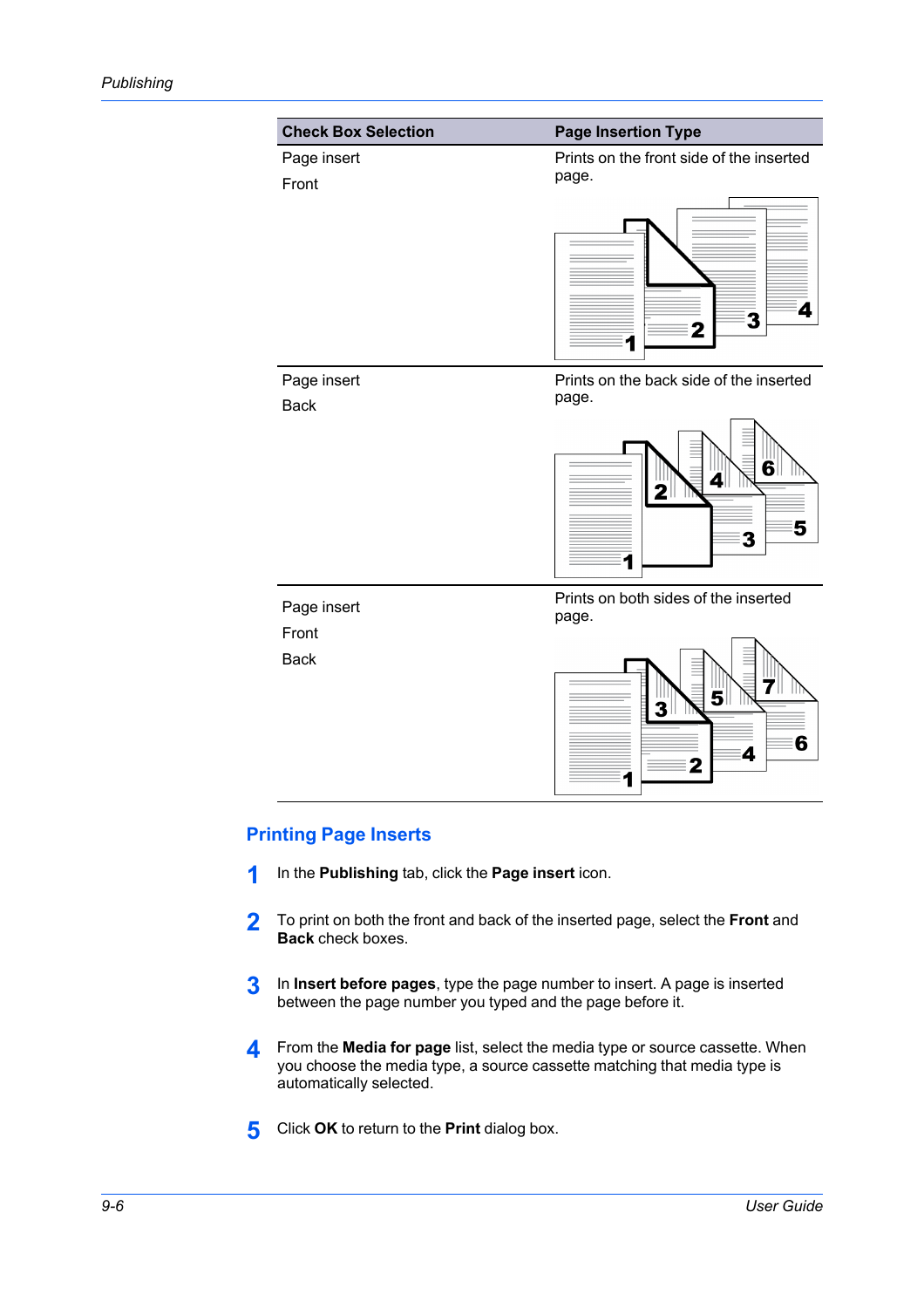**6** Click **OK** to start printing.

# <span id="page-90-0"></span>**[Index Tab Dividers](#page-90-0)**

**Index tab dividers** inserts tab divider sheets at specified points in a print job to divide sections of a printed document. You can also print on the tabs. You can use standard or custom tab divider sheets for A4 and Letter paper. Tab divider sheets must be supplied from the **MP tray** so that the tabs are on the edge opposite the feeding direction, and the printing surface is down. The first tab is on the left side relative to the feed direction. This feature is available for A3 models.

All tabs that are set up in the **Tab Settings** dialog box are applied to the current job.

Ensure that the paper is properly loaded by following the instructions outlined in the printing system's *Operation Guide*.

Some options selected for **Index tab dividers** are automatically selected for **Publishing** > **Page insert**. Similarly, **Page insert** selections appear in the **Tab Settings** dialog box.

Tab text can be printed on only one side of the tabs, even if the document pages are printed on both sides.

We recommend that you print a test job on plain paper. Use a short test document, and cut plain paper to the size of the tab divider sheets. The test job will help you determine the correct driver settings and placement into the **MP tray**.

The **Custom Media**, **Tab Settings**, and **Custom Tab** dialog boxes display the unit of measurement in inches or millimeters. You can change the **Units** setting in the **User Settings** dialog box, accessed from **Device Settings**.

# <span id="page-90-1"></span>**[Index Tab Dividers Options](#page-90-1)**

The following options are available for the **Index tab dividers** feature in the **Publishing** tab:

#### **Media**

From the list, select from available standard tab divider sheets for A4 or Letter. You can select **Custom** to open the **Custom Media** dialog box and create custom tab divider sheets.

#### **Settings**

Click to open the **Tab Settings** dialog box and select tab settings for the current print job.

#### **Custom Media dialog box**

You can create a custom size with your chosen dimensions for non-standard size tab divider sheets. Tab size is adjusted depending on the number of tabs and the selected distances before, between, and after the tabs. The total distance must not exceed the long edge width.

#### **Number of tabs**

Select how many tabs to include for the custom media, between 1 and 15.

#### **Print size**

Select **A4** or **Letter**.

#### **Before first tab**

Type or select the distance between the edge of the paper and the first tab.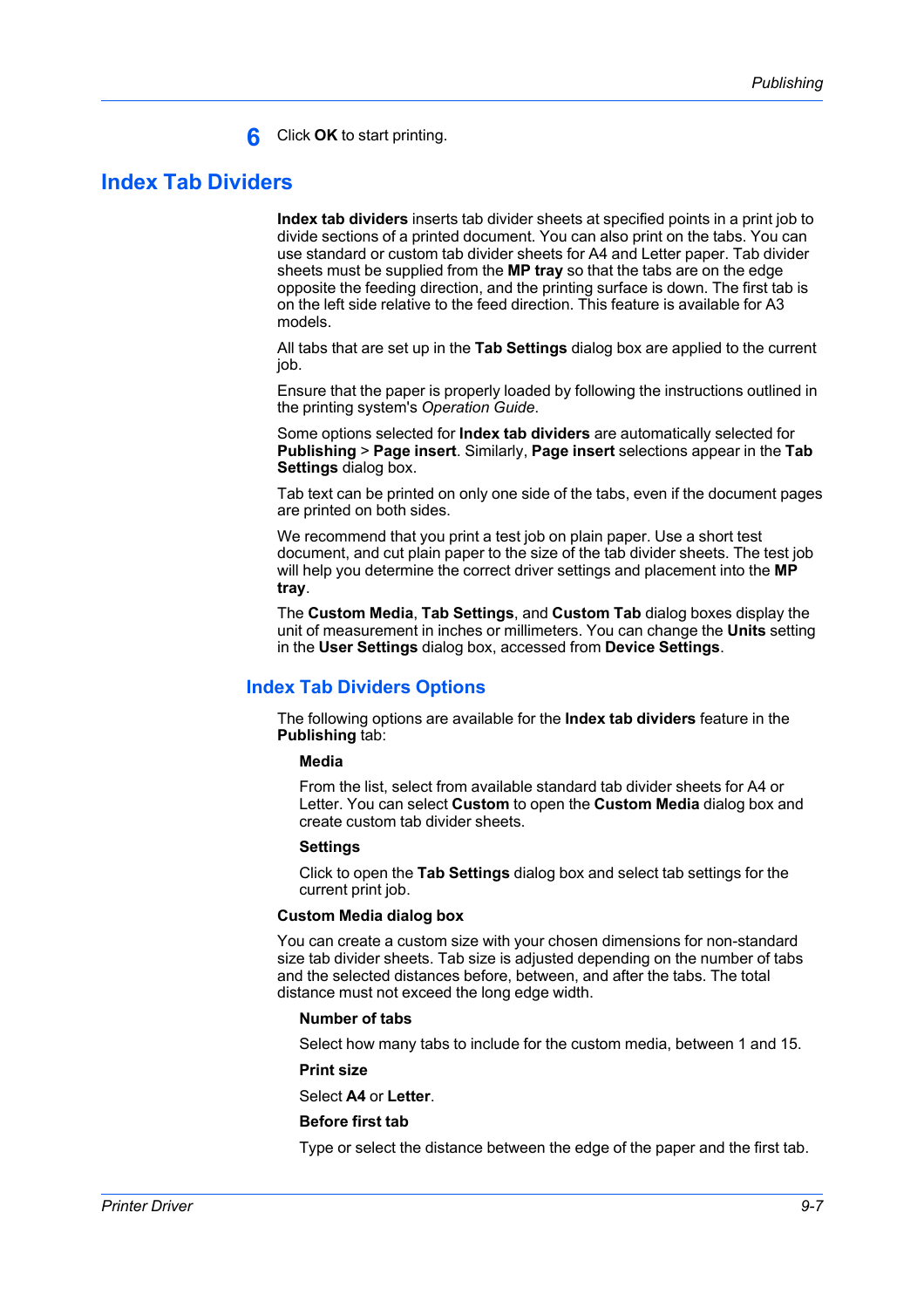#### **Between tabs**

Type or select the distance between each of the tabs. For tabs that overlap each other, select a negative value.

#### **After last tab**

Type or select the distance between the edge of the paper and the last tab.

#### **Extension**

Type or select the distance the tab extends from the edge of the paper.

#### **Tab Settings dialog box**

Once the media is selected, you must select tab settings for the current print job. A maximum of 50 tab printing settings and a maximum of 50 page insert settings can be set. Selections apply to all tab divider sheets in the print job.

Tab patterns are repeated when the last tab position has been used. For example, with 20 tabs selected for 5-tab media, 5 tabs are inserted 4 times in a repeated pattern.

**Note:** If **Use index tab dividers** is selected, you cannot select the same **Print onto** setting in **Page insert**. If **Use index tab dividers** is not selected, because the **Print onto** setting is the same as that in **Page insert**, a different setting from **Page insert** cannot be selected.

#### **Current tab settings**

Displays the tab settings for the current print job.

#### **New**

Click the button to add a new tab to the **Current tab settings** list. Then select settings for the new tab.

#### **Delete**

You can remove a tab by selecting it in the list and clicking **Delete**.

#### **Customize**

Click the button to open the **Custom Tab** dialog box and select custom tab settings such as font, color, and text alignment. The **Customize** button is available when **Use index tab dividers** is selected and **Shift image** is cleared.

#### **Insert before page**

Type the page number to insert. A tab divider sheet is inserted between the page number you typed and the page before it. If **1** is selected, the tab divider sheet is inserted before page 1. If **Use index tab dividers** is not selected, the **Page insert** feature is selected automatically with this page number in **Insert before pages**.

If a number is entered twice, an error occurs (red text box). Delete the duplicate entry under **Current tab settings**.

#### **Print onto**

Select options for printing document data on the inserted pages. Select **Front** to print the next page of document data on the tab divider sheet. Select **None** if you do not want to print document data on the tab divider sheets. With either selection, tab text is printed on the tabs, if selected.

#### **Use index tab dividers**

Select the check box to use the option selected in the **Media** list in the **Publishing** tab. When the check box is clear, **Index tab dividers** is the same as **Publishing** > **Page insert**.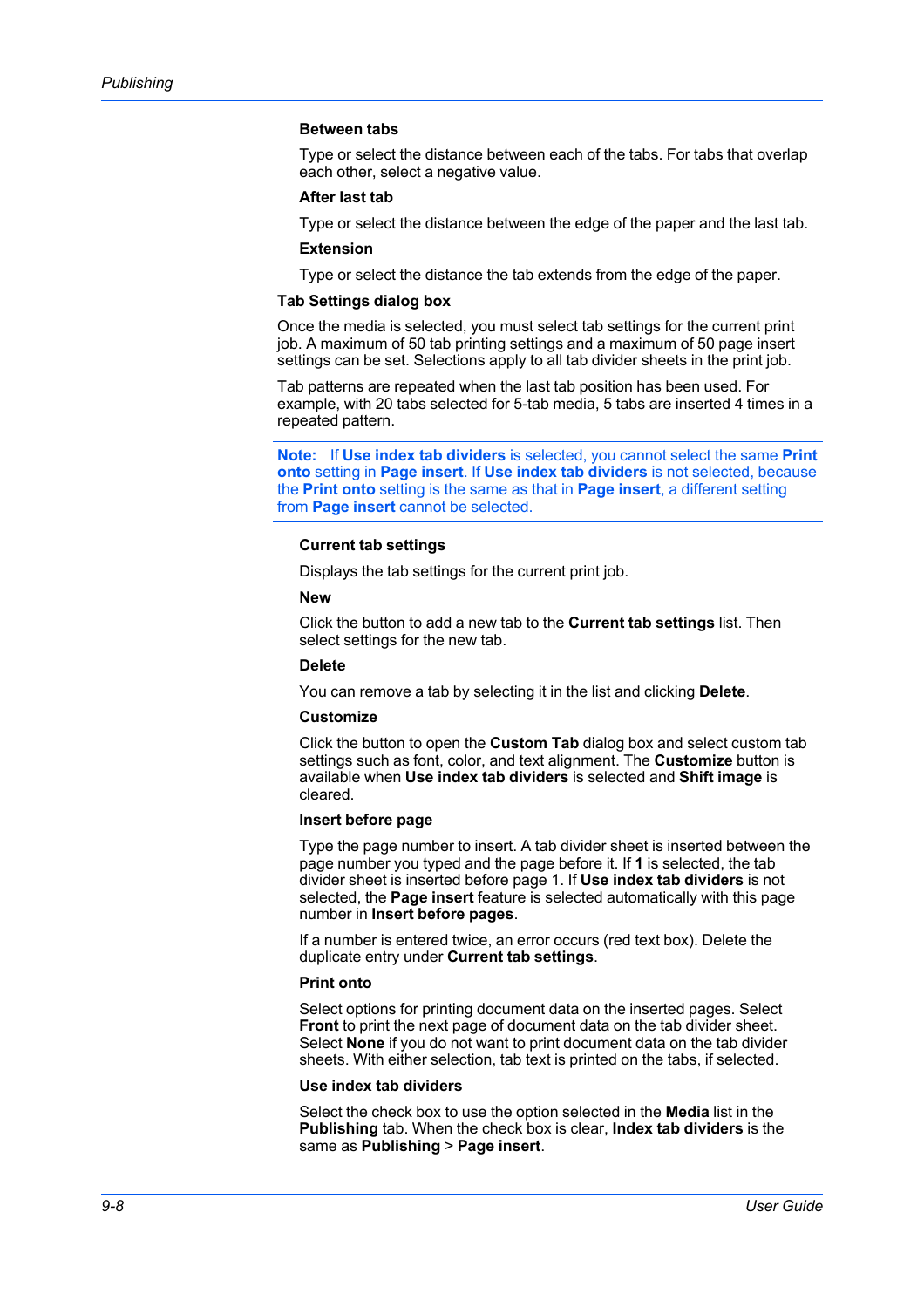#### **Shift image**

With **Use index tab dividers** selected, select **Shift image** for applications and templates that include tabs in the document. Page content and tab text are moved so that the tab text is printed on the tabs. Type or select the shift distance to a maximum of 30 mm (1.2 inches).

When using this feature, type the tab text in the application or template, not in the **Tab Settings** dialog box.

#### **Position**

Select the tab position for each tab. **Auto** sets the tab positions automatically, or you can select the position from the list. Available options depend on the selected standard media or the **Number of tabs** selection in the **Custom Media** dialog box. Tab divider sheets must be loaded to match the position settings.

#### **Tab text (3 lines max)**

Type a maximum of three lines of text for each tab, to a maximum of 260 characters on each line.

#### **Custom Tab dialog box**

You can select the font, style, color, size, orientation, tab alignment, text alignment, and line spacing for the tab text. Selections apply to all tab divider sheets in the print job.

**Color** options vary by model. For color models, select from default or custom colors. For black and white models, or with **Black** selected in the **Quick Print**, **Basic**, or **Imaging** tabs, select **Black** or select shades of gray from the list.

**Orientation** options are different from the orientation options in the **Quick Print** and **Basic** tabs. For custom tabs, the following orientation options are available:

#### **Normal**

Viewing the sheets with tabs at the top, text is horizontal and right side up.

#### **Flipped**

Viewing the sheets with tabs at the top, text is horizontal and upside down.

#### **Horizontal**

Viewing the sheets with tabs on the right side, text is horizontal.

#### **Vertical**

Viewing the sheets with tabs on the right side, text is vertical.

**Tab alignment** options are similar to Microsoft Word vertical alignment:

#### **Top**

Tab text is aligned at the top edge of the tab extension.

#### **Middle**

Tab text is aligned at the center of the tab extension.

#### **Bottom**

Tab text is aligned at the bottom edge of the tab extension.

When selecting **Text alignment** and **Line spacing** options, view the paper with tabs on the right side, as in the dialog box illustration.

## <span id="page-92-0"></span>**[Inserting Index Tab Dividers](#page-92-0)**

**1** Load tab divider sheets into the **MP tray** with the long edge facing the direction of the paper feed. The tabs will then be facing outward. Place the sheets with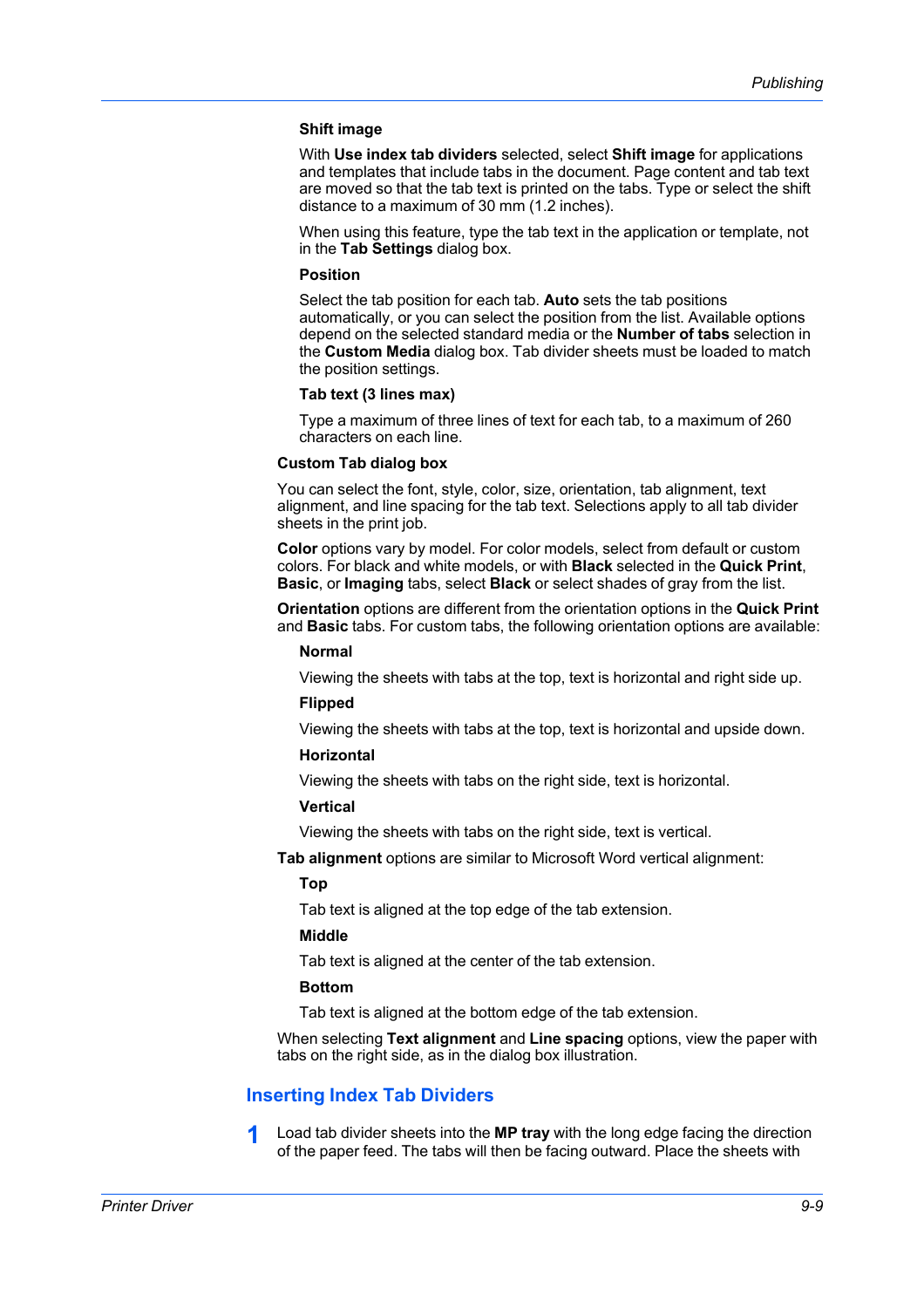the printing surface down. The first tab is on the left side relative to the feed direction.

- **2** In the **Publishing** tab, click the **Index tab dividers** icon.
- **3** In the **Media** list, select a standard media option, or select **Custom** to create custom media.
- **4** If **Custom** was selected in step 3, create the desired custom media in the **Custom Media** dialog box, and click **OK**.
- **5** Click **Settings**.
- **6** In the **Tab Settings** dialog box, click **New**, and type the page number to insert. A tab divider sheet is inserted between the page number you typed and the page before it.
- **7** Select your desired settings for **Print onto** and **Position**, and type the tab text.
- **8** If **Use index tab dividers** is selected and **Shift image** is cleared, you can click **Customize** and select custom settings for the tab text. Click **OK**.

For applications and templates that include tabs in the document, select **Shift image**, and select the shift distance.

- **9** Repeat steps 6-8 to include multiple tab divider sheets in the print job, and then click **OK**.
- **10** If you want to use the current tab settings again, click **Save as** at the bottom of the **Printing Preferences** dialog box and save the settings as a profile.
- **11** Click **OK** to return to the **Print** dialog box.
- **12** Click **OK** to start printing.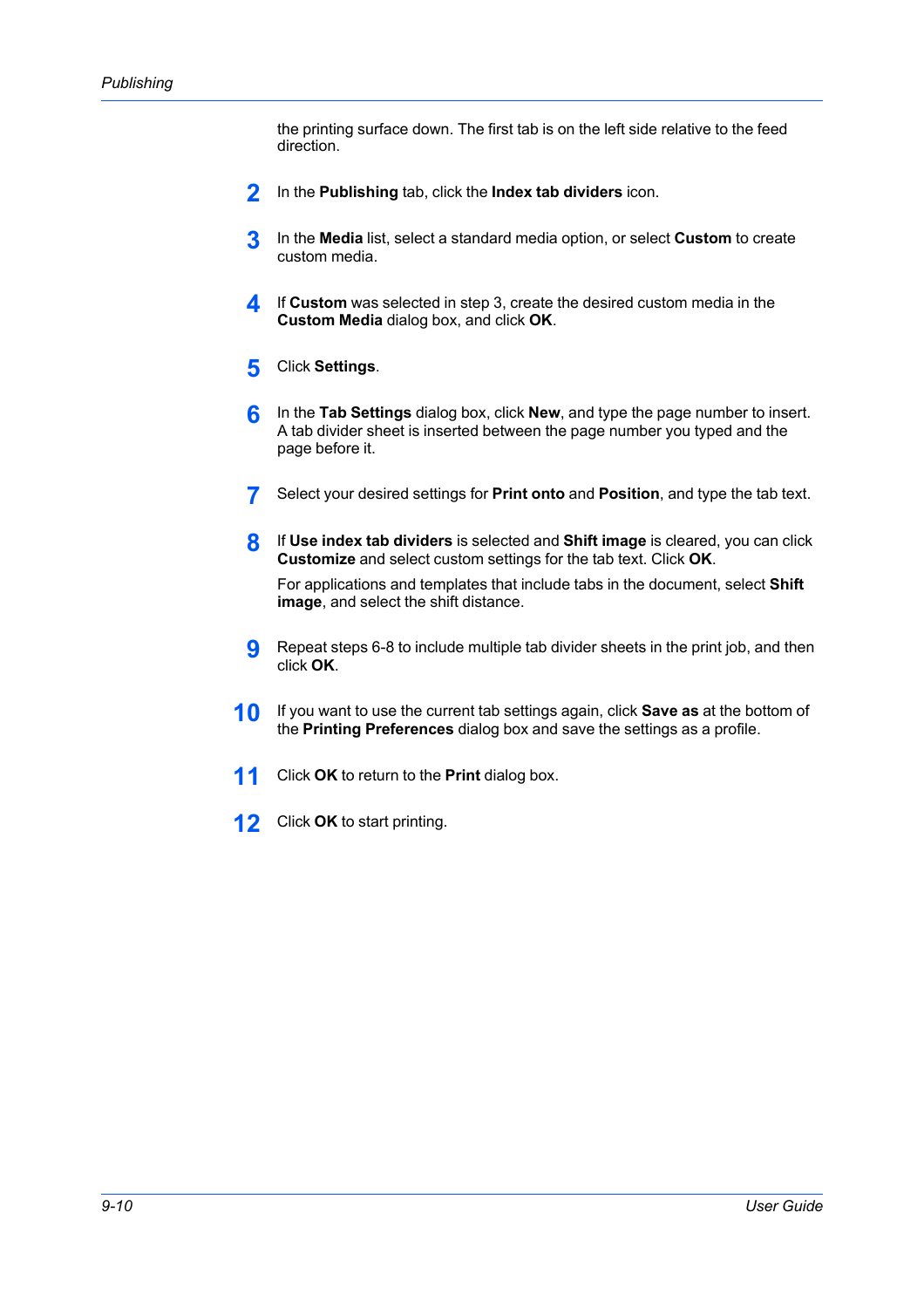# **10 Job**

In the **Job** tab, you can store print jobs in the memory installed in the printing system. You can also select a **Job name** to use with Job storage features. You can use this tab to set or change the default settings that apply when you print a document from a Microsoft Windows application. (Selections vary by printing system model.)

To return to the original settings, click **Reset**. The **Reset** button is available when accessing the printer driver from the application's **Print** dialog box.

# <span id="page-94-0"></span>**[Job Storage \(e-MPS\)](#page-94-0)**

**Job storage (e-MPS)** offers a set of options for saving print jobs in printing system memory, so that you can print or reprint them later. Print jobs can easily be reprinted later using the printing system's operation panel, and printing of sensitive documents can be restricted to approved users. (Selections vary by printing system model.)

For some models, a portion of the printing system's memory can be designated as a RAM disk for storing print job data temporarily, or you can install a storage device for larger capacity and permanent storage.

E-MPS is a multitier solution that provides advanced print management, directly from the desktop. By storing a job in the printing system, you can print it from the operation panel without sending it again from the computer.

To use the **Job storage (e-MPS)** features, you can set a **User name** in the **User Settings** dialog box, available in **Device Settings**. If you do not set a user name, the Windows login user name is the default.

# <span id="page-94-2"></span><span id="page-94-1"></span>**[Custom Box](#page-94-1)**

With **Custom Box**, you can store print jobs until they are printed from the printing system's operation panel. You can print one or more jobs from the storage device.

Print jobs can be deleted after printing or saved on the storage device for 1-31 days.

Custom boxes must be set up for each user at the printing system's home page, and in the **Hard Disk Settings** or **SSD Settings** dialog box, accessed from **Device Settings**. The maximum number of custom boxes is 1000.

# **[Storing a Job in a Custom Box](#page-94-2)**

- **1** In the **Job** tab, click the **Job storage (e-MPS)** icon.
- **2** In the **Type** list, select **Custom box**.
- **3** Click **Settings**.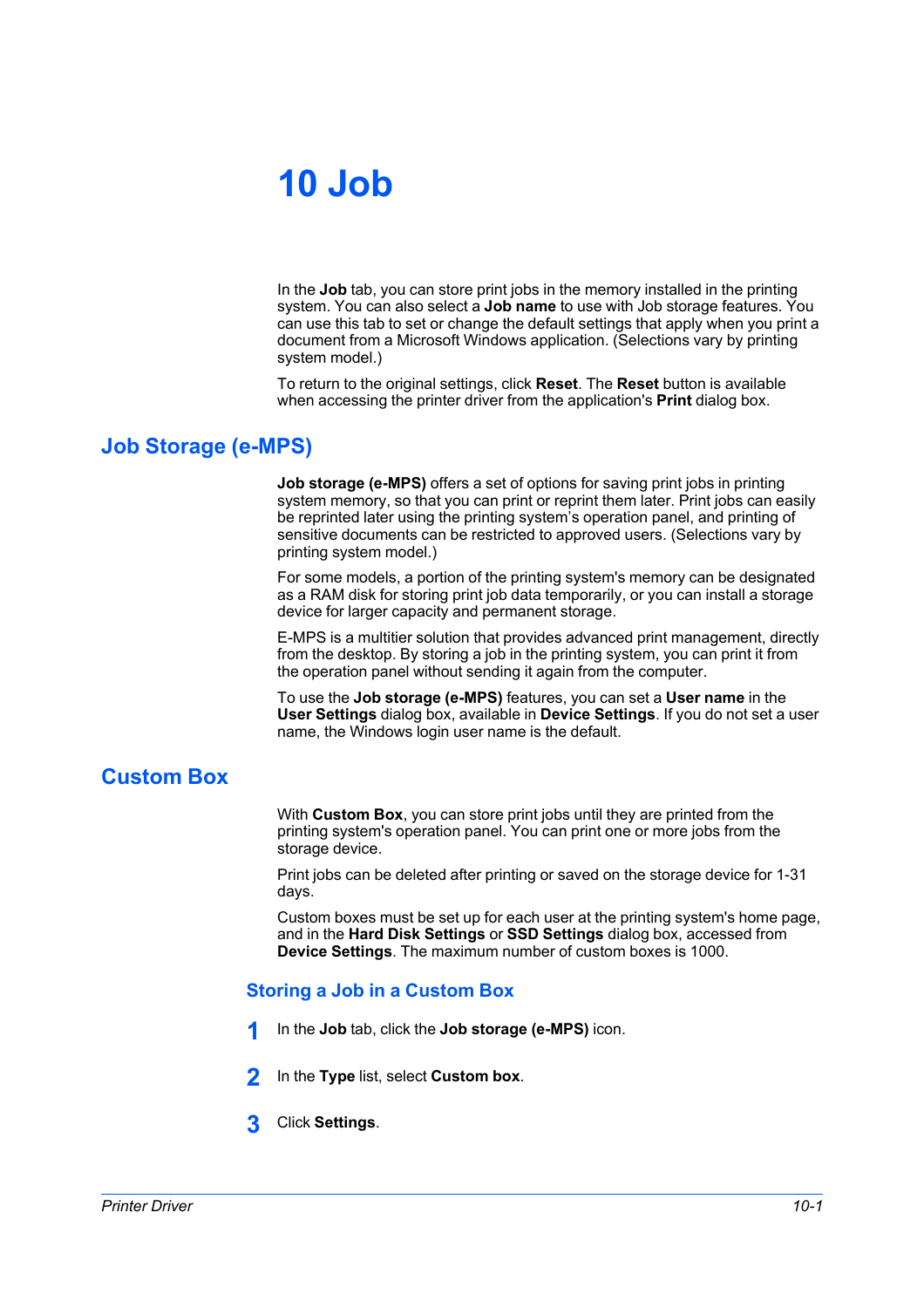**4** Select a **Custom Box Settings** option:

Select **Use specific box number**, and type the box number and password.

Select **Prompt for box number**, and click **OK**. When starting to print, the **Custom Box** dialog box appears. Type a box number from the **Defined custom boxes** list. If a password was set, type the password.

Select **Display box number list**, and click **OK**. When starting to print, the **Custom Box** dialog box appears. Select a box from the list. If a password was set, type the password. This can be selected if **Shared box** is selected in the **Hard Disk Settings** or **SSD Settings** dialog box. (For some models, **Shared box** is selected by default.)

Select **Verify box number for each login user**, and click **OK**. When starting to print, the **Custom Box** dialog box appears. Type a box number. To include a password, select **Require password** and type the password. This can be selected when **Shared box** is selected in the **Hard Disk Settings** or **SSD Settings** dialog box. (For some models, **Shared box** is selected by default.)

- **5** Click **OK** to return to the **Print** dialog box.
- **6** Click **OK** to start printing.

With **Verify box number for each login user** selected, the driver searches for a login user name from the custom box list to serve as the custom box name:

If a match is found, the custom box is used for the print job.

If a match is not found, the driver checks for administrator or user permissions. With administrator permissions, you are prompted to type a box number and optional password for the print job. The driver searches for a Windows login user name and adds this name with the box number and password to the custom box list in the driver. With user permissions, the print job is canceled. You are then prompted to contact an administrator to establish printing permissions.

# <span id="page-95-0"></span>**[Quick Copy](#page-95-0)**

**Quick copy** is a **Job storage (e-MPS)** option that prints all copies of a print job and stores the job temporarily on the storage device for reprinting later. This feature is available when a storage device is installed and selected in **Device Settings**.

**Quick copy** is useful for printing the job again later in the day when you need additional copies at short notice. You can set the number of additional copies and print the job from the printing system's operation panel without sending the job again from the computer.

The number of **Quick copy** or **Proof and hold** jobs that can be stored is set at the printing system's operation panel, to a maximum of 50 jobs. When the designated number of jobs is reached, older jobs are replaced by new jobs. All **Quick copy** jobs are stored on the storage device after printing. Jobs are deleted when the printing system is turned off. For some models, jobs are deleted when the job retention date has passed. You can manually delete a job at the operation panel.

**Warning:** A print job replaces a job on the storage device having the same **User name** and **Job name**. To prevent this, select **Use job name + date and time** under **Overwrite job name**.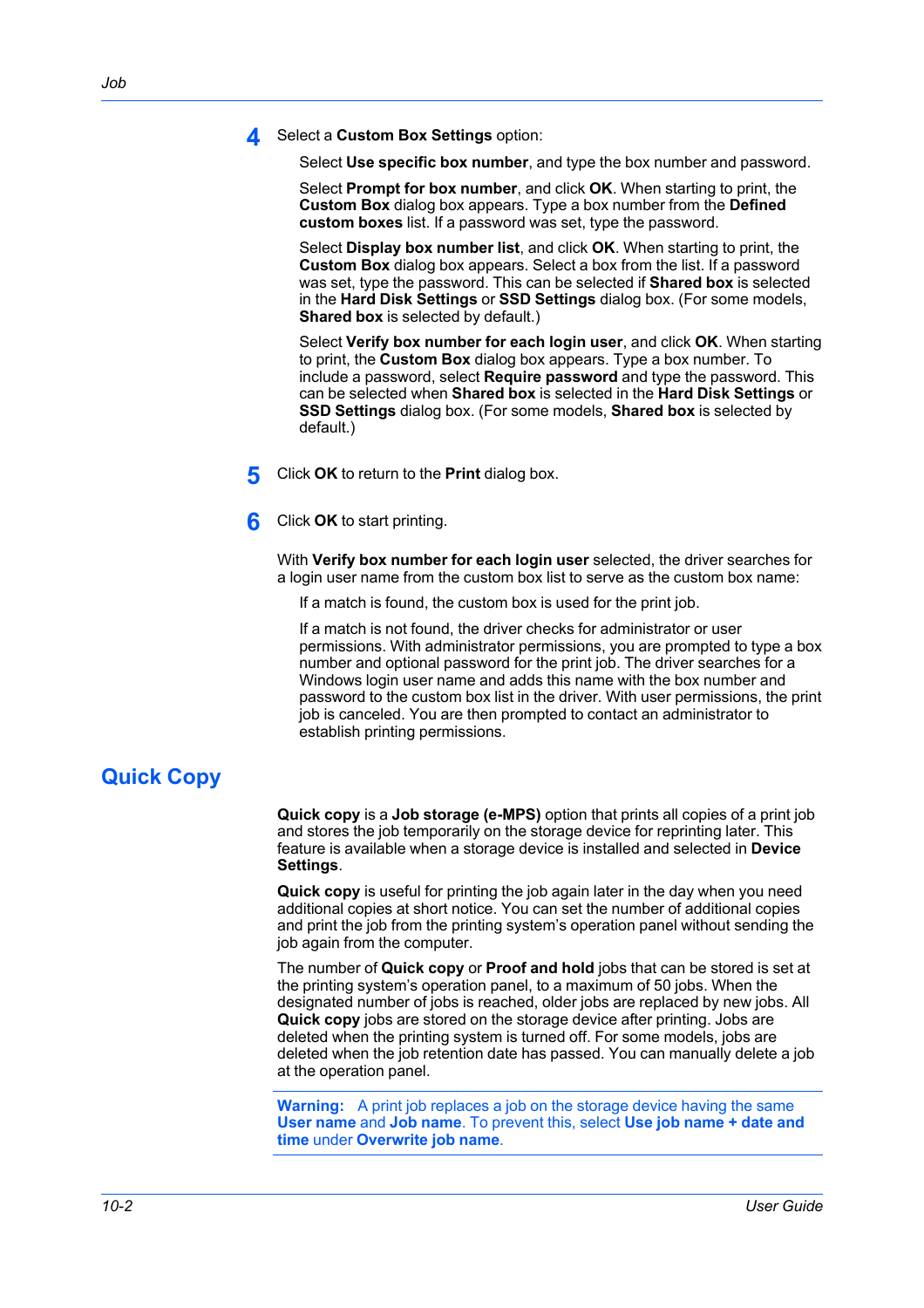## <span id="page-96-0"></span>**[Printing a Quick Copy Job](#page-96-0)**

- **1** In the **Job** tab, click the **Job storage (e-MPS)** icon.
- **2** In the **Type** list, select **Quick copy**.
- **3** Click **OK** to return to the **Print** dialog box.
- **4** Click **OK** to start printing.

# <span id="page-96-1"></span>**[Proof and Hold](#page-96-1)**

**Proof and hold** is a **Job storage (e-MPS)** option that prints one copy of a print job so that you can proof it before printing the remaining copies. This feature is available when a storage device is installed, or for some models when a RAM disk is set up in the printing system and selected in **Device Settings**.

After the proof copy is printed and checked, remaining copies can be printed from the printing system's operation panel without sending the job again from the computer. If desired, you can change the number of copies printed.

**Note: Proof and hold** is unavailable for some applications such as Microsoft Excel.

The number of **Proof and hold** or **Quick copy** jobs that can be stored is set at the printing system's operation panel, to a maximum of 50 jobs. When the designated number of jobs is reached, older jobs are replaced by new jobs. All **Proof and hold** jobs are stored on the storage device after printing. Jobs are deleted when the printing system is turned off. For some models, jobs are deleted when the job retention date has passed. You can manually delete a job at the operation panel.

**Warning:** A print job replaces a job on the storage device having the same **User name** and **Job name**. To prevent this, select **Use job name + date and time** under **Overwrite job name**.

## <span id="page-96-2"></span>**[Printing a Proof and Hold Job](#page-96-2)**

- **1** In the **Basic** tab, select the number of copies to be printed.
- **2** In the **Job** tab, click the **Job storage (e-MPS)** icon.
- **3** In the **Type** list, select **Proof and hold**.
- **4** Click **OK** to return to the **Print** dialog box.
- **5** Click **OK** to start printing.

# <span id="page-96-3"></span>**[Private Print](#page-96-3)**

**Private print** is a **Job storage (e-MPS)** option that saves jobs on the storage device or, for some models, in RAM disk memory, for printing until a four-digit access code is entered. When the storage device reaches maximum capacity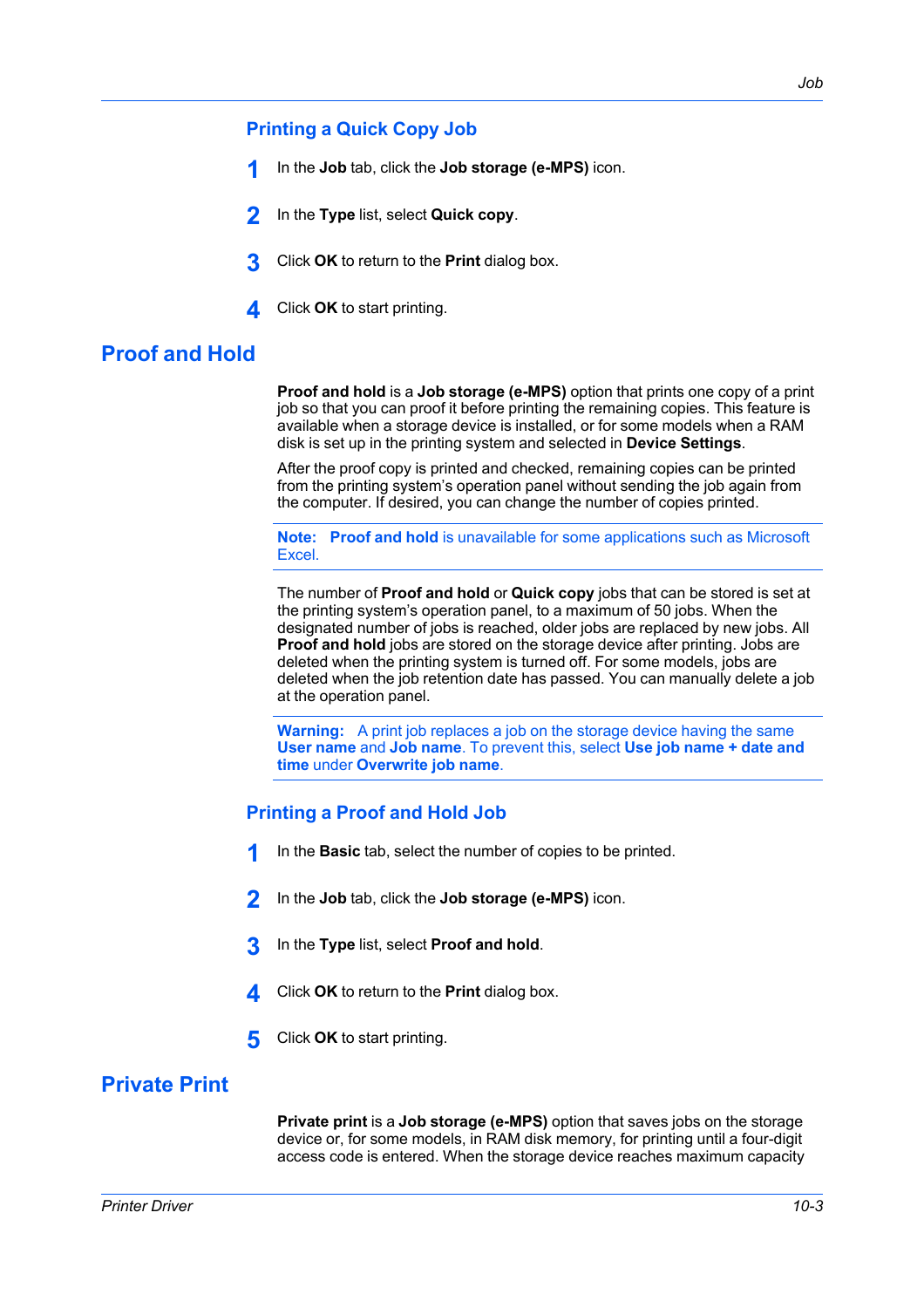and a new job is sent to be stored, the oldest stored job is replaced by the new job. **Private print** jobs are deleted when the printing system is reset or turned off. For some models, jobs are deleted when the job retention date has passed. If you do not want the job deleted, select the **Job storage** feature.

When sending a sensitive document to the printing system, a user must type a four-digit access code, which is attached to the print job along with the **Job name** and **User name**. You can also select a prompt option for typing the access code. The job is not printed until a user enters the access code at the printing system's operation panel. After the job is printed, it is removed from printing system memory.

The number of **Private print** jobs that can be stored is limited only by the storage capacity of the storage device. You can manually delete a job at the operation panel.

**Warning:** A print job replaces a job on the storage device having the same **User name** and **Job name**. To prevent this, select **Use job name + date and time** under **Overwrite job name**.

# <span id="page-97-0"></span>**[Storing a Private Print Job](#page-97-0)**

- **1** In the **Job** tab, click the **Job storage (e-MPS)** icon.
- **2** In the **Type** list, select **Private print**.
- **3** Select a method for choosing an access code:

Clear **Prompt for access code**, and then type four numbers in the **Specify access code** box.

Select **Prompt for access code**. When you click **OK** in the **Print** dialog box, type the access code in the **Private Print** dialog box that appears. If Private print is used repeatedly, this option lets you select access codes easily without opening the **Job** tab for every print job.

**4** Click **OK** to return to the **Print** dialog box.

**5** Click **OK** to start printing.

# <span id="page-97-1"></span>**[Job Storage](#page-97-1)**

**Job storage** is a **Job storage (e-MPS)** option that stores a print job permanently on the storage device for printing later. You also have the option of protecting the print job from unauthorized printing by using an access code. This feature is available when a storage device is installed and selected in **Device Settings**.

**Job storage** is useful for jobs that need to be available for printing at any time, even if the printing system has been turned off and turned on again. **Job storage** jobs can only be removed manually from printing system memory.

If desired, you can attach a four-digit access code to a **Job storage** job, so that you can print a job without anyone else seeing it, or restrict printing to approved users. When the access code is used, the job is not printed until a user prints it at the printing system's operation panel. After the job is printed, it remains in printing system memory.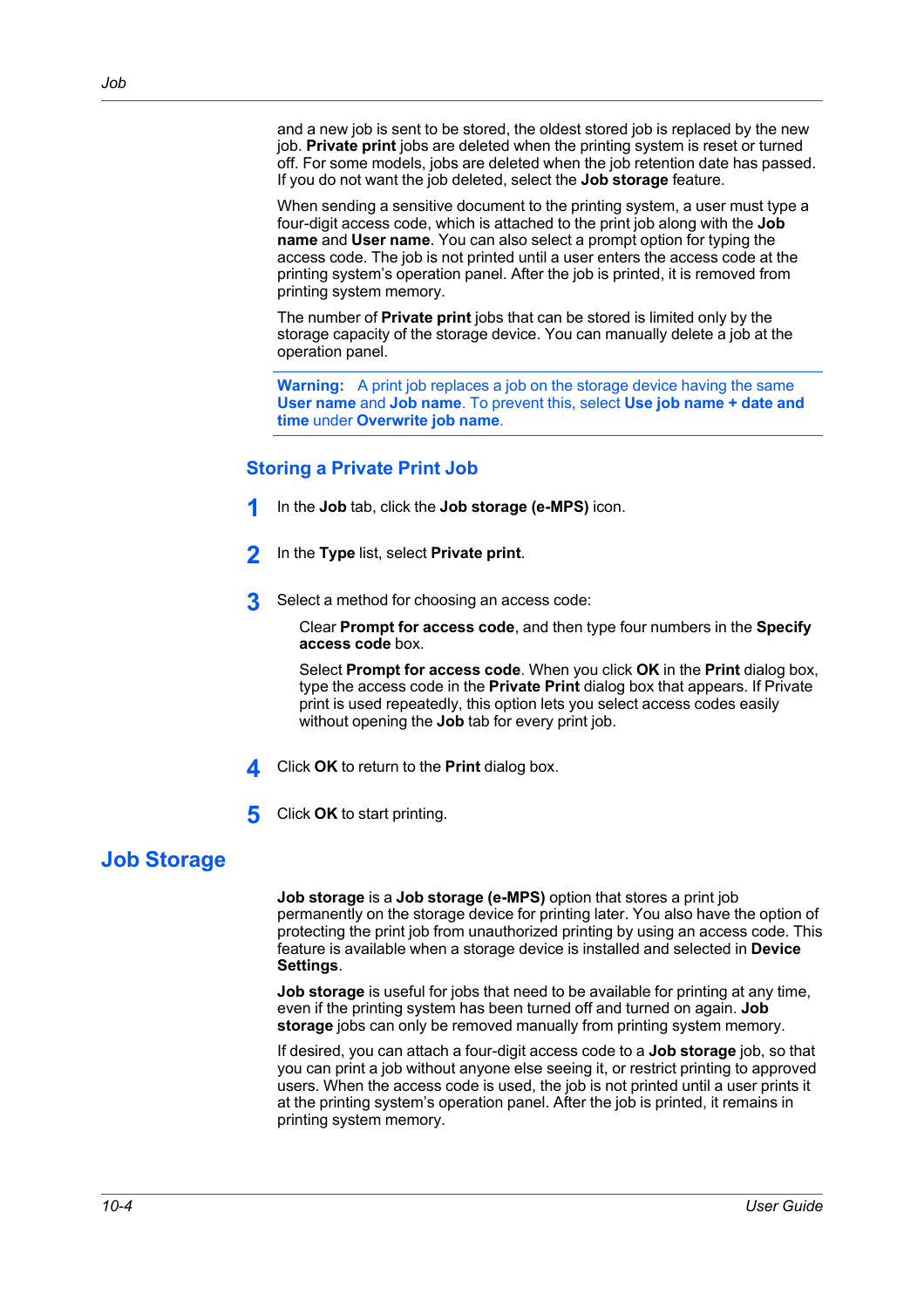The number of **Job storage** jobs that can be stored is limited only by the storage capacity of the storage device. You can manually delete a job at the operation panel.

**Warning:** A print job replaces a job on the storage device having the same **User name** and **Job name**. To prevent this, select **Use job name + date and time** under **Overwrite job name**.

# <span id="page-98-0"></span>**[Storing a Job Storage Job](#page-98-0)**

- **1** In the **Job** tab, click the **Job storage (e-MPS)** icon.
- **2** In the **Type** list, select **Job storage**.
- **3** If you want to restrict access to your document, select **Access code** and type four numbers in the box.
- **4** Click **OK** to return to the **Print** dialog box.
- **5** Click **OK** to start printing.

# <span id="page-98-1"></span>**[Temporary](#page-98-1)**

With **Temporary**, you can print jobs and save them on the storage device. When the storage device becomes full, **Temporary** jobs are replaced beginning with the oldest jobs. If you do not want jobs to be removed, select the **Permanent** option.

Selecting **Temporary** as a storage option increases print speed on a multiple copy job. The first copy of the job is rendered once, then all subsequent copies are printed at the rated speed of the printing system.

**Temporary** jobs can be reprinted by installing and using the **KYOCERA Net Viewer** utility.

# <span id="page-98-2"></span>**[Storing a Temporary Print Job](#page-98-2)**

- **1** In the **Job** tab, click the **Job storage (e-MPS)** icon.
- **2** In the **Type** list, select **Temporary**.
- **3** Click **OK** to return to the **Print** dialog box.
- **4** Click **OK** to start printing.

# <span id="page-98-3"></span>**[Permanent](#page-98-3)**

**Permanent** lets you print jobs and save them on the storage device. Jobs are stored on the storage device until it becomes full, and then can only be removed manually.

Selecting **Permanent** as a storage option increases print speed on a multiple copy job. The first copy of the job is rendered once, then all subsequent copies are printed at the rated speed of the printing system.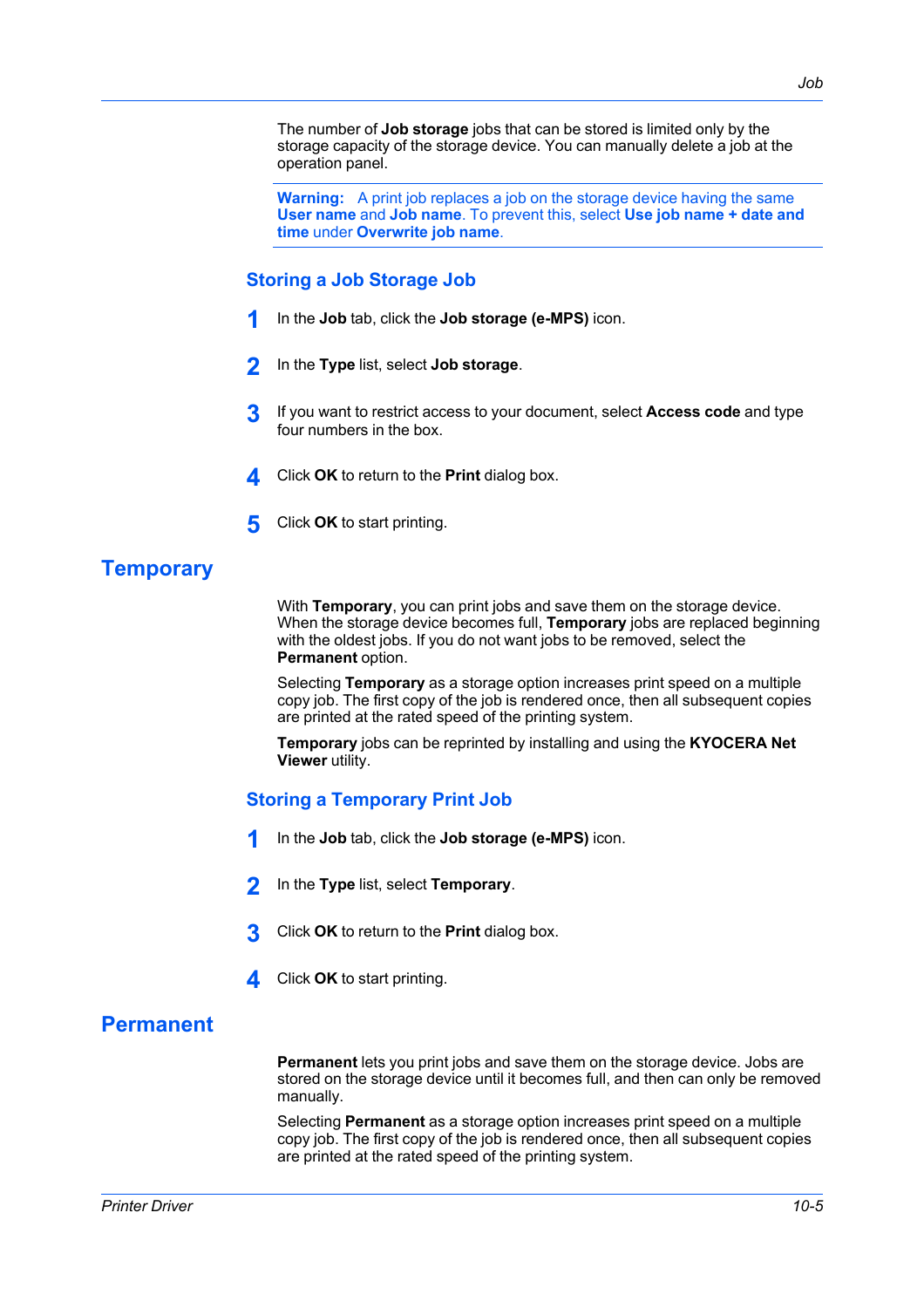A list of **Permanent** jobs can be printed at the printing system's operation panel. Set a **Job name** and **User name** to help you find the jobs in the **Permanent Code Job List**.

**Permanent** jobs can be reprinted by installing and using the **KYOCERA Net Viewer** utility.

# <span id="page-99-0"></span>**[Storing a Permanent Print Job](#page-99-0)**

- **1** In the **Job** tab, click the **Job storage (e-MPS)** icon.
- **2** In the **Type** list, select **Permanent**.
- **3** Click **OK** to return to the **Print** dialog box.
- **4** Click **OK** to start printing.

# <span id="page-99-2"></span><span id="page-99-1"></span>**[Barcode](#page-99-1)**

For some models, barcode information can be added to a print job. You can then scan the print job or a job list with the optional barcode reader to print a job. It requires that the barcode reader be connected to the serial port on the printing system.

# **[Placing a Barcode on a Print Job](#page-99-2)**

- **1** In the **Job** tab, click the **Job storage (e-MPS)** icon.
- **2** In the **Type** list, select **Temporary** or **Permanent**.
- **3** Click **Options**.
- **4** In the **Barcode Options** dialog box, select **Barcode**.
- **5** Select **Print on first page only** to print a barcode that appears only on the first page of the print job. Select **Print on all sheets** to print a barcode on each page.
- **6** From the **Position** list, select the barcode position on the page.
- **7** In the **Orientation** menu, select whether you want the barcode to print in a horizontal or vertical position. The default orientation is horizontal.
- **8** If you want to print the job ID as characters with the barcode, select **Print barcode ID**.
- **9** Click **OK**.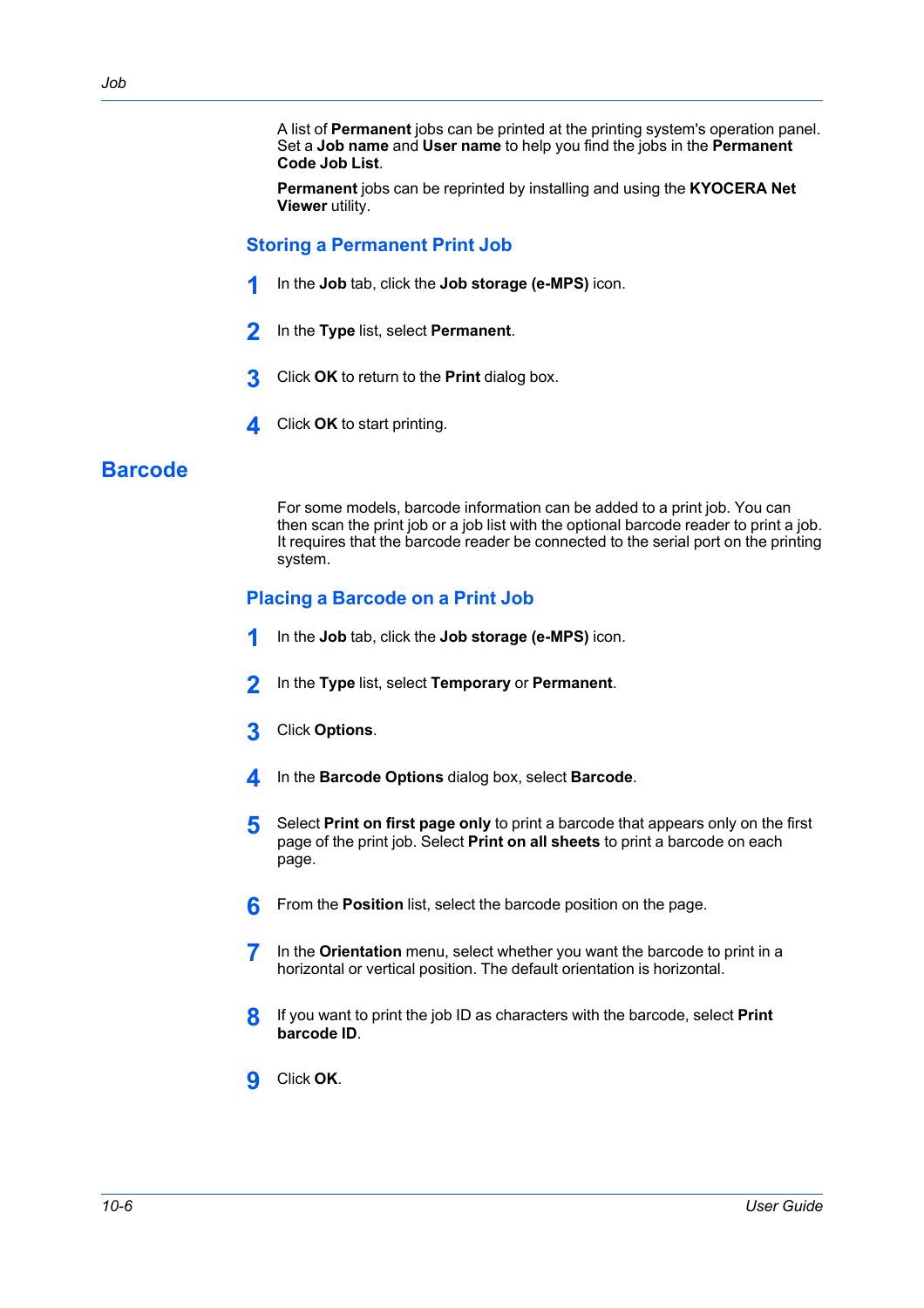<span id="page-100-0"></span>With **Virtual mail box**, you can send print jobs to electronic mail boxes rather than physical mail boxes. Sending a job to a **Virtual mail box** also creates the mail box on the storage device. After jobs are sent to a **Virtual mail box**, they can be printed from the printing system's operation panel. Jobs are saved until they are printed and then are removed from memory. You can create up to 255 mail boxes in the **Hard Disk Settings** dialog box in **Device Settings**. For some models, **Virtual mail box** is unavailable when **KPDL** is selected as the PDL.

The main difference between **Virtual mail box** and **Synergy print box** is that a job sent to a **Virtual mail box** is deleted as soon as it is printed, while a job sent to a **Synergy print box** is stored permanently in printing system memory.

# <span id="page-100-1"></span>**[Storing a Job in a Virtual Mail Box](#page-100-1)**

- **1** In the **Job** tab, click the **Job storage (e-MPS)** icon.
- **2** In the **Type** list, select **Virtual mail box (VMB)**, and then click **Selection**.
- **3** Select a method for choosing an output tray:

Select one or more trays in the **Defined names** list.

Select **Prompt for Mailbox ID**. When you click **OK** in the **Print** dialog box, select one or more trays from the **Virtual Mailbox Selection** dialog box that appears. If **Virtual mail box** is used repeatedly, you can select trays easily without opening the **Job** tab for every print job.

- **4** Click **OK** to return to the **Print** dialog box.
- **5** Click **OK** to start printing.

# <span id="page-100-2"></span>**[Synergy Print Box](#page-100-2)**

With **Synergy print box**, you can combine copier documents and print jobs from various applications into one document. The combined data can be stored in a virtual print box and printed together. Jobs are sorted and stored in the printing system's memory rather than in physical mail boxes attached to the printing system.

You can use 100 print boxes, and each print box can hold up to 999 pages. **Synergy print box** uses printing system memory and does not require a storage device or setting up a RAM disk.

The primary difference between **Virtual mail box** and **Synergy print box** is that a job sent to a **Virtual mail box** is deleted as soon as it is printed, whereas a job sent to a **Synergy print box** is stored permanently in printing system memory.

# <span id="page-100-3"></span>**[Storing a Job in a Synergy Print Box](#page-100-3)**

- **1** In the **Job** tab, click the **Job storage (e-MPS)** icon.
- **2** In the **Type** list, select **Synergy print box (SPB)**.
- **3** In the **SPB ID** box, type a print box number from 1 through 100.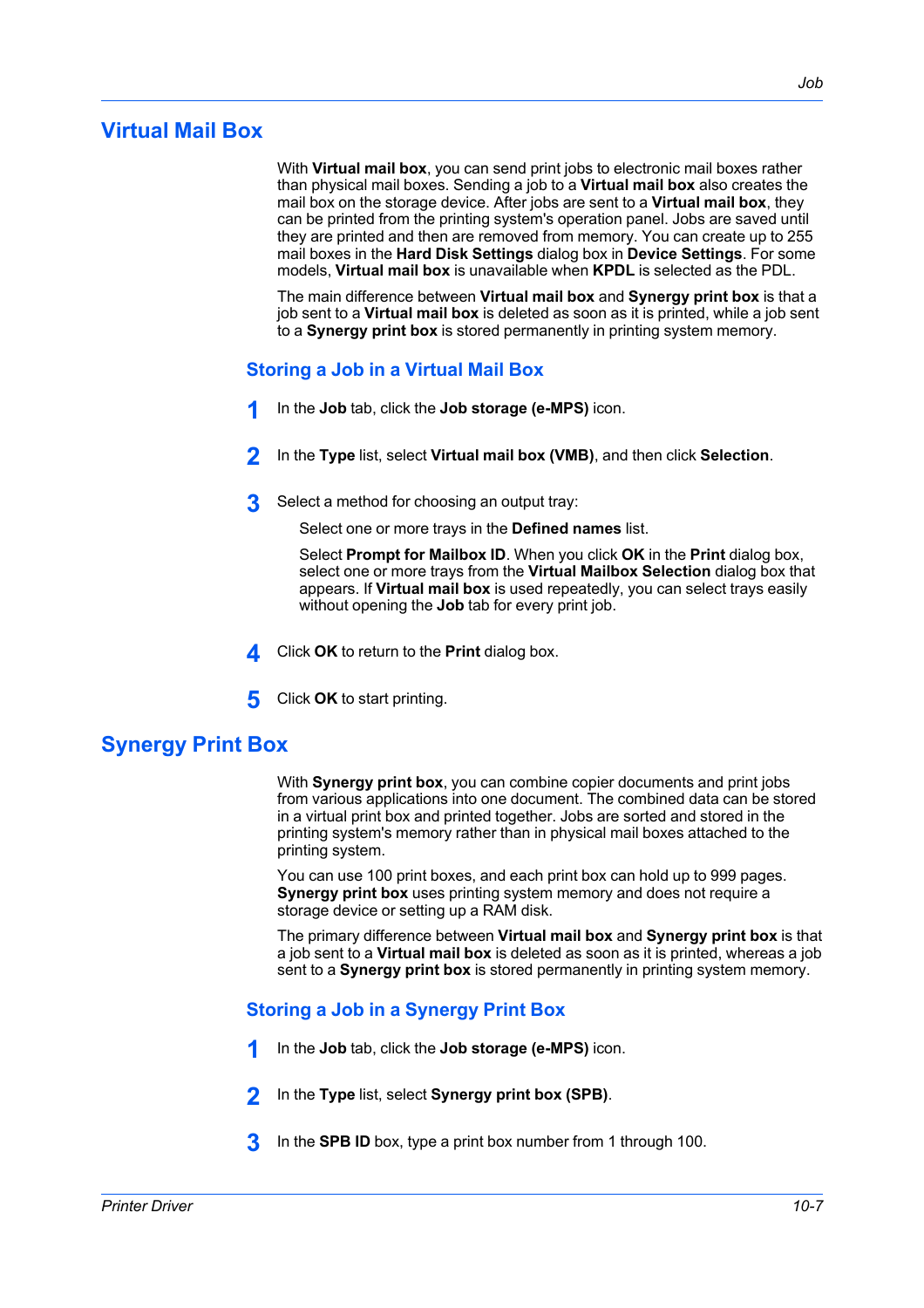- **4** You can give a name to the print job, or accept a default name generated by the printing system. To give it a custom name, under **Job name**, select **Custom**, and then type a name in the text box.
- **5** Click **OK** to return to the **Print** dialog box.
- **6** Click **OK** to start printing.

# <span id="page-101-0"></span>**[Form Gallery](#page-101-0)**

With **Form gallery**, you can store up to 100 frequently-used forms or images in the printing system's memory for easy access and retrieval. To store an image, send it from your computer or scan it on the printing system. At the operation panel, you can modify image information and print or delete an image. A stored form can be combined with an image scanned in on the printing system. **Form Gallery** uses printer memory and does not require a storage device or setting up a RAM disk.

To use **Form gallery**, select **High quality** in the **Imaging** tab; or select **Fast 1200** in the **Custom Quality Settings** dialog box, accessed from the **Imaging** tab. **Form gallery** is unavailable when **PCL 5e** is selected as the PDL.

## <span id="page-101-1"></span>**[Storing an Image in the Form Gallery](#page-101-1)**

- **1** In the **Job** tab, click the **Job storage (e-MPS)** icon.
- **2** In the **Type** list, select **Form gallery**.
- **3** You can give a name to the print job, or accept a default name generated by the printing system. To give it a custom name, under **Job name**, select **Custom**, and then type a name in the text box.
- **4** Click **OK** to return to the **Print** dialog box.
- **5** Click **OK** to start printing.

# <span id="page-101-3"></span><span id="page-101-2"></span>**[Job Name](#page-101-2)**

A **Job name** is a unique identifier for each print job. It helps you find and print your job from the printing system's operation panel. For some models, you can display the name on the operation panel while printing. When you send a print job using one of the **Job storage (e-MPS)** options, you can assign a custom name to the job or use the name of the application file.

For Microsoft Word and PowerPoint, you can choose to include or omit the application name from the application defined **Job name**. You can also ensure that jobs in printing system memory are not replaced by new jobs having the same **Job name**.

## **[Don't Use Application Name](#page-101-3)**

**Don't use application name** is an option to remove the application name from the job name in job storage features and, for some models, in the operation panel message. By selecting **Don't use application name**, the file name you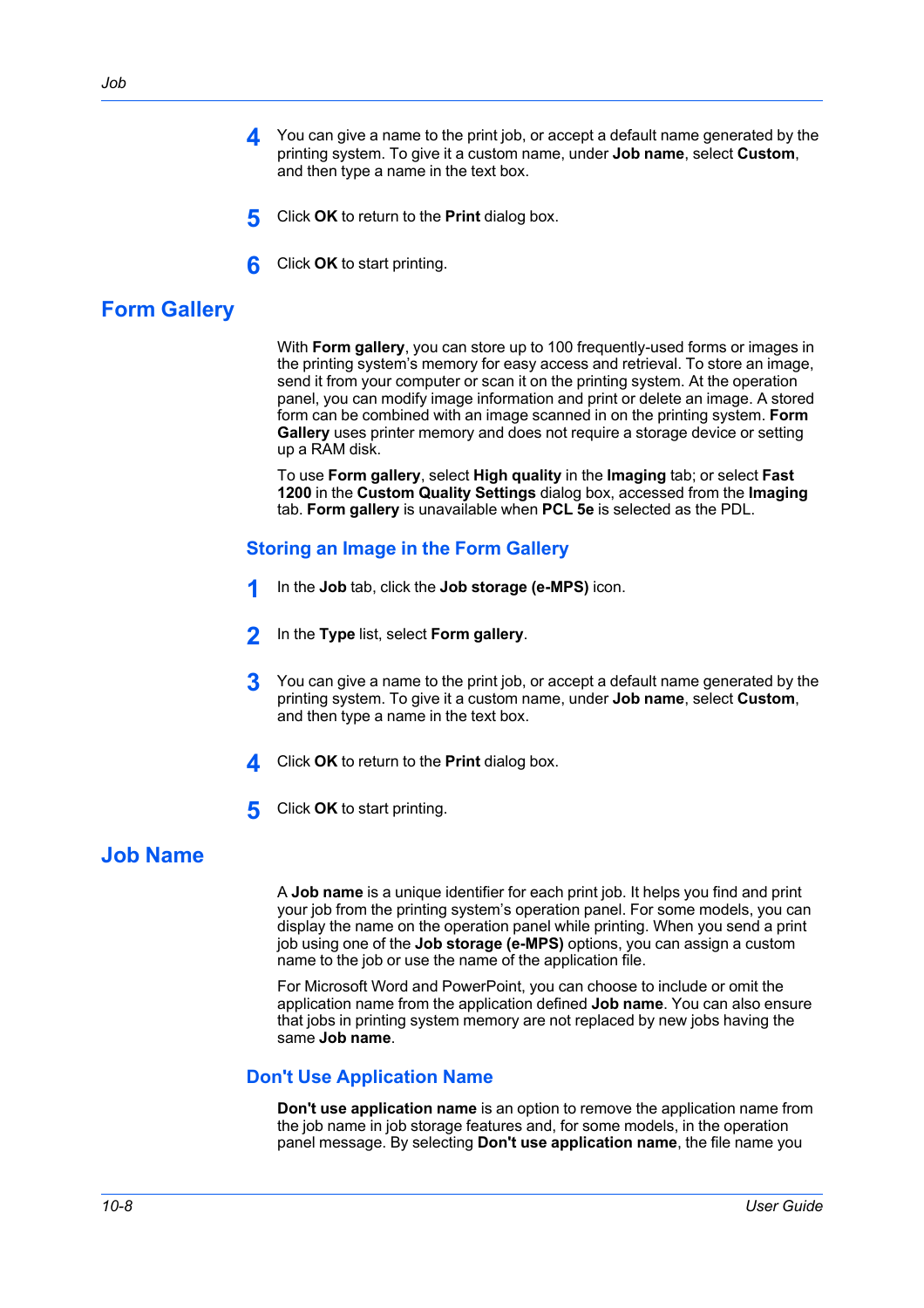*Job*

choose appears clearly in the job list. This feature is applicable only when printing from Microsoft Word or PowerPoint.

## <span id="page-102-0"></span>**[Overwrite Job Name](#page-102-0)**

**Overwrite job name** is an option to ensure that a saved print job is not replaced in printing system memory by a new job having the same **Job name**. If a user sends two print jobs with the same **User name** and **Job name**, the second job replaces the first job without any prompt. To prevent this, **Overwrite job name** can automatically change the **Job name** by adding the date and time the job is sent. This feature also helps you to track when print jobs were sent from the computer.

The selected option applies to a **Job name** with either **Application defined** or **Custom** selected. **Overwrite job name** options include:

#### **Replace existing file**

This option lets the current print job replace an existing job in printing system memory, if a job with the same **User name** and **Job name** exists.

#### **Use job name + date and time**

This option adds the current date and time to the end of the **Job name**. The previous print job with the same job name remains in the printing system memory.

# <span id="page-102-1"></span>**[Selecting a Job Name](#page-102-1)**

You can select a **Job name** to use with **Job storage (e-MPS)** features, so that you can find your job in the job list displayed on the printing system's operation panel. For some models, the name can also be displayed on the operation panel while printing. The selected **Job name** is saved with the print job when the job is sent to printing system memory.

#### **1** In **Job** <sup>&</sup>gt; **Job name**, select a name:

#### **Application defined**

This option uses the name of the application document as the **Job name**. For Microsoft Word or PowerPoint documents, selecting **Don't use application name** removes the name of the application so that only the document name appears as the **Job name**.

#### **Custom**

This option uses a unique name for each job. Type a name in the box, to a maximum of 79 characters.

**2** Select an **Overwrite job name** option in case a job already exists in printing system memory with the same **Job name**:

#### **Replace existing file**

If a job with the same **User name** and **Job name** exists, the current print job replaces an existing job in printing system memory.

#### **Use job name + date and time**

Adds the current date and time to the end of the **Job name**.

# <span id="page-102-2"></span>**[Job Option](#page-102-2)**

In the **Job** tab, **Job option** lets you use the **Tandem print** option. **Tandem Print**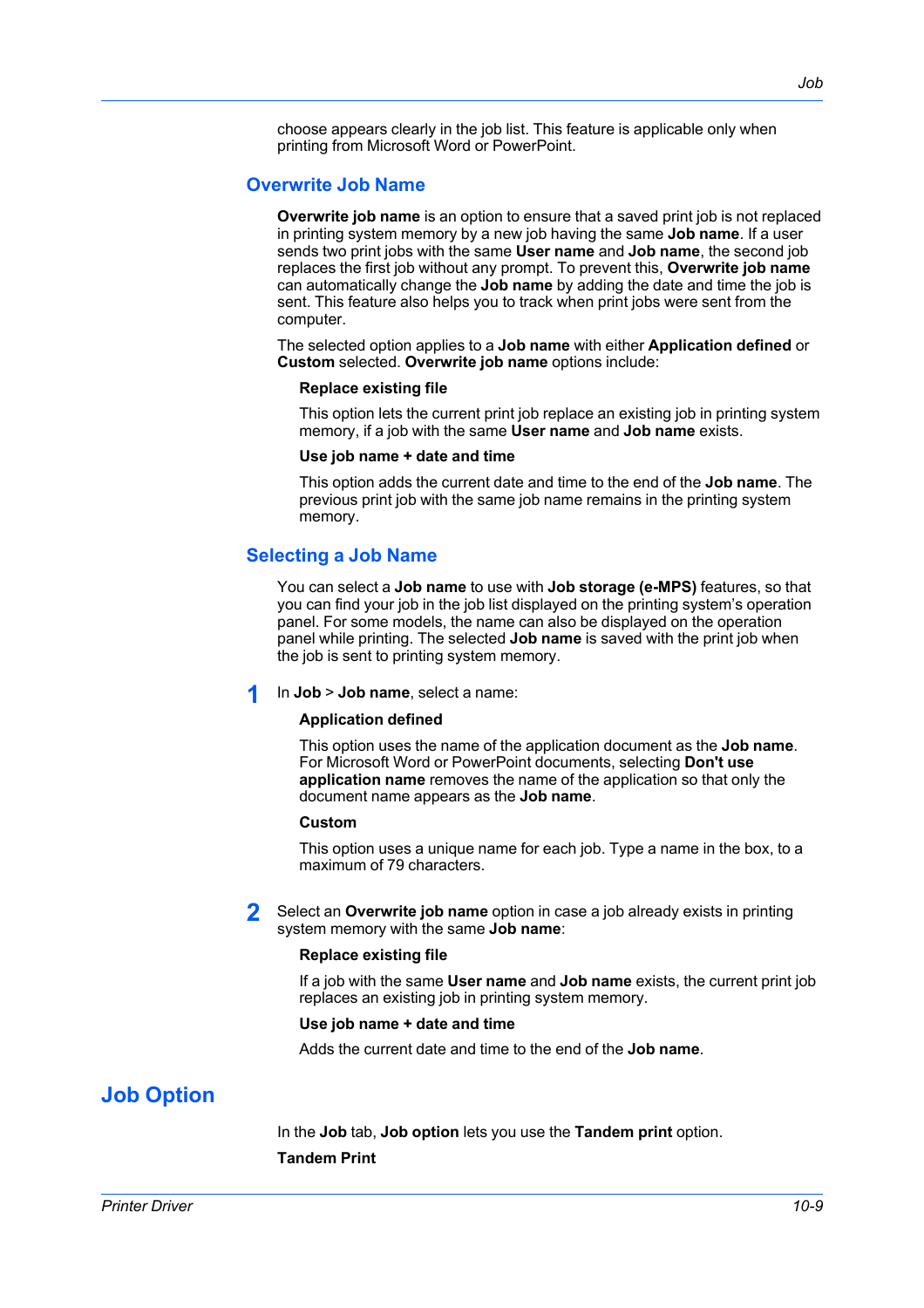**Tandem print** distributes a large print job between two printing systems, effectively doubling print speed and providing backup printing support. It requires installation of the Tandem unit. The Tandem unit can be installed in **Properties** > **Device Settings**.

When tandem printing, the second printing system can be interrupted to make copies by pressing the **Interrupt** key. This feature reduces waiting time when you need to make copies quickly. After copying is completed, tandem printing resumes automatically.

If printing is stopped in one printing system, due to insufficient toner or a paper jam, the remaining copies are automatically produced at the error free second printing system.

**Note:** To use **Tandem print**, **Collate** must be selected both in the application's **Print** dialog box and in the **Quick Print** tab or **Basic** tab.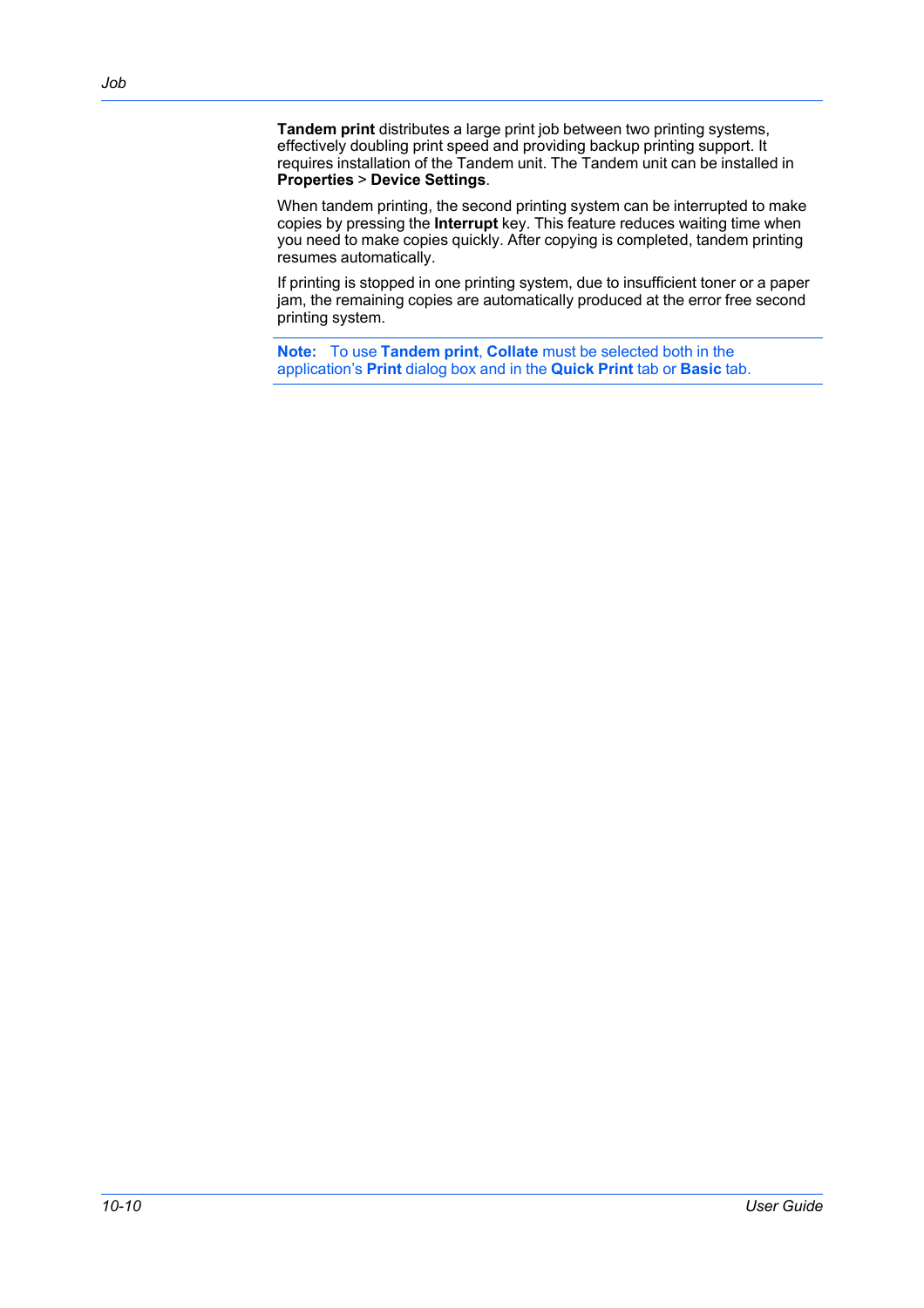# **11 Advanced**

In the **Advanced** tab, you can choose special features that extend the capabilities of the printing system. (Selections vary by printing system model.)

To return **EMF Spooling** to the original settings, click **Reset**. The **Reset** button is available when accessing the printer driver from the application's **Print** dialog box.

# <span id="page-104-0"></span>**[Prologue/Epilogue](#page-104-0)**

With **Prologue/Epilogue**, you can insert a command file at the beginning of a print job or at the end. The command file uses programming commands from the printer resident PRESCRIBE language. The **Product Library** disk includes a PRESCRIBE command language reference guide.

A command file is a set of instructions the printing system interprets to produce a given output. For example, a **Prologue/Epilogue** command file may contain a macro that places a graphic object such as a logo at the top of a letterhead document. Or a heading can be added to carbon copies when using the **Carbon copies** feature in the **Basic** tab.

A **Prologue/Epilogue** file must be available on your computer before it can be added to a print job. To create this file, use a text editor like Windows Notepad. You can edit a **Prologue/Epilogue** file on your computer by clicking **Edit**. Editing and saving a command file replaces the contents of the existing local or network file.

You can remove a **Prologue/Epilogue** file from the list by selecting the file and clicking **Delete**. Only the file name is removed from the command file list. The file itself is not deleted, but remains on the network or local computer.

## <span id="page-104-1"></span>**[Insertion Point Options](#page-104-1)**

The insertion point is the location in the print job where the selected **Prologue/Epilogue** command file is processed by the printing system. Each file in the list can be assigned only one insertion point.

**Note:** The **Start of the page** and **End of the page** insertion point options are available only when **PCL 5e/c** is selected as the PDL.

#### **Unassigned**

The selected command file is not inserted into the print job. This selection can be used when you are working with multiple command files and want to use some but not others. Select **Unassigned** for the command files you do not want to use in the print job.

#### **Beginning of the print job**

The command file is inserted as the first page of the print job. The document starts printing on the second page.

#### **End of the print job**

The command file is inserted as the last page of the print job, which prints after the last page of the document.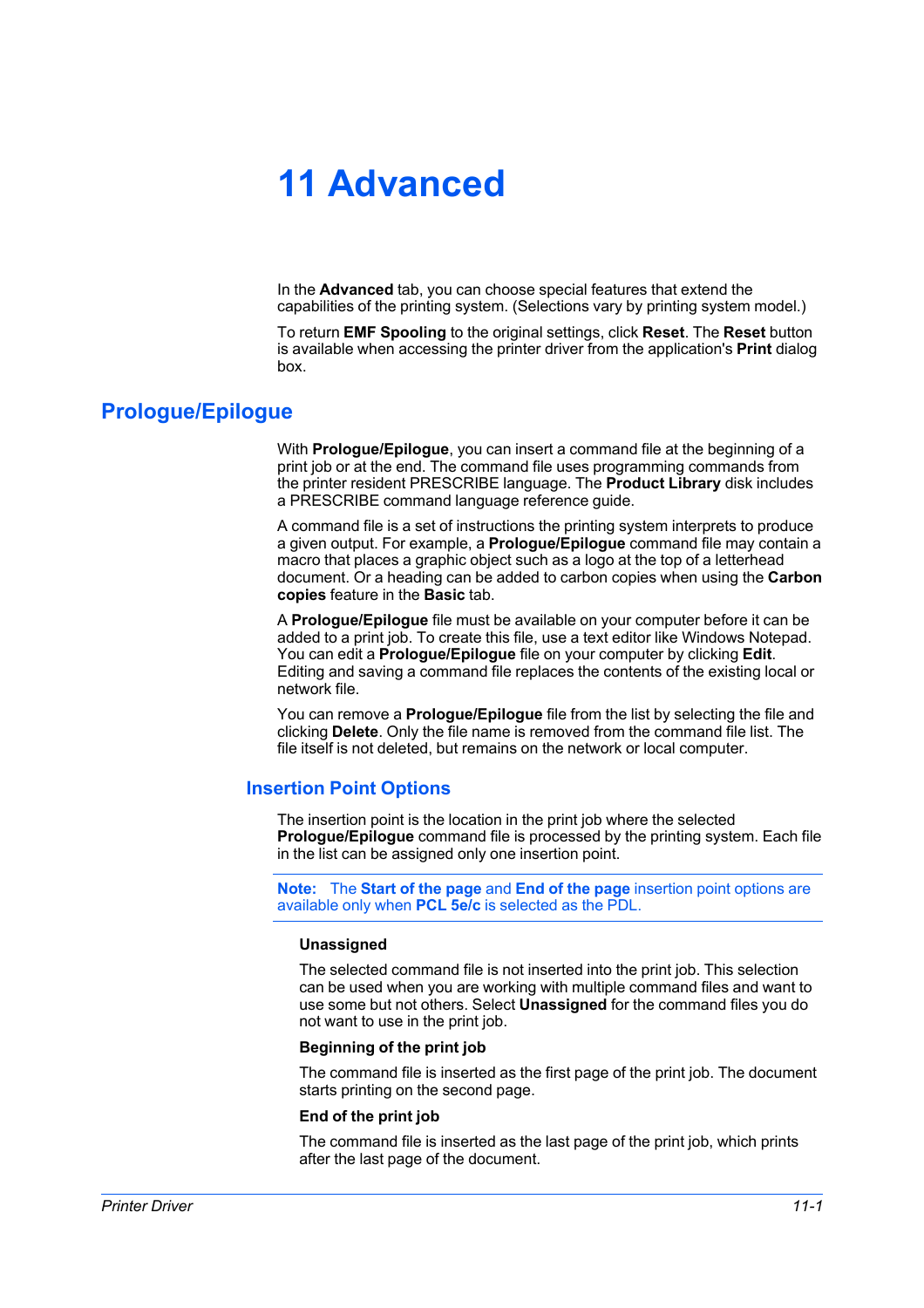#### **Start of the page**

The command file is inserted at the top of each page of the print job.

#### **End of the page**

The command file is inserted at the bottom of each page of the print job.

#### **Only on odd pages**

If **Start of the page** or **End of the page** is selected, this option can be selected to insert the command file into all odd-numbered pages.

#### **Only on even pages**

If **Start of the page** or **End of the page** is selected, this option can be selected to insert the command file into all even-numbered pages.

#### **Pages**

If **Start of the page** or **End of the page** is selected, this option can be selected to insert the command file into specified pages. In the text box, type individual page numbers separated by commas, or a page range separated by a hyphen.

# <span id="page-105-0"></span>**[Selecting and Assigning a Prologue/Epilogue File](#page-105-0)**

- **1** In **Advanced** <sup>&</sup>gt; **Prologue/Epilogue**, click **Browse** to find a **Prologue/Epilogue** file (.TXT, .LOG) and add it to the **Select Prologue/Epilogue file to insert** list.
- **2** Select a file from the list.
- **3** Under **Insertion Point**, select a place to insert the **Prologue/Epilogue** file, or select **Unassigned**.
- **4** Repeat steps 1-3 to include additional files.
- **5** Click **OK**.

## <span id="page-105-1"></span>**[Editing a Prologue/Epilogue File](#page-105-1)**

You can edit a **Prologue/Epilogue** file on your computer.

- **1** In **Advanced** <sup>&</sup>gt; **Prologue/Epilogue**, select a **Prologue/Epilogue** file name from the list, and then click **Edit**.
- **2** After your text editor opens, make your changes to the file.
- **3** Save the file and exit.

**Note:** Editing and saving a command file replaces the contents of the existing local or network file.

# <span id="page-105-2"></span>**[Deleting a Prologue/Epilogue File](#page-105-2)**

**1** In **Advanced** <sup>&</sup>gt; **Prologue/Epilogue**, select a **Prologue/Epilogue** file name from the list, and then click **Delete**.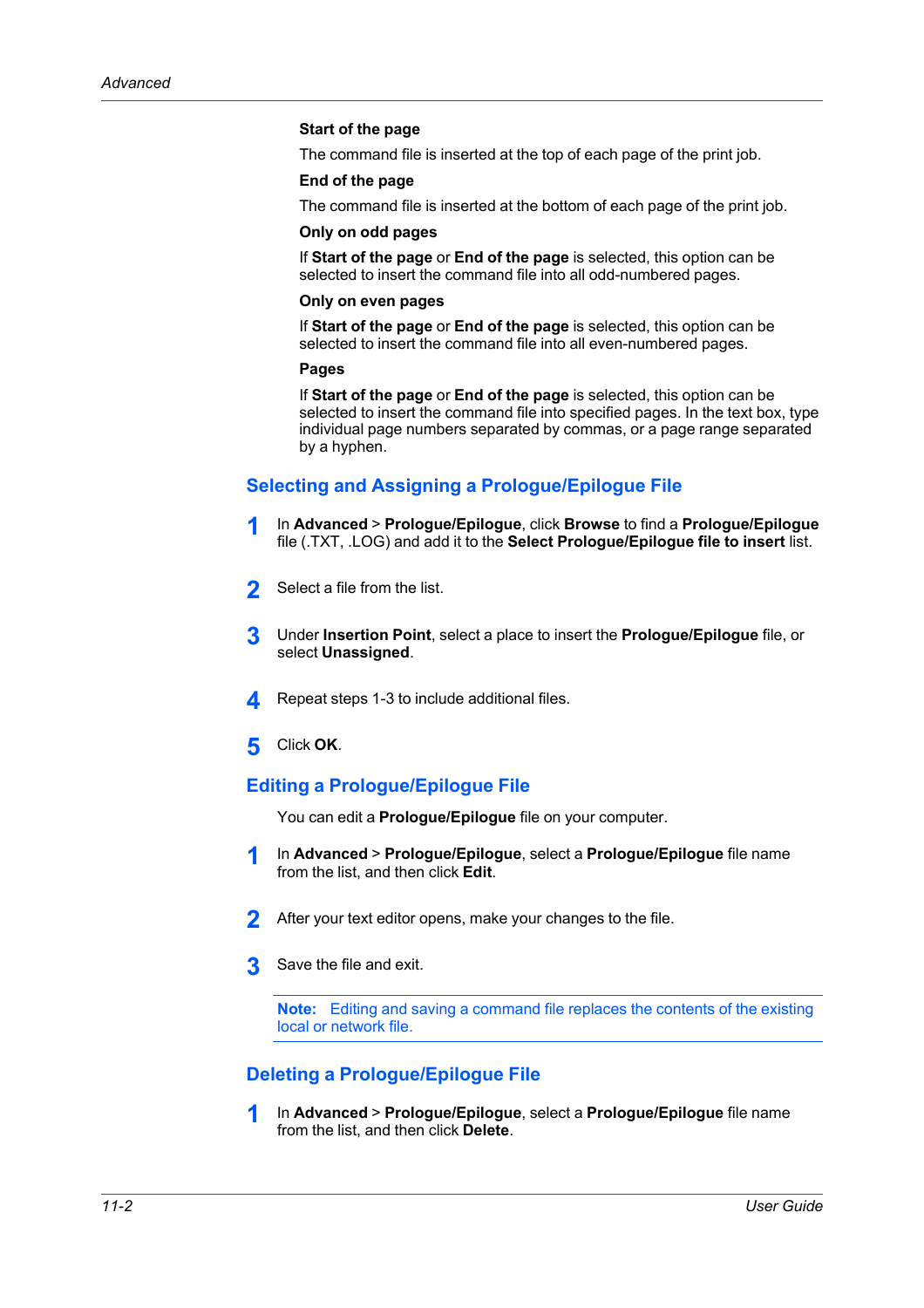**2** In the delete confirmation box, click **Yes** to accept.

**Note:** Only the file name is removed from the command file list. The file itself is not deleted, but remains on the network or local computer.

# <span id="page-106-0"></span>**[Watermark](#page-106-0)**

A watermark is a recognizable image or pattern that can be placed on a page or throughout a document. You can choose one of the default watermarks, create your own text, or use an image. The preview area shows how the watermark appears on a page. This is useful for making adjustments to the appearance and location of the watermark.

Any watermark can be edited, though a limited number of options can be changed for default watermarks.

If you want to use an image for the watermark, an image file must be available on your computer before it can be added to a print job.

Watermark **Spacing** displays the unit of measurement in inches or millimeters. You can change the **Units** setting in the **User Settings** dialog box, accessed from **Device Settings**.

## <span id="page-106-1"></span>**[Adding or Editing Watermark Text](#page-106-1)**

- **1** In **Advanced** <sup>&</sup>gt; **Watermark**, click **New** to create a custom text watermark. Or to edit a default or custom text watermark, select it from the list.
- **2** Under **Watermark name**, type a name, to a maximum of 39 characters. A default watermark cannot be renamed.
- **3** Under **Watermark text**, type your preferred text. This option is unavailable when editing a default text watermark.
- **4** Select the desired font, size, and style of the text.
- **5** Select the color of the text watermark text from the list.

For color models, select from default colors. For custom colors, select **Custom**, and click the button to open the **Color** dialog box. Click one of the **Basic** colors and click **OK**, or click **Define Custom Colors** to open and select from the color spectrum panel.

For black and white models, or for color models with **Black** selected in the **Quick Print**, **Basic**, or **Imaging** tabs, the options available are black and shades of gray.

- **6** Select the watermark **Count**, to a maximum of 20. In the **Spacing** box, type or select the distance between two or more text watermarks in tenths of an inch or in millimeters.
- **7** Select the position of the text watermark with the **Horizontal**, **Vertical**, and **Angle** boxes.

You can also change the position and angle by clicking the buttons at the bottom of the preview area and then clicking the watermark text. Drag the pointer to move or rotate the watermark text.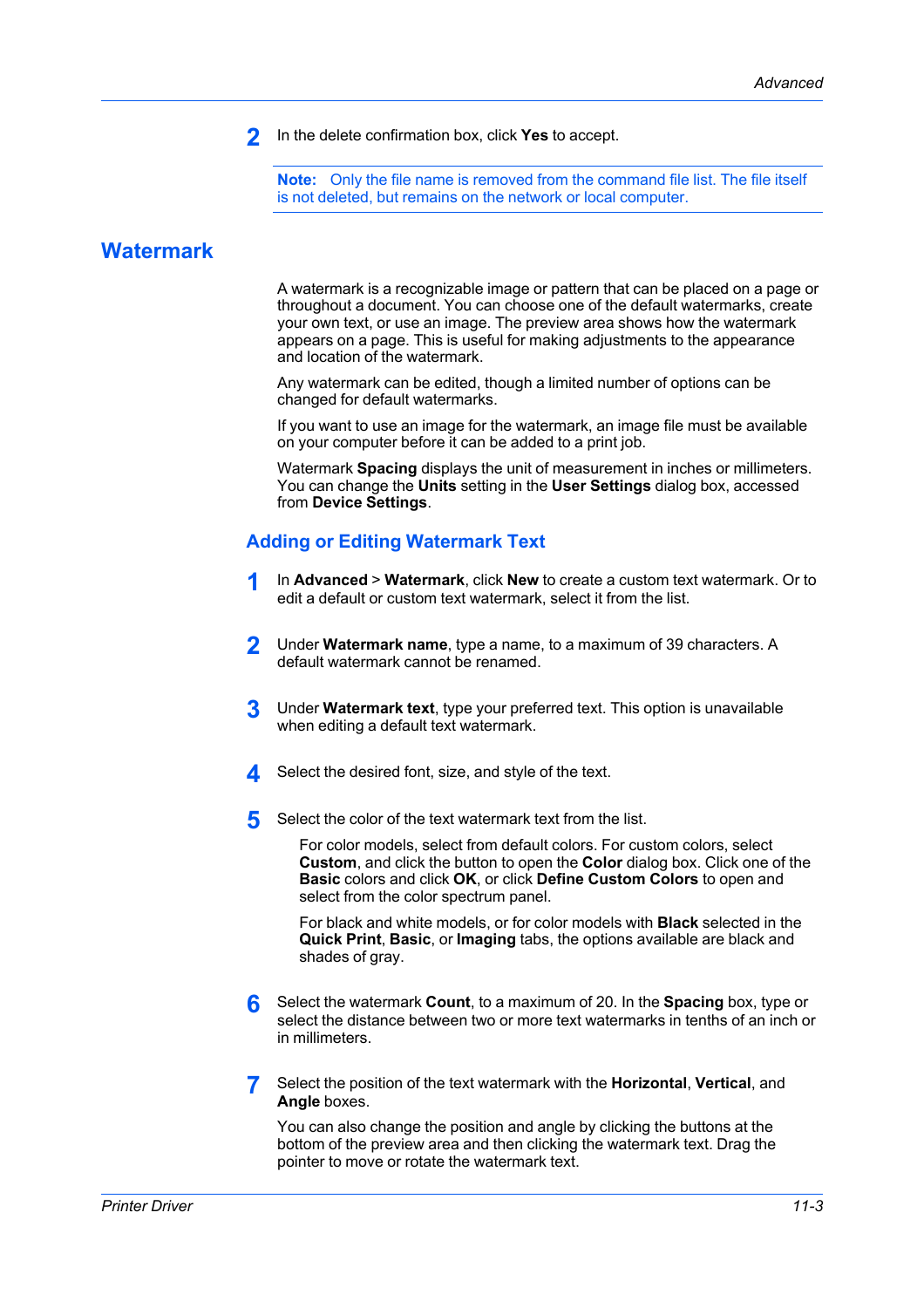The **Rotate around center** check box at the bottom of the dialog box determines the method of rotation for the watermark text. Select **Rotate around center** to position the watermark text with the center of the text as its axis, and clear it to position the watermark text with the left end of the text as its axis.

- **8** Click **Save** to save the watermark.
- **9** In all dialog boxes, click **OK**.

## <span id="page-107-0"></span>**[Adding or Editing a Watermark Image](#page-107-0)**

- **1** In **Advanced** <sup>&</sup>gt; **Watermark**, click **New** to create a custom image watermark. Alternatively, to edit a default or custom image watermark, select it from the list.
- **2** Under **Watermark name**, type a name, to a maximum of 39 characters.
- **3** Under **Watermark image**, click **Browse** to find an image file (.BMP, .JPEG, .GIF, .PNG) located on your computer
- **4** Under **Color**, select whether to print the watermark image with full color or with black toner only.
- **5** Under Scaling, increase or reduce the size of the watermark image on the page, between 1 and 1000 %, or select **Auto** to fit the entire image in the center of the page.
- **6** Under **Opacity**, select the density of the watermark image, between 1 and 100 %.
- **7** Select the position of the watermark image with the **Horizontal**, **Vertical**, and **Angle** boxes, or select **Auto** to fit the entire image in the center of the page.

You can also change the position and angle by clicking the buttons at the bottom of the preview area and then clicking the watermark image. Drag the pointer to move or rotate the watermark image.

The **Rotate around center** check box at the bottom of the dialog box determines the method of rotation for the watermark image. Select **Rotate around center** to position the watermark image with the center of the image as its axis, and clear it to position the watermark image with the left end of the image as its axis.

- **8** Click **Save** to save the watermark.
- **9** In all dialog boxes, click **OK**.

# <span id="page-107-1"></span>**[Selecting Pages for Watermark](#page-107-1)**

- **1** In **Advanced** <sup>&</sup>gt; **Watermark** <sup>&</sup>gt; **Select watermark**, choose a text or image watermark to print.
- **2** Under **Print onto**, choose pages for printing the watermark: **All pages**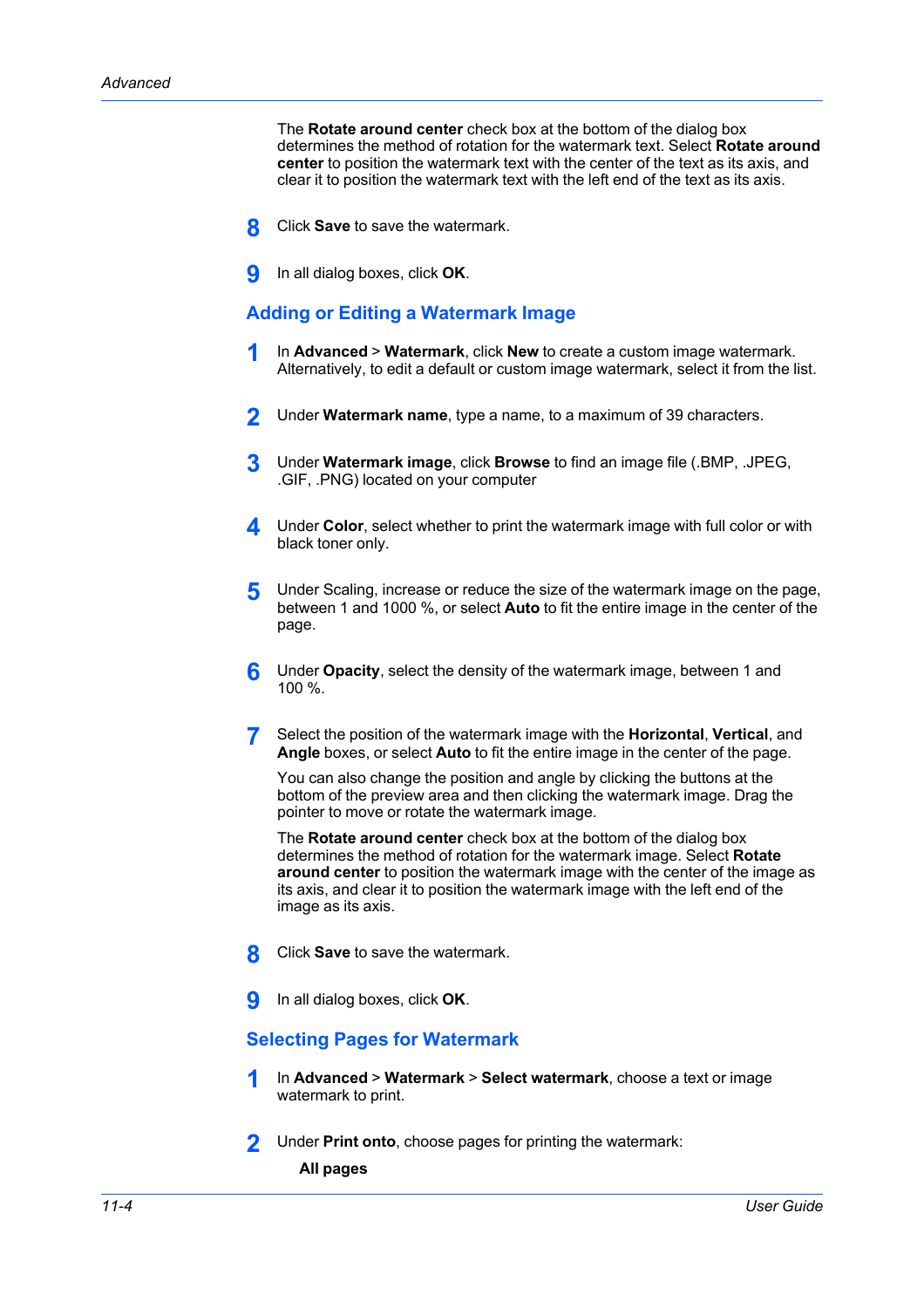This option prints the watermark on each document page.

#### **First page only**

This option prints the watermark on the first document page.

#### **All pages except first page**

This option prints the watermark on all pages after the first page.

#### **Only on specified pages**

This option prints the watermark on page numbers typed in the box.

#### **Outside of front cover**

This option prints the watermark on the front cover. It is available when **Cover mode** is selected in the **Publishing** tab. If **Cover mode** and **Front** / **Outside** are both selected in the **Publishing** tab, **Outside of front cover** is selected automatically.

**3** In all dialog boxes, click **OK**.

# <span id="page-108-0"></span>**[Security Watermark](#page-108-0)**

The **Security Watermark** is a plug-in that prints a nearly invisible image or text against a background pattern. The security watermark appears only when the printed page is photocopied. This helps to identify printed pages that should not be photocopied, or to distinguish between original prints and photocopies. Six standard security watermarks are available as text or image, and you can create custom security watermark text.

The **Optional Components Wizard** offers the opportunity to install the **Security Watermark** plug-in following installation of the printer driver.

**Security Watermark** is available in the **Advanced** tab when **PCL XL** is selected as the PDL.

Any security watermark can be edited, though a limited number of options can be changed for default security watermarks.

A notable security watermark feature is the **Document guard** pattern, which prevents the document from being photocopied, scanned, faxed, or printed from memory. If a scan, fax, or print from memory is attempted, the process is stopped and a message appears on the printing system's operation panel.

For a security watermark to be effective, it must be nearly invisible in a printed page and clearly visible in a photocopied page. Because printing systems and driver settings can vary, you must adjust the density and contrast before printing a security watermark. This adjustment is also recommended when changing the background pattern, replacing the toner or printing system, and after heavy printing activity.

Selecting **Security Watermark** sets these driver features to the following values:

**Watermark** in the **Advanced** tab is set to **None**.

For some models, **Color reproduction** in the **Imaging** tab is set to **Line art**.

**EcoPrint** in the **Imaging** tab is set to **Off**.

**Adjustment** setting (color or black and white) is set to **None** in the **Imaging** tab.

**Color Optimizer** in the **Advanced** tab is set to **None**.

**Custom box** in the **Job** tab cannot be used.

**Resolution** in the **Imaging** tab is set to 600 dpi.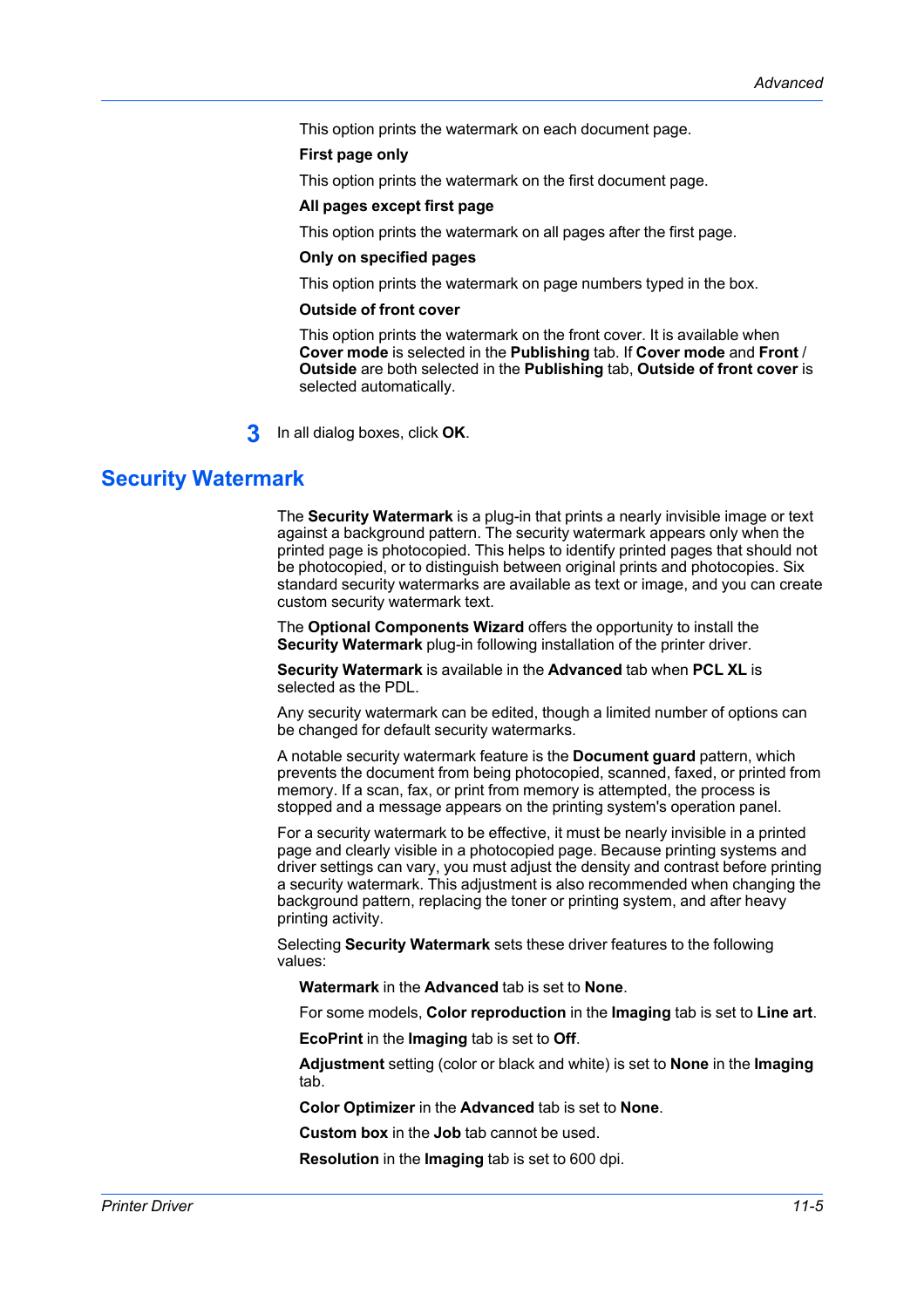#### **Kyocera image refinement** in the **Imaging** tab is set to **Off**.

The reverse is also true. If these features are changed, then the **Security Watermark** selection is set to **None**, and cannot be used.

An administrator can ensure that a security watermark is printed on all jobs by selecting **Device Settings** > **Administrator** > **Lock Settings**, and then selecting **Security settings**.

# <span id="page-109-0"></span>**[Adding or Editing a Security Watermark](#page-109-0)**

- **1** In **Advanced** <sup>&</sup>gt; **Security Watermark**, click **New** to create a custom security watermark. Alternatively, under **Select security watermark**, select a default or custom security watermark to edit.
- **2** Under **Security watermark name**, type a name to a maximum of 39 characters. A default security watermark cannot be renamed.
- **3** Under **Lines of text**, select up to 3 lines of text. This option is unavailable when editing a default security watermark. Select from the following options:

#### **None**

This option leaves the line blank.

#### **User defined**

This option inserts your text to a maximum of 39 characters.

All other options display date, time, or other job information that is obtained from the computer or printer driver when the job is printed.

- **4** Select the desired font, size, style, and angle of the text.
- **5** Select a design for the security watermark background:

#### **Document guard**

The document guard design appears as the security watermark background.

#### **Patterns**

Select a design for the security watermark background.

**6** Select a color for the security watermark from the **Color** list.

For color models, the options are **Black**, **Cyan**, or **Magenta**.

For black and white models, the only option is **Black**.

**7** Under **Density** and **Contrast**, select initial options:

#### **Light**, **Normal**, **Dark**

Select the shading density of the background pattern.

#### **Contrast 1-9**

Select the level of contrast against the background pattern, from lightest to darkest.

These selections may need to be changed after printing a sample page in the next step.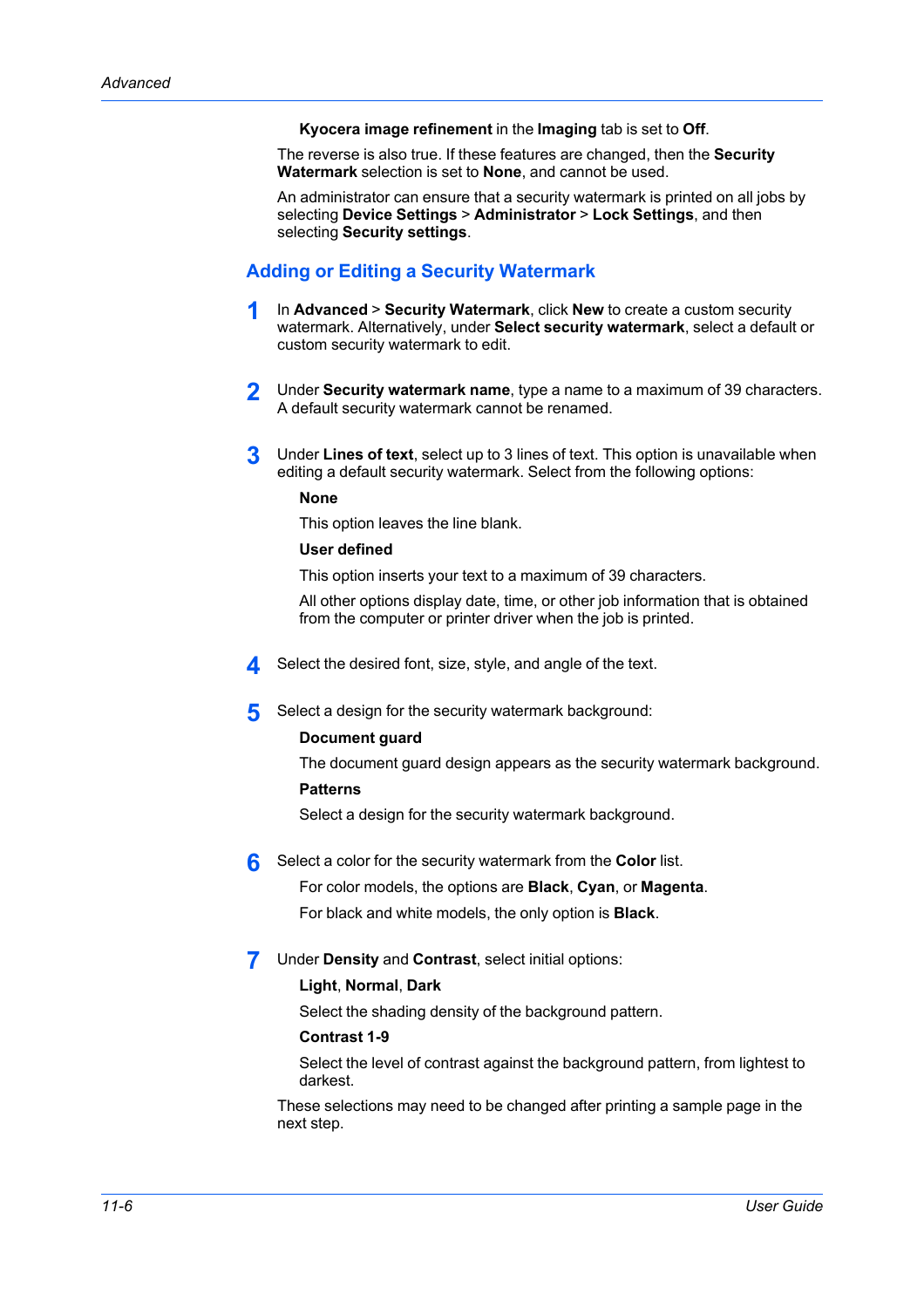- **8** Click **Print Sample** to print a page displaying all nine contrast options against the selected density. It is recommended to print a sample page for each density option.
- **9** From the printed sheet, find the sample where the security watermark is most nearly invisible.
- **10** In the **Security Watermark** dialog box, select **Density** and **Contrast** options to match the sample chosen in step 9.
- **11** Select **Print as footer** if you want the first available line of watermark text to be printed at the bottom of the page. Click an icon to select the page position. This option is useful because the security watermark itself is not normally visible on the printed page.
- **12** Select **Overprint** for applications such as Microsoft PowerPoint and Internet Explorer where the document content fills the entire page. The security watermark is printed over the document data so that it can appear in a photocopy. When editing an image, or if **GDI compatible mode** is selected in the **Page Description Languages (PDL)** dialog box, **Overprint** is selected automatically. For some color models, **Overprint** is selected automatically.
- **13** Click **Save** to save the security watermark.
- <span id="page-110-0"></span>**14** In all dialog boxes click **OK**.

# **[Selecting Pages for Security Watermark](#page-110-0)**

- **1** In **Advanced** <sup>&</sup>gt; **Security Watermark** <sup>&</sup>gt; **Select security watermark**, choose a default or custom security watermark to print.
- **2** Under **Print onto**, choose pages for printing the security watermark:

### **All pages**

This option prints the security watermark on each document page.

# **First page only**

This option prints the security watermark on the first document page.

#### **All pages except first page**

This option prints the security watermark on all pages after the first page.

#### **Only on specified pages**

This option prints the security watermark on the page numbers typed in the text box.

### **Outside of front cover**

This option prints the security watermark on the front cover. This option is available when **Cover mode** is selected in the **Publishing** tab. If **Cover mode** and **Front** / **Outside** are both selected in the **Publishing** tab, **Outside of front cover** is selected automatically.

**3** In all dialog boxes, click **OK**.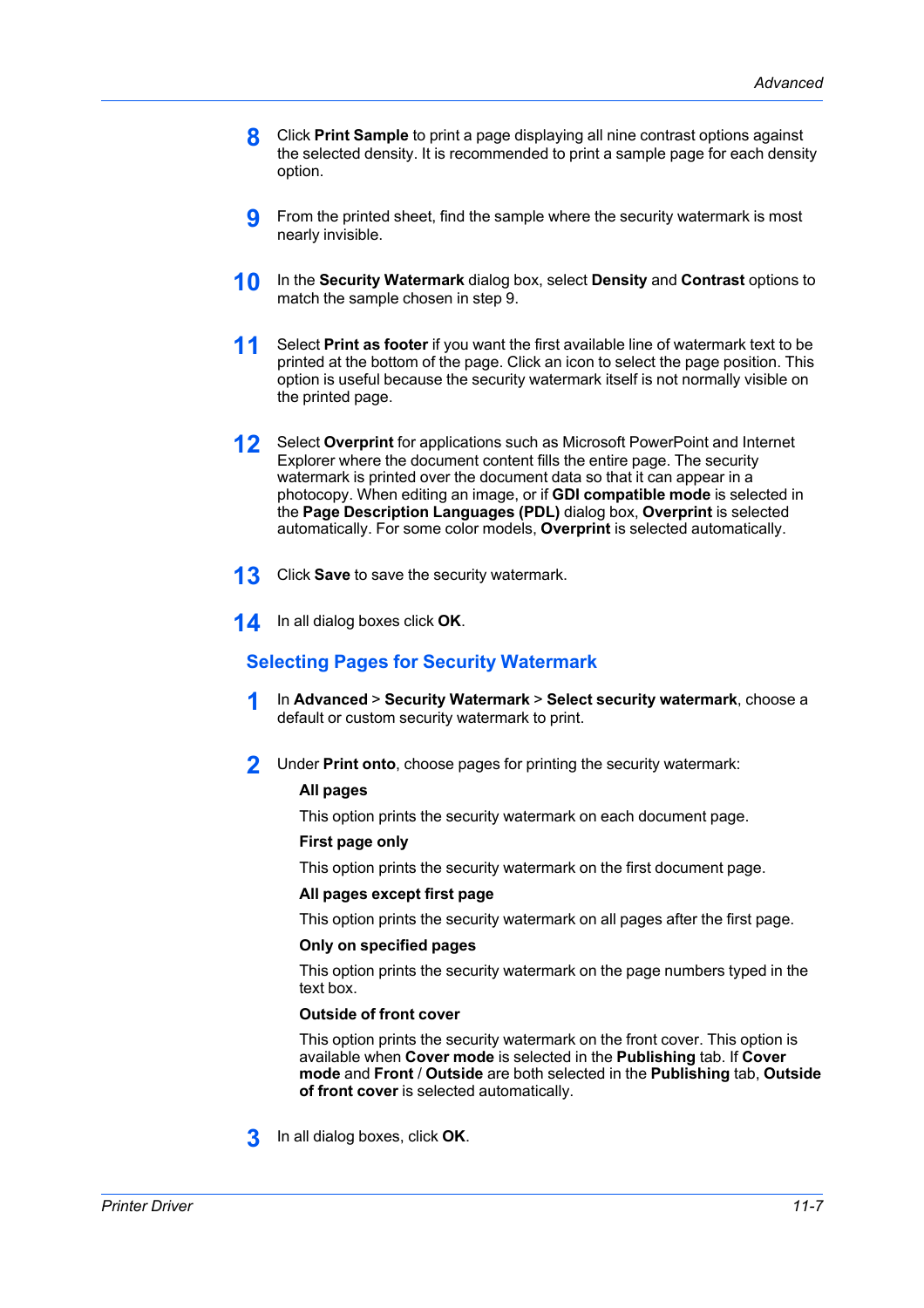# <span id="page-111-0"></span>**[Color Optimizer](#page-111-0)**

**Color Optimizer** is a plug-in that matches a single color accurately in a print job. Use this feature to print a document, such as a letterhead or company logo. The colors should be solid and consistent, with no shading. Multiple colors can be adjusted separately. **Color Optimizer** does not work in a document with photographs.

In the **Color Optimizer** dialog box, an eyedropper tool can be dragged into the on-screen document to select the color, or RGB values can be entered. A printable **Color Optimizer Table**, produced using the printer icon, lets you select from one of 121 color variations. **Hue**, **Lightness**, and **Saturation** settings are adjusted in the driver according to the selected variation.

You can create up to three custom settings for selections made in the **Imaging** > **Adjustment** feature. You can also select a **Color reproduction** option.

**Note:** If different custom settings are selected for **Color Optimizer** and **Adjustment** in the **Imaging** tab, the latest change takes precedence and is applied to the print job.

When installed, the **Color Optimizer** button appears in the **Advanced** tab. The **Color Optimizer** button is unavailable for any of the following settings:

**PDF** selected as the PDL

**Black & White mode** selected in **Administrator** > **Lock Settings Black** selected in the **Imaging**, **Basic**, or **Quick Print** tab

# <span id="page-111-1"></span>**[Optimizing RGB Color for Printing](#page-111-1)**

- **1** Open the document containing the desired colors.
- **2** From the application's **File** menu, click **Print**, then click **Preferences** or **Properties** to open the **Properties** dialog box.
- **3** In **Advanced** <sup>&</sup>gt; **Color Optimizer** <sup>&</sup>gt; **Color adjustment**, select **Custom 1**, **Custom 2**, or **Custom 3**.
- **4** Under **Color reproduction**, select from available options.
- **5** Select each color by one of the following methods:

Drag the eyedropper tool anywhere on the screen to select the desired color.

If you know the RGB values of the color, type or select the values.

The color appears in the color preview box.

- **6** Select any two of **Hue**, **Lightness**, or **Saturation** settings.
- **7** Click the printer icon to print a one-page table displaying variations of the selected color. From the printed sheet, select the desired variation.
- **8** In the **Color Optimizer** dialog box, type or select the number/letter combination of the selected variation in the spin box next to the color preview box.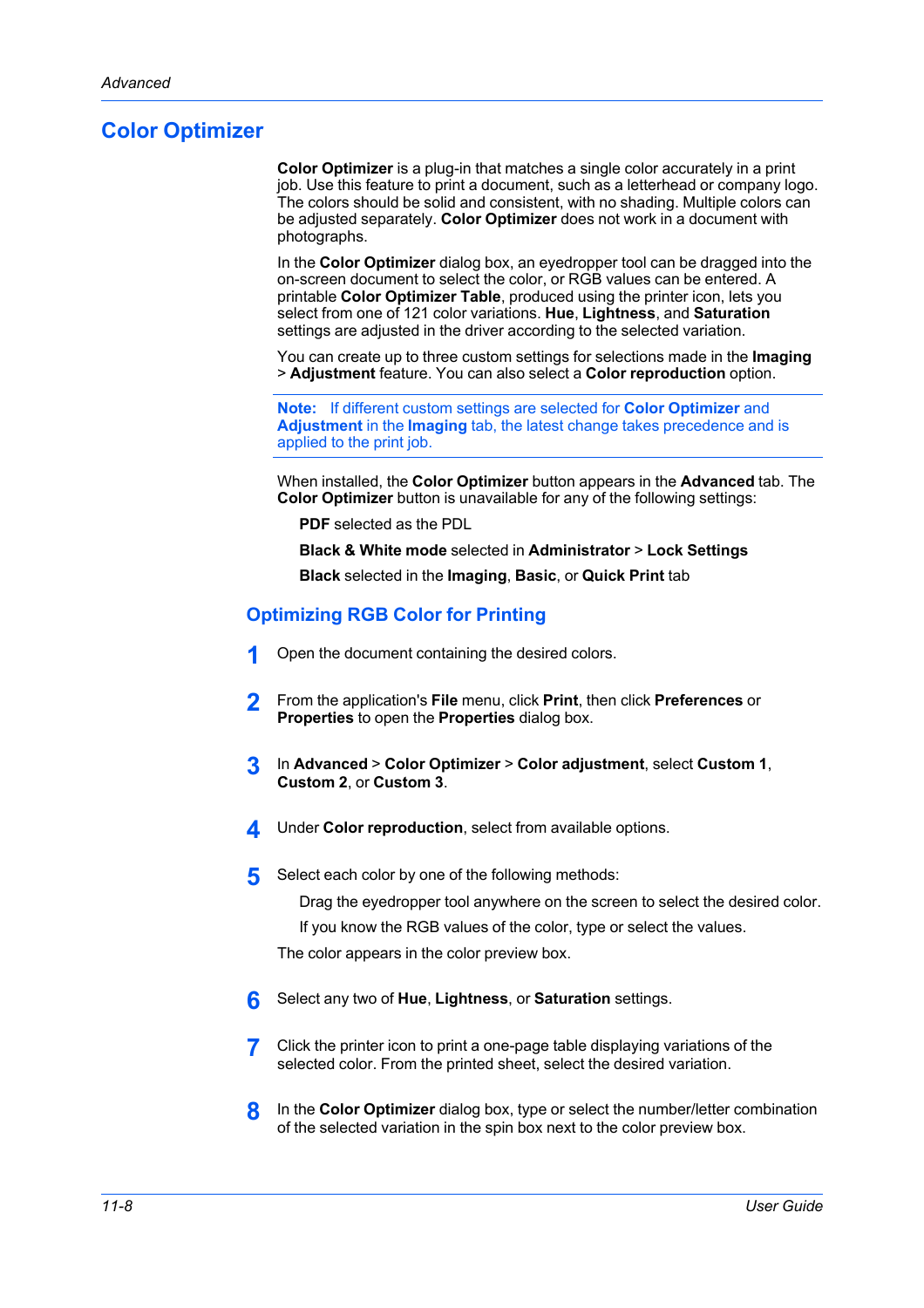- **9** Click **Add** to add each color to the list, to a maximum of 10 colors. You can remove a color by selecting it in the list and clicking **Delete**.
- **10** If desired, type a description of the custom setting in the **Description** box, to a maximum of 30 characters. The description only appears in the **Color Optimizer** dialog box.
- **11** Click **OK** or **Apply** to save the settings.

# <span id="page-112-1"></span><span id="page-112-0"></span>**[Status Monitor Versions](#page-112-0)**

The **Status Monitor** version varies by printing system model. For some models, the **Status Monitor** button opens the **Status Monitor Notification** dialog box. For other models, the **Status Monitor** button opens the **Status Monitor** dialog box.

# **[Status Monitor Notification](#page-112-1)**

The **Status Monitor** displays printing system status during printing. You can also set up sound and speech notifications for printing system events.

You can start a status monitor for each supported printing system. More than one status monitor can be displayed at one time.

This feature is not supported for the **KX Driver for Universal Printing**.

The status monitor version varies by printing system model.

#### <span id="page-112-2"></span>**[Setting Status Monitor Notification](#page-112-2)**

- **1** In the **Advanced** tab, click **Status Monitor**.
- **2** In the **Status Monitor Notification** dialog box, select the **Enables event notification** check box.
- **3** To add sound or speech notification, select an event from the **Available events** list:
	- **Cover open Paper jam Add paper Sleep Add toner**
	- **Toner low**
	- **Not connected**
	- **Printing completed**
	- **Others**
- **4** Under **Sound file / Text to Speech**, click to the right of the chosen event, and then:

To add a sound file, type the location of a sound file (.WAV), or click **Browse** to find a sound file located on your computer.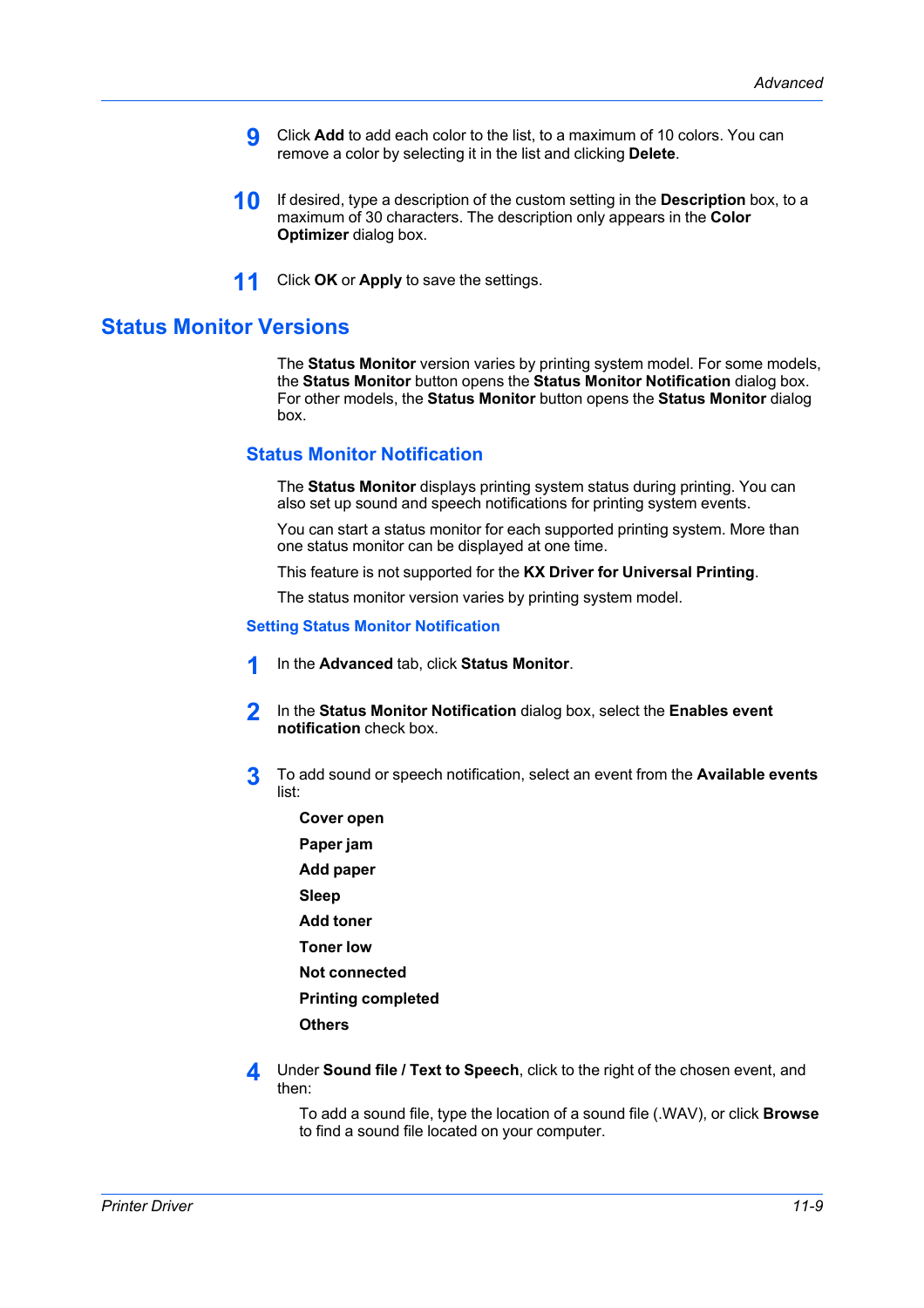To add speech, type your preferred text, up to 260 characters. The Microsoft **Text to Speech** feature reads your typed text and plays it back in a spoken voice.

- **5** To add sound or speech to other events, repeat steps 3 and 4.
- **6** Click **OK**.

#### <span id="page-113-0"></span>**[Viewing Status Monitor](#page-113-0)**

**1** You can view information about the print job and the printing system in the status monitor:

The job tab displays information about each print job. To cancel a job, rightclick on the job and click **Cancel**.

The paper source tab displays information about each cassette and the MP tray.

The toner tab displays the toner level.

The alert tab displays **Ready** or event information. For multiple events, click each event to view details.

- **2** You can hide or show details by clicking the arrow.
- **3** To display a list of options, click the tools icon, and select available options:

#### **Command Center RX**

For a network connection, opens a web browser to display the printing system's home page. This option is unavailable for a USB connection.

#### **Notification**

Opens the **Status Monitor Notification** dialog box.

**www.kyoceradocumentsolutions.com**

Opens a web browser to the **KYOCERA Document Solutions** home page.

**Exit**

Closes the status monitor.

# <span id="page-113-1"></span>**[Status Monitor](#page-113-1)**

The **Status Monitor** displays printing system status messages in the lower corner of the screen during printing. You can start a status monitor for each supported printing system. More than one status monitor can be displayed at one time.

The status monitor can notify you when a print job finishes printing. You can select this option during driver installation or in the **Status Monitor** dialog box.

This feature is not supported for the **KX Driver for Universal Printing**.

The status monitor version varies by printing system model.

<span id="page-113-2"></span>**[Selecting Status Monitor Options](#page-113-2)**

- **1** In the **Advanced** tab, click **Status Monitor**.
- **2** If you want the status monitor image to appear during a print job, in the **Status Monitor** dialog box, select the **Status Monitor** check box.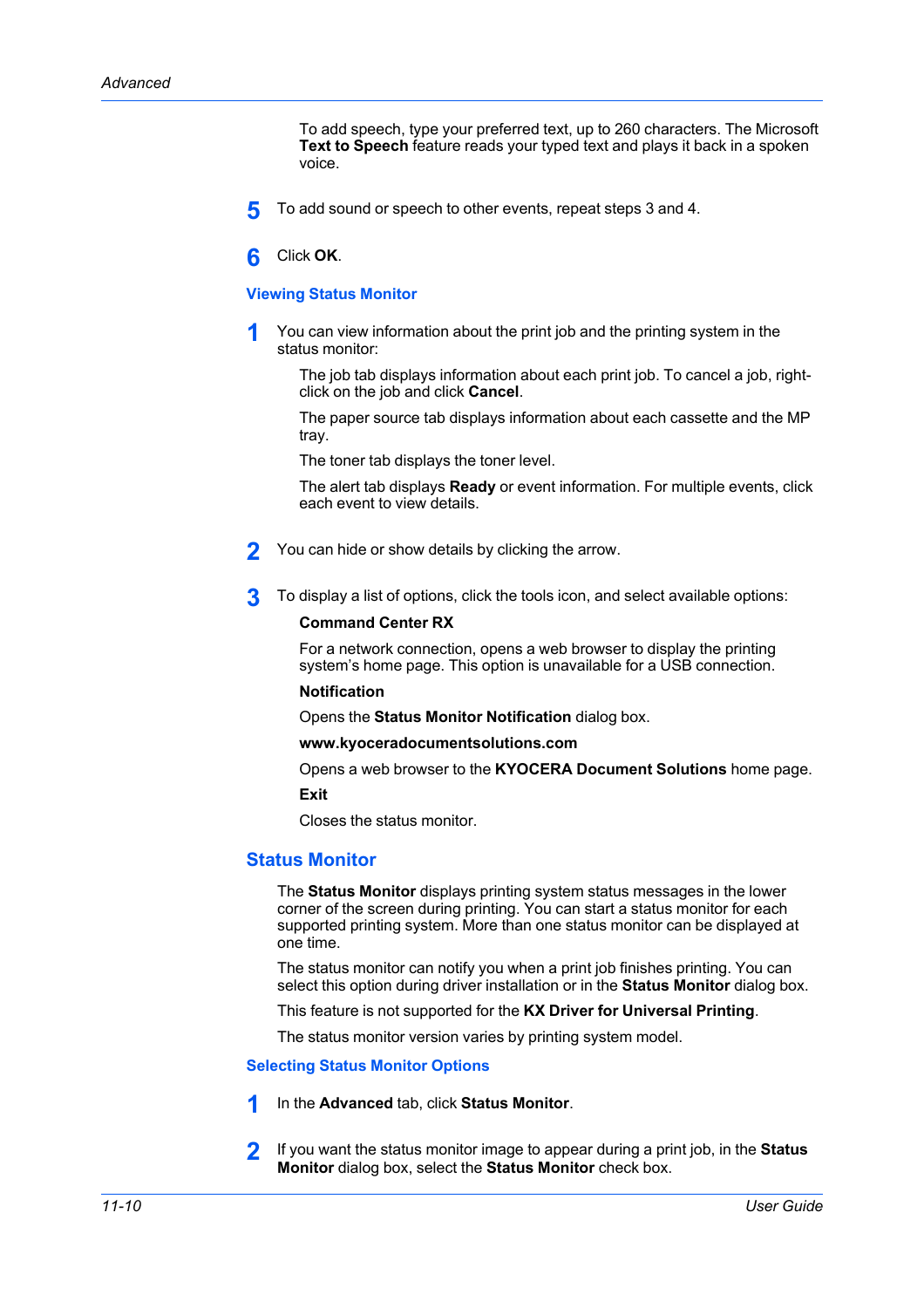- **3** If you want the status monitor to notify you when printing is completed, select the **Notify when printing is complete** check box. It is selected by default if this feature was selected during driver installation.
- **4** To view the print job status without changing the status monitor setting, click **Open Status Monitor**.

The status monitor image appears in the lower corner of your computer screen.

- **5** Move the pointer over the status monitor image to display balloon-style status messages containing information about printing system activity and the printer port.
- **6** To display a list of options, right-click the **Status Monitor** icon in the system tray. (Selections vary by printing system model and driver version.)

#### **Hide the status monitor/Show the status monitor**

Switches between hiding and showing the status monitor image.

**Note:** You can also hide the status monitor image by right-clicking the image, then clicking **Hide the status monitor**, or let the status monitor close on its own after 5 minutes if there is no printing activity.

#### **Command Center RX**, **Command Center**, or **Configure**

For a network connection, opens a web browser to display the printing system's home page.

For a USB connection, depending on your printing system model, opens the printing system's configuration tool.

### **Always on top**

Leaves the status monitor image on top of other open windows.

#### **Opacity**

Adjusts the status monitor to let a variable amount of background to show through the image. Select a percentage between 20 and 100.

#### **Enlarge window**

Select to increase the size of the status monitor image.

#### **Notification**

Opens a dialog box with options for status monitor event notification and sound choices.

#### **www.kyoceradocumentsolutions.com**

Opens a web browser to the KYOCERA Document Solutions home page.

**Exit**

Closes the status monitor image.

#### <span id="page-114-0"></span>**[Setting Status Monitor Preferences](#page-114-0)**

- **1** Right-click the **Status Monitor** icon in the system tray and click **Notification**.
- **2** Select the **Enables Event Notification** check box.
- **3** Select an event for a **Status Monitor** alert.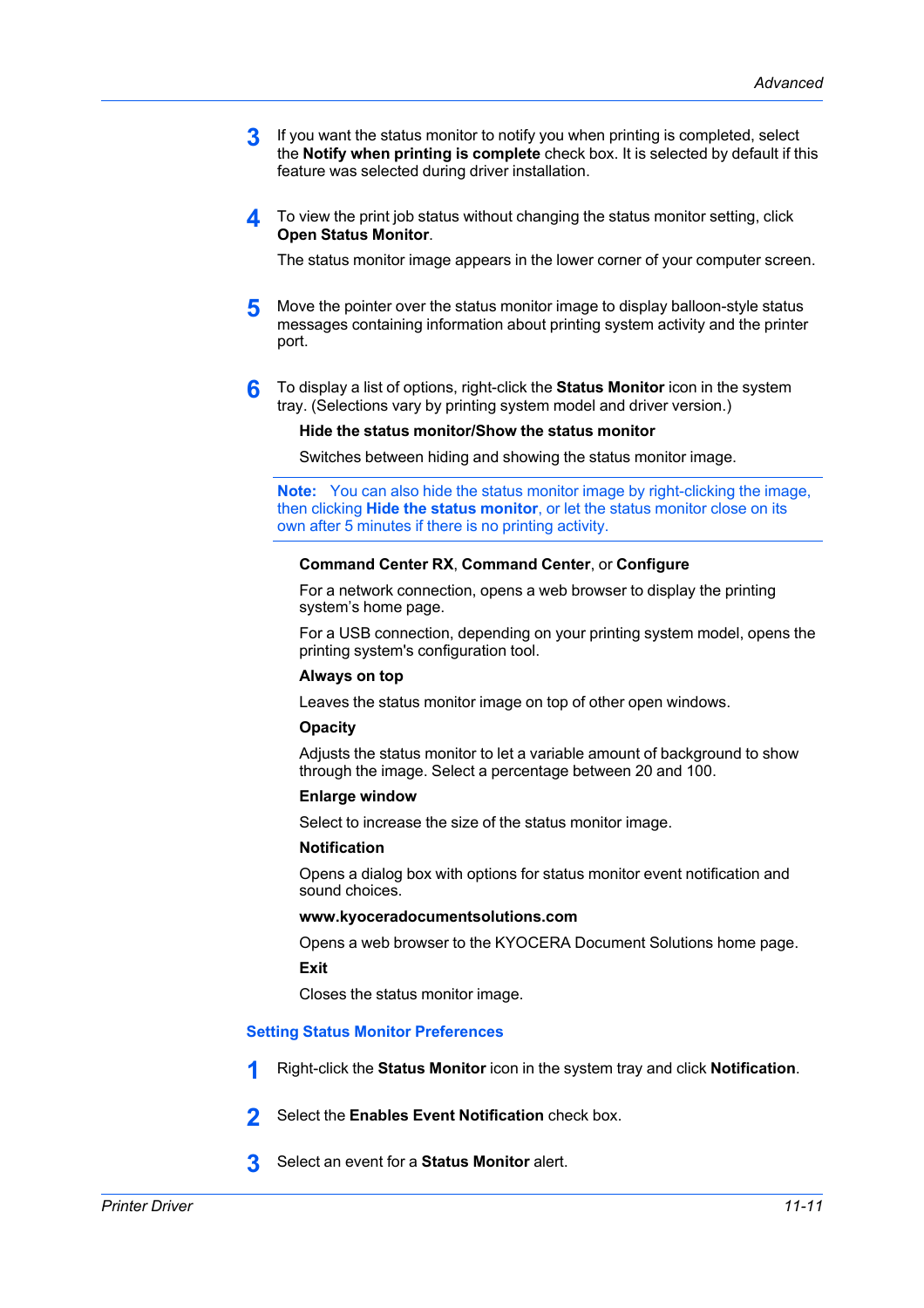**Cover open Paper jam Add paper Sleep Add toner Toner low Not connected Printing completed Others**

**4** You can also add sound or speech to your chosen alert.

To add a sound file:

Clear the **Use Text to speech** check box.

The **Sound file** text box becomes available. Type the location of a sound file (.WAV), or **Browse** to find a sound file located on your computer.

To add speech:

Select **Use Text to speech**.

Type your preferred text in the **Text to speech** text box. The Microsoft Text to Speech utility reads your typed text and plays it back in a spoken voice.

After you select a sound file, or type text for Text to speech, you can click the arrow below the text box to play the sound or speech.

**5** Click **Apply** or **OK**.

# <span id="page-115-0"></span>**[EMF Spooling](#page-115-0)**

EMF (Enhanced MetaFile) is a spool file format used in printing by the Microsoft Windows operating system. When a print job is sent from an application, it is transferred to the spool file. The application writes to and the printer driver reads from the spool file simultaneously. For multiple or large documents, this quickly returns application control to the user while the printer is still printing the document.

**Note:** If **Data passthrough** is selected in the **Page Description Languages (PDL)** dialog box, **EMF spooling** is unavailable.

# **[Selecting EMF Spooling](#page-115-1)**

- **1** In the **Advanced** tab, select the **EMF Spooling** check box.
- **2** Click **OK**.

# <span id="page-115-2"></span><span id="page-115-1"></span>**[Quiet Mode](#page-115-2)**

You can print in a quieter mode than normal by selecting the **Quiet mode** check box. If you permit quiet mode for each job on the operation panel, then **Quiet mode** in the driver is enabled during printing.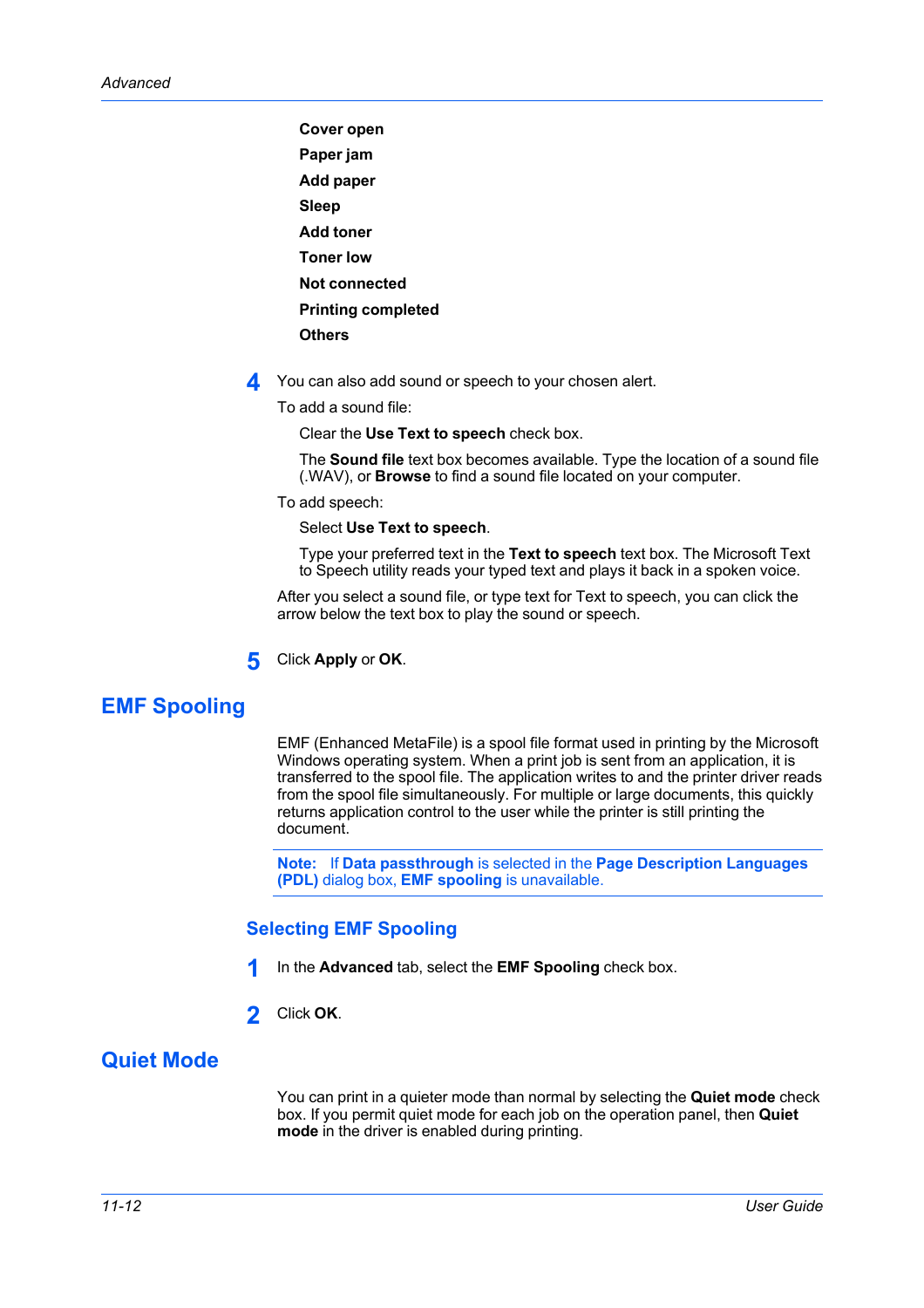# <span id="page-116-0"></span>**[Enable Client Profile](#page-116-0)**

Client profile refers to profile settings saved on a client computer. You have the choice to use your local profiles or the server profiles. This feature is intended for the client computer in a client-server environment.

In the **Advanced** tab, clear the **Enable client profile** check box to select profiles from the server to apply to print jobs created by the driver. Server profiles are read–only.

Select the **Enable client profile** check box for using custom profiles locally in the driver.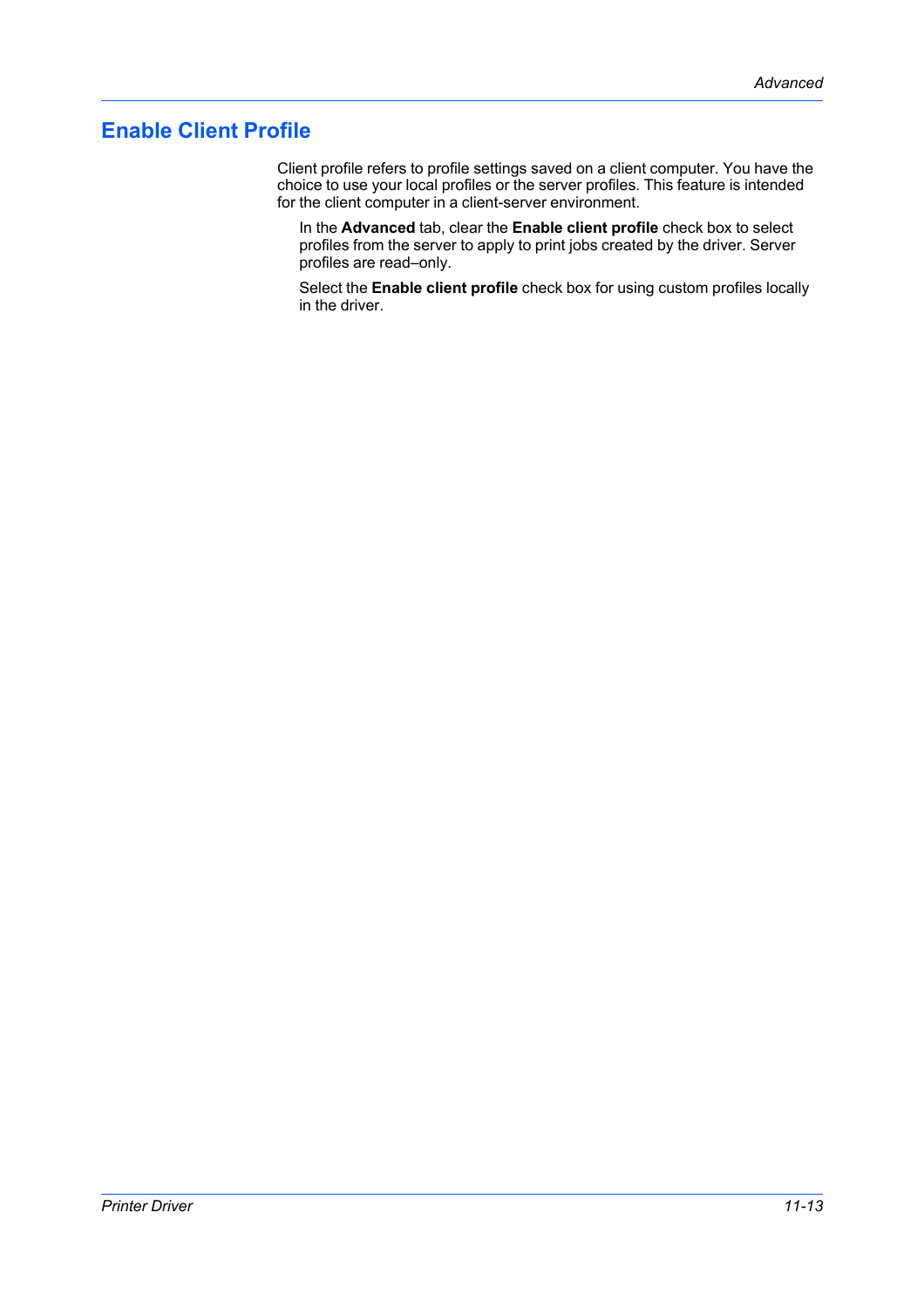# **KYOCERA Document Solutions America, Inc.**

#### **Headquarters**

225 Sand Road, Fairfield, New Jersey 07004-0008, USA Phone: +1-973-808-8444 Fax: +1-973-882-6000

#### **Latin America**

8240 NW 52nd Terrace Dawson Building, Suite 100 Miami, Florida 33166, USA Phone: +1-305-421-6640 Fax: +1-305-421-6666

# **KYOCERA Document Solutions Canada, Ltd.**

6120 Kestrel Rd., Mississauga, ON L5T 1S8, Canada Phone: +1-905-670-4425 Fax: +1-905-670-8116

# **KYOCERA Document Solutions Mexico, S.A. de C.V.**

Calle Arquimedes No. 130, 4 Piso, Colonia Polanco Chapultepec, Delegacion Miguel Hidalgo, Distrito Federal, C.P. 11560, México Phone: +52-555-383-2741 Fax: +52-555-383-7804

# **KYOCERA Document Solutions Brazil, Ltda.**

Alameda África, 545, Pólo Empresarial Consbrás, Tamboré, Santana de Parnaíba-SP, CEP 06543-306, Brazil Phone: +55-11-4195-8496 Fax: +55-11-4195-6167

#### **KYOCERA Document Solutions Australia Pty. Ltd.**

Level 3, 6-10 Talavera Road North Ryde N.S.W, 2113, Australia Phone: +61-2-9888-9999 Fax: +61-2-9888-9588

# **KYOCERA Document Solutions New Zealand Ltd.**

Ground Floor, 19 Byron Avenue, Takapuna, Auckland, New Zealand Phone: +64-9-415-4517 Fax: +64-9-415-4597

# **KYOCERA Document Solutions Asia Limited**

16/F.,Mita Centre, 552-566, Castle Peak Road Tsuenwan, NT, Hong Kong Phone: +852-2610-2181 Fax: +852-2610-2063

#### **KYOCERA Document Solutions (China) Corporation**

8F, No. 288 Nanjing Road West, Huangpu District, Shanghai,200003, China Phone: +86-21-5301-1777 Fax: +86-21-5302-8300

# **KYOCERA Document Solutions**

**(Thailand) Corp., Ltd.**  335 Ratchadapisek Road, Bangsue, Bangkok 10800, Thailand Phone: +66-2-586-0333 Fax: +66-2-586-0278

#### **KYOCERA Document Solutions Singapore Pte. Ltd.**

12 Tai Seng Street #04-01A, Luxasia Building, Singapore 534118 Phone: +65-6741-8733 Fax: +65-6748-3788

## **KYOCERA Document Solutions Hong Kong Limited**

16/F.,Mita Centre, 552-566, Castle Peak Road Tsuenwan, NT, Hong Kong Phone: +852-3582-4000 Fax: +852-3185-1399

#### **KYOCERA Document Solutions Taiwan Corporation**

6F., No.37, Sec. 3, Minquan E. Rd., Zhongshan Dist., Taipei 104, Taiwan R.O.C. Phone: +886-2-2507-6709 Fax: +886-2-2507-8432

#### **KYOCERA Document Solutions Korea Co., Ltd.**

18F, Kangnam bldg, 1321-1, Seocho-Dong, Seocho-Gu, Seoul, Korea Phone: +822-6933-4050 Fax: +822-747-0084

#### **KYOCERA Document Solutions India Private Limited**

First Floor, ORCHID CENTRE Sector-53, Golf Course Road, Gurgaon 122 002, India Phone: +91-0124-4671000 Fax: +91-0124-4671001